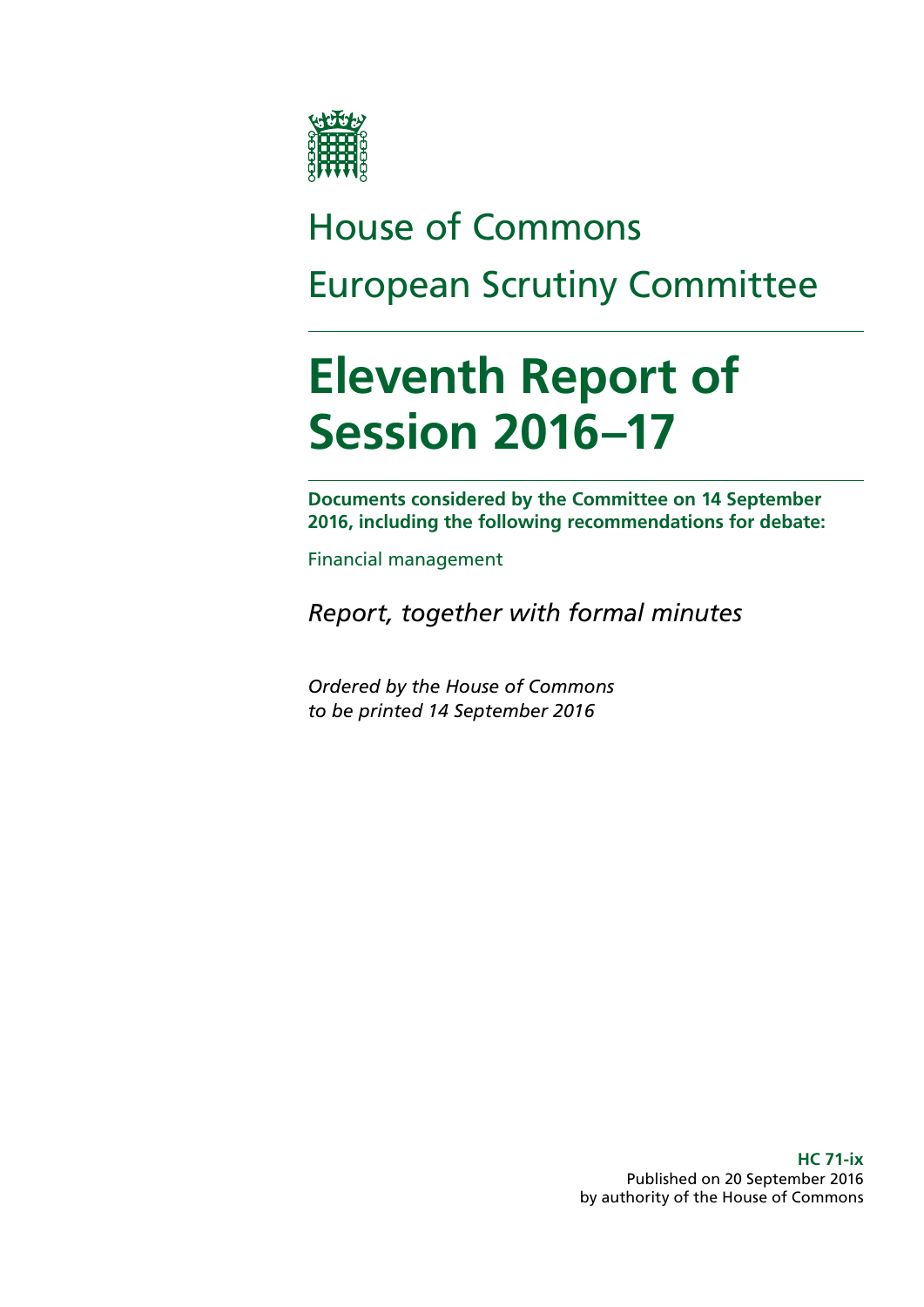#### **Notes**

#### **Numbering of documents**

Three separate numbering systems are used in this Report for European Union documents:

Numbers in brackets are the Committee's own reference numbers.

Numbers in the form "5467/05" are Council of Ministers reference numbers. This system is also used by UK Government Departments, by the House of Commons Vote Office and for proceedings in the House.

Numbers preceded by the letters COM or SEC or JOIN are Commission reference numbers.

Where only a Committee number is given, this usually indicates that no official text is available and the Government has submitted an "unnumbered Explanatory Memorandum" discussing what is likely to be included in the document or covering an unofficial text.

#### **Abbreviations used in the headnotes and footnotes**

- AFSJ Area of Freedom Security and Justice
- CFSP Common Foreign and Security Policy
- CSDP Common Security and Defence Policy
- ECA European Court of Auditors
- ECB European Central Bank
- EEAS European External Action Service
- EM Explanatory Memorandum (submitted by the Government to the Committee)\*
- EP European Parliament
- EU Treaty on European Union
- JHA Justice and Home Affairs
- OJ Official Journal of the European Communities
- QMV Qualified majority voting
- SEM Supplementary Explanatory Memorandum
- TEU Treaty on European Union
- TFEU Treaty on the Functioning of the European Union

#### **Euros**

Where figures in euros have been converted to pounds sterling, this is normally at the market rate for the last working day of the previous month.

#### **Further information**

Documents recommended by the Committee for debate, together with the times of forthcoming debates (where known), are listed in the European Union Documents list, which is published in the House of Commons Vote Bundle each Monday, and is also available on the parliamentary website. Documents awaiting consideration by the Committee are listed in "Remaining Business": [www.parliament.uk/escom.](http://www.parliament.uk/escom) The website also contains the Committee's Reports.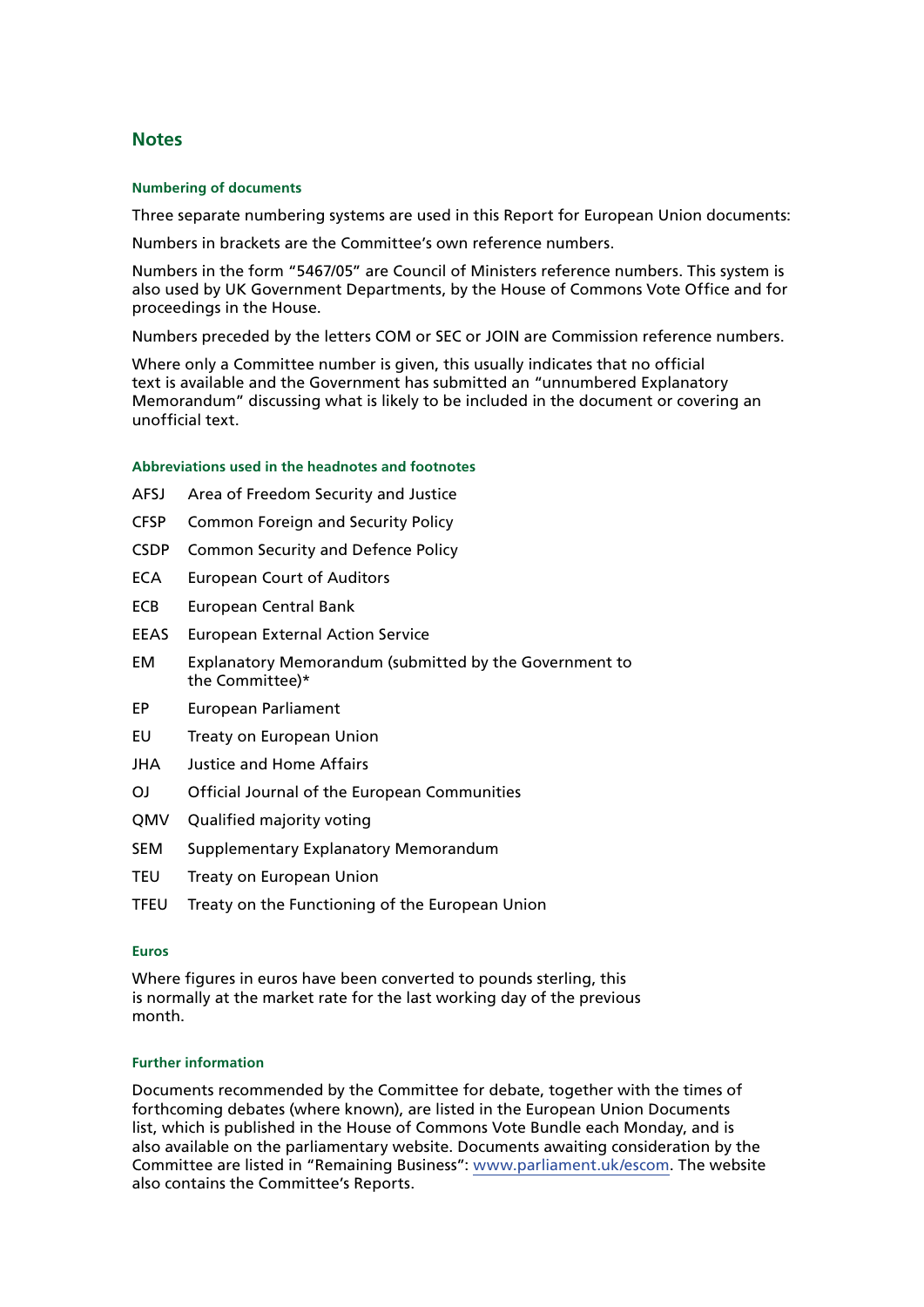\*Explanatory Memoranda (EMs) and letters issued by the Ministers can be downloaded from the Cabinet Office website: [http://europeanmemoranda.cabinetoffice.gov.uk/.](http://europeanmemoranda.cabinetoffice.gov.uk/)

#### **Staff**

The staff of the Committee are Eve Samson (Clerk), David Griffiths, Terry Byrne, Leigh Gibson, Sibel Taner, Alistair Dillon (Clerk Advisers), Arnold Ridout (Legal Adviser) (Counsel for European Legislation), Joanne Dee (Assistant Legal Adviser) (Assistant Counsel for European Legislation), Amelia Aspden (Second Clerk), Julie Evans (Senior Committee Assistant), Jane Bliss, Beatrice Woods and Rob Dinsdale (Committee Assistants), Paula Saunderson and Ravi Abhayaratne (Office Support Assistants).

#### **Contacts**

All correspondence should be addressed to the Clerk of the European Scrutiny Committee, House of Commons, London SW1A 0AA. The telephone number for general enquiries is (020) 7219 3292/5465. The Committee's email address is [escom@parliament.uk](mailto:escom@parliament.uk)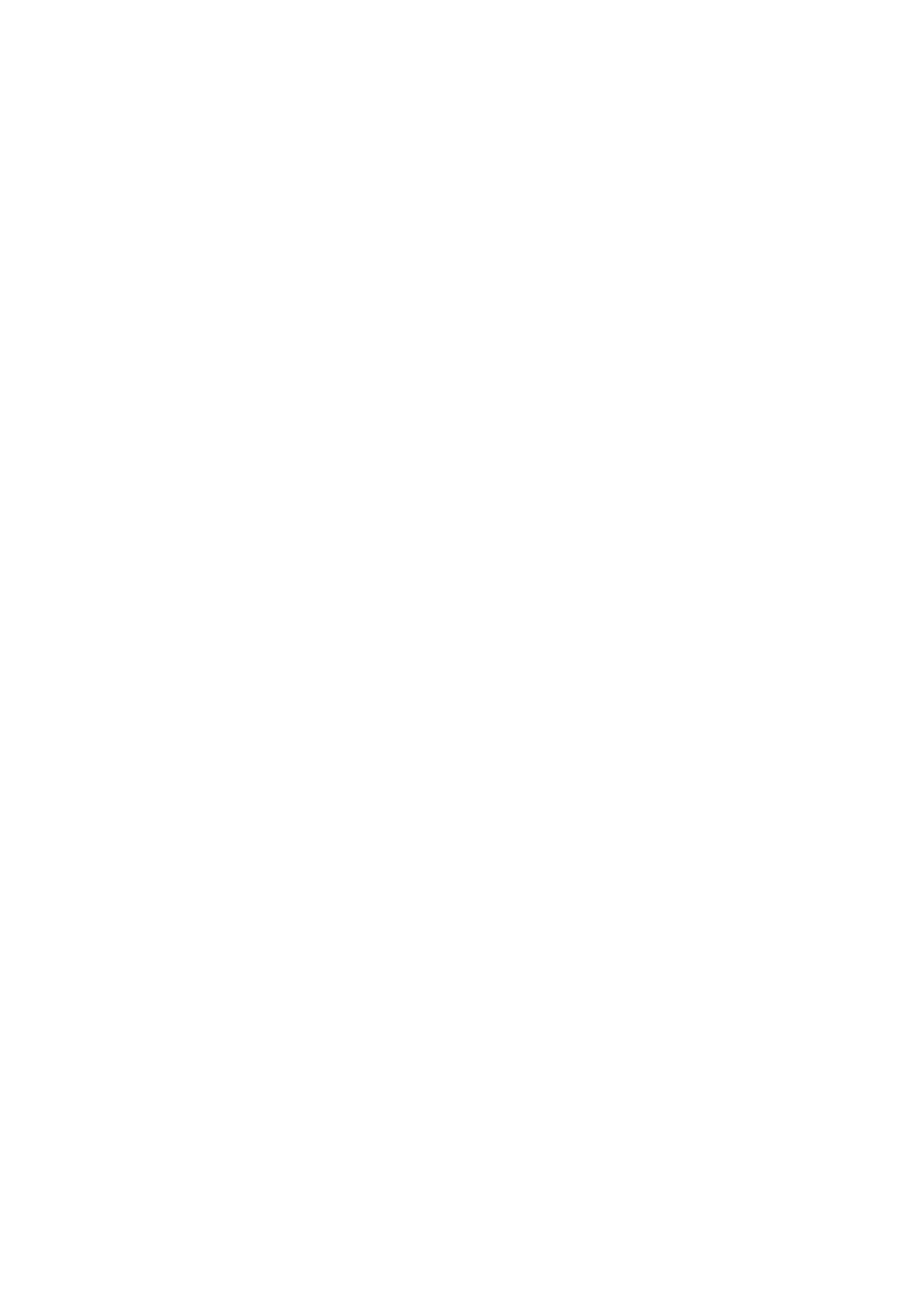## **Contents**

| <b>Meeting Summary</b>               |                          |                                                                                                                            |     |  |
|--------------------------------------|--------------------------|----------------------------------------------------------------------------------------------------------------------------|-----|--|
|                                      |                          | <b>Documents for debate</b>                                                                                                |     |  |
| 1                                    | HMT                      | Financial management                                                                                                       | 12  |  |
|                                      |                          | <b>Documents not cleared</b>                                                                                               |     |  |
| 2                                    | <b>BEIS</b>              | European Foundation for the improvement of living and working<br>conditions (Eurofound)                                    | 16  |  |
| 3                                    | <b>DCMS</b>              | Digital Single Market: Wholesale roaming charges                                                                           | 21  |  |
| 4                                    | <b>HSE</b>               | European Agency for Safety and Health at Work                                                                              | 27  |  |
| 5                                    | <b>FCO</b>               | EU-Malaysia Partnership and Cooperation Agreement                                                                          | 33  |  |
| 6                                    | <b>HMT</b>               | Tax evasion and avoidance, money laundering, terrorist financing                                                           | 38  |  |
| 7                                    | <b>HMT</b>               | Financial services and the Capital Markets Union                                                                           | 49  |  |
| 8                                    | HO                       | Establishing a European Border and Coast Guard                                                                             | 54  |  |
|                                      | <b>Documents cleared</b> |                                                                                                                            |     |  |
| 9                                    | CO.                      | Public procurement of EU institutions                                                                                      | 57  |  |
| 10                                   | <b>BEIS</b>              | mplementation of Effort Share Decision (No. 406/2009/EC)                                                                   | 60  |  |
| 11                                   | <b>BEIS</b>              | Transition to a low-carbon economy                                                                                         | 63  |  |
| 12                                   | <b>DEFRA</b>             | School milk and fruit schemes                                                                                              | 68  |  |
| 13                                   | <b>DEFRA</b>             | Management of external fishing fleets                                                                                      | 71  |  |
| 14                                   | <b>DEEU</b>              | Member States' application of EU Law in 2015                                                                               | 74  |  |
| 15                                   | DH.                      | <b>Blood and Human Tissues Directives</b>                                                                                  | 79  |  |
| 16                                   | <b>DfID</b>              | EU international cooperation and development                                                                               | 82  |  |
| 17                                   | <b>DfT</b>               | <b>Strategy for Low-Emission Mobility</b>                                                                                  | 85  |  |
|                                      | 18 FCO                   | The European External Action Service's management of its buildings<br>around the world                                     | 91  |  |
|                                      | 19 FCO                   | A Global Strategy for the EU's Foreign and Security Policy                                                                 | 94  |  |
|                                      | 20 HMT                   | Financial services: remuneration rules                                                                                     | 97  |  |
|                                      | 21 HO                    | Preventing radicalisation and violent extremism                                                                            | 101 |  |
|                                      |                          | Documents not raising questions of sufficient legal or poltical importance to<br>warrant a substantive report to the House |     |  |
|                                      | 22 List of documents     |                                                                                                                            | 105 |  |
|                                      | <b>Formal Minutes</b>    |                                                                                                                            |     |  |
| <b>Standing Order and membership</b> |                          |                                                                                                                            | 112 |  |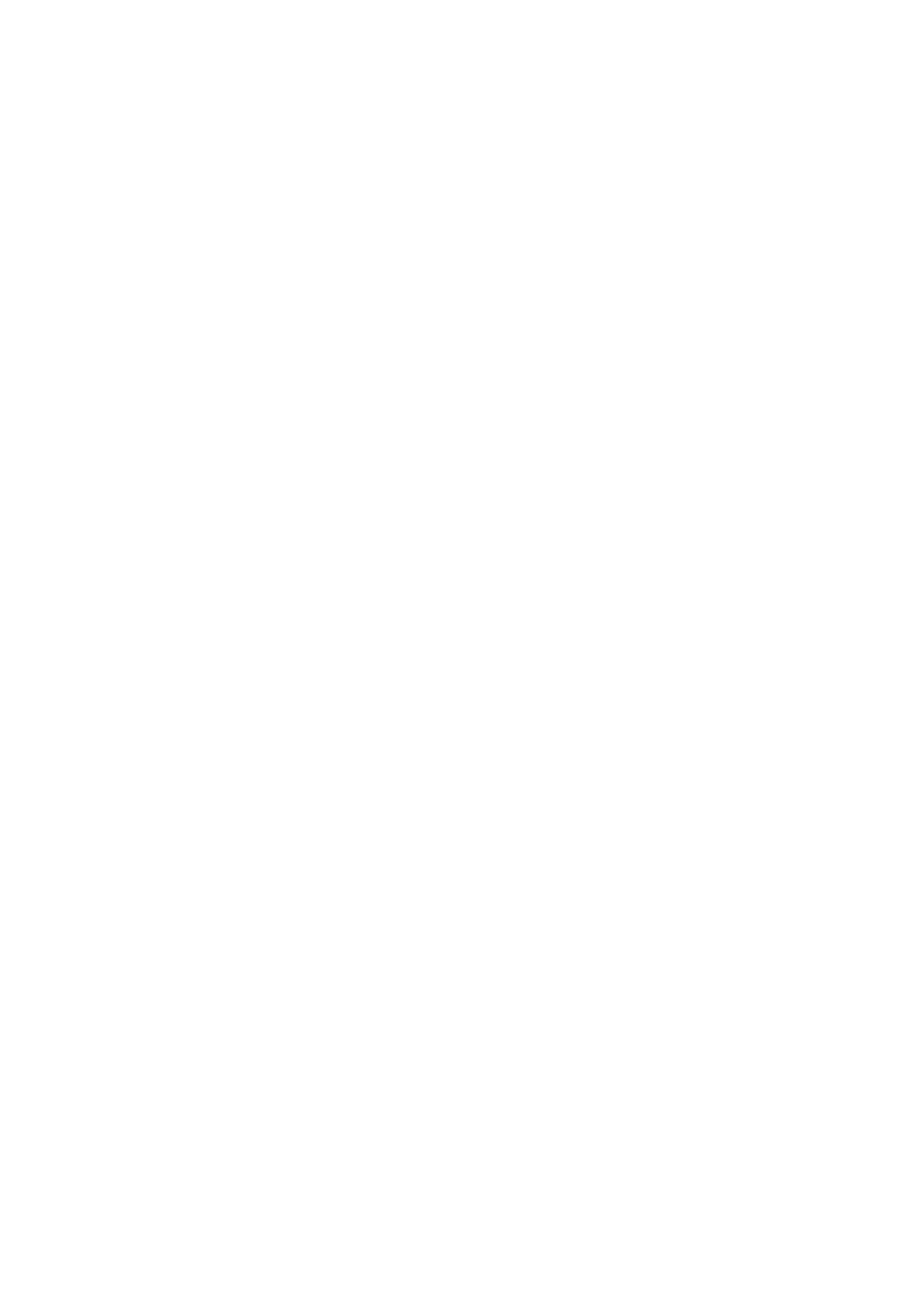## <span id="page-6-0"></span>Meeting Summary

The Committee considered the following documents:

### **The following chapters on EU Asylum reform are published as a separate Report (Twelfth Report of Session 2016–17)**

#### **EU Asylum reform package**

The migration and refugee crisis in the Mediterranean shows little sign of abating. The Commission expects migration to remain "one of the defining issues for Europe" for decades to come. Following the publication of its *European Agenda on Migration* in May 2015, which sought to lay the foundations for a "fair, robust and realistic" EU migration policy, the Commission set out an extensive package of reforms in April this year with a view to achieving "a more humane, fair and efficient" EU asylum policy and a better managed legal migration policy. Any legislation implementing these reforms is subject to the UK's justice and home affairs opt-in, meaning that the UK is under no obligation to participate—it will only be bound if it decides to opt in.

The European Scrutiny Committee has already considered a first set of reform proposals published by the Commission in May. The proposed reforms seek to streamline the Dublin procedures which allocate responsibility for examining applications for international protection made within the EU and underpin the common European asylum system. They would also develop the EU's asylum database (Eurodac) into a broader migration management tool and transform the European Asylum Support Office into the EU Agency for Asylum, giving it a stronger mandate to monitor the overall functioning of the common European asylum system. The European Scrutiny Committee recommended that the Government's opt-in decisions on each of the proposals should be debated on the floor of the House. No debate has been scheduled.

The second set of reforms propose changes to substantive EU asylum laws determining who qualifies for international protection, the procedures applicable to asylum claims and how asylum seekers are to be treated while their claims are being examined. The package also includes a proposal for a new EU resettlement framework which is intended to reduce the flow of irregular migrants to the EU and ease the pressure on frontline Member States by providing safe and legal pathways to the EU for individuals in need of international protection. The reforms are intended to reduce the scope for differential treatment, depending on where an application for international protection is made within the EU, deter "asylum shopping" and secondary movements between Member States, and establish effective burden-sharing and solidarity mechanisms to ease the pressure on frontline Member States. The Government has yet to indicate how the outcome of the referendum on the UK's membership of the EU will affect its approach to these opt-in decisions or to explain what impact differential asylum rules in the EU and the UK might be expected to have on the UK asylum system once the UK has left the EU.

The European Scrutiny Committee recommends that the Government's opt-in decisions on this second set of reform proposals should also be debated on the floor of the House and makes clear that the debate should take place within the three month period available to the Government to decide whether or not opt in. The debate recommendation covers four new proposals: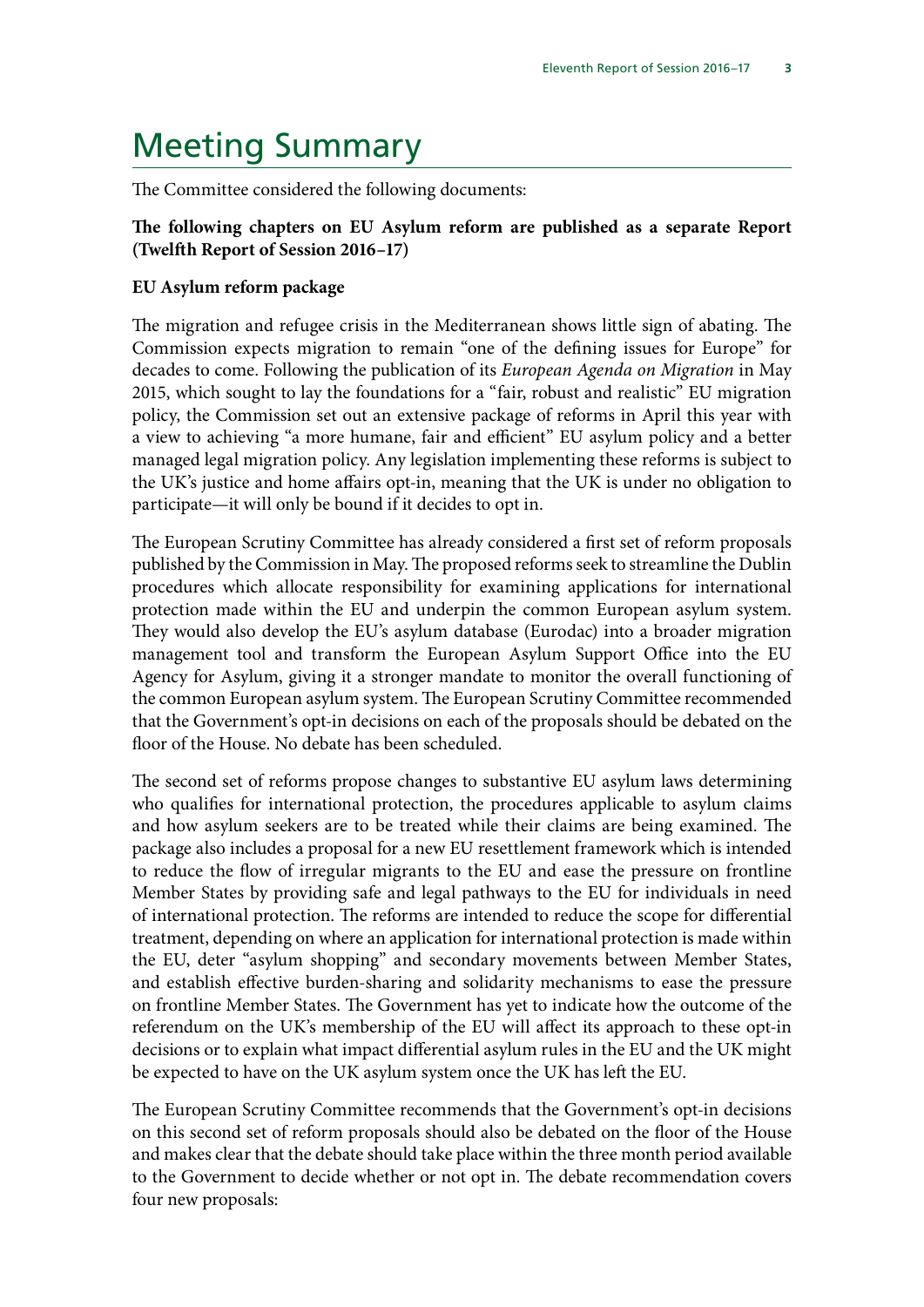- A Regulation setting out the criteria for determining who qualifies for international protection and the rights that individuals granted refugee or subsidiary protection status should enjoy;
- A Regulation establishing a fully harmonised common EU asylum procedure;
- A Directive establishing common minimum standards for the treatment of asylum seekers while their application for protection is being examined; and
- A Regulation establishing an EU framework for the resettlement within the EU of individuals in need of international protection from third countries.

## *Not cleared from scrutiny; opt-in decisions recommended for debate on the floor of the House; drawn to the attention of the Home Affairs Committee.*

## **Proposed Regulation establishing a European Border and Coast Guard**

Establishing a fully-fledged European Border and Coast Guard Agency with enhanced powers to ensure "an efficient, high and uniform level" of control at the EU's external borders is an important political priority for the EU. Last December, EU leaders called for the new Agency (which would replace the EU's existing external borders agency, Frontex) to be operational by the summer. The UK is unable to participate in the proposed Regulation as it builds on the border control elements of Schengen.

The Government nevertheless supports the objective of strengthening security at the EU's external borders and is keen to ensure that the UK is able to cooperate with the new Agency on the same terms as it currently does with Frontex. In his latest update, the Immigration Minister (Mr Robert Goodwill) says that the Council and European Parliament have agreed a compromise text and that the new Agency is expected to be up and running by the autumn. He touches briefly on the scope for UK cooperation with the Agency. We ask him to provide us with a copy of the final agreed text accompanied by an analysis of the provisions dealing with the Agency's cooperation with the UK while it remains a member of the EU and those dealing with the Agency's cooperation with third (non-EU) countries which will apply after the UK leaves the EU. We make clear that the analysis should explain how the basis and scope for the UK to cooperate with the Agency will differ before and after the UK's withdrawal from the EU.

## *Not cleared from scrutiny; further information requested; drawn to the attention of the Home Affairs Committee.*

### **Commission Communication on preventing radicalisation and violent extremism**

This document builds on earlier Commission Communications setting the strategic direction for policies dealing with internal security and the terrorist threat within the EU. This latest Communication identifies a range of key actions to tackle radicalisation and violent extremism, with the aim of strengthening coordination, developing networks for the sharing of information and exchange of best practice, and mobilising a variety of EU funding instruments. The Government underlines Member States' "sole responsibility for national security" but accepts that action at EU level can "add value". In his latest letter, the Minister for Security (Ben Wallace) responds to the Committee's request for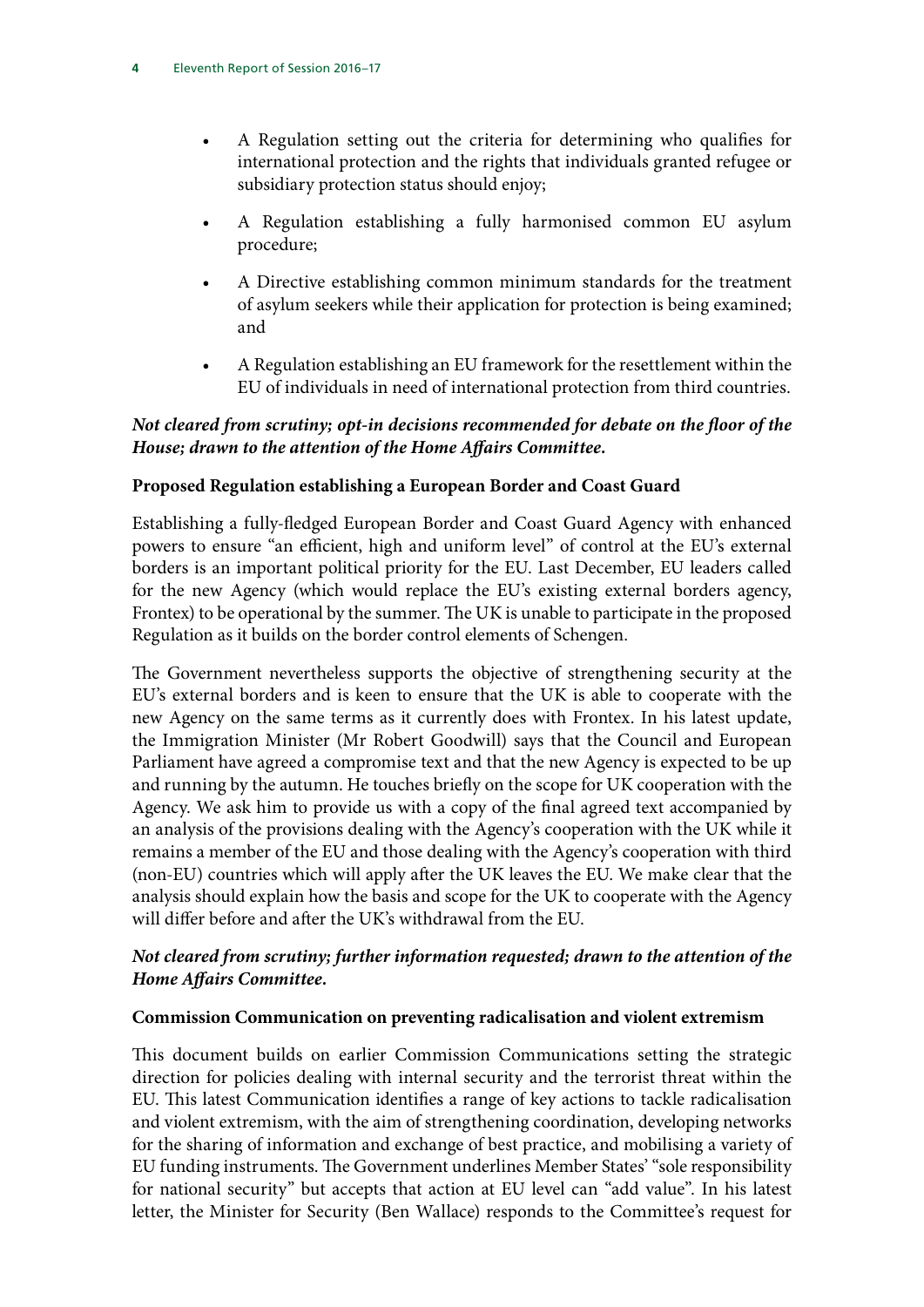further information on the UK's relationship with Europol and wider law enforcement cooperation with other EU Member States post-Brexit. He reiterates the Prime Minister's commitment to maintaining law enforcement cooperation once the UK has left the EU, but says that it is "too early to speculate" on future arrangements. The Committee comments: "It is one thing for the Government to assert that such cooperation will continue once the UK has left the EU; it is quite another to explain how that objective can be delivered." The Committee appreciates that it will take time to work through the legal and political complexities involved in establishing a new framework for cooperation but askes the Minister to share his analysis of the options available to the UK, and whether it would be possible for the UK to remain a full member of Europol, even if the UK does not opt into the latest Europol Regulation which will apply from May next year. The Committee reminds the Minister that it expects Parliament to have a say before the Government decides whether or not to opt into the new Europol Regulation.

#### *Previously cleared (13 July).*

#### **Digital Single Market: Wholesale roaming charges**

In October 2015, the EU agreed to end retail roaming charges (i.e. the charges that mobile operators levy on their customers when they travel abroad) by 15 June 2017. This means that EU citizens will pay the same price for using their mobile devices when travelling in another EU Member State as they do at home (also referred to as 'roam like at home').

As part of the EU's agreement to end retail roaming charges, the Commission committed to review the operation of wholesale roaming markets (i.e. the prices that operators charge each other for use of their networks to allow customers to 'jump' between networks when they travel).

The Commission has, following its review, presented a proposal setting out maximum wholesale roaming charges (the draft Regulation). The caps are intended to better reflect the true costs of providing roaming and provide a fair basis for the delivery of surchargefree roaming across the EU.

The Government is supportive of the end of retail roaming charges, as it will greatly benefit UK consumers. It is seeking lower wholesale caps than those currently proposed by the Commission in order to minimise the potential negative impacts on UK mobile operators, which tend to experience net outflows of roaming consumers (and therefore potentially higher costs).

The Committee retains this document under scrutiny, pending a clear assessment by the Government of the Brexit implications of the draft Regulation for UK consumers, businesses and mobile operators.

### *Not cleared; further information requested; drawn to the attention of the Culture, Media and Sport Committee.*

#### **Strategy for low-emission mobility**

Since transport accounts for almost one quarter of Europe's greenhouse gas emissions, and is the main cause of air pollution in cities, the Commission sees a need for an irreversible shift to low-emission mobility, whilst noting also the accelerating pace of the global shift in this direction, and the changes which have already taken place within the EU.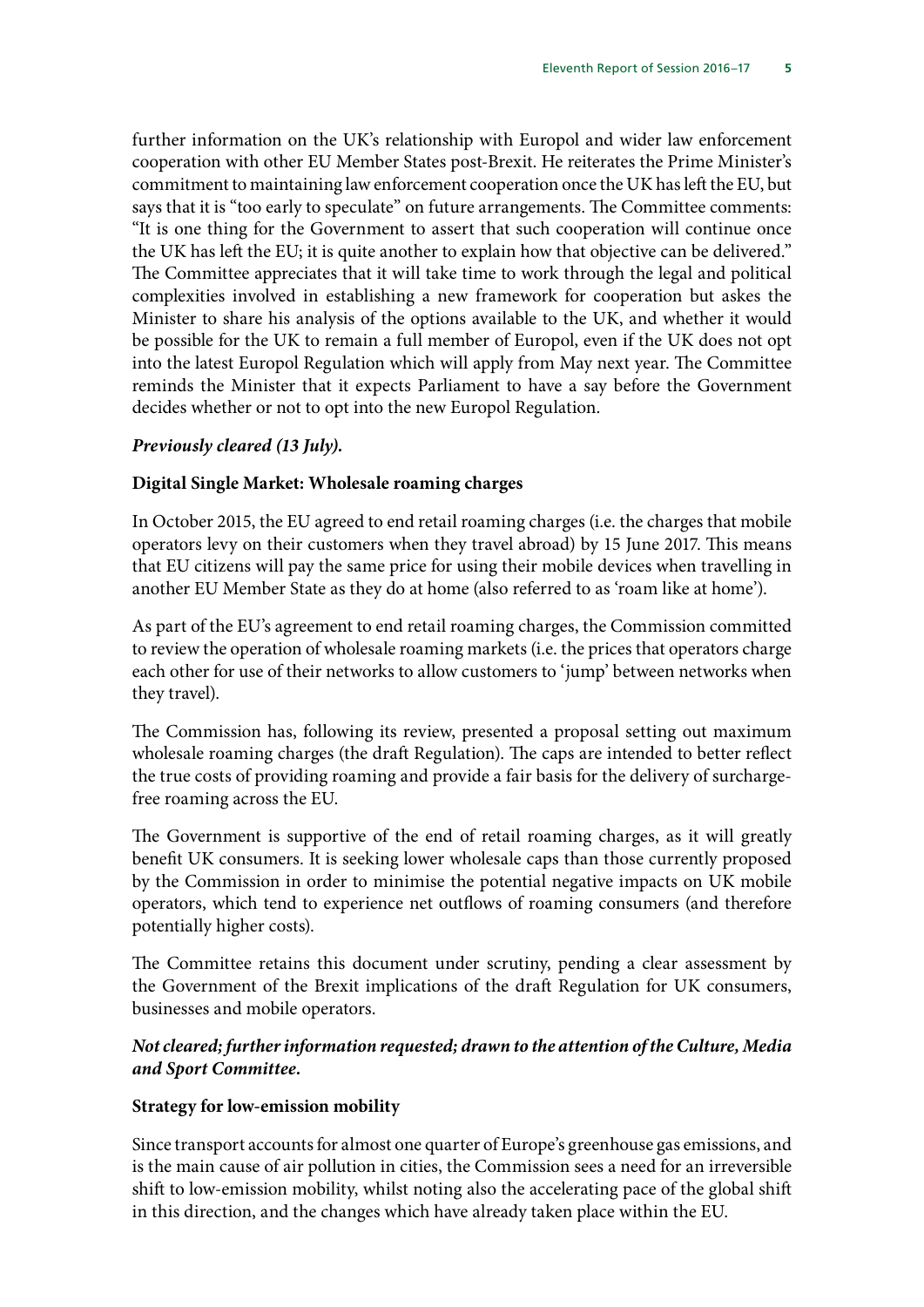It has accordingly sought in this Communication to introduce a strategy for speeding up that transition, based on three broad priorities—optimising the transport system and improving its efficiency; scaling up the use of low-emission alternative energy sources; and moving towards zero-emission vehicles—and setting out an overarching approach together with the areas in which options should be explored (including how initiatives in related fields might be linked and synergies achieved).

The Government welcomes the Commission's recognition of the importance of lowemission mobility and, in principle, welcomes proposals which will improve air quality, and reduce impact of transport on human health and on the natural environment. It says that it will consider the policy implications of individual proposals when they are issued, but, in the meantime, has set out its current position on the Commission's broad priorities and other areas falling out of this Strategy.

This is a wide-ranging strategy covering an area of considerable economic and environmental importance, and, although it is not clear what its impact will be on the UK in the light of the recent referendum vote, the European Scrutiny Committee has drawn it to the attention of the House and of the Transport Committee. However, the document essentially provides a broad framework for future action, enabling more specific attention to be given to individual items as and when the Commission comes forward with detailed proposals.

## *Cleared; drawn to the attention of the Transport Committee.*

## **Transition to a low-carbon economy**

In October 2014, the European Council agreed the EU's 2030 policy framework for climate and energy, including a binding target to reduce economy-wide greenhouse gas emissions by at least 40%, compared with 1990. At the same time, it also agreed that this should be achieved through a 43% reduction (compared with 2005 levels) in those sectors covered by the EU Emissions Trading System (ETS), and by a corresponding 30% reduction in the non-traded sector (NTS).

In order to achieve this, the Commission put forward in July 2015 a legislative proposal for reform of the ETS, and it has now produced a further proposal, aimed at delivering emission reductions in the NTS through the setting of binding targets for each Member State for 2030, based on the model of the existing Effort Share Decision (406/2009/ EC) which set corresponding targets for 2020. This is accompanied by a Commission Communication, and a proposal on the inclusion of Land Use, Land Use Change and Forestry (LULUCF) in the EU's climate framework after 2020.

The Government says that, although the UK and EU targets have different accounting rules and flexibilities, the UK's domestic obligations under carbon budgets are expected to be more stringent than those under the Effort Sharing Regulation. As a result, these proposals are likely to have relatively limited additional policy implications for the UK, but will be taken into account when its approach to meeting its targets for reducing greenhouse gas emissions is set out in an emissions reduction plan. In the meantime, the UK will participate in the negotiations on the two measures, which are due to start this month.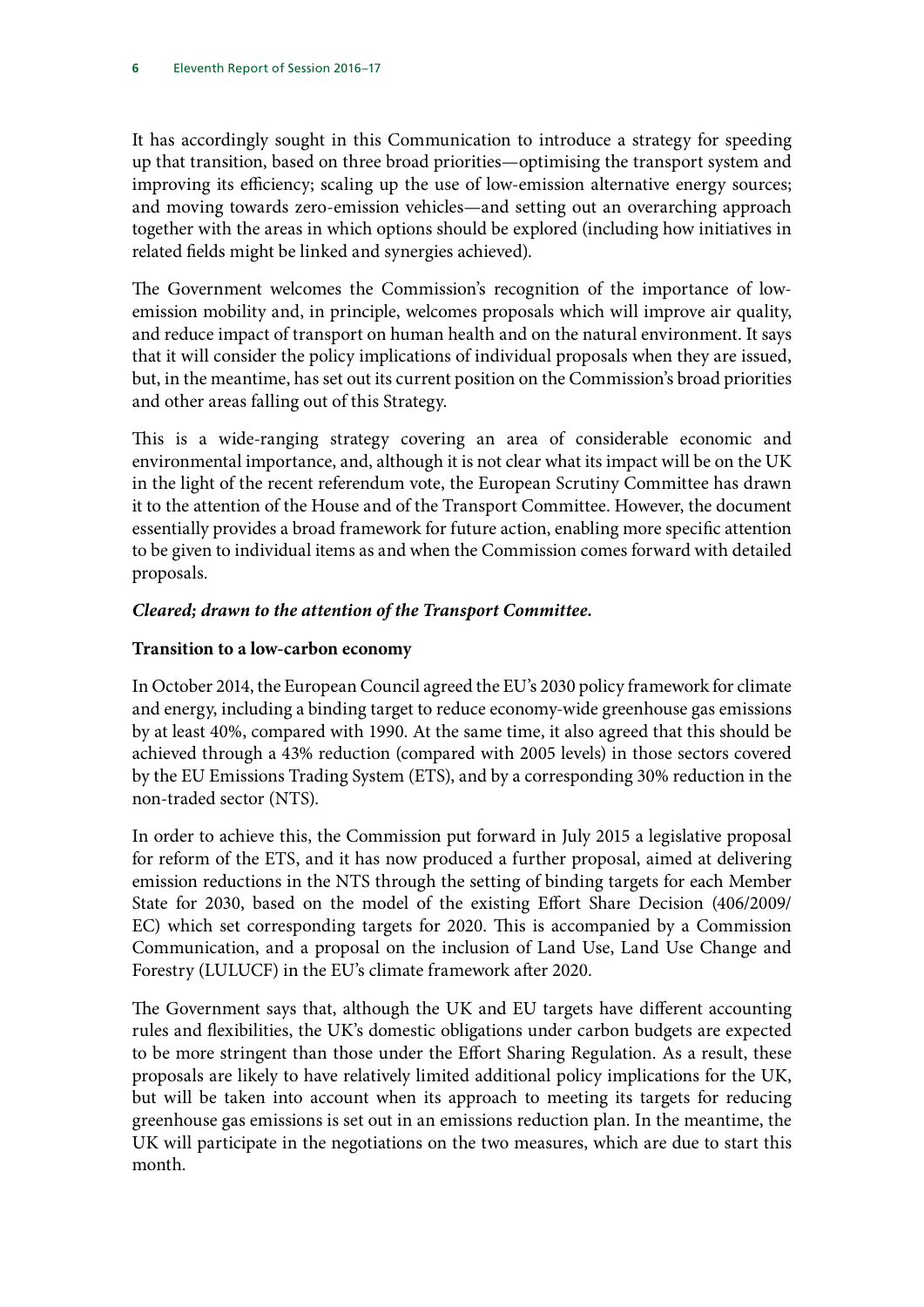As the documents cover an important policy area, the European Scrutiny Committee has drawn them to the attention of the House, but, they do not appear to raise any significant policy issues and are unlikely to come into effect until after the UK has left the EU. However, as the proposal setting binding emission limits from 2021 to 2030 for the nontraded sector complements an earlier proposal for revisions to the EU Emissions Trading System, the Committee regards it as relevant to the debate which it recommended on 16 September 2015 should be held in European Committee A on the latter document.

## *Cleared; relevant to the debate already recommended on EU Emissions Trading System 2021–2030.*

#### **Implementation of the Effort Share Decision (No. 406/2009/EC)**

As noted above, reductions in the EU's greenhouse gas emissions are delivered through its Emissions Trading System (ETS), and through measures in the non-traded sector, which includes most of those not included in the ETS, such as transport (other than aviation and international maritime shipping), building, agriculture and waste.

In particular, the Effort Share Decision (No. 406/2009/EC) is the mechanism for delivering the latter reductions, and establishes greenhouse gas targets for each Member State from 2013 to 2020, with the objective of delivering these in a fair and cost-effective manner, depending on relative wealth. This document fulfils a requirement in Article 14 of the Decision that the Commission should submit by 31 October 2016 a report on its implementation, and it assesses the measure's relevance, effectiveness, efficiency, coherence, EU value added and impact on competition, based on its implementation to date.

It finds that the objectives of the Decision remain relevant, with the European Council in October 2014 having confirmed its importance and the need for it to continue to 2030, based on the model of the 2013–2020 legislation. It notes the strong consensus amongst stakeholders on the need for such an instrument after 2020, and that its relevance is further confirmed by the Paris Agreement on climate change in December 2015. It also says that the Decision remains coherent with other EU climate and energy policies.

As this document deals with an important area, the Committee has drawn it to the attention of the House.

### *Cleared.*

#### **Financial services: remuneration rules**

New EU capital requirements legislation in 2013 strengthened the remuneration rules of credit institutions and investment firms, notably in relation to bonus caps. The legislation required the Commission to report an assessment of the efficiency, implementation and enforcement of the remuneration rules. The Commission's present broad assessment of the remuneration rules is largely positive, finding that the rules have contributed to the overall objective of curbing excessive risk-taking and better aligning remuneration with performance, thereby contributing to enhanced financial stability. While we did not wish to retain this document under scrutiny we have drawn it to the attention of the House for the preliminary information it contains about the strengthened remuneration rules for credit institutions.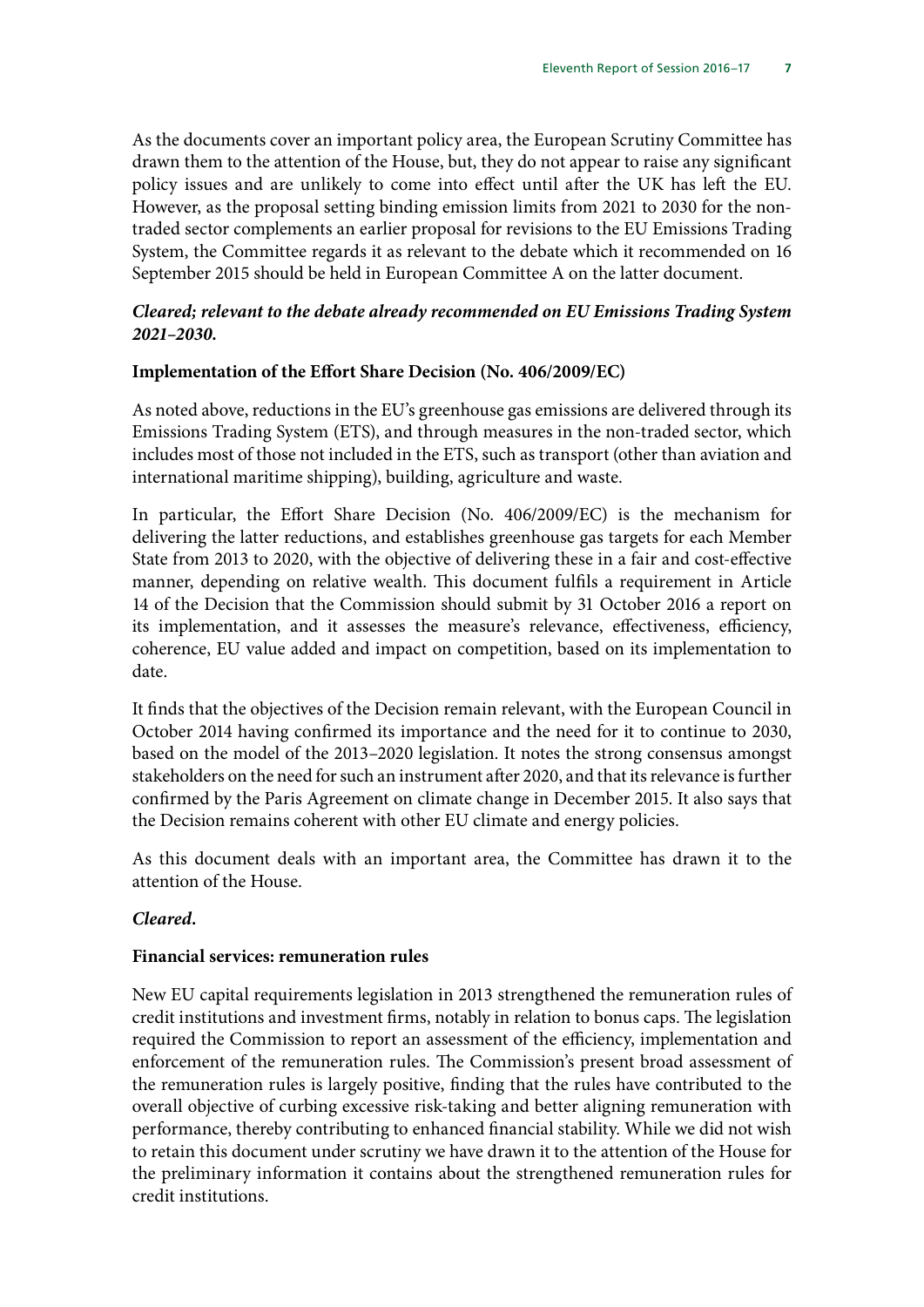## *Cleared.*

### **Tax evasion and avoidance, money laundering, terrorist financing**

In recent years the EU has introduced legislative and non-legislative measures concerned with money laundering, terrorist financing and tax evasion and avoidance. The Commission has presented a Communication on further measures to enhance transparency and tackle tax evasion and avoidance at the EU level. It identifies a number of areas for possible further action five general headings: strengthening the link between the Fourth Anti-Money Laundering Directive and Tax Transparency rules; improving information exchange on beneficial ownership; increasing oversight of enablers and promoters of aggressive tax planning; promoting higher tax good governance standards worldwide; and improving the protection of whistle-blowers. The Commission has also proposed two Directives. The first would amend the Directive on Administration Cooperation to enable access to anti-money laundering and counter-terrorist financing information by tax authorities. The second would amend the Fourth Anti-Money Laundering Directive, with the aim of countering financing of terrorism and increasing transparency of financial transactions and corporate entities.

The Government is cautiously supportive of the Communication and welcomes the first proposed Directive. As for the proposed Directive to amend the Fourth Anti-Money Laundering Directive, the Government supports five amendments in the proposal, but describes concerns about three other aspects of the proposal, which it intends to address in negotiation of the proposal.

## *Commission Communication cleared from scrutiny; two proposed Directives remain under scrutiny, pending further information.*

### **EU-Malaysia PCA**

This Partnership and Cooperation Agreement is the first-ever bilateral agreement between the EU and Malaysia. It aims to strengthen cooperation in areas such as human rights, counter-terrorism, trade and climate change. The Government is supportive of the Agreement and notes that any subsequent EU-Malaysia Free Trade Agreement would provide a platform for enhancing the UK's trade and investment relationship with Malaysia. The Committee asks the Government how it would seek to retain the advantages of the PCA once the UK has withdrawn from the EU.

## *Not cleared; further information requested; drawn to the attention of the Foreign Affairs Committee.*

### **Blood and human tissues**

Blood products and human tissues are imported into, and exported from, the UK. Such exchanges within the EU are regulated by rules on safety and quality. The Committee's only outstanding queries related to the UK's approach to the safety of blood and human tissues post-Brexit. The Minister has indicated that any proposed changes that might have legislative or operational implications for UK policy in these areas will be considered carefully and discussed with the devolved administrations and regulatory authorities. The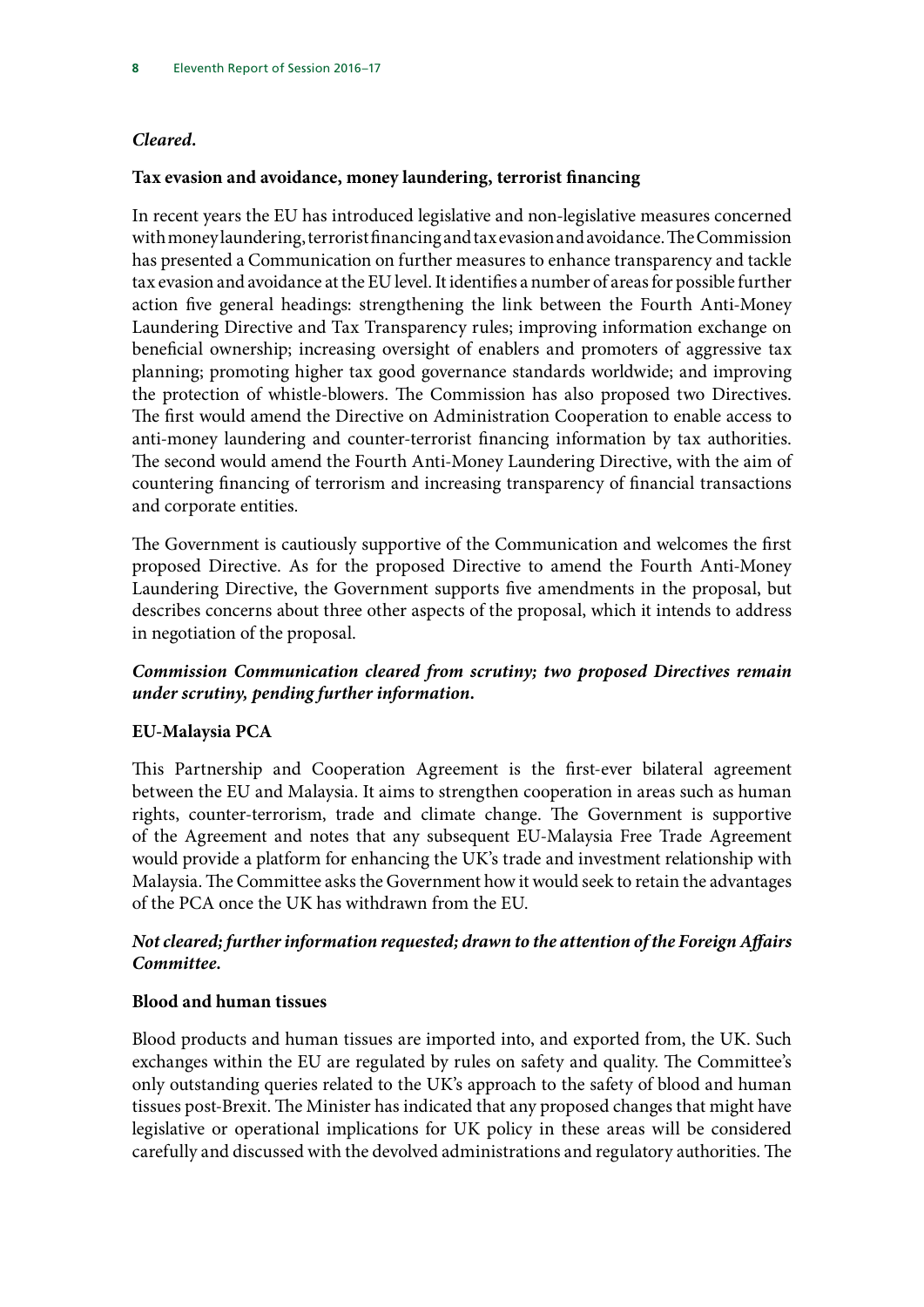Committee accepts the difficulties in giving any further information at a time when there is a great deal of uncertainty about the UK's relationship with the EU post-Brexit. The Committee releases both documents from scrutiny.

### *Cleared; drawn to the attention of the Health Committee.*

### **A Global Strategy for the EU's Foreign and Security Policy**

The EU proposed a new foreign and security policy strategy at the end of June. Following the Committee's first consideration, the Minister has written to the Committee emphasising the Government's commitment to continued engagement with both the EU and NATO on security and defence matters. The Committee releases the document from scrutiny.

### *Cleared.*

## **European Agency for Safety and Health at Work (EU-OSHA) and European Foundation for the improving of living and working conditions (Eurofound)**

The Commission proposes to update the objectives and tasks of these Agencies. The Committee notes that the changes are being proposed before completion of evaluations and therefore seem premature. The Committee asks the Government how it intends to fill the potential knowledge gaps in this area created by Brexit. The Committee notes that Eurofound datasets are stored with, and are accessible via, the UK Data Service. This prompts the Committee to ask what engagement the Government has had with Eurofound as regards the future storage of its data following Brexit.

### *Not cleared; further information requested.*

#### **The European External Action Service's management of its buildings around the world**

The European Court of Auditors found that the European External Action Service's buildings did not provide best value for money for a number of reasons. The Committee asked the Government for details on how the EEAS' capacity to manage its portfolio effectively is to be enhanced. The Minister has responded, noting the UK position that the EEAS should build its expertise in property management and should sell or rent out unoccupied owned buildings to avoid the related maintenance or security costs.

### *Cleared.*

### **Documents drawn to the attention of select committees:**

('NC' indicates document is 'not cleared' from scrutiny; 'C' indicates document is 'cleared')

**Culture, Media and Sport Committee:** Digital Single Market: Wholesale roaming charges [Commission Report (C) and Proposed Regulation (NC)];

**Energy and Climate Change Committee:** Transition to a low-carbon economy [Commission Communication and Proposed Regulation] (C);

**Foreign Affairs Committee:** A Global Strategy for the EU's Foreign and Security Policy [EU High Representative for Foreign Affairs and Security Policy's Report] (C); EU-Malaysia Partnership and Cooperation Agreement [Joint Council Decisions] (NC);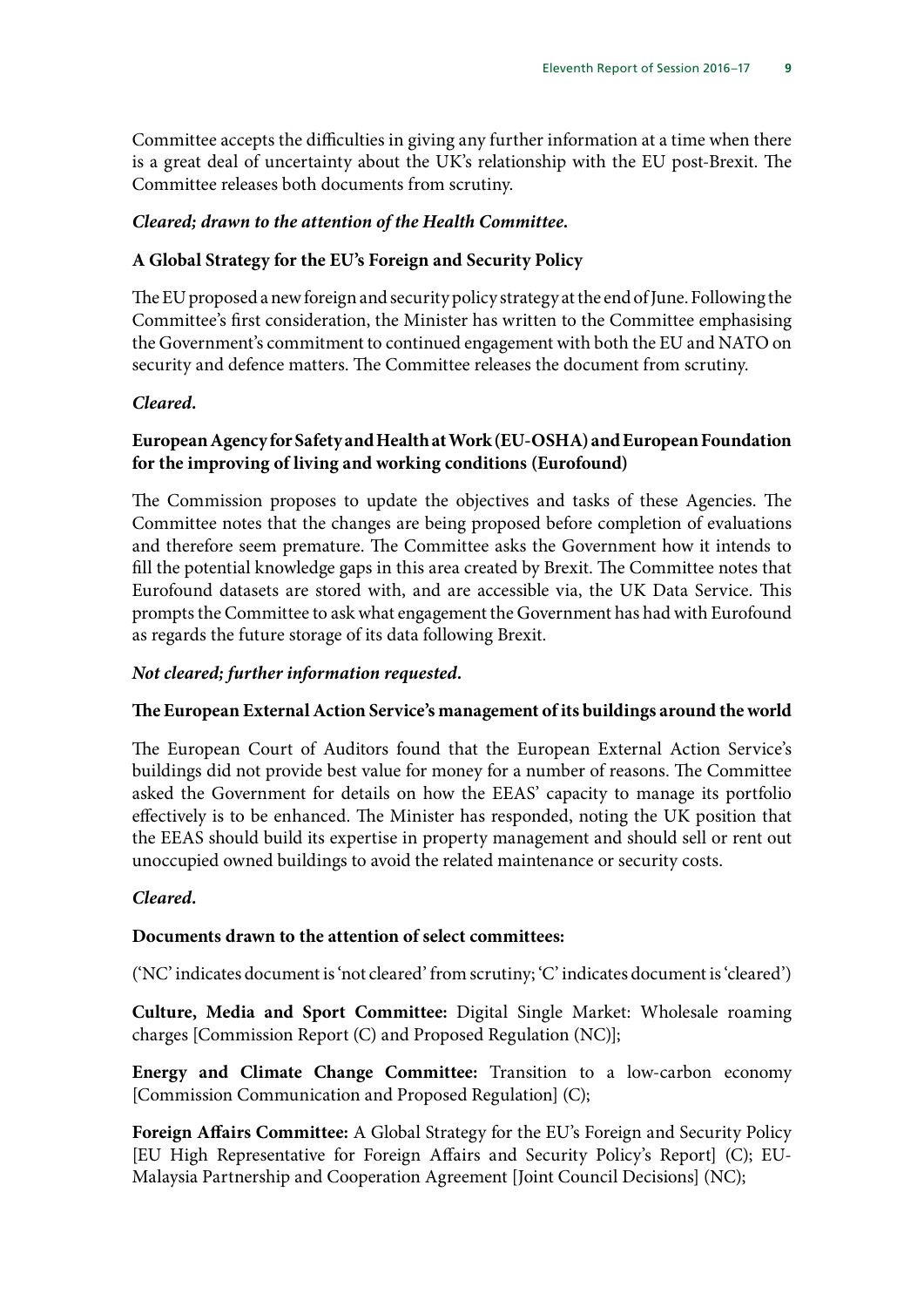**Health Committee:** Blood and Human Tissues Directives [Commission Reports] (C);

**Home Affairs Committee:** Establishing a European Border and Coast Guard [Proposed Regulation] (NC); Revision of EU rules on who qualifies for international protection [Proposed Regulation] (NC); Establishing a common EU asylum procedure [Proposed Regulation] (NC); Establishing an EU framework for the resettlement of individuals in need of international protection [Proposed Regulation] (NC); Revision of EU rules on reception conditions for asylum seekers [Proposed Directive] (NC); Preventing radicalisation and violent extremism [Commission Communication] (C);

**Transport Committee:** Strategy for Low-Emission Mobility [Commission Communication] (C);

## **Clearance of certain EU documents for which debate recommendations have been rescinded**

Since the beginning of this Parliament, we have rescinded several debate recommendations, either because the European Union Documents recommended for debate have been superseded, or because ongoing lengthy delays on the Government's part in scheduling debates have meant that the priority issues for the House of Commons and the UK have shifted. We confirm that the following EU Documents for which our debate recommendations have been rescinded, are cleared from scrutiny:

### **Financial Assistance for Greece**

EU Documents No. 11134/15; No. 11459/15; No. 11458/15; and No. 11502/15.

## **Completing Europe's Economic and Monetary Union**

Unnumbered European Union Documents, an Opinion of the European Central Bank of 6 April 2016 on a proposal for a Council Decision laying down measures in view of progressively establishing unified representation of the euro area in the International Monetary Fund; and a Commission Report: Completing Europe's Economic and Monetary Union; and EU Documents No. 13348/15; No. 13352/15; No. 13356/15; No. 13358/15; and No. 13374/15.

### **European Semester 2016**

Unnumbered European Union Documents, a Commission Communication: 2016 Draft Budgetary Plans: Overall Assessment; a Commission Communication: Assessment of action taken by the United Kingdom in response to the Council Recommendation of 19 June 2015 with a view to bringing an end to the situation of excessive government deficit; and a Commission Staff Working Document on the assessment of action taken by the United Kingdom in response to the Council Recommendation of 19 June 2015 with a view to bringing an end to the situation of excessive government deficit—Analysis of the budgetary situation in the United Kingdom; and EU Documents No. 9182/16; No. 9145/16; No. 6587/16; No. 7076/1/16; No. 14270/15; No. 14291/15 and Addendum; No. 14694/15; and No. 14272/15.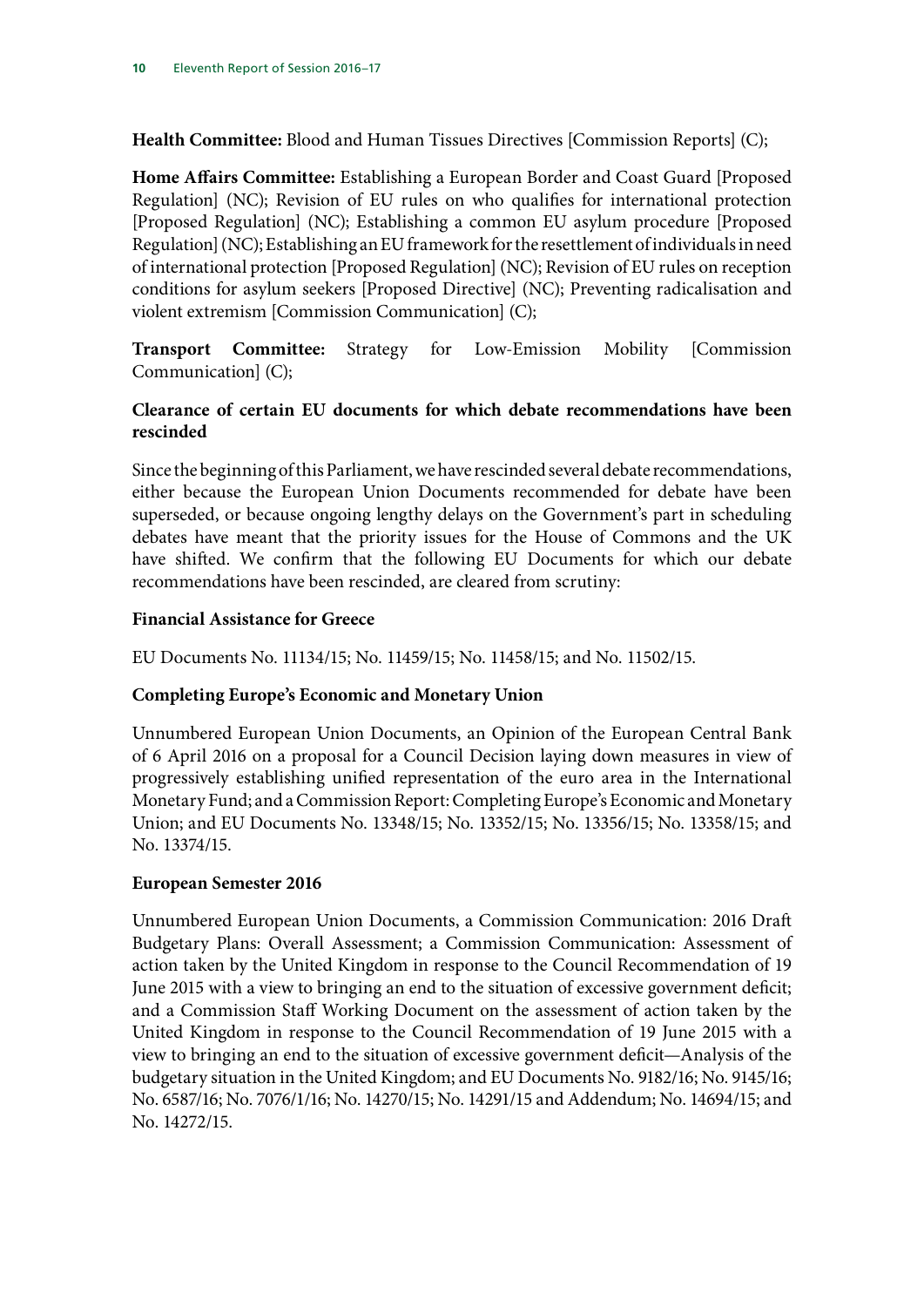## **Zero waste programme for Europe**

EU Document No. 11592/14 and Addenda 1–3.

## **Common European Asylum System**

EU Document No. 7665/16.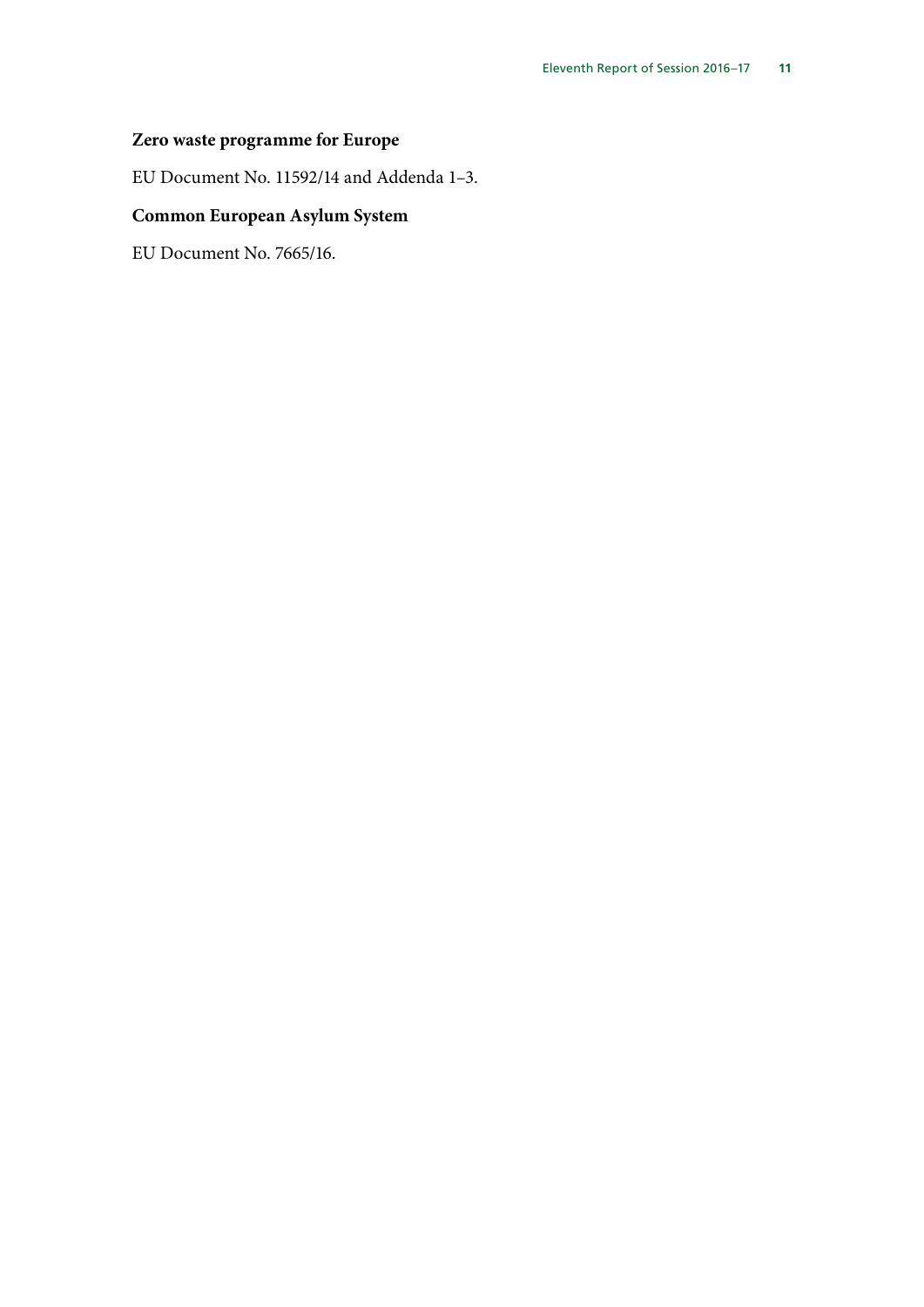## <span id="page-15-0"></span>**1** Financial management

| Committee's assessment | Politically important                                                                                                                               |  |
|------------------------|-----------------------------------------------------------------------------------------------------------------------------------------------------|--|
| Committee's decision   | Not cleared from scrutiny; recommended for debate in<br>European Committee B, together with the principal audit<br>reports for 2015, once available |  |
| Document details       | Commission's annual Report for 2015 about the fight against<br>fraud                                                                                |  |
| Legal base             |                                                                                                                                                     |  |
| Department             | <b>HM</b> Treasury                                                                                                                                  |  |
| Document Numbers       | $(37971), 11335/16 + ADDs 1-7, COM(16) 472$                                                                                                         |  |

## **Summary and Committee's conclusions**

1.1 The Commission is required to report annually on protection of the EU's financial interests and on the fight against fraud, a shared responsibility between the Commission and Member States. In this report the Commission summarises and evaluates measures taken by it and Member States to counter fraud and irregularities against EU funds in 2015. An analysis of the main achievements of national and EU bodies in detecting and reporting fraud and irregularities relating to EU expenditure and revenue is also provided. The Commission makes four specific recommendations to Member States.

1.2 The Government tells us of its continuing commitment to assisting in reducing fraudulent irregularities.

1.3 **As is customary, we recommend that this document be debated in European Committee B with the European Court of Auditors' annual audit reports on the general budget and the European Development Fund, once they are available.**

## **Full details of the documents**

Commission Report: *Protection of the European Union's financial interests: Fight against fraud: 2015 Annual Report*: (37971), [11335/16](http://data.consilium.europa.eu/doc/document/ST-11335-2016-INIT/en/pdf) + ADDs 1–7, COM(16) 472.

## **Background**

1.4 The Commission is required to report annually on protection of the EU's financial interests and on the fight against fraud, a shared responsibility between the Commission and Member States imposed by Article 235 TFEU. These reports are to cover measures taken by Member States as well as by the Commission. Each year the Commission, in cooperation with Member States, reports the latest statistics on, and recent measures to reduce, irregularities and fraud. Where concerns and risks are identified, recommendations are made to address them.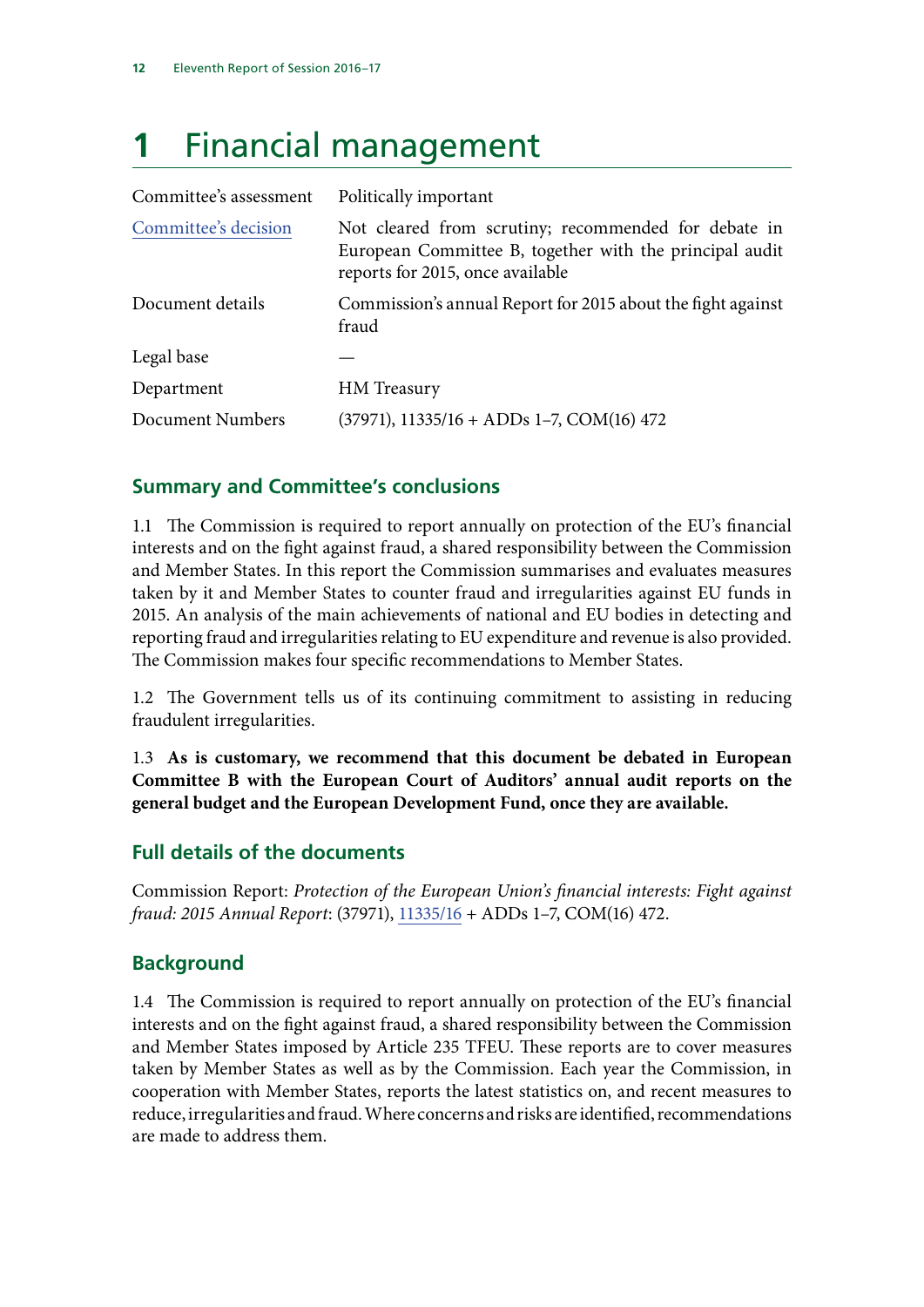1.5 There is an important distinction between irregularities and fraud. An irregularity occurs when a beneficiary is not in compliance with the EU rules and requirements linked to the spending of EU funds and these are usually the result of genuine errors. Fraud is a deliberately committed irregularity, which constitutes a criminal offence.

## **The document**

1.6 This latest "Fight against fraud" Report summarises and evaluates measures taken by the Commission and Member States to counter fraud and irregularities in EU spending in 2015. An analysis of the main achievements of national and EU bodies in detecting and reporting fraud and irregularities relating to EU expenditure and revenue is also provided. The Report is accompanied by seven Staff Working Documents.

1.7 On anti-fraud policies at EU level the Commission describes the initiatives it has taken in 2015 to counter fraud affecting the EU budget, including:

- launch of an 'Experience Sharing Programme' to share best practice in the fight against corruption;
- progress on negotiations between the European Parliament and the Council on the proposed Directive on the protection of the EU's financial interests by means of criminal law<sup>1</sup> and the proposal to set up a European Public Prosecutors' Office;<sup>2</sup>
- establishing an anti-fraud Early Detection and Exclusion System;
- adoption of delegated and implementing Regulations to improve quality and consistency of irregularity reporting; and
- a number of initiatives to protect EU revenues, such as measures to combat cigarette-smuggling.

1.8 The Commission summarises measures taken by Member States to combat fraud and other irregularities affecting the financial interests of the EU, saying that:

- those measures cover, for example, public procurement, conflict of interest, financial crime, corruption, and the definition of fraud;
- all Member States have designated an Anti-Fraud Coordination Service (AFCOS);
- it considers that Member States have, in general, adequately implemented the recommendations in its 2013 Report, for example, designation of an AFCOS, transposition of the public procurement Directives into national legislation and the implementation of anti-fraud measures; and

<sup>1</sup> (34091) 12683/12 + ADDs 1–4: see Twenty-second Report HC 342-xx (2015–16), [chapter 4](http://www.publications.parliament.uk/pa/cm201516/cmselect/cmeuleg/342-xxi/34207.htm) (3 February 1016); Thirty-seventh Report HC 219-xxxvi (2014–15), [chapter 1](http://www.publications.parliament.uk/pa/cm201415/cmselect/cmeuleg/219-xxxvi/21904.htm) (18 March 2015); Thirty-second Report HC 219-xxxi (2014–15), [chapter 10](http://www.publications.parliament.uk/pa/cm201415/cmselect/cmeuleg/219-xxxi/21913.htm) (4 February 2015); Ninth Report HC 219-ix (2014–15), [chapter 14](http://www.publications.parliament.uk/pa/cm201415/cmselect/cmeuleg/219-ix/21919.htm) (3 September 2014); Twenty-second Report HC 83-xx (2013–14)[, chapter 13](http://www.publications.parliament.uk/pa/cm201314/cmselect/cmeuleg/83-xx/8317.htm) (6 November 2013); Thirteenth Report HC 83-xiii (2013–14), [chapter 18](http://www.publications.parliament.uk/pa/cm201314/cmselect/cmeuleg/83-xiii/8323.htm) (4 September 2013); and Twelfth Report HC 86-xii (2012–13), [chapter 10](http://www.publications.parliament.uk/pa/cm201213/cmselect/cmeuleg/86xii/86xii12.htm) (12 September 2012).

<sup>2</sup> (35217) 12558/13 + ADDs 1–2, (36931) 9372/15: see Tenth Report HC 342-x (2015–16), [chapter 6](http://www.publications.parliament.uk/pa/cm201516/cmselect/cmeuleg/342-x/34209.htm) (25 November 2015); First Report HC 342-i (2015–16), [chapter 37](http://www.publications.parliament.uk/pa/cm201516/cmselect/cmeuleg/342-i/34240.htm) (21 July 2015); Nineteenth Report HC 83-xviii (2013–14), [chapter 6](http://www.publications.parliament.uk/pa/cm201314/cmselect/cmeuleg/83-xviii/8311.htm) (23 October 2013); and Fifteenth Report HC 83-xv (2013–14), [chapter 1](http://www.publications.parliament.uk/pa/cm201314/cmselect/cmeuleg/83-xv/8303.htm) (11 September 2013).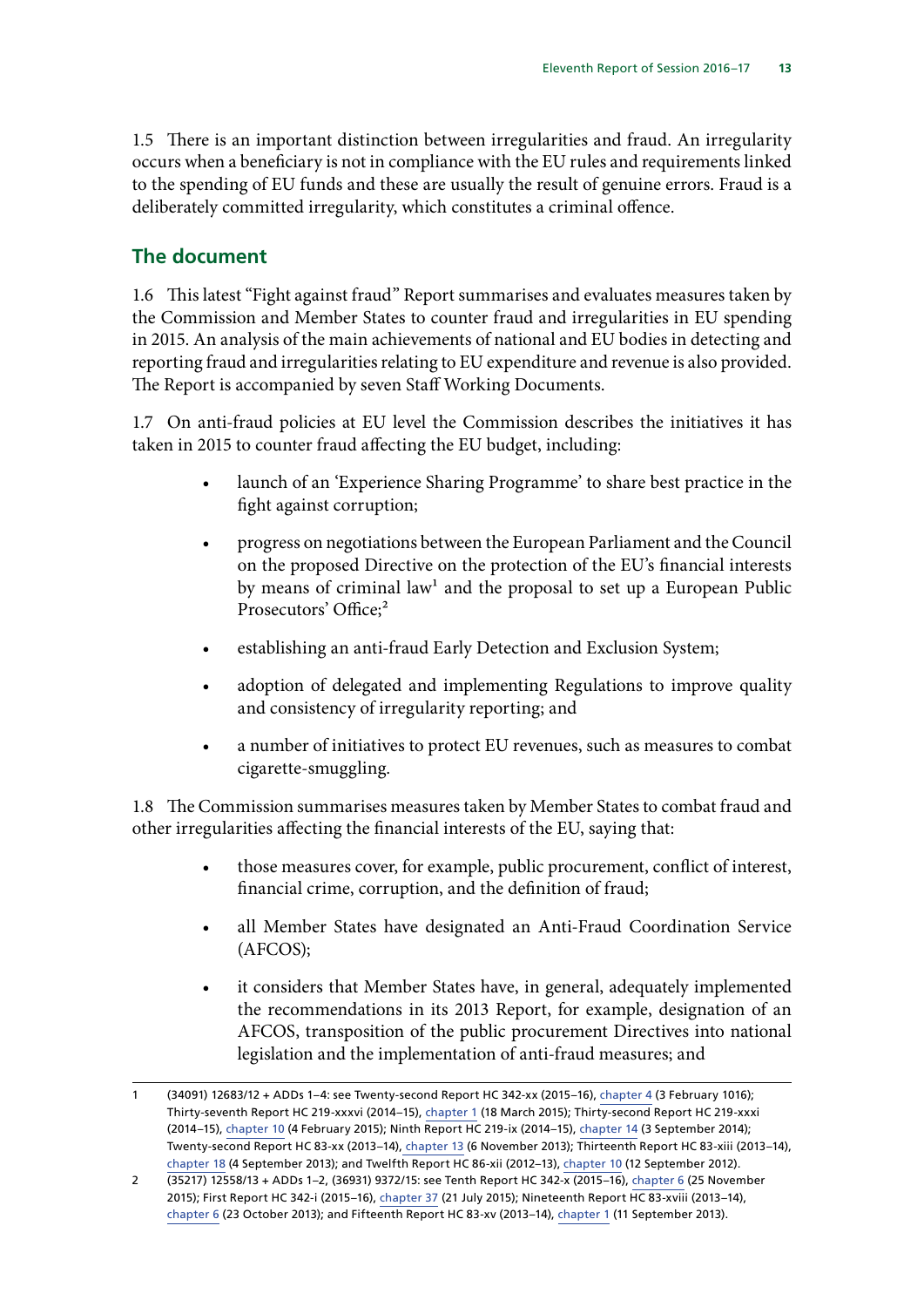- some recommendations were, however, not fully addressed.
- 1.9 As for detection and reporting of irregularities the Commission says that:
	- in 2015 22,349 fraudulent and non-fraudulent irregularities were reported to the Commission, involving a total of approximately  $\epsilon$ 3.21 billion (£2.71) billion), of which  $\epsilon$ 2.79 billion ( $\epsilon$ 2.35 billion) concerned the expenditure side of the EU budget;
	- compared to 2014, the number of irregularities detected increased by 36% and the corresponding financial amounts remained stable (-1%);
	- between 2011 and 2015, the number of reported irregularities increased by 98%, while the related amounts increased by 81%;
	- these irregularities include non-fraudulent transactions, and all cases of fraud reported are 'suspected' as opposed to 'established';
	- several factors lie behind this increase —the link to resources available to the EU budget, which in 2015 were over 14% higher than in 2010, certain cyclical circumstances have an impact, for example the approaching closure of the 2007-2013 programming period, control over the management of EU funds by the Commission, the Court of Auditors and by national services is constantly improving, and Spain and Ireland reported an anomalously high number of irregularities in 2015;
	- in 2015, 1,461 irregularities were reported by Member States as potentially fraudulent, involving  $637.6$  million (£538.1 million)—this represents an 11% decrease by number on 2014, and an 18% increase by value;
	- there are significant differences between different spending areas;
	- most of the cases reported in 2015 as fraudulent concerned spending on agriculture, totalling 444;
	- spending on cohesion policy, however, recorded the highest amount by value, totalling  $\epsilon$ 477.5 million (£403 million), which represents a 74% increase on 2014;
	- the use of false or falsified documentation or declarations remained the most common type of fraud;
	- for expenditure directly managed by the Commission, five cases of fraudulent irregularities were identified with an estimated financial impact of €200,000 (£170,000);
	- in 2015, it was notified of 20,888 irregularities not reported as fraudulent, representing a 41% increase on 2014;
	- the value of the reported irregularities however decreased to approximately €2.58 billion (£2.18 billion), 7% less than in 2014; and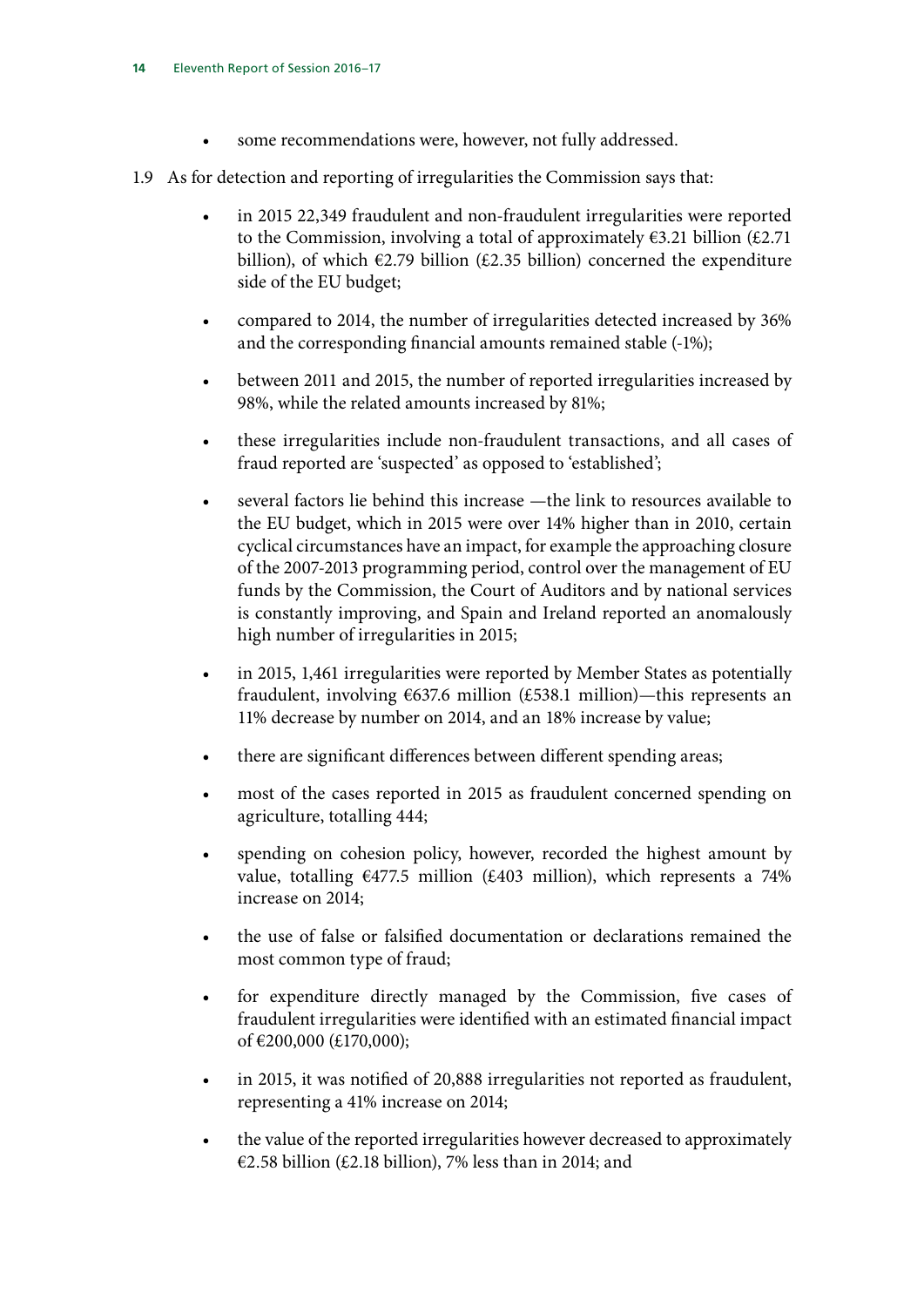• in 2015, OLAF (the European Anti-Fraud Office) launched 219 investigations, sent 98 recommendations to Member States for judicial action, and recommended the recovery of €888.1 million (£749.6 million).

1.10 In conclusion the Commission emphasises that Member States are pivotal in ensuring the protection of EU financial interests and recommends that they:

- exchange best practice and information on customs initiatives;
- adapt customs controls strategies to take account of voluntary admissions;
- improve quality control of information submitted via the Irregularity Management System; and
- make better use of risk analysis IT tools such as Arachne<sup>3</sup> and IMS.

## **The Government's view**

1.11 In his Explanatory Memorandum of 30 August 2016 the Chief Secretary to the Treasury (Mr David Gauke), in now familiar terms, first notes, in the context of the outcome of the EU referendum, that until the UK exits the EU the Government will continue to negotiate, implement and apply EU legislation. He then says that:

- the Government takes fraud against the EU budget extremely seriously and supports efforts to improve the detection and tackling of fraud;
- it supports the work of OLAF and welcomes Commission recommendations which strengthen the EU's capacity to detect and combat fraud; and
- it will encourage other Member States to adopt the recommendations quickly and in full.

## **Previous Committee Reports**

None.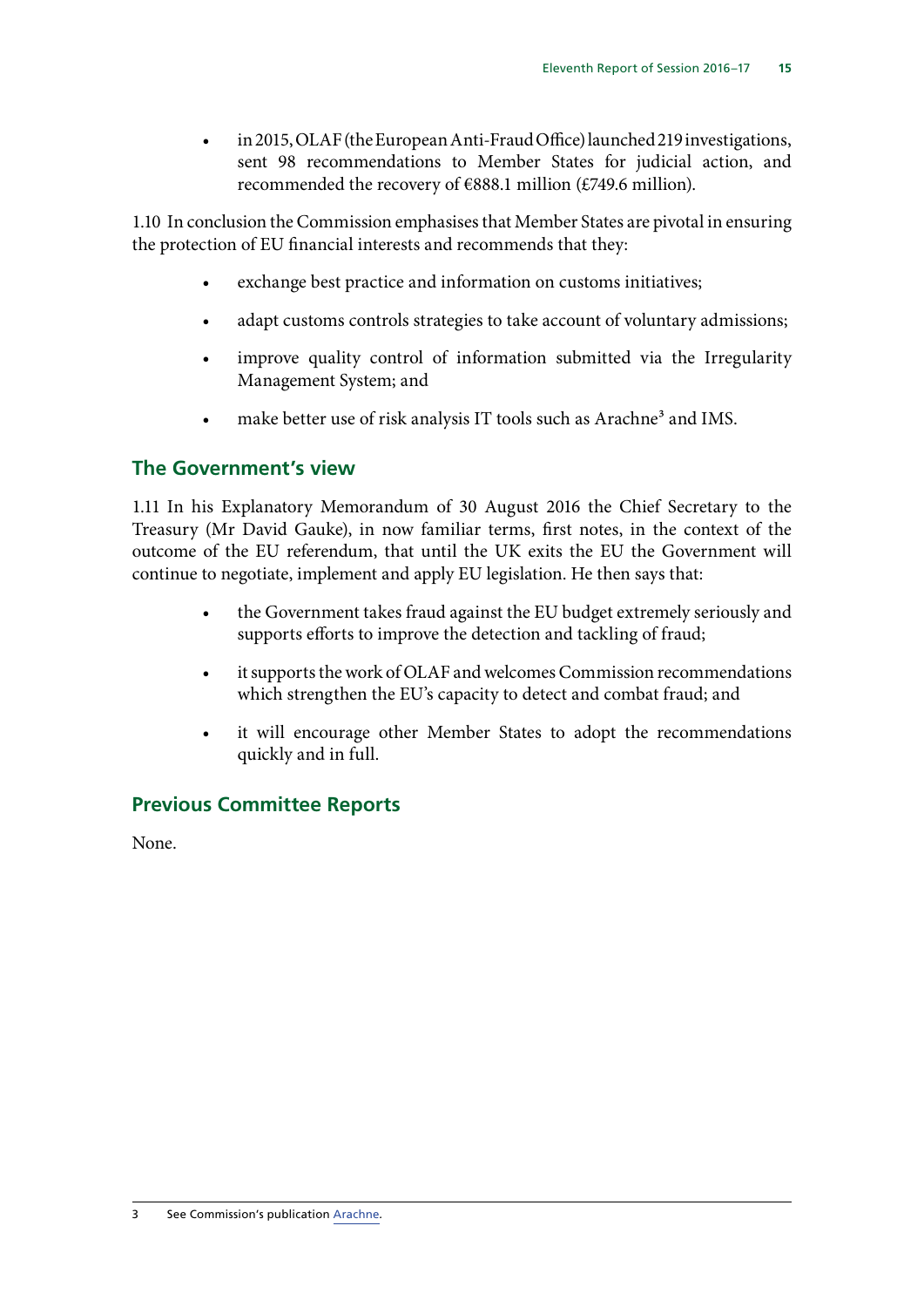## <span id="page-19-0"></span>**2** European Foundation for the improvement of living and working conditions (Eurofound)

| Committee's assessment | Legally and politically important                                                                                                                                                            |
|------------------------|----------------------------------------------------------------------------------------------------------------------------------------------------------------------------------------------|
| Committee's decision   | Not cleared from scrutiny; further information requested                                                                                                                                     |
| Document details       | Proposal for a Regulation establishing the European<br>Foundation for the improvement of living and working<br>conditions (Eurofound), and repealing Council Regulation<br>(EEC) No. 1365/75 |
| Legal base             | Article 153(2)(a) TFEU                                                                                                                                                                       |
| Department             | Business, Energy and Industrial Strategy                                                                                                                                                     |
| Document Numbers       | (38024), 11530/16, COM(16) 531                                                                                                                                                               |

## **Summary and Committee's conclusions**

2.1 The European Foundation for the Improvement of Living and Working Conditions (Eurofound) is an EU Agency—based in Dublin—that was established in 1975 to contribute to the planning and design of better living and working conditions. It provides facts and figures, identifies trends and analyses policies and practices as the basis of evidencebased advice for the development of policy responses in the priority areas (set out in the Background section below). The Agency has no regulatory powers.

2.2 As part of its analytical work, Eurofound has developed three regularly repeated surveys—the European Companies Surveys; the European Quality of Life Surveys; and European Working Conditions Surveys. It has published a range of Reports based on those surveys, such as a Report on "Workplace practices: Patterns, performance and wellbeing".

2.3 The Commission proposes to update Eurofound's objectives and tasks in the light of changing circumstances and changes that have been agreed for all EU Agencies.

2.4 The Minister for Small Business, Consumers and Corporate Responsibility (Margot James) supports the basic purpose of the Agency and notes that most of the changes are administrative or procedural, with no extension to the role of the Agency. She raises concerns, however, over the legal base and over the size of the Agency's Management Board. These concerns are along the lines of those expressed by the Health and Safety Executive about amendments to the Regulation governing the European Agency for Safety and Health at Work (EU–OSHA), which are set out elsewhere in this Report.

2.5 The Government will seek an explanation for the proposed change to the legal base from the "flexibility clause" (Article 352 TFEU (formerly Article 308 TEC)) to Article 153(2)(a). She notes that, while the revised legal base would be more appropriate for the content, it would result in a move away from unanimous decision-making.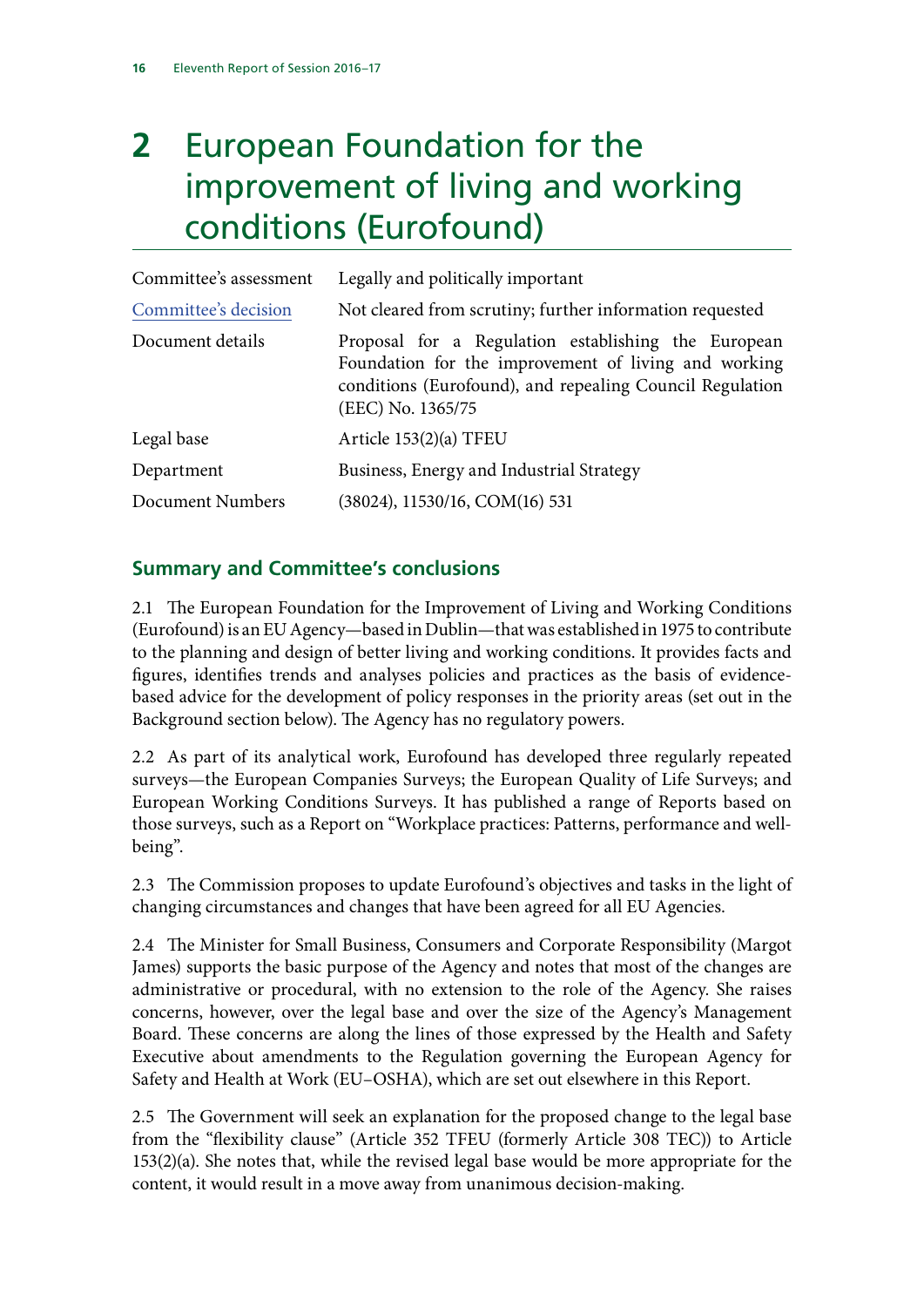2.6 The Minister notes that the Commission proposes some changes in order to align the governance of the Agency with the Common Approach to EU Decentralised Agencies<sup>4</sup> but notes that other elements remain inconsistent. While the Common Approach proposes a Management Board comprised of one representative from each Member State, retention of the present structure would leave three members from each Member State (one each from the Government, employers' organisations and employees' organisations respectively). The Government will seek information from the Commission about the relative merits between the status quo and a smaller Management Board.

2.7 **This Committee took issue with the reliance on Article 308 TEC when the Commission proposed amendments to the Agency's Regulation in 2004. The Committee would have preferred a legal base more suited to the aim and content of the instrument.**

2.8 **Like our predecessors, we take the view that a legal base aligned with the aim and content of the instrument is appropriate. The Government seems to share this view, but maintains reservations pertaining to the move to QMV. Can the Government identify an alternative legal base which would align with the aim and content of the proposal and leave unanimity in place?**

2.9 **On the Government's other concern—that of the size of the Management Board the Commission makes oblique reference to this in the document through its statement that "Certain elements of the Founding Act are not being reviewed in the light of the Common Approach in the framework of this proposal, pending further evaluation". We consider that the Commission needs to justify deviation from the Common Approach and ought to have undertaken evaluation prior to making its proposal. In the meantime, is the Minister aware of the progress of any such evaluation and of whether the size of the Board is included? It would be helpful to be clear on the timing and nature of any such evaluation as it seems premature to amend the Founding Act without completing the evaluation.**

2.10 **The Government makes no comment on the implications of Brexit for negotiation of this proposal. We consider that the proposal raises a number of important issues relating to Brexit on which we would welcome the Minister's comments. Given the Government's support for EU–OSHA, we assume that the Government considers the data and analysis to be important. How will the Government fill the potential knowledge gap in this area created by the UK's withdrawal from the EU?**

2.11 **Furthermore, we note that Eurofound datasets are stored with, and are accessible via, the UK Data Service. What engagement has the Government had with Eurofound as regards the future storage of its data following the UK's withdrawal from the EU?**

2.12 **The Minister gives no indication of the position of other Member States and the European Parliament. We would welcome any early indications of the likely direction and speed of negotiations.**

2.13 **We look forward to a response to this Report by the end of October. In the meantime, we retain it under scrutiny.**

4 [Common Approach to EU Decentralised Agencies,](https://europa.eu/european-union/sites/europaeu/files/docs/body/joint_statement_and_common_approach_2012_en.pdf) 19 July 2012.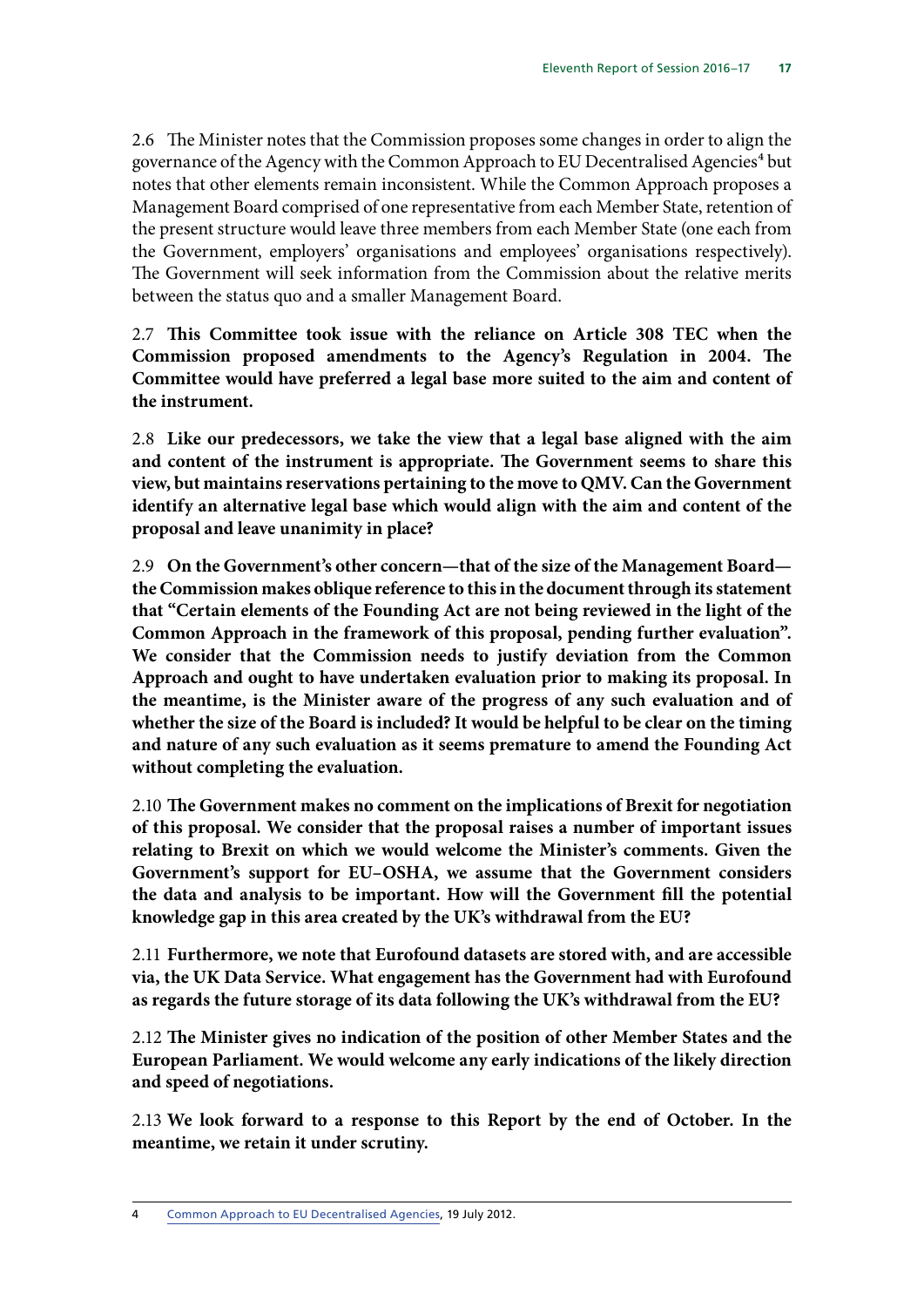## **Full details of the documents**

Proposal for a Regulation establishing the European Foundation for the improvement of living and working conditions (Eurofound), and repealing Council Regulation (EEC) No. 1365/75: (38024), [11530/16,](http://data.consilium.europa.eu/doc/document/ST-11530-2016-INIT/en/pdf) COM(16) 531.

## **Background**

2.14 Eurofound's annual budget for 2016 is €20.56 million (£17.31 million). Its strategic objective for 2013–16 is: "to provide high-quality, timely and policy-relevant knowledge as input to better informed policies in four priority areas:

- "increasing labour market participation and combating unemployment by creating jobs, improving labour market functioning and promoting integration;
- "improving working conditions and making work sustainable throughout the life course;
- "developing industrial relations to ensure equitable and productive solutions in a changing policy context; and
- "improving standards of living and promoting social cohesion in the face of economic disparities and social inequalities."

2.15 The reasons for the proposed revision of Eurofound are twofold. First, the revision will align certain provisions of the existing Regulation governing Eurofound with the Common Approach on Decentralised Agencies. These guiding principles for all EU agencies were adopted in 2012 to make the agencies more coherent, effective and accountable. Second, the revision also offers the opportunity to update the objectives and tasks of Eurofound.

## **The Commission's proposal**

2.16 The Commission makes the following proposals to revise the objectives and tasks of Eurofound:

- inclusion of a clear statement that the objectives of the Agency shall be to "increase and disseminate knowledge to assist the Commission, other EU institutions and bodies, Member States and social partners in shaping and implementing policies aimed at the improvement of living and working conditions, in supporting employment policies and in promoting the dialogue between management and labour";
- clearly articulate Eurofound's range of tasks, notably regarding its analytical role;
- inclusion of anti-fraud measures, a conflict of interest policy, evaluation and review and the establishment of a headquarters agreement;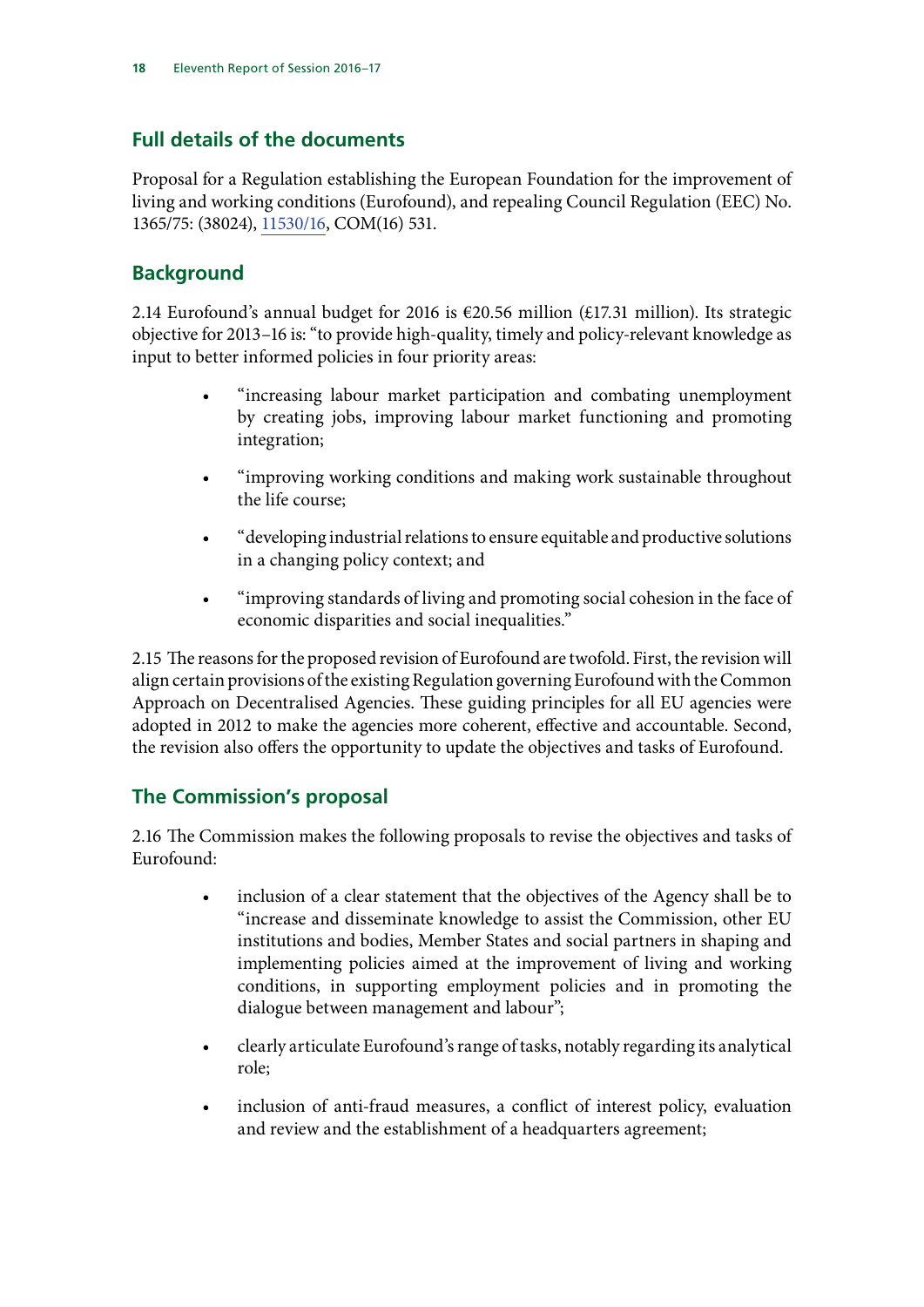- harmonisation of the provisions on programming and reporting with the requirements set by the revised Framework Financial Regulation;<sup>5</sup>
- modify and align the appointment procedure of the Executive Director with the procedure provided for in the Common Approach, suppressing the current position of Deputy Director;
- the role of appointing authority will be conferred to the Management Board of the Agency; and
- the terminology for the management structure will be aligned with the Common Approach.

2.17 Certain elements of the Founding Act are not being reviewed in the light of the Common Approach in the framework of this proposal, pending further evaluation.

2.18 Regarding the appointment by the Council of the Management Board members representing the employers' and employees' organisations from each Member State, it is proposed that this is done on the basis of a list submitted by the EU social partners' organisations (Business Europe and ETUC).

## **Minister's Explanatory Memorandum of 7 September 2016**

2.19 On the necessity of the proposal and of the Agency, the Minister says:

"The Government agrees that this matter needs to be addressed at EU level as it concerns the functioning of a European Agency and its place within the EU institutional framework. The Agency encourages and facilitates cooperation between Member States on living and working conditions in the EU, and undertakes research to inform and contribute to better evidence-based policymaking."

2.20 The Minister considers that most of the proposed changes are administrative or procedural and notes that there would be no extension in the role of the Agency, which has no regulatory powers. She notes that the Government has two concerns.

2.21 The Minister expresses the Government's concerns about the legal base in the following terms:

> "The Commission has proposed the use of Article 153 TFEU to replace the current treaty base of what is now Article 352 TFEU (previously Article 308 of the Treaty establishing the Economic Community). Article 153(2)(a) allows the European Parliament and the Council to 'adopt measures designed to encourage cooperation between Member States through initiatives aimed at improving knowledge, developing exchanges of information and best practices, promoting innovative approaches and evaluating experiences, excluding any harmonisation of the laws and regulations of the Member States.' Whilst this would mean a move from unanimity to qualified majority voting, the nature of Article 153(2)(a) might suggest a better fit

5 Regulation [2015/1929](http://eur-lex.europa.eu/legal-content/EN/TXT/PDF/?uri=CELEX:32015R1929&from=EN) of 28 October 2015 on the financial rules applicable to the general budget of the Union.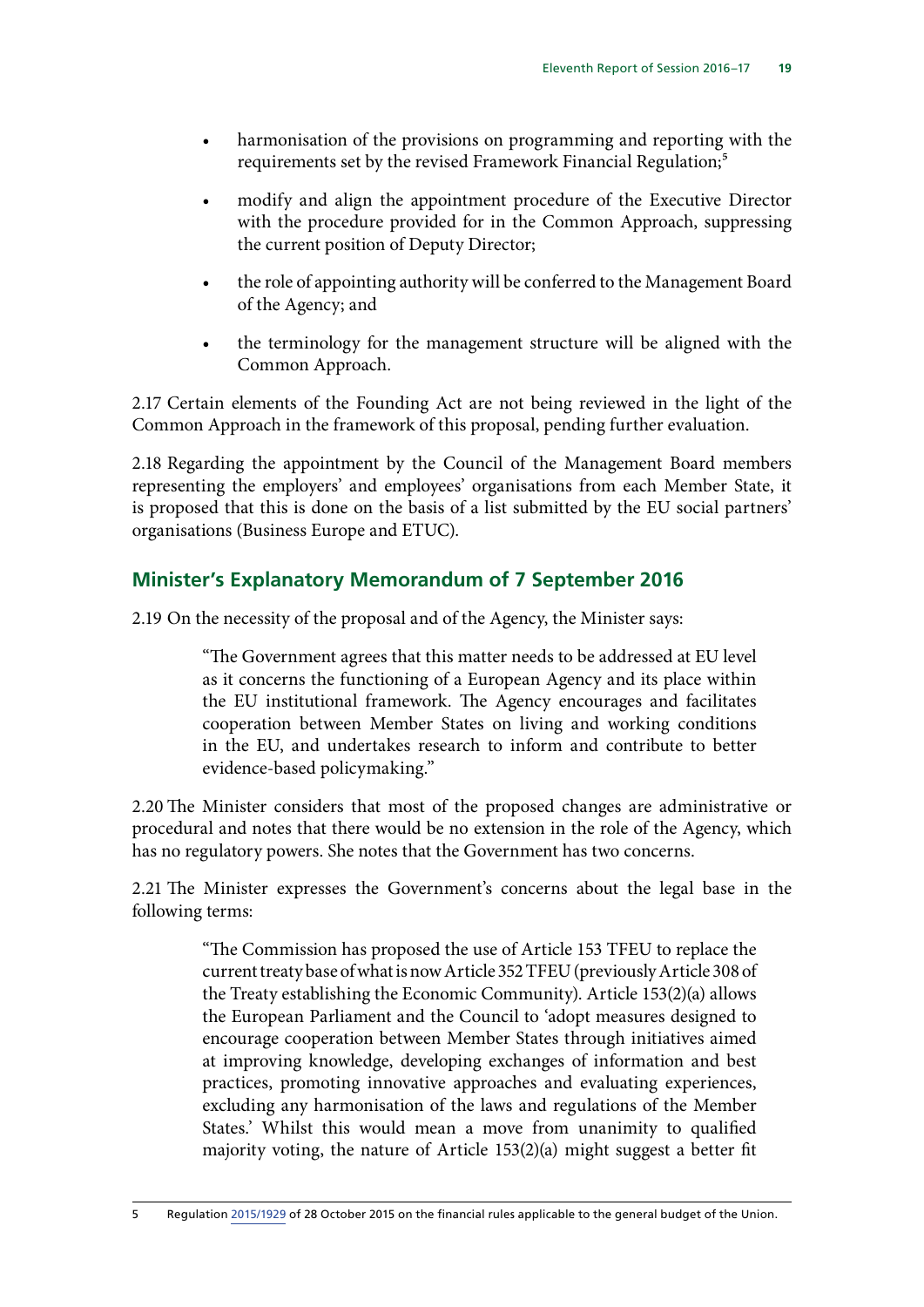with the purpose of the Agency, i.e. to raise knowledge and to exchange information to improve living and working conditions. The Government will seek information from the Commission to justify this change."

2.22 On the lack of alignment between the proposal and the Common Approach to EU Decentralised Agencies, the Minister writes:

> "In its proposal, the Commission has taken account of certain elements of the Common Approach to EU Decentralised Agencies in the design of the Agency's governance structures. For example, it has changed the terminology so that the present Governing Board will be called a Management Board; it has proposed a small Executive Board to prepare and implement decisions by the Management Board and firms up the responsibilities of the Director of the Agency—now to be called the Executive Director. The Commission has, however, decided to retain the present structure of the Governing Board for the Management Board. This means that there will continue to be three members from each Member State on the Management Board. The Government sees some role for tripartite involvement in the proposed Management Board but will seek information from the Commission about the relative merits between the status quo and a smaller management hoard"

### **Previous Committee Reports**

None, but the following Reports are relevant: Twenty–fifth Report HC 42–xxv, [chapter 9](http://www.publications.parliament.uk/pa/cm200304/cmselect/cmeuleg/42-xxv/4211.htm) (30 June 2004); Twenty–second Report HC 42–xxii, [chapter 10](http://www.publications.parliament.uk/pa/cm200304/cmselect/cmeuleg/42-xxii/4212.htm) (9 June 2004).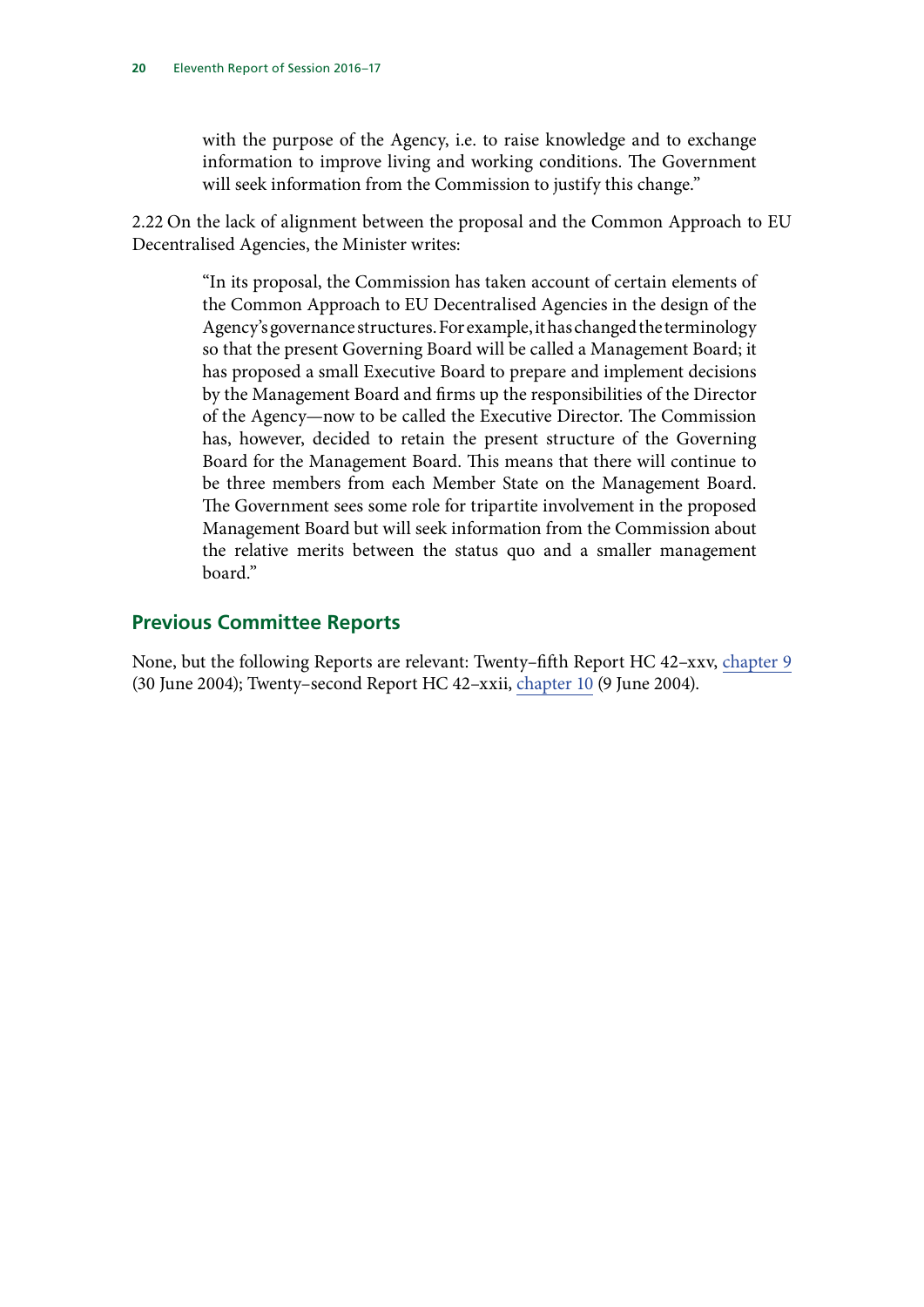## <span id="page-24-0"></span>**3** Digital Single Market: Wholesale roaming charges

| Politically important                                                                                                                                                                           |
|-------------------------------------------------------------------------------------------------------------------------------------------------------------------------------------------------|
| (a) Cleared from scrutiny; (b) Not cleared from scrutiny;<br>further information requested; drawn to the attention of the<br>Culture, Media and Sport Committee                                 |
| (a) Commission Report on the review of the wholesale<br>roaming market (b) Proposal for a Regulation amending<br>Regulation (EU) No. 531/2012 as regards rules for wholesale<br>roaming markets |
| $(a)$ -; (b) Article 114 TFEU; ordinary legislative procedure;<br><b>QMV</b>                                                                                                                    |
| Culture, Media and Sport                                                                                                                                                                        |
| (a) $(37869)$ , $10327/16 + ADD 1$ , $COM(16)$ 398                                                                                                                                              |
| (b) $(37870)$ 10329/16 + ADDs 1-2, COM(16) 399                                                                                                                                                  |
|                                                                                                                                                                                                 |

## **Summary and Committee's conclusions**

3.1 In October 2015, the EU agreed to end *retail* roaming charges (i.e. the charges that mobile operators levy on their customers when they travel abroad) by 15 June 2017.<sup>6</sup> This means that EU citizens will pay the same price for using their mobile devices when travelling in another EU Member State as they do at home (also referred to as 'roam like at home' ( $RLAH$ )).<sup>7</sup>

3.2 As part of the EU's agreement to end retail roaming charges, the Commission committed to review the operation of *wholesale* roaming markets (i.e. the prices that operators charge each other for use of their networks when their customers roam on the 'visited' operators' networks).

3.3 On 16 June, the Commission presented its report on wholesale roaming and a proposal setting out maximum *wholesale* roaming charges (the draft Regulation). The proposed revisions to wholesale data caps are intended to better reflect the true costs of providing roaming and provide a fair basis for the delivery of surcharge-free roaming across the EU.

3.4 The Minister of State for Culture, Communications and Creative Industries (Mr Edward Vaizey) notes that the Government is generally supportive of the end of roaming charges, as it will greatly benefit UK consumers. In relation to wholesale roaming charges,

<sup>6</sup> The Telecoms Package (A Connected Continent: Building a Telecoms Single Market) was adopted by the Council on 1 October 2015 and by the European Parliament on 27 October 2015. See Report Chapter for further information.

<sup>7</sup> Subject to 'fair use' and 'sustainability' clauses, which are currently being worked up by the Commission.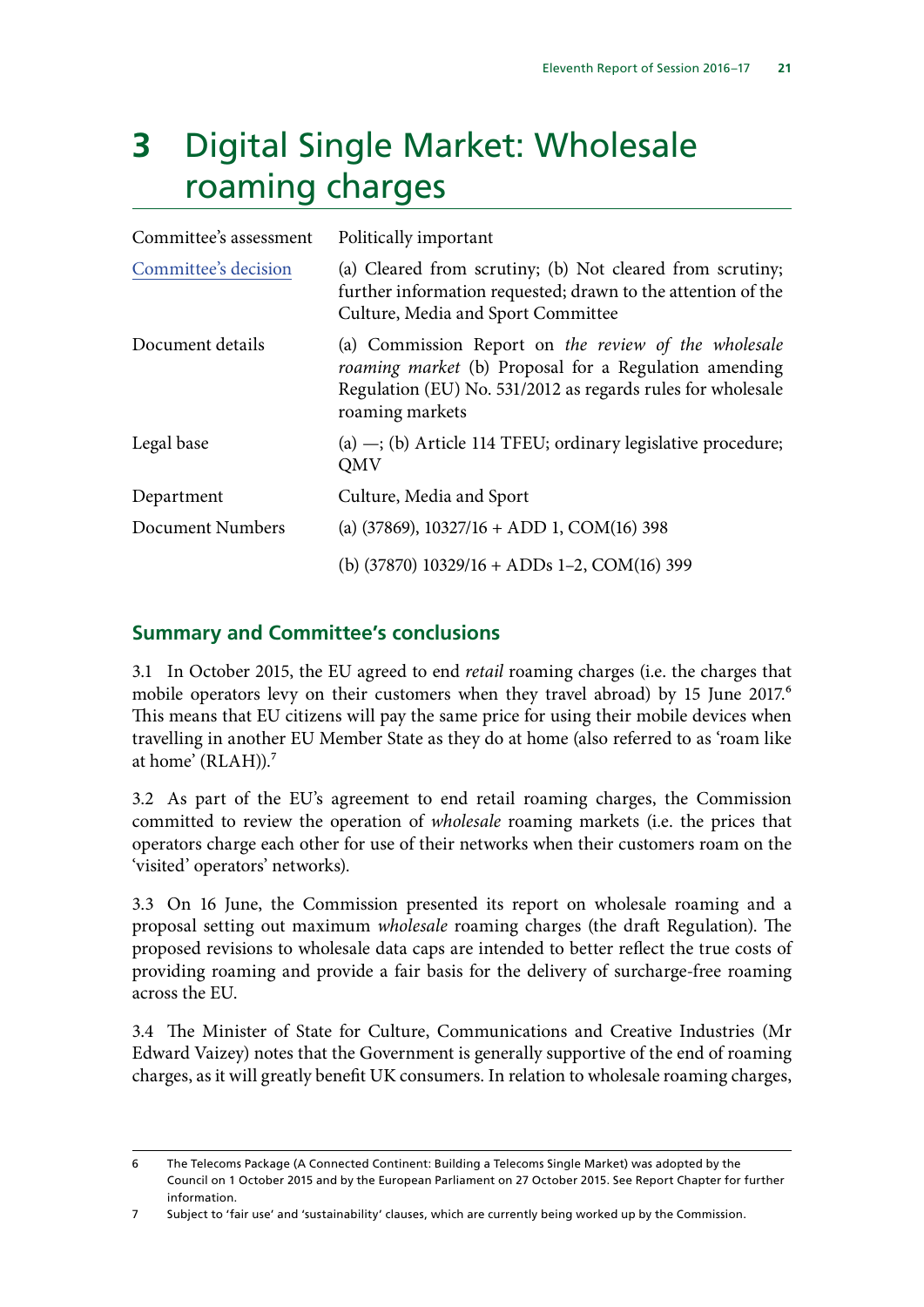it is seeking lower wholesale caps (than those currently proposed by the Commission) in order to minimise the potential negative impacts on UK mobile operators, which tend to experience net outflows of roaming consumers (and therefore potentially higher costs).

## 3.5 **We are content to clear document (a) from scrutiny, but consider that the Minister's Explanatory Memorandum lacks detail on both the Brexit implications and substance of the draft Regulation (document (b)).**

3.6 **We would be grateful if the Minister could respond to these questions by the end of October:**

- **How active a role the Government intends to play during negotiations on the draft Regulation within the Council;**
- **What the Government's key negotiating objectives are (i.e. what caps are specifically being sought and why)?;**
- **The expected timescale for the adoption and implementation of the draft Regulation;**
- **Whether the Government will want to retain the proposal as domestic law following Brexit, particularly in view of the fact that the draft Regulation is one of the key components of delivering a Single Market for telecommunications, and of the Digital Single Market strategy more broadly (which the Government has been a keen proponent of from its inception)?;**
- **If the proposal does not apply to the UK after Brexit, or is not retained after Brexit, what barriers to trade would be likely to arise from a divergence with EU rules, and how would different UK stakeholders (consumers, businesses, mobile operators) be affected?; and**
- **How actively will the Government be consulting the Devolved Administrations on the UK's post-Brexit position on this proposal?**

3.7 **In the meantime, we retain the draft Regulation (document (b)) under scrutiny and draw our conclusions to the attention of the Culture, Media and Sport Committee.**

## **Full details of the documents**

(a) Commission Report on *the review of the wholesale roaming market*: (37869), [10327/16](http://data.consilium.europa.eu/doc/document/ST-10327-2016-INIT/en/pdf) + ADD 1, COM(16) 398; (b) Draft Proposal for a Regulation amending Regulation (EU) No. 531/2012 as regards rules for wholesale roaming markets: (37870) [10329/16](http://data.consilium.europa.eu/doc/document/ST-10329-2016-INIT/en/pdf) + ADDs 1–2, COM(16) 399.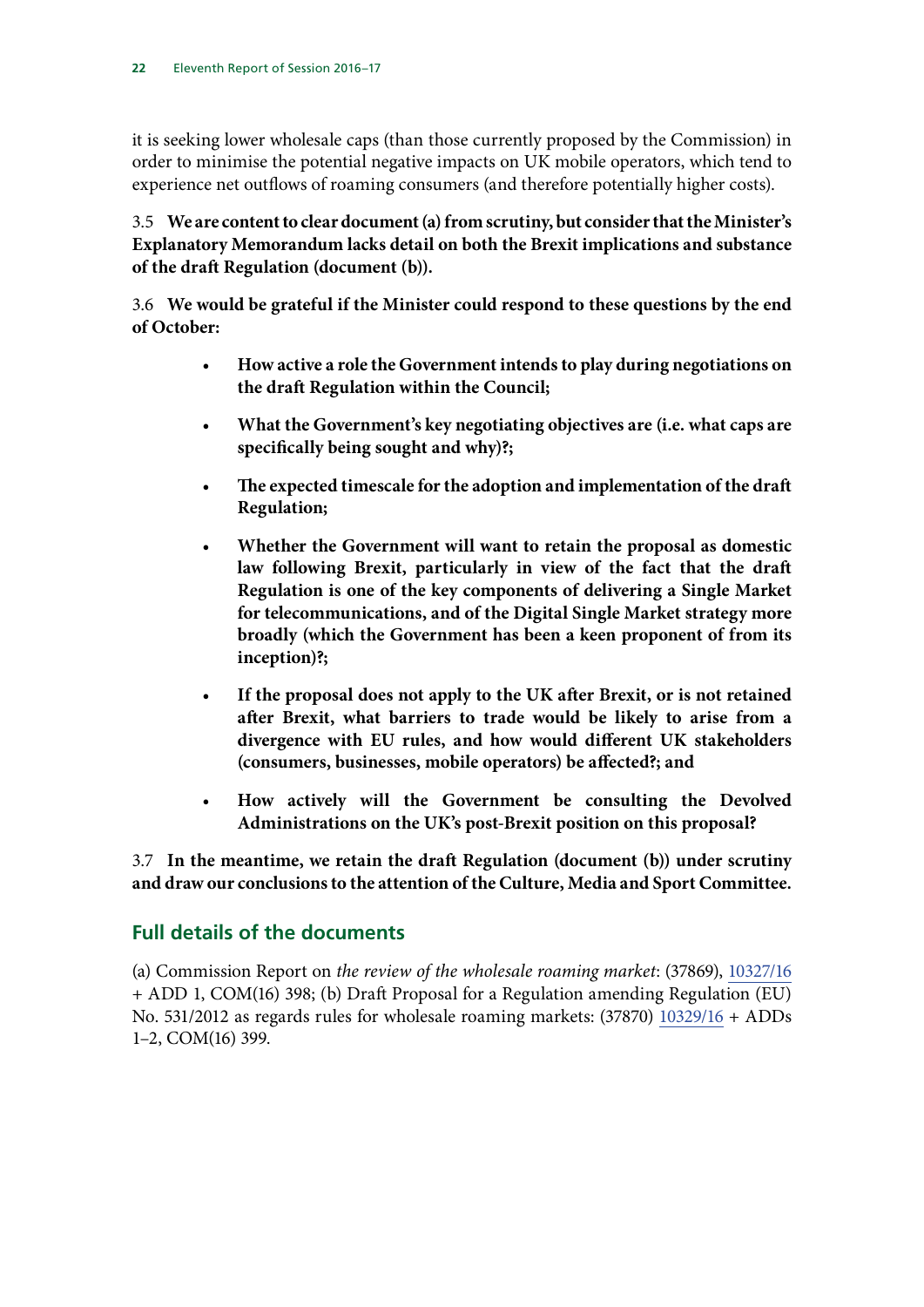## **Background**

## *Developing a Single Market for telecommunications*

3.8 On 1 October 2015, the Council adopted the Telecommunications Single Market or 'Connected Continent' Regulation (TSM Regulation), which introduces a:

- 'RLAH' pricing mechanism for mobile roaming services, with:
	- a cap on surcharges from 30 April 2016: roaming surcharges cannot exceed: €0.05 per minute for outgoing voice calls;  $€0.02$  for text messages (SMS); and €0.05 per megabyte of mobile internet use; and
	- a view to ending retail roaming charges from 15 June 2017; and
- a principles-based mechanism for 'net neutrality', under which internet access service providers must treat all traffic equally, without discrimination or restriction; however, 'reasonable' traffic management measures—provided they are transparent, non-discriminatory and proportionate—will still be allowed, for example, to preserve network security or comply with national legislation (such as preventing access to child sex abuse material).

3.9 To put the retail roaming charges objective of the TSM Regulation into practice, the Commission noted that it will be necessary to implement three 'accompanying' measures.

- A Regulation to address wholesale pricing (the subject of this Report chapter);
- An implementing act to address policy regarding 'fair-use' (a proposal is currently being worked up by the Commission); and
- An implementing act to address policy regarding the 'sustainability clause' (a proposal is currently being worked up by the Commission).

## *The Commission review into wholesale roaming markets*

3.10 In its assessment of wholesale pricing, the Commission undertook or commissioned the following pieces of work:

## *a) A public consultation on roaming charges*

3.11 The Commission ran a 12 week public consultation between November 2015 and February 2016 on the functioning of roaming markets in the EU and the current regulation of national wholesale roaming markets, to which the UK Government responded.<sup>8</sup>

3.12 The Commission's initial analysis concluded that while there was little scope to reduce the current wholesale caps for voice and SMS, there was significant scope to reduce the current data cap (currently 5  $\epsilon$  cents/MB), potentially to 10% of the current cap.

<sup>8</sup> [UK government response to EU consultation on the review of national roaming markets, fair use policy and the](https://www.gov.uk/government/publications/roaming-charges-eu-consultation-response/uk-government-response-to-eu-consultation-on-the-review-of-national-roaming-markets-fair-use-policy-and-the-sustainability-mechanism-referred-to-in-t)  [sustainability mechanism referred to in the Roaming Regulation 531/2012 as amended by Regulation 2015/2120](https://www.gov.uk/government/publications/roaming-charges-eu-consultation-response/uk-government-response-to-eu-consultation-on-the-review-of-national-roaming-markets-fair-use-policy-and-the-sustainability-mechanism-referred-to-in-t).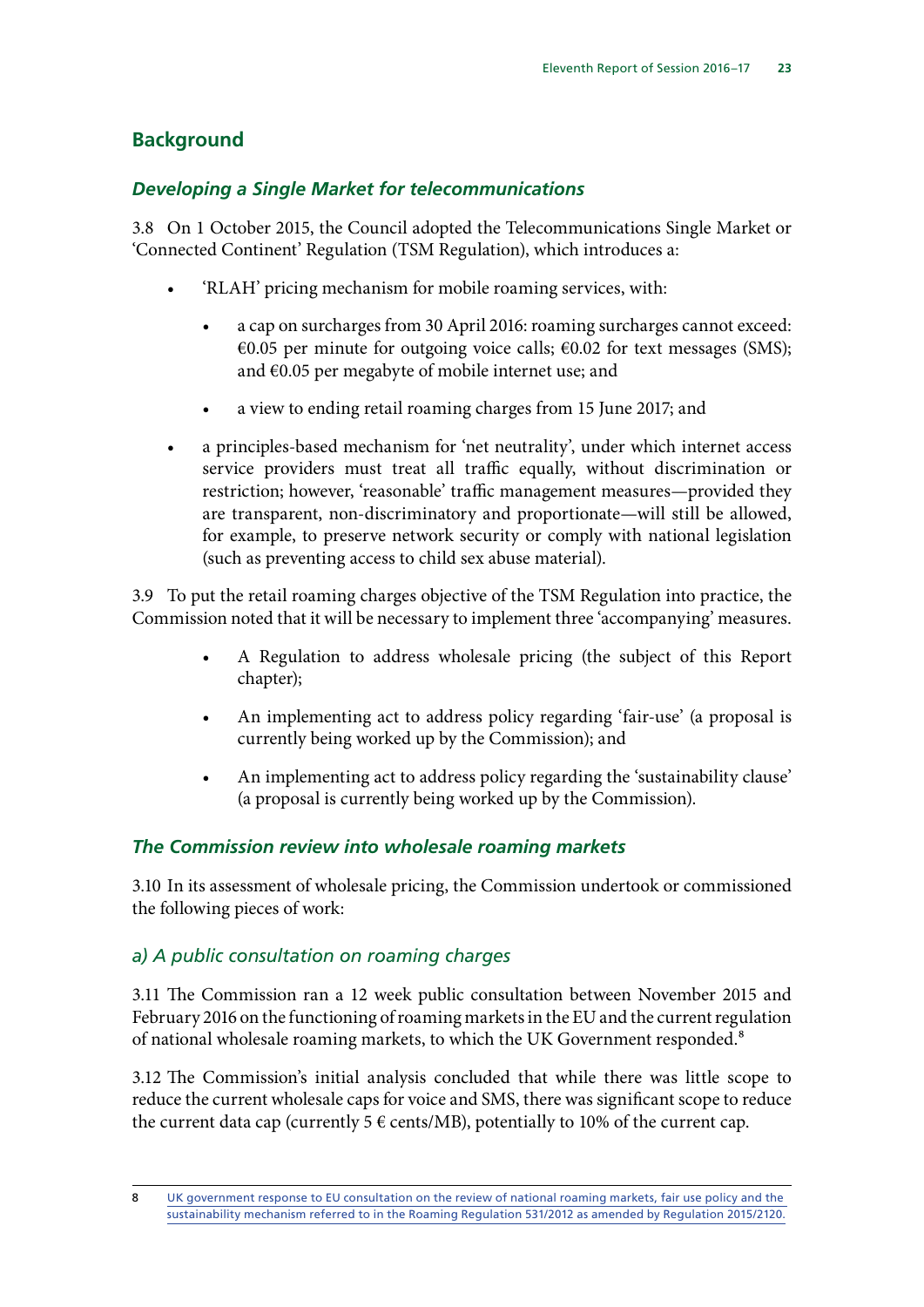## *b) A report by the Body of European Regulators of Electronic Communications' (BEREC) on the wholesale roaming market*

3.13 The report:

- provided detailed data analysis of wholesale pricing across the EU;
- noted that there is a 'lack of convergence' between Member States, both in terms of the wholesale price of data and roaming patterns during the tourist season, and that wholesale data roaming caps were generally much higher than actual roaming wholesale tariffs used in practice, with consumers taking advantage of a wide range of RLAH offers;
- noted trade-offs between the protection of competition, investment and consumers in the home and visited markets; and
- outlined a range of possible regulatory approaches, setting out the pros and cons of each.

## **The documents of 16 June 2016**

## *Commission Report on wholesale roaming markets*

3.14 The Report provides an overview of the functioning of the wholesale markets in the EU, including competition developments and the impact of the introduction of the retail RLAH obligation.

3.15 It goes to set out the rationale for the Commission's proposal (and EU intervention in) the wholesale roaming market, concluding that:

- further regulation of wholesale roaming markets is required to deliver lower wholesale charges and enable the sustainable abolition of retail roaming charges for [virtually] all operators in the EU;
- there is scope to reduce wholesale caps below current levels, in particular for data services, while keeping them above underlying costs in all Member States (necessary for preserving incentives to invest in networks); and
- revised proposed levels should minimise the number of operators seeking derogations from RLAH for sustainability reasons.

## *Draft Regulation on rules for wholesale roaming markets*

3.16 The Commission's explanatory memorandum sets out the objectives of the proposal, the legal basis (and its compliance with the principles of subsidiarity and proportionality), the results of the Commission's evaluations, stakeholders' consultations and impact assessments, as well as the implementation plans and monitoring, evaluation and reporting arrangements.

3.17 The draft Regulation updates the existing Regulation on rules for wholesale roaming markets (Regulation (EU) No. 531/2012) to reflect the Commission's Report. It proposes the following maximum regulated wholesale roaming charges (caps):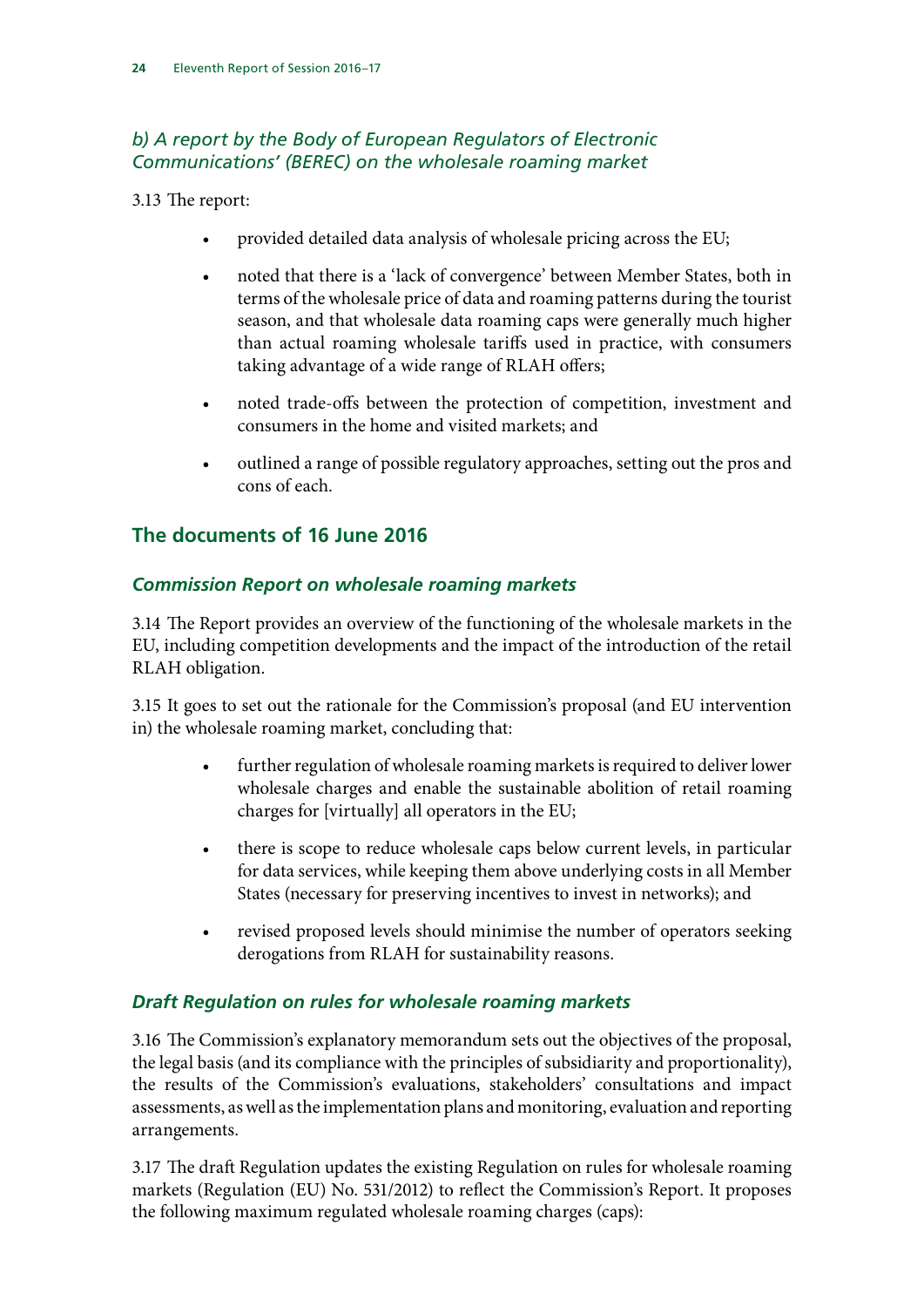- Voice—four  $\epsilon$  cents per minute;
- Text messages—one  $\epsilon$  cent per SMS message; and
- Data $-0.85 \in \text{cents}$  per MB.

3.18 The Commission commits to reviewing the measures adopted by the co-legislators (Council and European Parliament) every two years after 15 June 2017 (when RLAH is introduced).

## **The Minister's Explanatory Memorandum of 1 July 2016**

3.19 The Minister states that the "Government's policy positions on roaming and the setting of wholesale caps were detailed in the UK's response to the Commission's public consultation".

3.20 The Minister notes that while the Government supports the end of roaming charges in general, as "an important measure of benefit to consumers travelling within the EU and as a vital ingredient of the Digital Single Market", the Government will also be pushing for lower wholesale caps (than currently proposed by the Commission) in the Council negotiations, to minimise the impact of RLAH on UK-based mobile service providers (which are likely to experience relatively higher net loss of earnings than certain other EU operators, as more UK consumers travel to the EU than vice versa):

> "Nevertheless, the Government recognises that there will be negative impacts on UK based mobile service providers. This is particularly true since, because of the large number of consumers taking holidays elsewhere in the EU, UK operators expect to experience a net loss of earnings due to the coming of RLAH. However the position is complicated, not least because the likely usage of mobile services while roaming is uncertain in the future RLAH world. In particular, the amount of data consumed while roaming is likely to rise considerably, even above domestic levels.

> "Therefore, Government has been prepared to go into the negotiations on the wholesale regulation with the intention of securing caps for data, voice and SMS lower than those contained in the proposed regulation. Lower caps would reduce the impact of RLAH on UK mobile network operators (MNOs) and virtual network operators (MVNOs). The latter are particularly affected since they have to pay roaming wholesale charges, through their host networks, but do not benefit from charges the networks make to the home networks of inward roamers."

3.21 The Minister notes that Member States' positions on wholesale caps will depend on whether their MNOs and MVNOs are likely to face a net influx or net outflow of roaming consumers:

> "However, EU Member States that experience net influxes of roaming consumers, mainly the southern Member States, have an interest in maintaining higher levels of wholesale caps in order that their MNOs can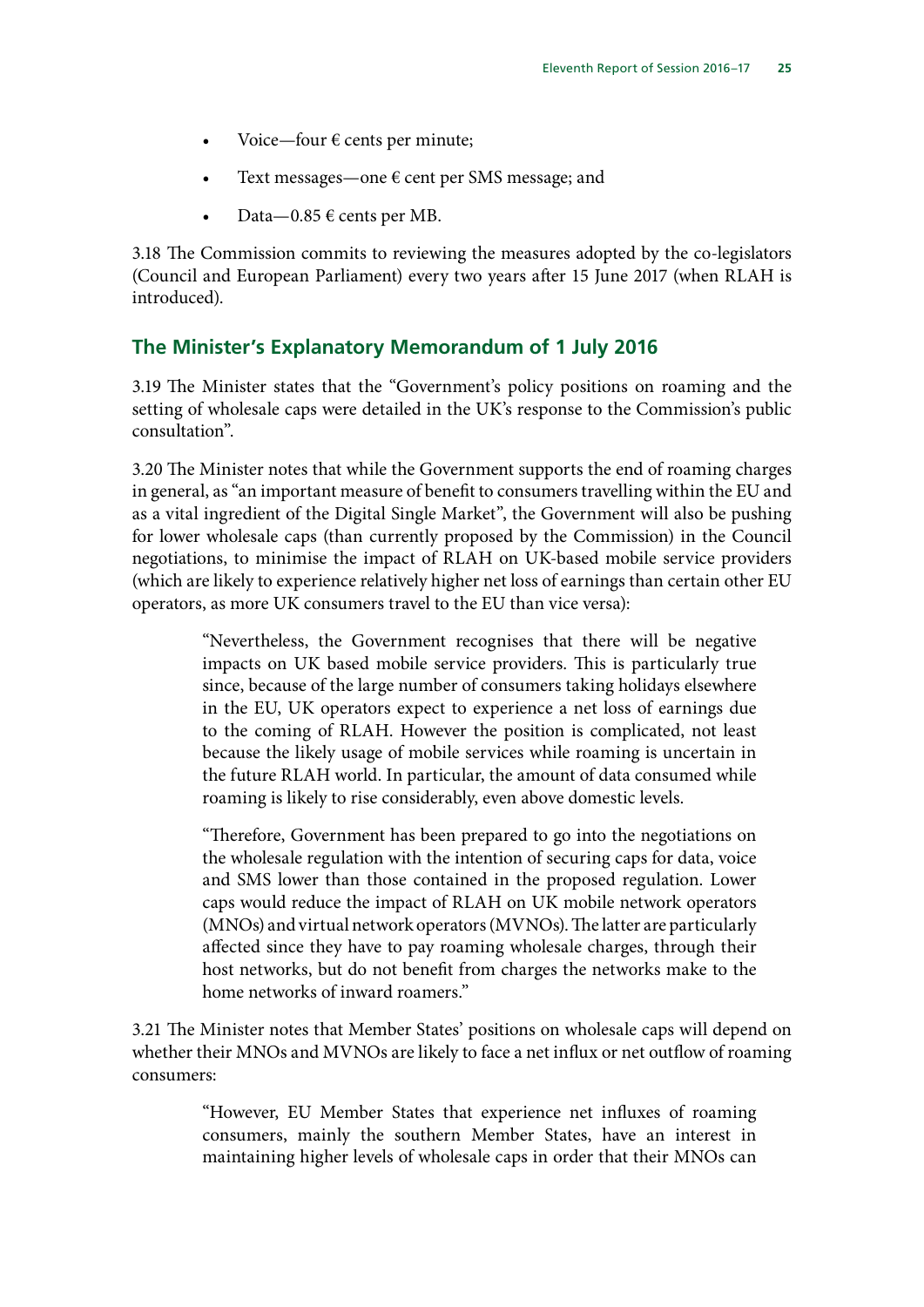benefit from the greater proportion of inward roamers. Arguably, this would help such MNOs make investments in their networks beyond what the local population alone needs."

## **Previous Committee Reports**

None.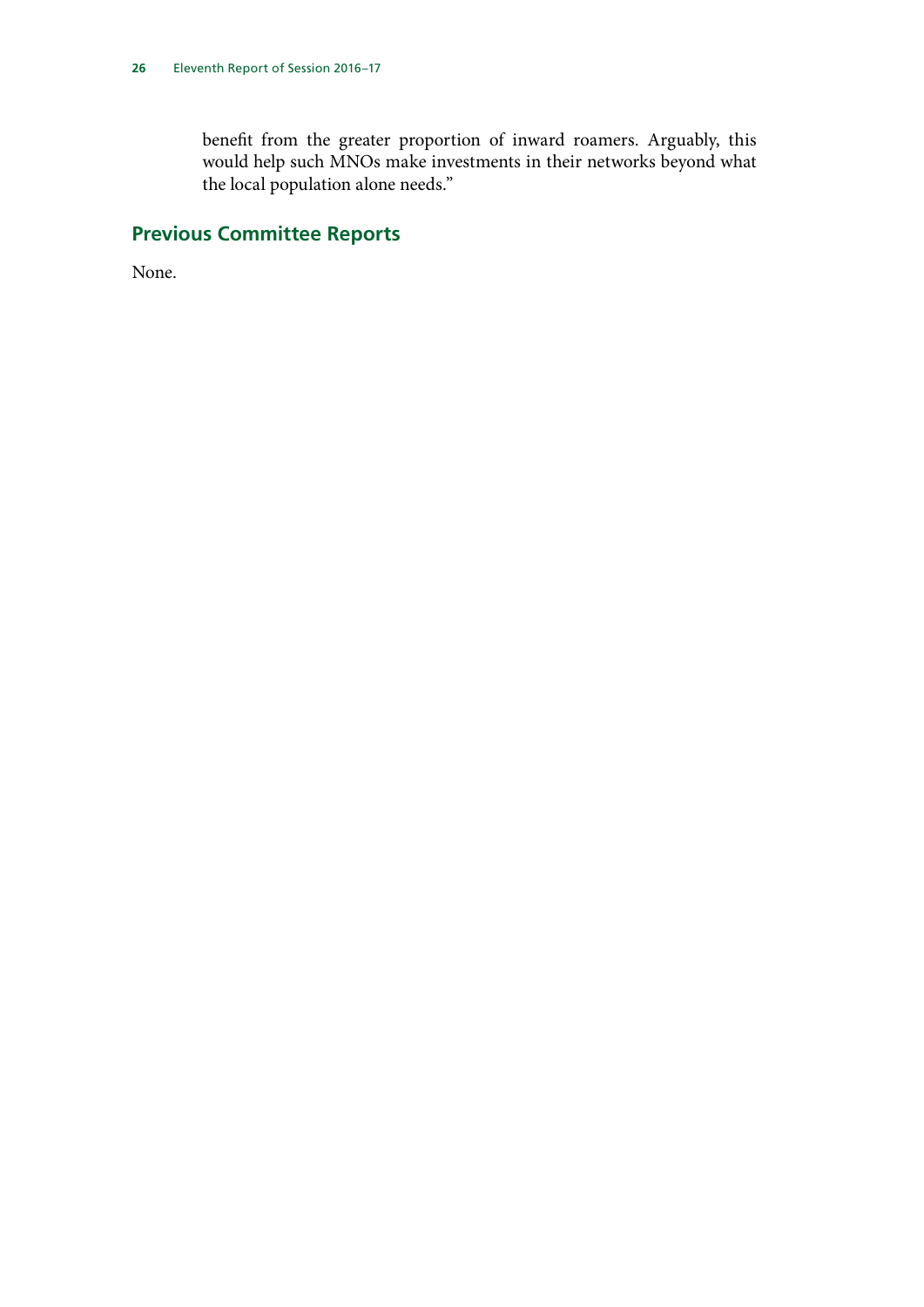## <span id="page-30-0"></span>**4** European Agency for Safety and Health at Work

| Committee's assessment | Legally and politically important                                                                                                                       |  |
|------------------------|---------------------------------------------------------------------------------------------------------------------------------------------------------|--|
| Committee's decision   | Not cleared from scrutiny; further information requested                                                                                                |  |
| Document details       | Proposal for a Regulation establishing the European Agency<br>for Safety and Health at Work (EU-OSHA), and repealing<br>Council Regulation (EC) 2062/94 |  |
| Legal base             | Article 153(2)(a), TFEU                                                                                                                                 |  |
| Department             | Health and Safety Executive                                                                                                                             |  |
| Document Numbers       | (38025), 11531/16, COM(16) 528                                                                                                                          |  |

## **Summary and Committee's conclusions**

4.1 The European Agency for Safety and Health at Work (EU-OSHA)—established in 1994 and based in Bilbao—collects, analyses and disseminates technical, scientific and economic information on occupational safety and health. One recent strand of work, for example, sought to identify practical solutions to improving health and safety in small and medium enterprises. The strategic objectives of the Agency are set out in the Background section below. The Agency has no regulatory powers.

4.2 The Commission proposes to update EU-OSHA's objectives and tasks in the light of changing circumstances and changes that have been agreed for all EU Agencies under the Common Approach to EU Decentralised Agencies.<sup>9</sup> This revision will provide a clearer description of the role of EU-OSHA in supporting the Commission in shaping policies on health and safety at work. It will update the mandate of EU-OSHA as a centre for the technical, scientific, legal and economic information and qualified expertise of use in the field of safety and health at work.

4.3 The Minister for Disabled People, Health and Work (Penny Mordaunt) supports the basic purpose of the Agency and notes that most of the changes are administrative or procedural, with no extension to the role of the Agency. She raises concerns, however, over the legal base and over the size of the Agency's Management Board. These concerns are along the lines of those expressed by the Department for Business, Energy and Industrial Strategy about amendments to the Regulation governing the European Foundation for the improvement of living and working conditions (Eurofound), which are set out elsewhere in this Report.

4.4 The Government will seek an explanation for the proposed change to the legal base from the "flexibility clause" (Article 352 TFEU (formerly Article 308 TEC)) to Article 153(2) (a). She notes that, while the revised legal base would be more appropriate for the content, it would result in a move away from unanimous decision-making. The Government is also concerned that the new legal base could open the door to new regulations.

9 [Common Approach to EU Decentralised Agencies,](https://europa.eu/european-union/sites/europaeu/files/docs/body/joint_statement_and_common_approach_2012_en.pdf) 19 July 2012.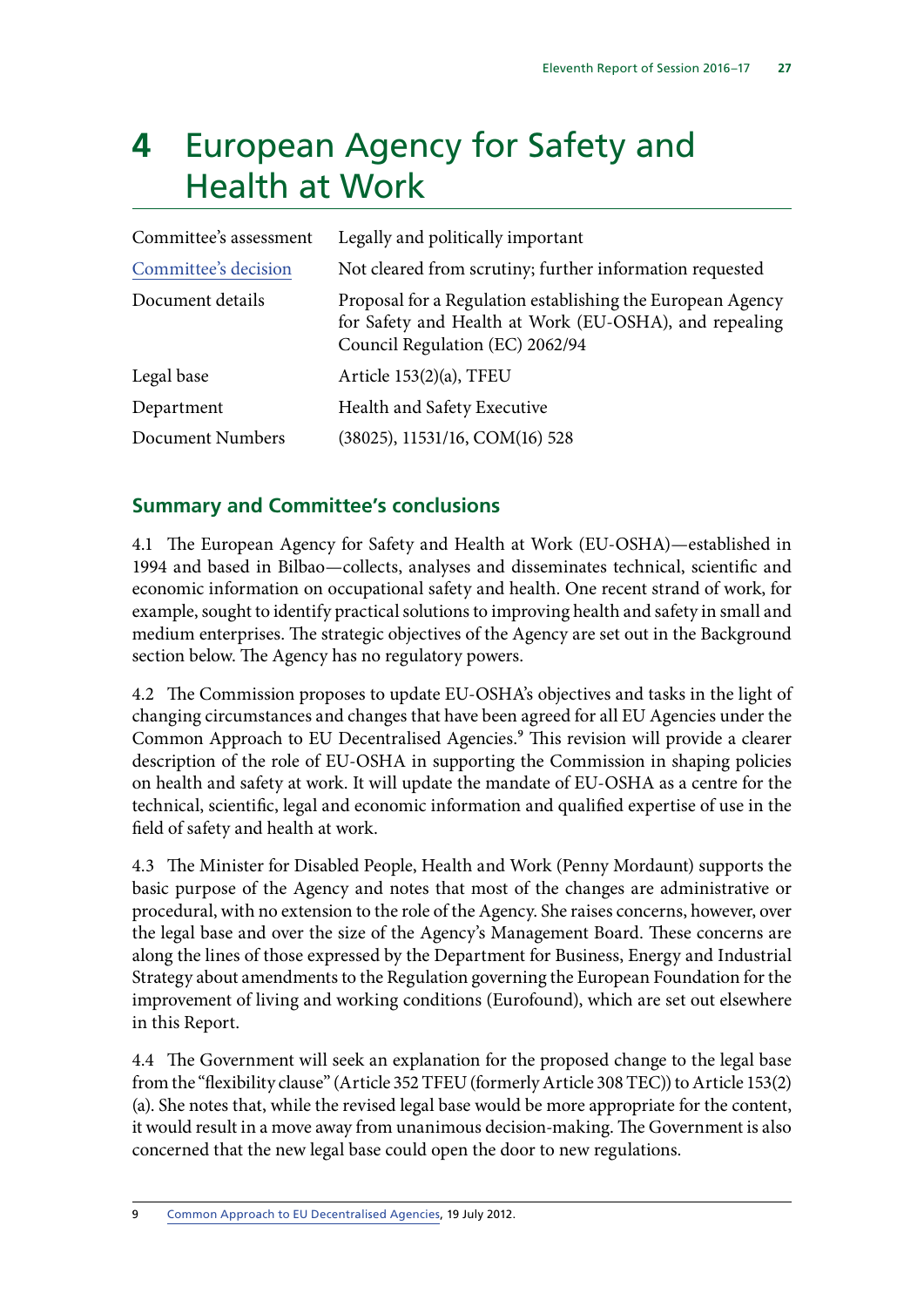4.5 The Minister notes that the Commission proposes some changes in order to align the governance of the Agency with the Common Approach to EU Decentralised Agencies but notes that other elements remain inconsistent. While the Common Approach proposes a Management Board comprised of one representative from each Member State, retention of the present structure would leave three members from each Member State (one each from the Government, employers' organisations and employees' organisations respectively). The Government will need to be persuaded that the proposed size is suitable for effective decision-making.

4.6 **As the Minister mentions in her Explanatory Memorandum, this Committee took issue with the reliance on Article 308 TEC when the Commission proposed amendments to the Agency's Regulation in 2004. The Committee would have preferred a legal base more suited to the aim and content of the instrument.**

4.7 **Like our predecessors, we take the view that a legal base aligned with the aim and content of the instrument is appropriate. The Government seems to share this view, but maintains reservations pertaining to the move to QMV and a possibility of new regulations. Can the Government identify an alternative legal base which would align with the aim and content of the proposal and leave unanimity in place? Given that regulations of a harmonising nature are strictly precluded under Article 153(2)(a), what sort of regulatory measures is the Government concerned about?**

4.8 **On the Government's other concern—that of the size of the Management Board the Commission makes oblique reference to this in the document through its statement that "Certain elements of the Founding Act are not being reviewed in the light of the Common Approach in the framework of this proposal, pending further evaluation". We consider that the Commission needs to justify deviation from the Common Approach and ought to have undertaken evaluation prior to making its proposal. In the meantime, is the Minister aware of the progress of any such evaluation and of whether the size of the Board is included? It would be helpful to be clear on the timing and nature of any such evaluation as it seems premature to amend the Founding Act without completing the evaluation.**

4.9 **The Government makes no comment on the implications of Brexit for negotiation of this proposal. We consider that the proposal raises a number of important issues relating to Brexit on which we would welcome the Minister's comments. Given the Government's support for EU–OSHA, we assume that the Government considers the Agency's work to be important. How will the Government fill the potential knowledge gap in this area created by the UK's withdrawal from the EU?**

4.10 **The Minister gives no indication of the position of other Member States and the European Parliament. We would welcome any early indications of the likely direction and speed of negotiations.**

4.11 **We look forward to a response to this Report by the end of October. In the meantime, we retain it under scrutiny.**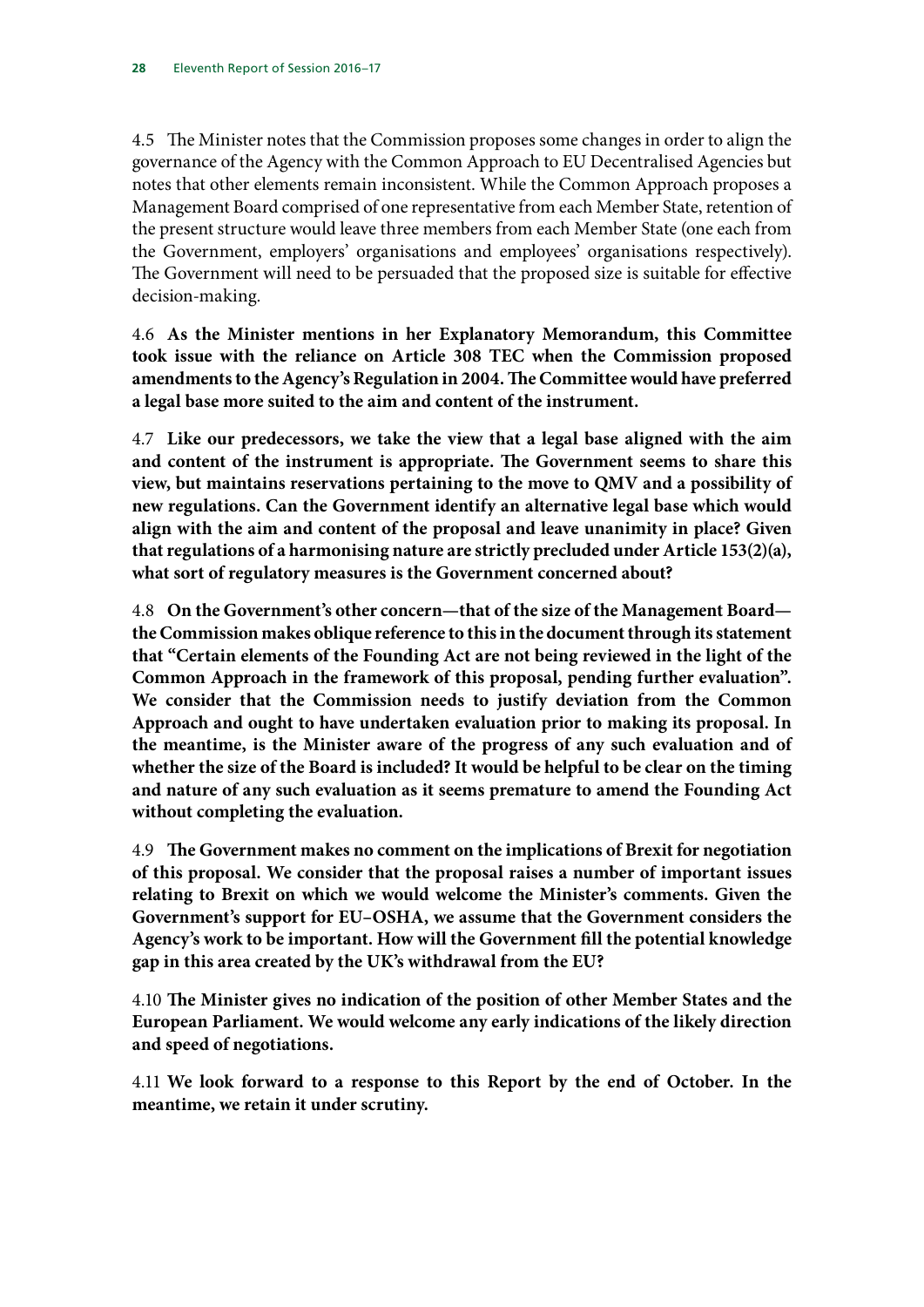## **Full details of the documents**

Proposal for a Regulation establishing the European Agency for Safety and Health at Work (EU-OSHA), and repealing Council Regulation (EC) 2062/94: (38025), [11531/16,](http://data.consilium.europa.eu/doc/document/ST-11531-2016-INIT/en/pdf) COM(16) 528.

## **Background**

4.12 EU–OSHA's annual budget for 2016 is  $\epsilon$ 15.24 million (£12.83 million). It has six strategic objectives for the period 2014–20:

- the provision of credible and good quality data on new and emerging risks that meet the needs of policy-makers and researchers and allow them to take timely and effective action;
- the provision of an accurate and comprehensive picture of current OSH risks, their health effects, and how they can be prevented and managed, to allow a better understanding of these issues among policy-makers and researchers;
- the provision of relevant tools for smaller workplaces to manage health and safety, and the engagement of intermediaries in the further development and dissemination of these tools;
- to get the occupational safety and health message across to multiple beneficiaries by raising awareness about workplace risks and how to prevent them, together with the Agency's intermediaries;
- the mobilisation of the OSH community through new tools to promote and facilitate the generation and maintenance of a body of high quality knowledge; and
- to develop and implement networking and communication activities to ensure that the Agency's activities meet the needs of its key stakeholders, to promote tripartism at European and Member State level, to enable networks to take an active part in the Agency's activities, and to ensure that Agency information reaches the intended beneficiaries and intermediaries.

4.13 The reasons for the proposed revision of EU–OSHA are twofold. First, the revision will align certain provisions of the existing Regulation governing EU-OSHA with the Common Approach on Decentralised Agencies. These guiding principles for all EU agencies were adopted in 2012 to make the agencies more coherent, effective and accountable. Second, the revision also offers the opportunity to update the objectives and tasks of EU-OSHA to reflect developments since its establishment in 1994.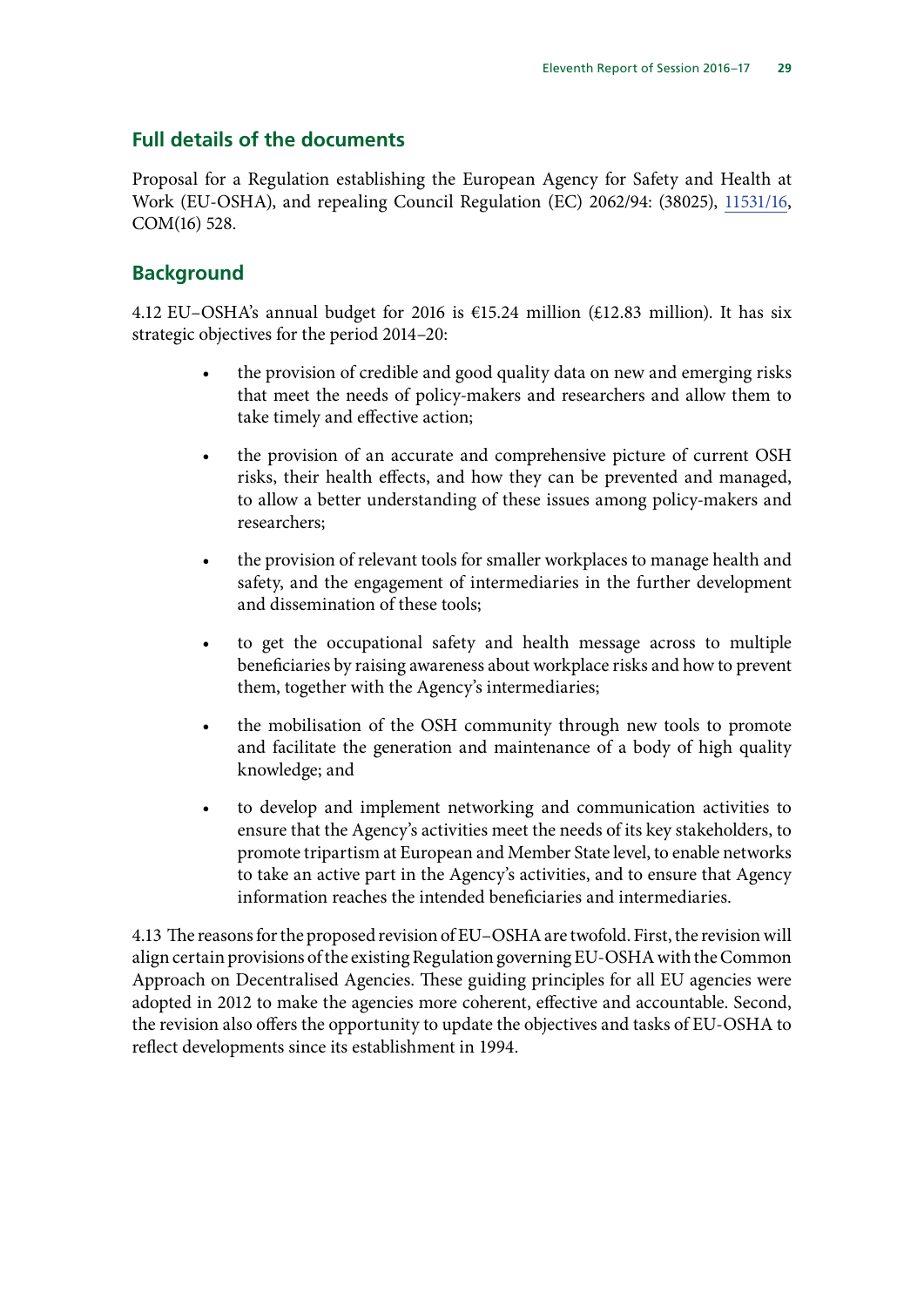## **The Commission's proposal**

4.14 The Commission makes the following proposals to revise the objectives and tasks of EU-OSHA:

- focus on practical tools to be used in drawing up an assessment of the risks to safety and health at work and in identifying the measures to be taken to tackle such risks;
- include an objective to carry out awareness–raising and communication activities and campaigns on health and safety at work issues and to ensure that information disseminated is tailored to the intended users;
- provide for anti-fraud measures, conflict of interest policy, evaluation and review and the establishment of a headquarters agreement;
- harmonise the provisions on programming and reporting with the requirements set by the revised Framework Financial Regulation;<sup>10</sup> and
- align the terminology for the management structure with the Common Approach.

4.15 Certain elements of the Founding Act are not being reviewed in the light of the Common Approach in the framework of this proposal, pending further evaluation.

## **Minister's Explanatory Memorandum of 6 September 2016**

4.16 The Minister recalls in the following terms the parliamentary scrutiny of an earlier proposal to amend the Agency's Founding Regulation:

> "The proposal made in 2004 to amend the Founding Regulation (EM 9050/04) was held under scrutiny by both the House of Commons European Scrutiny Committee and the House of Lords EU Select Committee. Both committees were concerned about the continued use of the general flexibility clause as the Treaty base for the Agency (in 2004 it was proposed to continue with the clause, using the updated reference, Article 308 of the Treaty establishing the European Community (TEC)). This was made as part of a wider concern by both committees about the use of the flexibility clause in general.

> "The Government thought that Article 137 TEC provided a more satisfactory legal base but was unable to persuade other Member States to support this view. In the light of this, the Government decided that on balance it was better to join the consensus and agree the amending regulation and thus overrode scrutiny to do so. The House of Commons European Scrutiny Committee subsequently called the then Minister of State for Work, Jane Kennedy, to give evidence on why the Government had agreed to the proposal."

10 Regulation [2015/1929](http://eur-lex.europa.eu/legal-content/EN/TXT/PDF/?uri=CELEX:32015R1929&from=EN) of 28 October 2015 on the financial rules applicable to the general budget of the Union.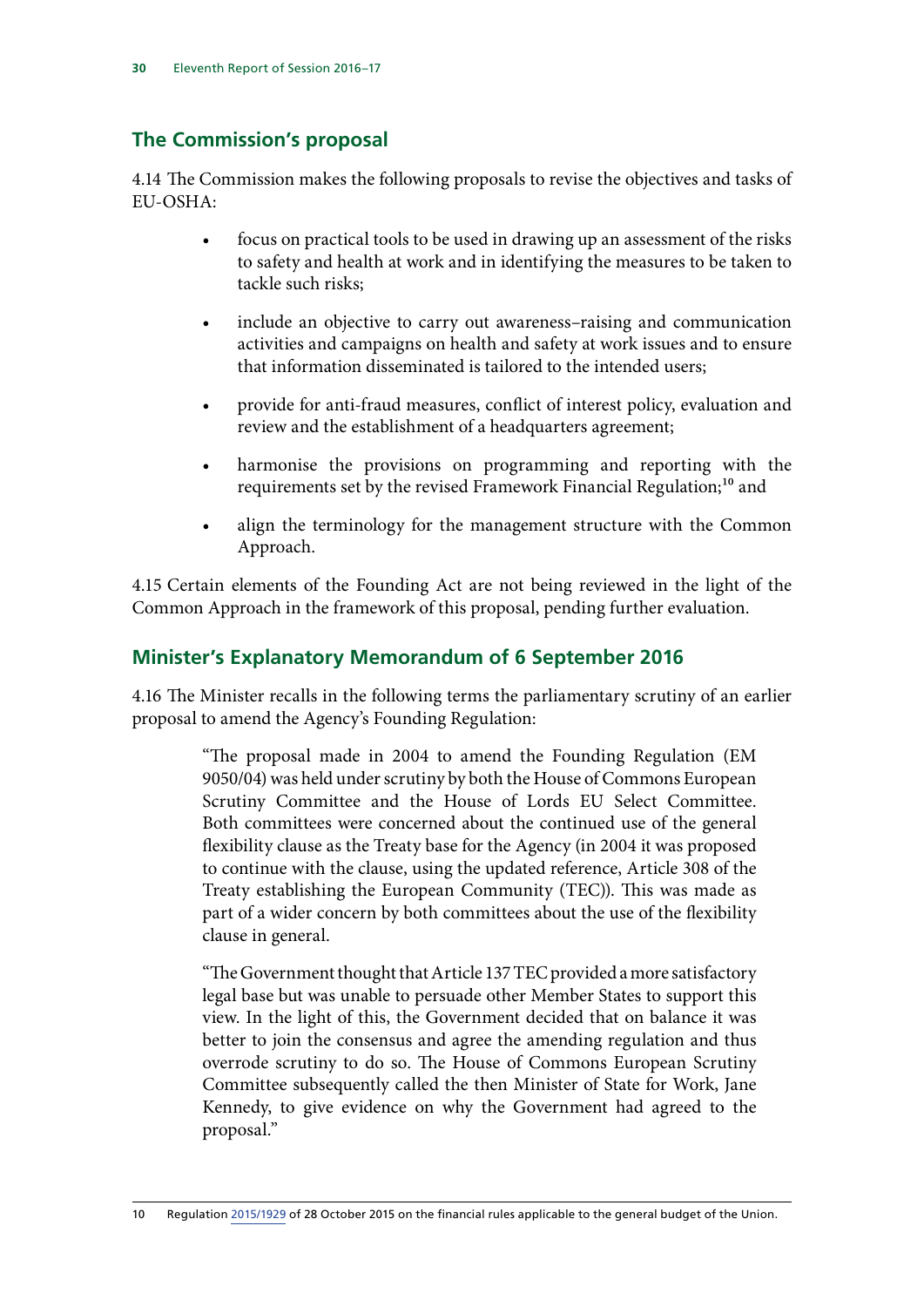4.17 On the necessity of the proposal and of the Agency, the Minister says:

"The Government agrees that this matter needs to be addressed at EU level as it concerns the functioning of a European Agency and its place within the EU institutional framework. As to the actual need for the Agency, the Government supports its basic purpose, which is to encourage and facilitate cooperation between Member States on health and safety at work as a way to share good practice and help ensure the level playing field in the EU."

4.18 The Minister considers that most of the proposed changes are administrative or procedural and notes that there would be no extension in the role of the Agency, which has no regulatory powers. She notes that the Government has two concerns.

4.19 The Minister expresses the Government's concerns about the legal base in the following terms:

> "The Commission has proposed the use of Article 153(2)(a) TFEU to replace the current treaty base of Article 308 TEC. Article 153(2)(a) mentions that the European Parliament and the Council 'may adopt measures designed to encourage cooperation between Member States through initiatives aimed at improving knowledge, developing exchanges of information and best practices, promoting innovative approaches and evaluating experiences, excluding any harmonisation of the laws and regulations of the Member States.' This would mean a move from unanimity to majority voting. However, the nature and greater level of specificity in Article 153(2) (a) might suggest a better fit with the purpose of the Agency, i.e. to raise knowledge and to exchange information on occupational safety and health good practices. The Government also understands that the term 'measures' has been used elsewhere to include regulations. The Government will seek a justification for this change."

4.20 On the lack of alignment between the proposal and the Common Approach to EU Decentralised Agencies, the Minister writes:

> "The Commission has taken account of certain elements of the Common Approach to EU Decentralised Agencies in the design of the Agency's governance structures. For example, it has changed the terminology so that the present Governing Board will be called a Management Board; it has proposed a small Executive Board (what is currently the Agency's 'Bureau') to prepare and implement decisions by the Management Board; and has firmed up the responsibilities of the Director of the Agency. The Commission has, however, decided to retain the present structure of the Governing Board for the Management Board. This means that there will continue to be three members from each Member State on the Management Board. The Common Approach instead proposes a streamlined Management Board comprised of one representative from each Member State and, where appropriate, a fairly limited number of stakeholders' representatives. The Government sees some role for tripartite involvement in the Management Board but will need to be persuaded that the proposed size is suitable for effective decision-making."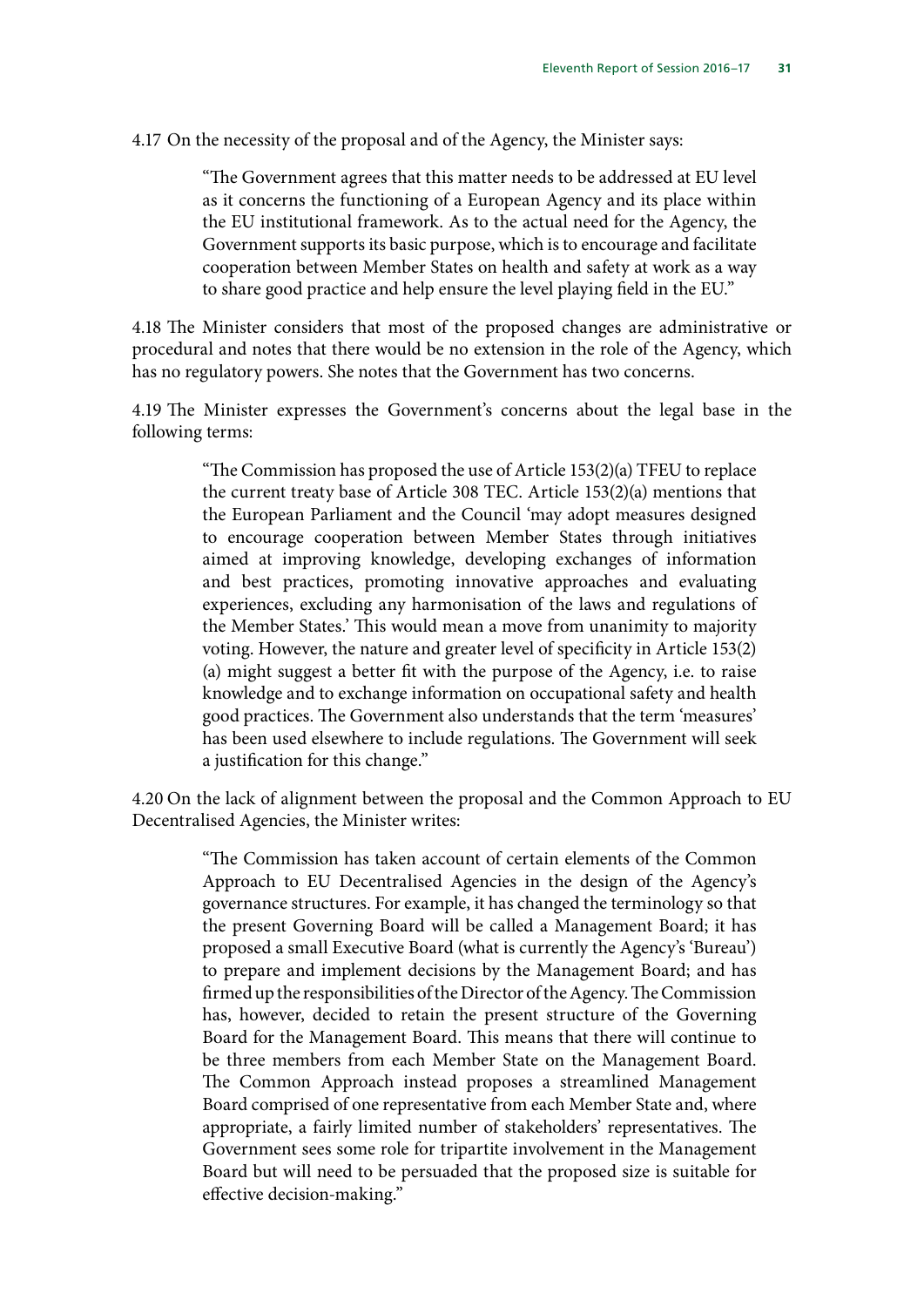## **Previous Committee Reports**

None, but the following Reports are of relevance: Third Report HC 38–iii (2004–05), [chapter 2](http://www.publications.parliament.uk/pa/cm200405/cmselect/cmeuleg/38-iii/3804.htm) (12 January 2005); Thirty–second Report HC 42–xxxii (2003–04), [chapter 11](http://www.publications.parliament.uk/pa/cm200304/cmselect/cmeuleg/42-xxxii/4213.htm) (13 October 2004); Thirtieth Report HC 42–xxx (2003–04), [chapter 6](http://www.publications.parliament.uk/pa/cm200304/cmselect/cmeuleg/42-xxx/4208.htm) (9 September 2004); Twenty–second Report HC 42–xxii (2003–04), [chapter 11](http://www.publications.parliament.uk/pa/cm200304/cmselect/cmeuleg/42-xxii/4213.htm) (9 June 2004).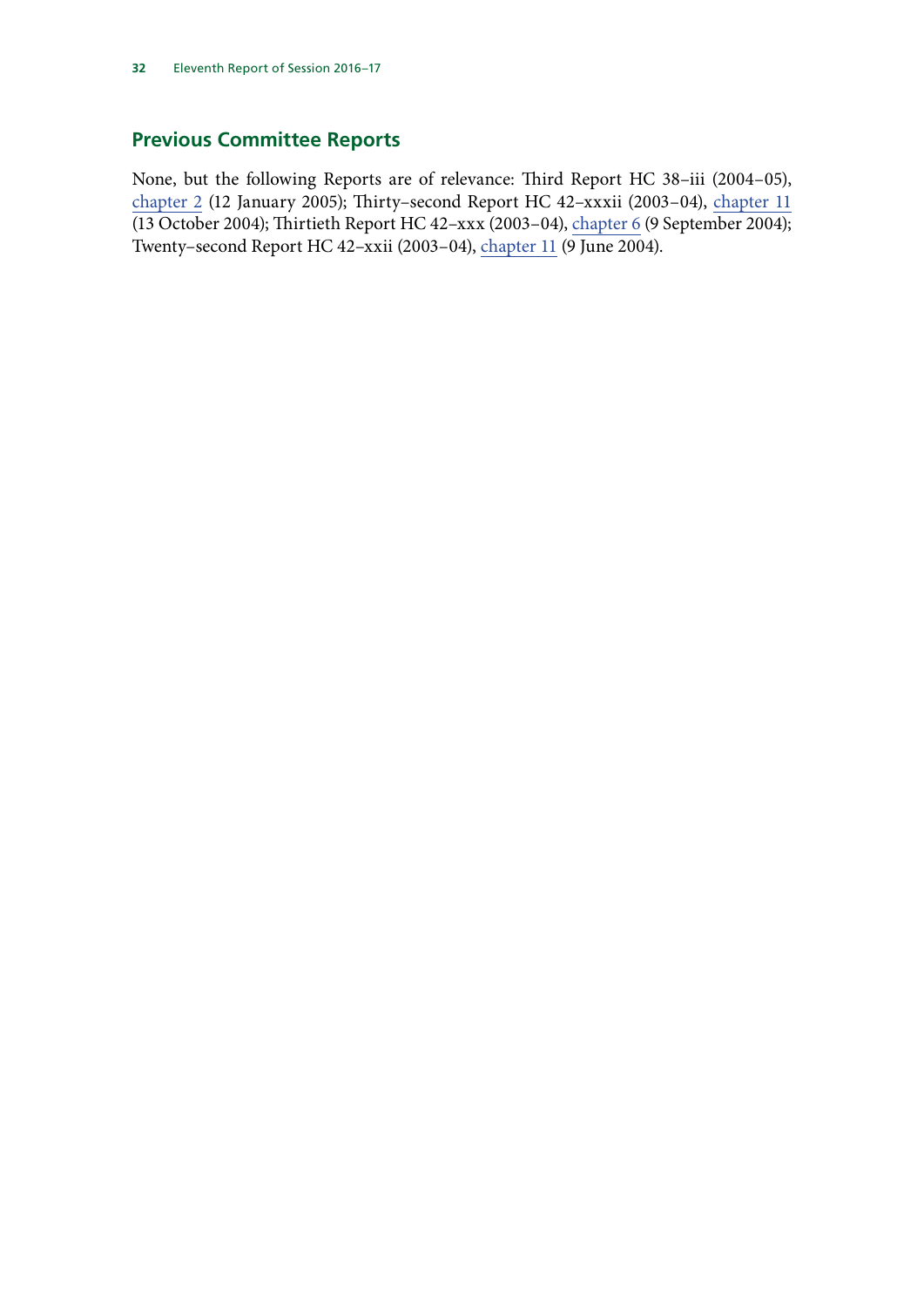# **5** EU-Malaysia Partnership and Cooperation Agreement

| Committee's assessment | Legally and politically important                                                                                                                                                                                                                                                                                                                                               |
|------------------------|---------------------------------------------------------------------------------------------------------------------------------------------------------------------------------------------------------------------------------------------------------------------------------------------------------------------------------------------------------------------------------|
| Committee's decision   | Not cleared from scrutiny; further information requested;<br>drawn to the attention of the Foreign Affairs Committee                                                                                                                                                                                                                                                            |
| Document details       | (a) Joint Proposal for a Council Decision on the signing of<br>the Framework Agreement on Partnership and Cooperation<br>between the European Union and the Government of<br>Malaysia; (b) Joint Proposal for a Council Decision on the<br>conclusion of the Framework Agreement on Partnership<br>and Cooperation between the European Union and the<br>Government of Malaysia |
| Legal base             | Article 37, TEU; Articles 207, 209 TFEU; Unanimity                                                                                                                                                                                                                                                                                                                              |
| Department             | Foreign and Commonwealth Office                                                                                                                                                                                                                                                                                                                                                 |
| Document Numbers       | (a) $(38015)$ , $11644/16 + ADD 1$ , $JOIN(16)$ 37; (b) $(38016)$ ,<br>$11645/16 + ADD 1$ , $JOIN(16)$ 38                                                                                                                                                                                                                                                                       |

## **Summary and Committee's conclusions**

5.1 Malaysia is the EU's second most important trading partner in South East Asia. The Partnership and Cooperation Agreement (PCA) is the first–ever bilateral agreement between the EU and Malaysia. It aims to strengthen cooperation in areas such as human rights, counter–terrorism, trade and climate change.

5.2 Federica Mogherini, the EU High Representative for Foreign Affairs and Security Policy/Vice-President of the European Commission, described the Agreement as:

> "a concrete step that will further advance our bilateral relations. The Agreement will reinforce our political dialogue with Malaysia on a range of issues, among them counter–terrorism and the promotion of human rights and of international justice."

5.3 The two proposals that have been submitted (each of which is accompanied by an identical copy of the agreement itself) enable the EU to (a) sign and (b) conclude (ratify) the Agreement. The Agreement is one between the EU and Malaysia, without the separate participation of the Member States. The proposals are based on (a) the Common Foreign and Security Policy (which is outside the mainstream of EU competences and permits greater Member State control) (b) the common commercial policy (which is a matter of exclusive EU competence), and (c) development cooperation (where the exercise of EU competence does not preclude action by Member States). These factors mean that the risk of competence creep,<sup>11</sup> often arising in other external agreements, is diminished.

<sup>11</sup> In this case competence creep could arise from the EU claiming exclusive competence it does not have or exercising alone competence which is shared with Member States, and which they could otherwise exercise.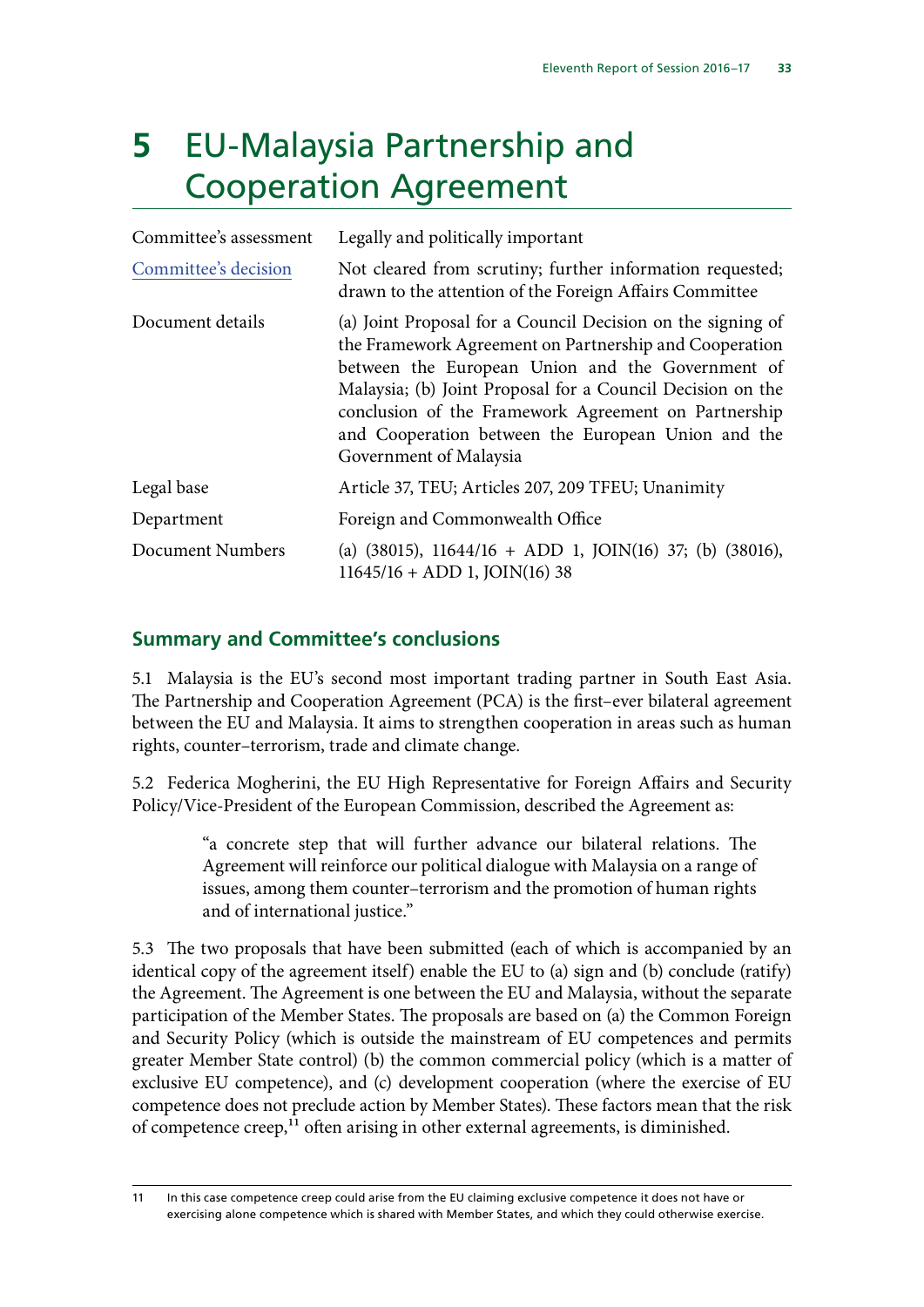5.4 The Minister for Asia and Pacific (Alok Sharma) welcomes the Agreement and considers it to be, "a precursor to an EU–Malaysia Free Trade Agreement (FTA) which would provide a platform for enhancing the UK's trade and investment relationship with Malaysia".

5.5 **The Agreement and the Government Explanatory Memorandum raise two areas on which we seek further information from the Government.**

5.6 **The first concerns Brexit. The Minister welcomes the Agreement and notes that any subsequent EU–Malaysia Free Trade Agreement would provide a platform for enhancing the UK's trade and investment relationship with Malaysia. How would the Government seek to retain the advantages of the Partnership and Cooperation Agreement once the UK has withdrawn from the EU? Has the Government considered the possibility of taking steps to ensure that the PCA continues to apply between the UK and Malaysia post-Brexit?**

5.7 **The second concerns the possible applicability of the UK opt–in in the light of the Government's usual approach that this applies where the content of an international agreement falls within the subject matter covered by Title V of Part Three TFEU (concerning the Area of Freedom, Security and Justice).**12 **This Agreement includes provisions on migration (and in particular obligations in respect of re–admission), co–ordination to combat illicit drugs (including through the justice sector), and cooperation against organised crime and corruption.**13 **As the Minister's Explanatory Memorandum makes no mention of the UK opt–in, we should be grateful if he would confirm that the Government does not consider the UK opt–in to be engaged and the reasons why not.**

5.8 **In the meantime, we retain the proposals under scrutiny. We consider that these proposals are likely to be of interest to the Foreign Affairs Committee in the light of its work on the implications of leaving the EU for the UK's role in the world and we accordingly draw them to the attention of that Committee.**

## **Full details of the documents**

(a) Joint Proposal for a Council Decision on the signing, on behalf of the European Union, of the Framework Agreement on Partnership and Cooperation between the European Union and the Government of Malaysia: (38015), 11644/16 + ADD 1, JOIN(16) 37; (b) Joint Proposal for a Council Decision on the conclusion, on behalf of the European Union, of the Framework Agreement on Partnership and Cooperation between the European Union and the Government of Malaysia: (38016), 11645/16 + ADD 1, JOIN(16) 38.

## **Background**

5.9 The explanatory memorandum from the European Commission includes the following explanation of the background to the Agreement:

<sup>12</sup> The committee does not agree with this approach. It considers the UK opt-in is only engaged when the measure has a Title V legal base.

<sup>13</sup> Articles 20, 22 and 23 of the Agreement.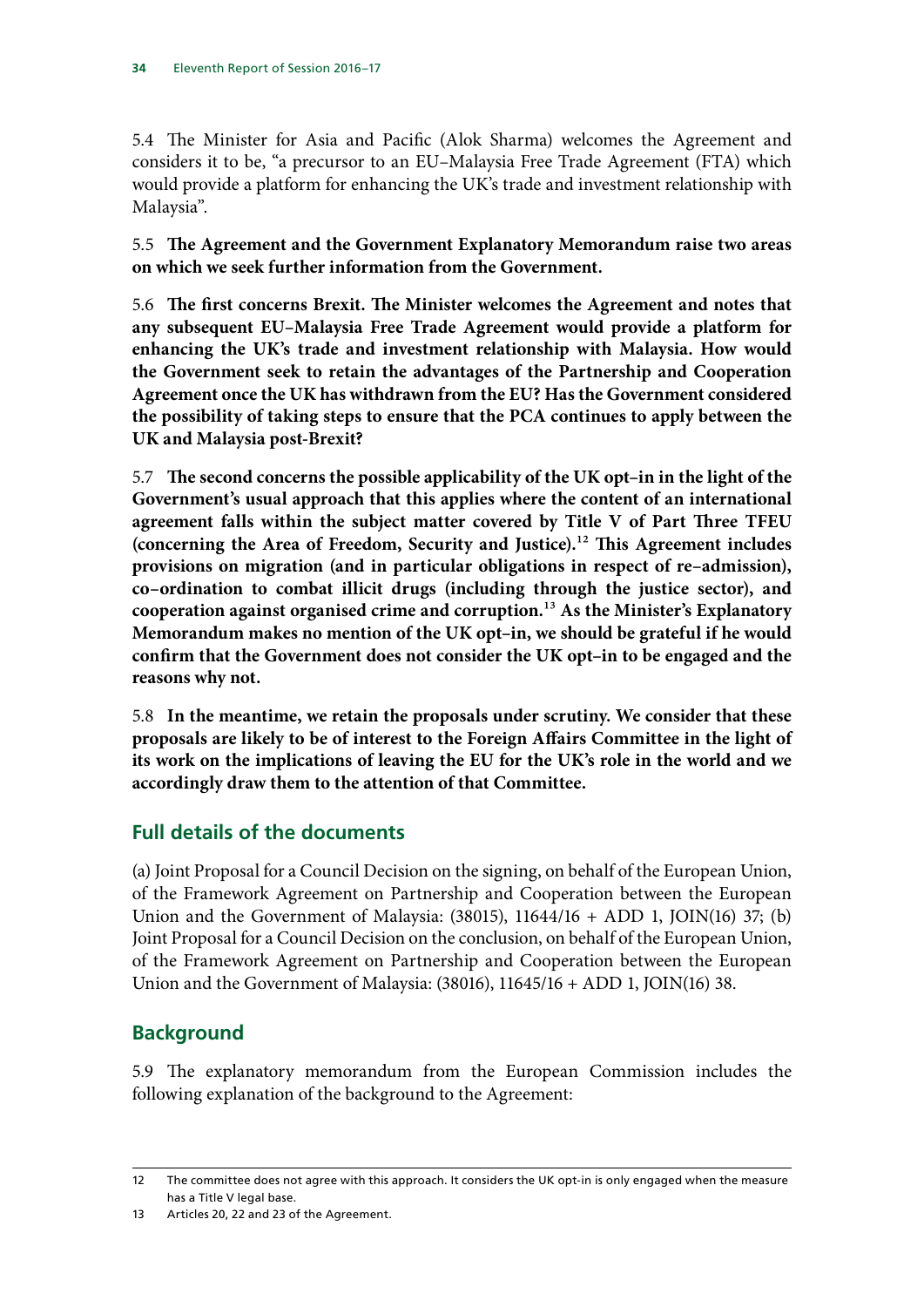"In November 2004, the Council authorised the Commission to negotiate individual Framework Agreements on Partnership and Cooperation (PCA) with Thailand, Indonesia, Singapore, the Philippines, Malaysia and Brunei. Negotiations with Malaysia started in February 2011 following an agreement to launch the negotiations in October 2010 by Commission President Barroso and Prime Minister Najib Razak. The negotiations were concluded following the 11th round of negotiations on 12 December 2015. Both sides initialled the PCA in Putrajaya on 6 April 2016."

5.10 The European Commission explains that the PCA is the first-ever bilateral agreement between the EU and Malaysia and points out that it contains "legally–binding commitments which are central to the EU's foreign policy, including provisions on human rights, non–proliferation, counter–terrorism, the International Criminal Court, migration and taxation".

5.11 The European Commission states that the PCA "broadens considerably the scope for mutual engagement in the economic and trade domain as well as justice and home affairs", and that it strengthens cooperation across a wide spectrum of policy fields. It adds that:

> "Politically, the PCA with Malaysia marks an important step towards strengthening the EU's role in South-East Asia, based on shared universal values such as democracy and human rights. It paves the way for enhancing political, regional and global cooperation between two like-minded partners. The implementation of the PCA will entail practical benefits for both sides, forming a basis for the promotion of the EU's broader political and economic interests."

## **The Agreement**

5.12 The stated aim of the Agreement is to "establish a strengthened partnership between the Parties and to deepen and enhance cooperation on issues of mutual interest, reflecting shared values and common principles".

5.13 Cooperation under the Agreement "shall be implemented by means of the Parties' respective laws, rules, regulations and policies". The proper functioning and implementation of the Agreement will be ensured by the establishment of a Joint Committee, composed of representatives of the Parties at an appropriate high level.

5.14 Either Party may put forward any proposals for the expansion of the scope of cooperation or amendment to any provision of the Agreement. The Agreement is valid for five years, and then automatically extended for further successive periods of one year. Either Party may terminate the Agreement by giving notice in writing. The termination would take effect six months later.

5.15 The scope of the Agreement covers a wide range of policy areas, which are grouped into the following categories:

- bilateral, regional and international cooperation;
- international peace, security and stability;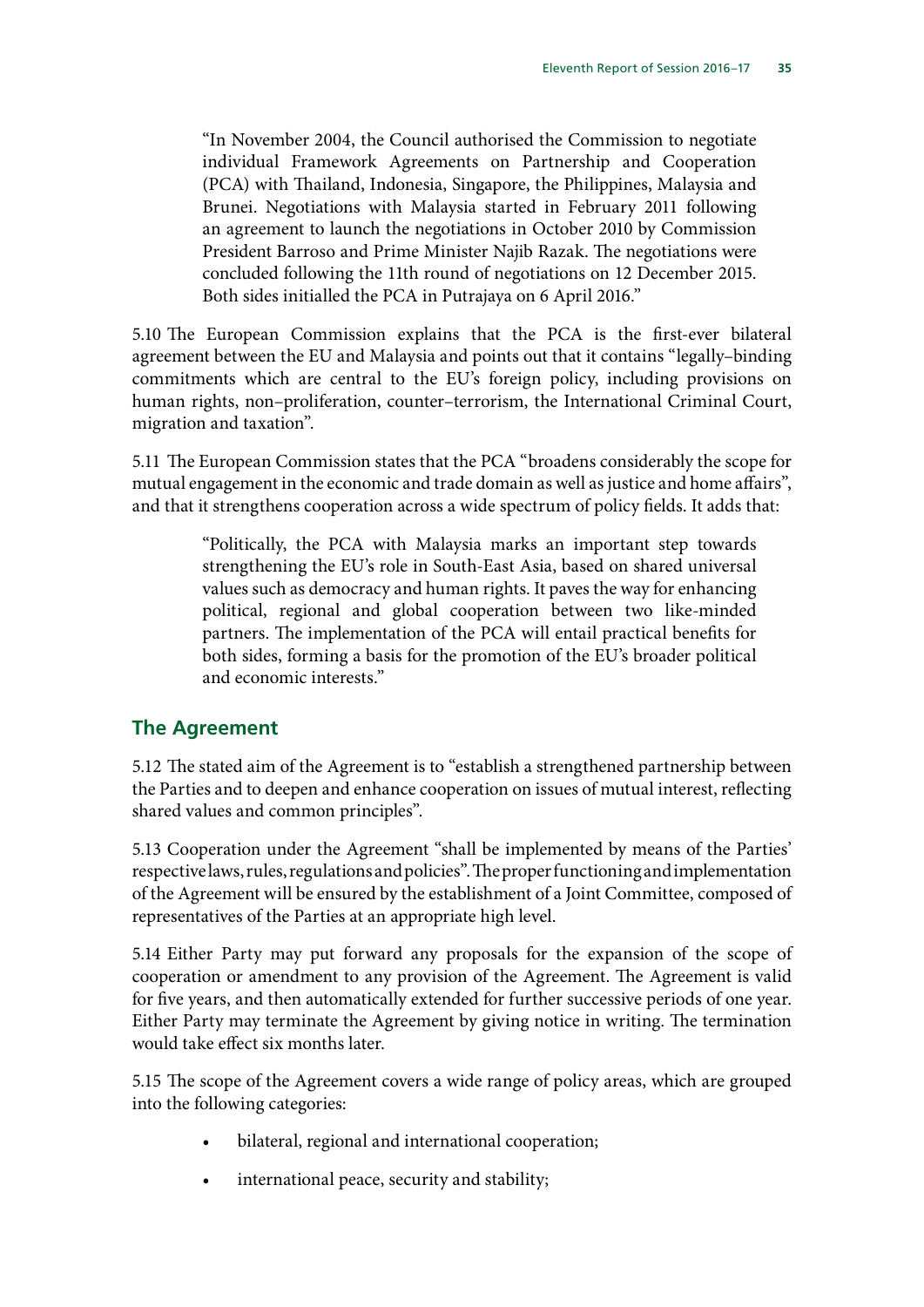- trade and investment;
- justice and security (including cooperation on managing migration);
- other sectors (including human rights, financial services, economic policy, governance of taxation, industrial policy, tourism, the information society, cyber security and media); and
- science, technology and innovation (including cooperation on promoting sustainable development and addressing the challenges of climate change).

5.16 The specific provisions are different for each policy area, but many are based on commitments to:

- exchange information;
- share experience and exchange best practices;
- promote international cooperation and support wider international objectives and agreements; and
- develop common rules and standards.

5.17 Some provisions also include more specific commitments, for example:

- migration—a commitment that each EU Member State will readmit any of its nationals illegally present on the territory of Malaysia;
- financial services—an agreement to strengthen cooperation with a view to achieving closer rules and standards in the financial sector;
- industry—encouraging joint investments and joint ventures to improve the competitiveness of SMEs;
- science—promoting strategic research partnerships in the fields of science, technology and innovation; and
- transport—promoting technical and regulatory convergence in aviation safety and regulation.

## **Minister's Explanatory Memorandum of 1 September 2016**

5.18 The Minister for Europe and the Americas, (Sir Alan Duncan), sets out the Government's approach to the Agreement in the following terms:

> "The Agreement with Malaysia marks an important step towards strengthening the EU's role in South–East Asia, based on shared universal values such as democracy and human rights. It paves the way for enhancing political, regional and global cooperation between two like–minded partners. The implementation of the PCA will entail practical benefits for both sides, forming a basis for the promotion of the EU's broader political and economic interests.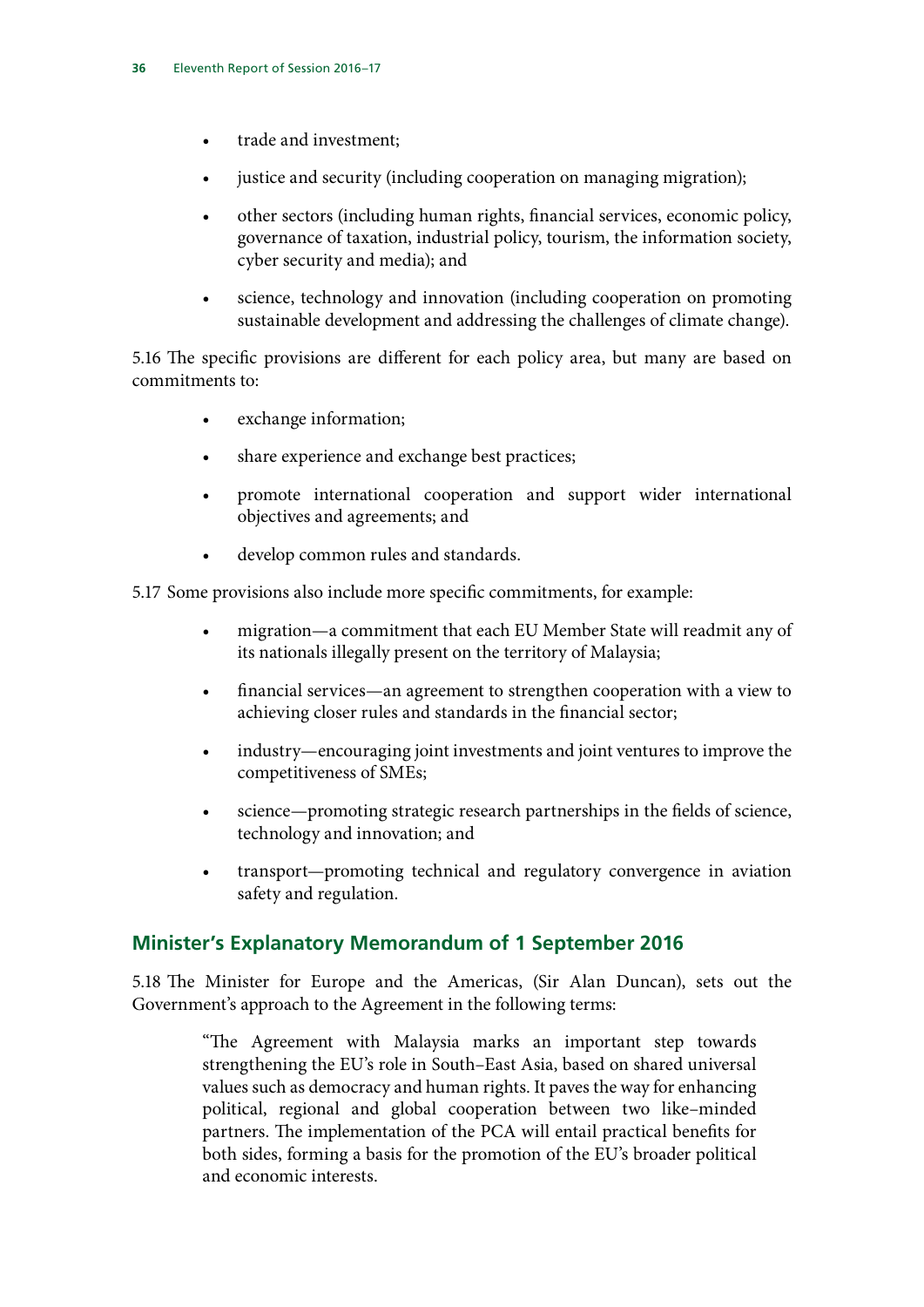"The Agreement establishes a Joint Committee that will monitor the development of the bilateral relationship between the Parties. The Agreement includes a non–execution clause that provides for the possibility of suspending the application of the Agreement in case of violation of essential elements.

"The Agreement is a precursor to an EU–Malaysia Free Trade Agreement (FTA) which would provide a platform for enhancing the UK's trade and investment relationship with Malaysia."

## **Previous Committee Reports**

None.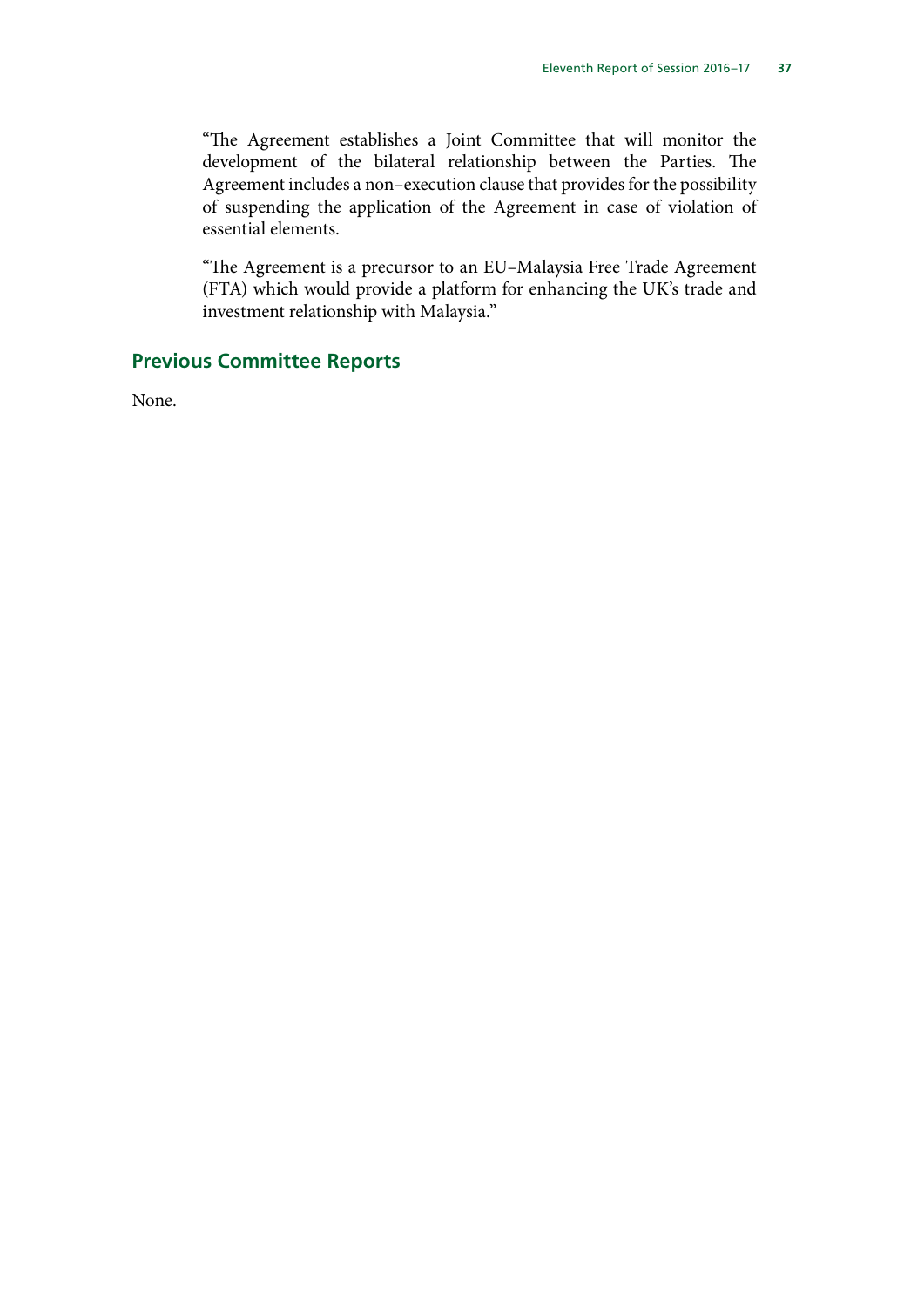# **6** Tax evasion and avoidance, money laundering, terrorist financing

| Committee's assessment | Politically important                                                                                                                                                                                                                                                                                                         |
|------------------------|-------------------------------------------------------------------------------------------------------------------------------------------------------------------------------------------------------------------------------------------------------------------------------------------------------------------------------|
| Committee's decision   | (a) Clear from scrutiny; (b) and (c) not cleared from scrutiny,<br>further information requested                                                                                                                                                                                                                              |
| Document details       | (a) Commission Communication concerning tax evasion<br>and avoidance; (b) Proposed Council Directive about access<br>to anti-money-laundering information by tax authorities;<br>(c) Proposed Directive about prevention of the use of the<br>financial system for the purposes of money laundering or<br>terrorist financing |
| Legal base             | (a) $-$ ; (b) Articles 113 and 115 TFEU, special legislative<br>procedure, unanimity; (c) Articles 50 and 114 TFEU,<br>ordinary legislative procedure, QMV                                                                                                                                                                    |
| Department             | <b>HM</b> Treasury                                                                                                                                                                                                                                                                                                            |
| Document Numbers       | (a) (37924), 10977/16, COM(16) 451; (b) (37925), 10978/16,<br>COM(16) 452; (c) (37927), $10678/16 +$ ADDs 1–2, COM(16)<br>450                                                                                                                                                                                                 |

## **Summary and Committee's conclusions**

6.1 In recent years the EU has introduced legislative and non-legislative measures concerned with money laundering, terrorist financing and tax evasion and avoidance.

6.2 The Commission Communication, document (a), on further measures to enhance transparency and tackle tax evasion and avoidance at the EU level, builds on the proposals set out in its January 2016 Anti-Tax Avoidance Package. It first sets out the main recent developments and measures on avoidance and evasion at the EU and international level. The Commission identifies a number of areas for possible further action in the light of the "Panama papers" under five general headings: strengthening the link between the Fourth Anti-Money Laundering Directive and Tax Transparency rules; improving information exchange on beneficial ownership; increasing oversight of enablers and promoters of aggressive tax planning; promoting higher tax good governance standards worldwide; and improving the protection of whistle-blowers.

6.3 The Commission proposes a Directive, document (b), to amend the Directive on Administration Cooperation to enable access to anti-money laundering and counterterrorist financing information by tax authorities. The purpose is to facilitate the effective implementation of the OECD/G20's new Global Standard for Automatic Exchange of Financial Account Information in Tax Matters.

6.4 The Commission also proposes, in response to terror attacks in Europe and the leak of the Panama Papers, a Directive, document (c), to amend the Fourth Anti-Money Laundering Directive. The aim is countering financing of terrorism and increasing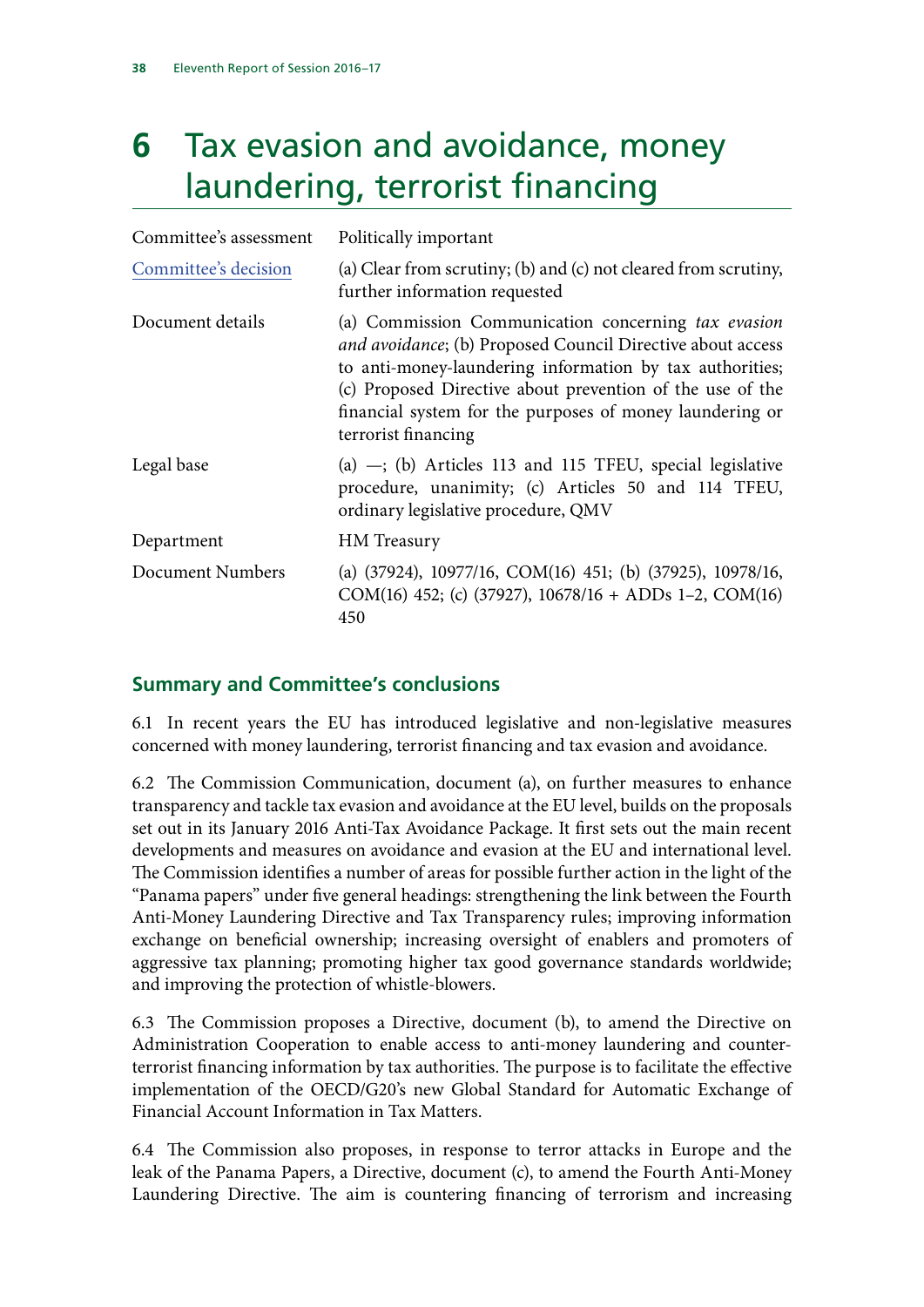transparency of financial transactions and corporate entities. The Directive would also make consequential changes to the relevant company law rules under the First Company Law Directive.

6.5 On the Commission Communication the Government, while telling us that it is supportive of proportionate proposals that enhance tax transparency, in particular at the global level and welcomes in principle the increase in transparency towards the public to help enhance scrutiny where appropriate, says that:

- it will examine the Commission proposals taking full account of respective competences, the role of the Council of Ministers and the potential impact of particular elements, including on wider international action;
- it is committed to tackling remaining challenges in the fight against tax avoidance and evasion; but
- any tax measures should be agreed unanimously by the Council as tax is a Member State competence.

6.6 Regarding the proposed Directive to amend the Directive on Administrative Cooperation, the Government tells us that it would help the UK to reap the revenue benefits it expects to receive from better implementation of the new Global Standard. As for the proposed Directive to amend the Fourth Anti-Money Laundering Directive, the Government tells us of its support for five amendments in the proposal, saying that they provide clarity which would help in the implementation and enforcement of the provisions of the Fourth Anti-Money Laundering Directive. However, it describes concerns about the three other aspects of the proposal, which it intends to address in negotiation of the proposal. The Government also expresses reservations about the findings of the Commission's impact assessment of the proposal, noting in particular some financial implications.

6.7 **While we clear the Commission Communication from scrutiny, we are holding the two proposed Directives under scrutiny pending further information from the Government. We wish to hear about progress in negotiation of the proposals, particularly in relation the concerns the Government has mentioned to us. We also wish to hear about any decision as to expediting transposition of the proposals.**

## **Full details of the documents**

(a) Commission Communication on *further measures to enhance transparency and the fight against tax evasion and avoidance*: (37924), [10977/16](http://data.consilium.europa.eu/doc/document/ST-10977-2016-INIT/en/pdf), COM(16) 451; (b) Proposed Council Directive amending Directive 2011/16/EU as regards access to anti-money-laundering information by tax authorities: (37925), [10978/16,](http://data.consilium.europa.eu/doc/document/ST-10978-2016-INIT/en/pdf) COM(16) 452; (c) Proposed Directive amending Directive (EU) 2015/849 on the prevention of the use of the financial system for the purposes of money laundering or terrorist financing and amending Directive 2009/101/EC: (37927), [10678/16](http://data.consilium.europa.eu/doc/document/ST-10678-2016-INIT/en/pdf) + ADDs 1–2, COM(16) 450.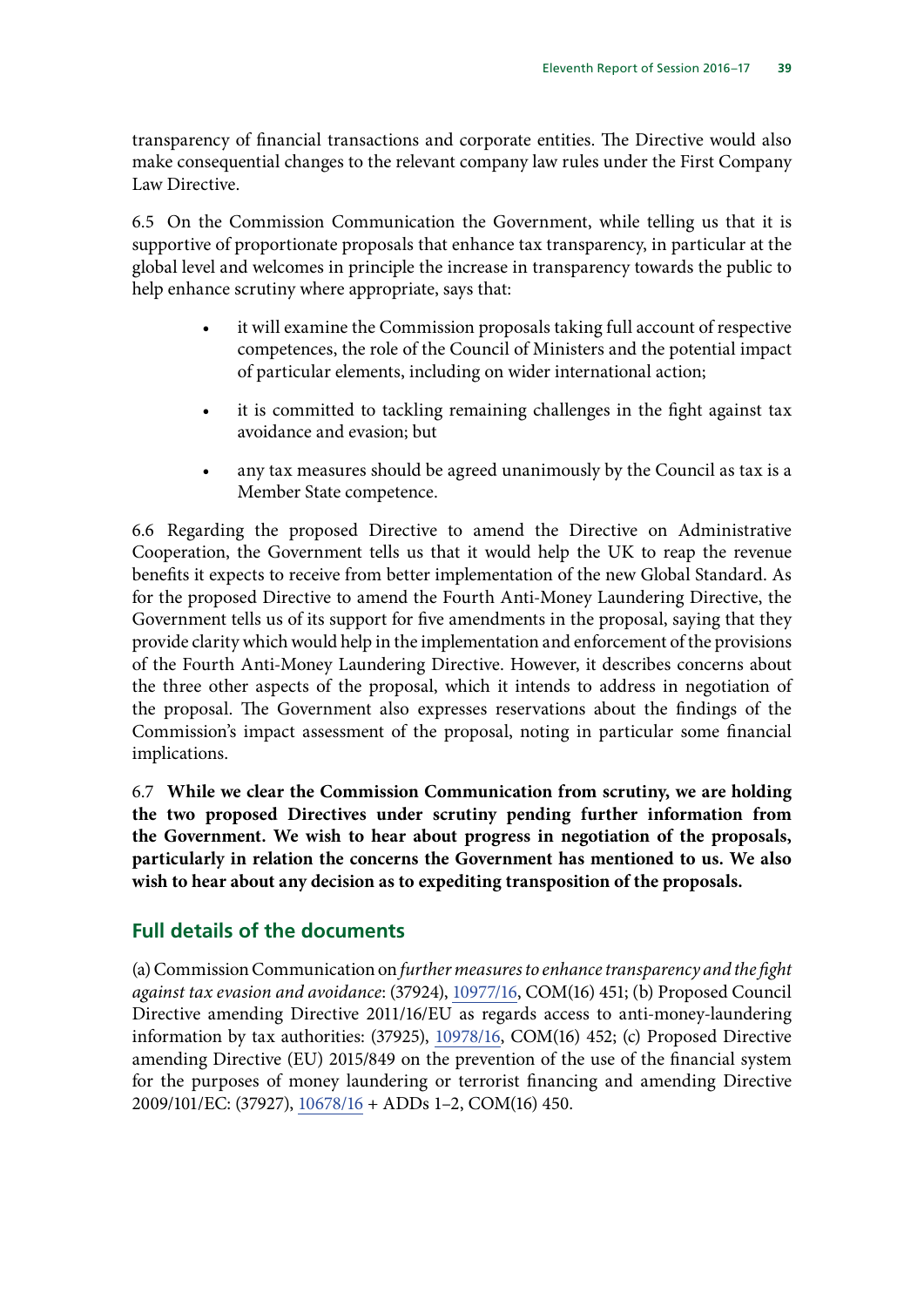## **Background**

6.8 In recent years the EU has introduced legislative and non-legislative measures concerned with money laundering, terrorist financing and tax evasion and avoidance. These include the Directive (EU) 2015/849, the Fourth Anti-Money Laundering Directive, and Directive 2011/16/EU, the Directive on Administrative Cooperation, which, as amended by Directive 2014/107/EU, implements the new Global Standard for Automatic Exchange of Financial Account Information in Tax Matters.<sup>14</sup>

## **The documents**

6.9 The Commission Communication, document (a), on further measures to enhance transparency and tackle tax evasion and avoidance at the EU level, builds on the proposals set out in its January 2016 Anti-Tax Avoidance Package<sup>15</sup> and is, in part, a response to concerns raised by the recent media links related to Panama.

6.10 The Commission sets out the main recent developments and measures on avoidance and evasion at the EU and international level. These include:

#### *Transparency proposals*

- from 2017 all Member States will automatically exchange information on their cross-border tax rulings on a systematic basis;
- in March 2016, all Member States agreed to automatically share countryby-country reports of multinationals' activities for tax purposes;

#### *Increased public transparency*

- under Directive 2013/36/EU, the Capital Requirements Directive, financial institutions must publicly disclose key information on their activities, taxes, profits and public subsidies on a country-by-country basis;
- any multinational present in the EU and with a turnover of more than  $\epsilon$ 750 million (£639 million) would have to publish a specified set of tax-related data publicly disclosed online under a Directive proposed in April 2016;<sup>16</sup>

#### *Increased transparency on individual accounts*

- since January 2016, under the Administrative Cooperation Directive, Member States are obliged to automatically exchange information on income and capital held by individuals abroad;
- under the Fourth Anti-Money Laundering Directive, Member States are required to create central registers of beneficial ownership information by the end of 2016;

<sup>14</sup> See [http://www.oecd.org/ctp/exchange-of-tax-information/standard-for-automatic-exchange-of-financial](http://www.oecd.org/ctp/exchange-of-tax-information/standard-for-automatic-exchange-of-financial-account-information-for-tax-matters-9789264216525-en.htm)[account-information-for-tax-matters-9789264216525-en.htm](http://www.oecd.org/ctp/exchange-of-tax-information/standard-for-automatic-exchange-of-financial-account-information-for-tax-matters-9789264216525-en.htm).

<sup>15</sup> (37480), 5636/16 + ADD 1: see Twenty-fifth Report HC 342-xxiv (2015-16), [chapter 7](http://www.publications.parliament.uk/pa/cm201516/cmselect/cmeuleg/342-xxiv/34210.htm) (9 March 2016).

<sup>16</sup> (37663), 7949/16 + ADDs 1-2: see Thirty-third Report HC 342-xxxii (2015-16), chapter 11 (11 May 2016).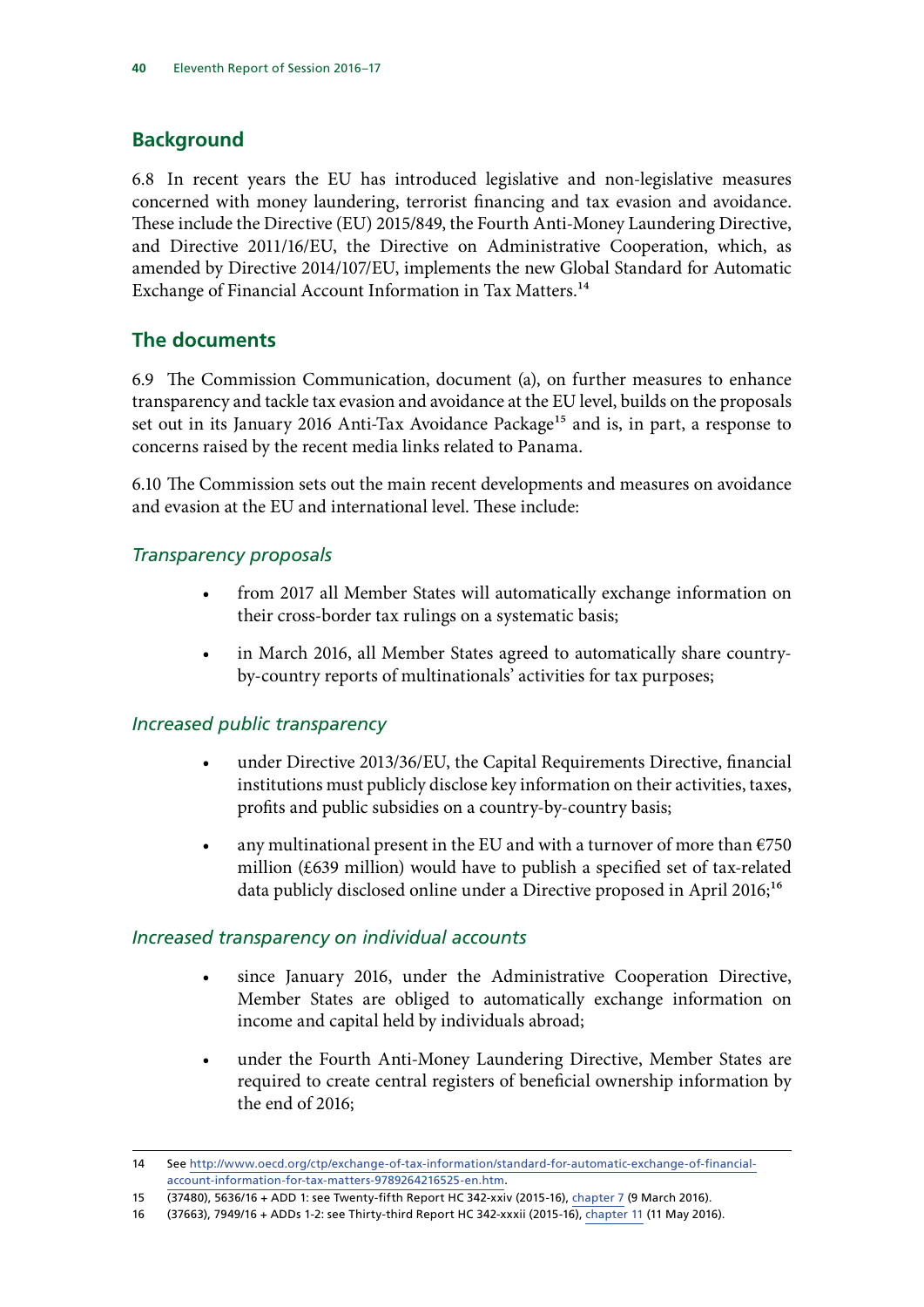#### *Anti-avoidance and external strategy*

- the Commission's June 2015 Action Plan for Fair and Effective Taxation,<sup>17</sup> proposing a series of measures to modernise corporate taxation in the EU, including a revised proposal for a Common Consolidated Corporate Tax Base, which it intends to present by end of 2016; and
- the Commission's Anti-Tax Avoidance Package,<sup>18</sup> which was agreed in June 2016 and included proposed legal measures to tackle aggressive tax planning and an External Strategy to promote tax good governance.

6.11 The Commission identifies a number of areas for possible further action in the light of the "Panama papers" under five general headings:

#### *Strengthening the link between the Fourth Anti-Money Laundering Directive and Tax Transparency rules*

- proposed amendments to the Fourth Anti-Money Laundering Directive, as in document  $(c)$ ;<sup>19</sup>
- proposed amendments to the Directive on Administrative Cooperation, as in document (b), which would reinforce cooperation between EU antimoney laundering and EU tax transparency rules<sup>20</sup>;

#### *Improving information exchange on beneficial ownership*

- the Commission notes that all Member States have agreed to participate in a pilot project to exchange information on the ultimate beneficial owners of companies and trusts;
- it has started to examine the most appropriate framework for the automatic exchange of beneficial ownership information at the EU level and will present a first analysis of the issue to Member States in the autumn of 2016, with appropriate next steps to follow;

#### *Increasing oversight of enablers and promoters of aggressive tax planning*

- in the autumn of 2016, the Commission will launch a public consultation to gather feedback on the most appropriate approach to increase oversight and deploy effective disincentives for promoters and enables of aggressive tax planning;
- it will work closely with the OECD and other international partners on a global approach to greater transparency going beyond the recommendation of the OECD/G20's BEPS (Base erosion and profit shifting) Action Point  $12$ ;<sup>21</sup>

<sup>17</sup> (36940), 9949/15 + ADDs 1-2: see First Report HC 342-i (2015-16), [chapter 80](http://www.publications.parliament.uk/pa/cm201516/cmselect/cmeuleg/342-i/34283.htm) (21 July 2015).

<sup>18</sup> *Op cit.*

<sup>19</sup> See below.

<sup>20</sup> See below.

<sup>21</sup> See [http://www.oecd.org/ctp/beps-2015-final-reports.htm.](http://www.oecd.org/ctp/beps-2015-final-reports.htm)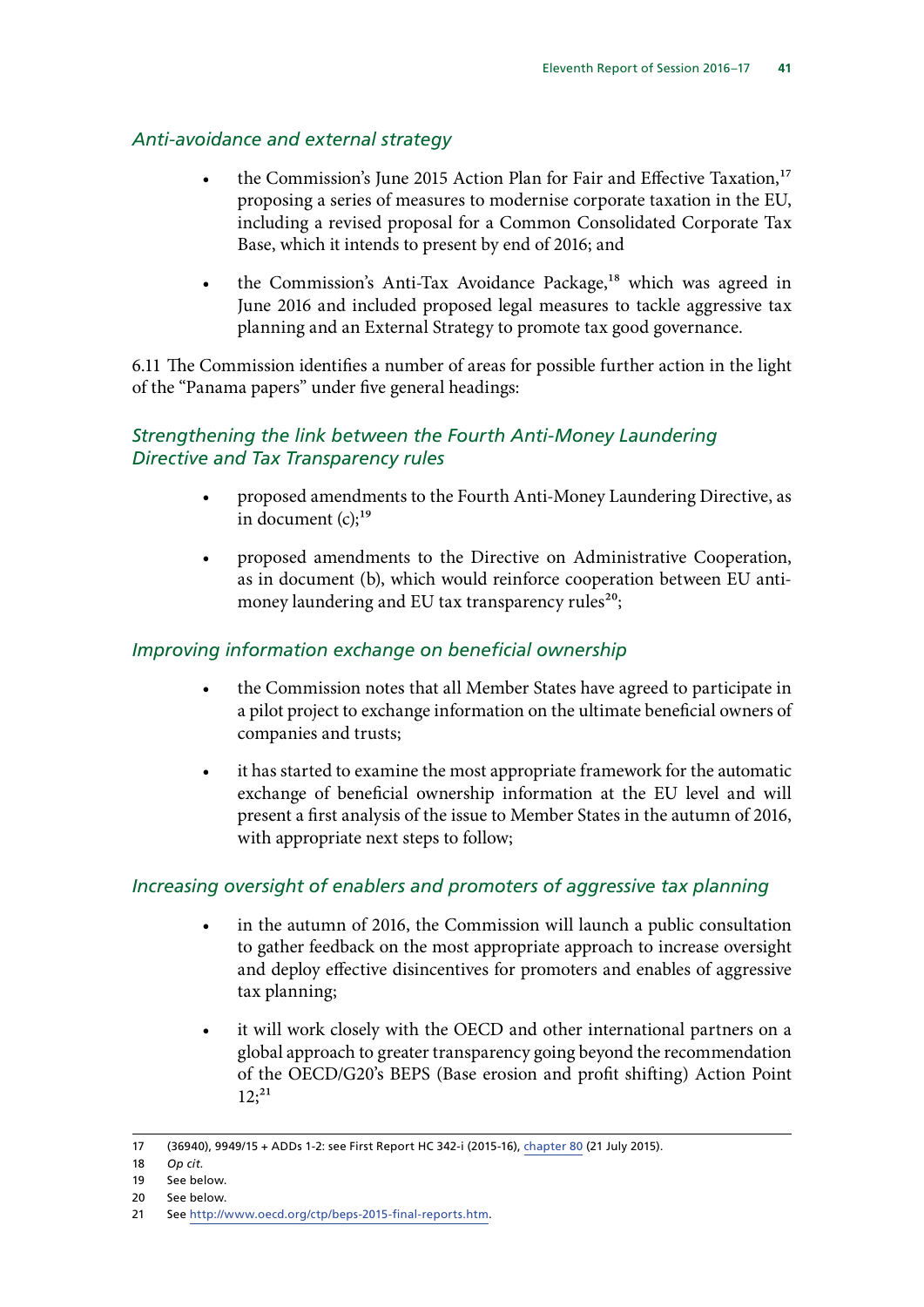## *Promoting higher tax good governance standards worldwide*

- the EU supports the OECD's efforts to implement higher tax good governance standards through the inclusive framework for implementation of BEPS and the work on monitoring tax transparency by the OECD's Global Forum on Transparency and Exchange of Information for Tax Purposes;<sup>22</sup>
- the Commission is finalising a pre-assessment of all third countries that pose a risk to Member States' tax bases and will present the results of this analysis to the Code of Conduct Group (Business Taxation) $^{23}$  and will work closely with the OECD to develop an international list of non-cooperative jurisdictions; and

#### *Improve the protection of whistle-blowers*

• to strengthen the protection of whistle-blowers, the Commission is assessing the scope for further action at the EU level, whilst respecting the principle of subsidiarity.

6.12 The Commission proposes a Directive, document (b), to amend the Directive on Administration Cooperation to enable access to anti-money laundering and counterterrorist financing information by tax authorities. The purpose is to facilitate the effective implementation of the Global Standard for Automatic Exchange of Financial Account Information in Tax Matters, as brought into EU law through Directive 2014/107/EU. This proposal is closely linked to the changes that would be made to the Fourth Anti-Money Laundering Directive, as in document (c), with both proposals to be introduced to the same timetable.

6.13 The Commission, in response to terror attacks in Europe and the leak of the Panama Papers, proposes a Directive, document (c), to amend the Fourth Anti-Money Laundering Directive. The aim is countering financing of terrorism and increasing transparency of financial transactions and corporate entities. The Commission also proposed consequential changes to the relevant company law rules under Directive 2009/101/EC, the First Company Law Directive.

6.14 The counter-terrorist financing proposals include:

- bringing virtual currencies into the anti-money laundering/counterterrorist financing regime by designating virtual currency exchange platforms and custodian wallet providers as obliged entities;
- reducing the threshold at which Customer Due Diligence must be applied to non-reloadable prepaid instruments from  $\epsilon$ 250 (£213) to  $\epsilon$ 150 (£128) and removing the exemption from Customer Due Diligence requirements for the online use of prepaid instruments;

<sup>22</sup> See [http://www.oecd.org/tax/transparency/.](http://www.oecd.org/tax/transparency/)

<sup>23</sup> See<http://www.consilium.europa.eu/en/council-eu/preparatory-bodies/code-conduct-group/>.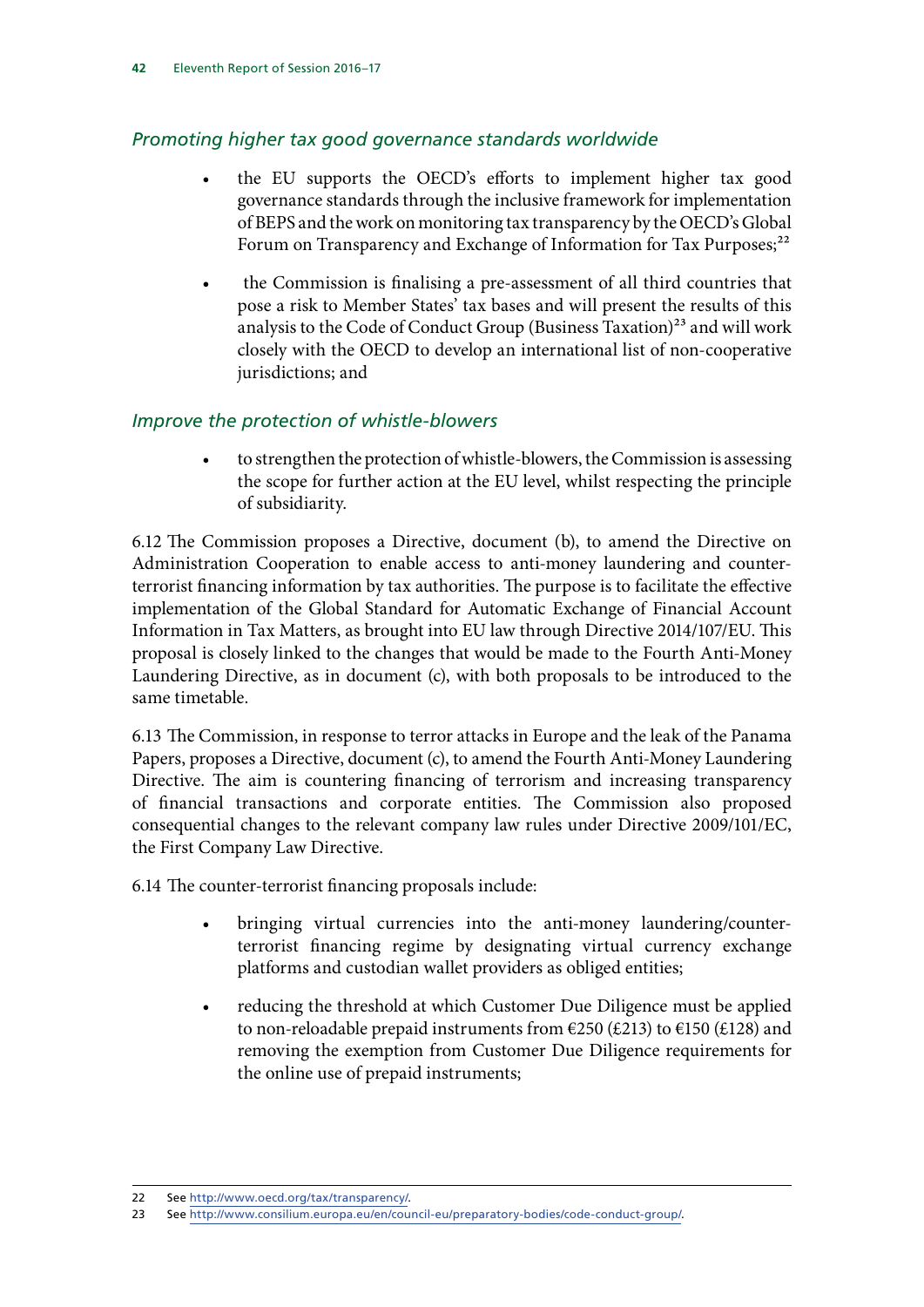- clarifying that Financial Intelligence Units (FIUs) are given a power in the Fourth Anti-Money Laundering Directive to request information concerning money laundering or terrorist financing from an obliged entity, even if that particular entity has not filed a suspicious transaction report;
- enabling FIUs and competent authorities to identify the holders and beneficial owners of bank and payment accounts—Member States would have to set up automated centralised mechanisms in the form of a central register holding the necessary data on individuals and firms or a central data retrieval system; and
- harmonising the EU's approach to third-country jurisdictions with strategic deficiencies in their anti-money laundering/counter-terrorist financing regimes—obliged entities must apply the appropriate Enhanced Due Diligence measures and mitigation measures when working with natural or legal persons established in those jurisdictions.

6.15 The transparency proposals include:

- amending the First Company Law Directive to provide public access to a limited set of information on the beneficial owners of companies and legal entities;
- reducing the criterion for identifying beneficial ownership from a 25% shareholding to 10% with respect to passive non-financial entities, which are deemed to pose a high risk of money laundering or terrorist financing;
- requiring Member States to establish central registers with the beneficial ownership information of trusts and other types of legal arrangements having a structure or function similar to trusts (for example, Treuhand (in Germany), fiducie (in France), fideicomiso (in Spain) and similar legal arrangements)—trusts and other legal arrangements are to be registered in the Member State where they are administered;
- providing FIUs and competent authorities with unrestricted access to beneficial ownership information on trusts and trust-like arrangements, with obliged entities also having access when undertaking Customer Due Diligence;
- giving persons with a legitimate interest access to limited information, that is information for trusts that comprise property that is held by, or on behalf of, a person engaged in the business of managing trusts or acting as a trustee with a view to gaining profit—the Commission argues that trusts in this final category are comparable in their activities to companies and should be subjected to similar disclosure and transparency requirements;
- requiring obliged entities to perform Customer Due Diligence to the beneficial owners of existing customers, and not solely to new customers; and
- interconnecting national beneficial ownership registers.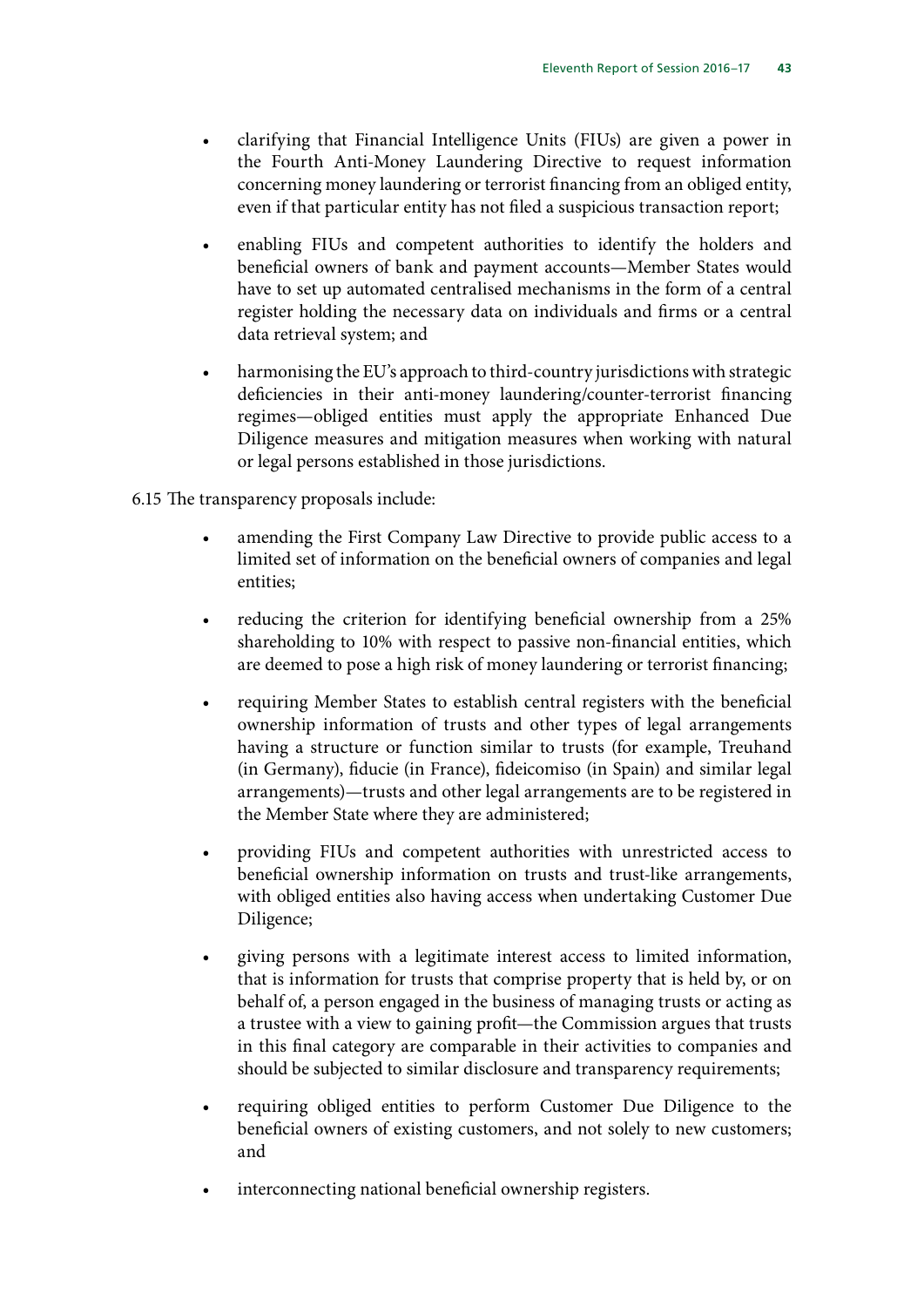6.16 The Commission also proposes clarification of several provisions of the Fourth Anti-Money Laundering Directive, including:

- harmonising the term "competent authorities";
- excluding closed loop cards<sup>24</sup> from the meaning of electronic money for the purposes of the Directive, in recognition of the low risk they pose; and
- updating the anti-money laundering/counter-terrorist financing framework to take full account of electronic means of identity verification and, in particular, Regulation 910/2014, the eIDAS Regulation, on electronic identification and trust services for electronic transactions in the internal market.

6.17 The transposition deadline for the Fourth Anti-Money Laundering Directive is 26 June 2017. However, this amending Directive would bring this forward to 1 January 2017, the transposition date for the proposed Directive itself.

## **The Government's view**

6.18 In the three Explanatory Memoranda for these documents the Government repeats the now familiar comment, in the context of the outcome of the EU referendum, that until the UK exits the EU the Government will continue to negotiate, implement and apply EU legislation.

6.19 In her Explanatory Memorandum of 7 September 2016 on the Commission Communication, document (a), the Financial Secretary to the Treasury (Jane Ellison) says that:

- the Government is supportive of proportionate proposals that enhance tax transparency, in particular at the global level;
- it also welcomes in principle the increase in transparency towards the public to help enhance scrutiny where appropriate;
- it will examine the proposals in the Communication carefully taking full account of respective competences, the role of the Council of Ministers and the potential impact of particular elements, including on wider international action;
- it is committed to tackling remaining challenges in the fight against tax avoidance and evasion; but
- it acknowledges that any tax measures should be agreed unanimously by the Council as tax is a Member State competence.

<sup>24</sup> A closed loop card is credit card or gift card that a consumer can only use to make purchases from a single company.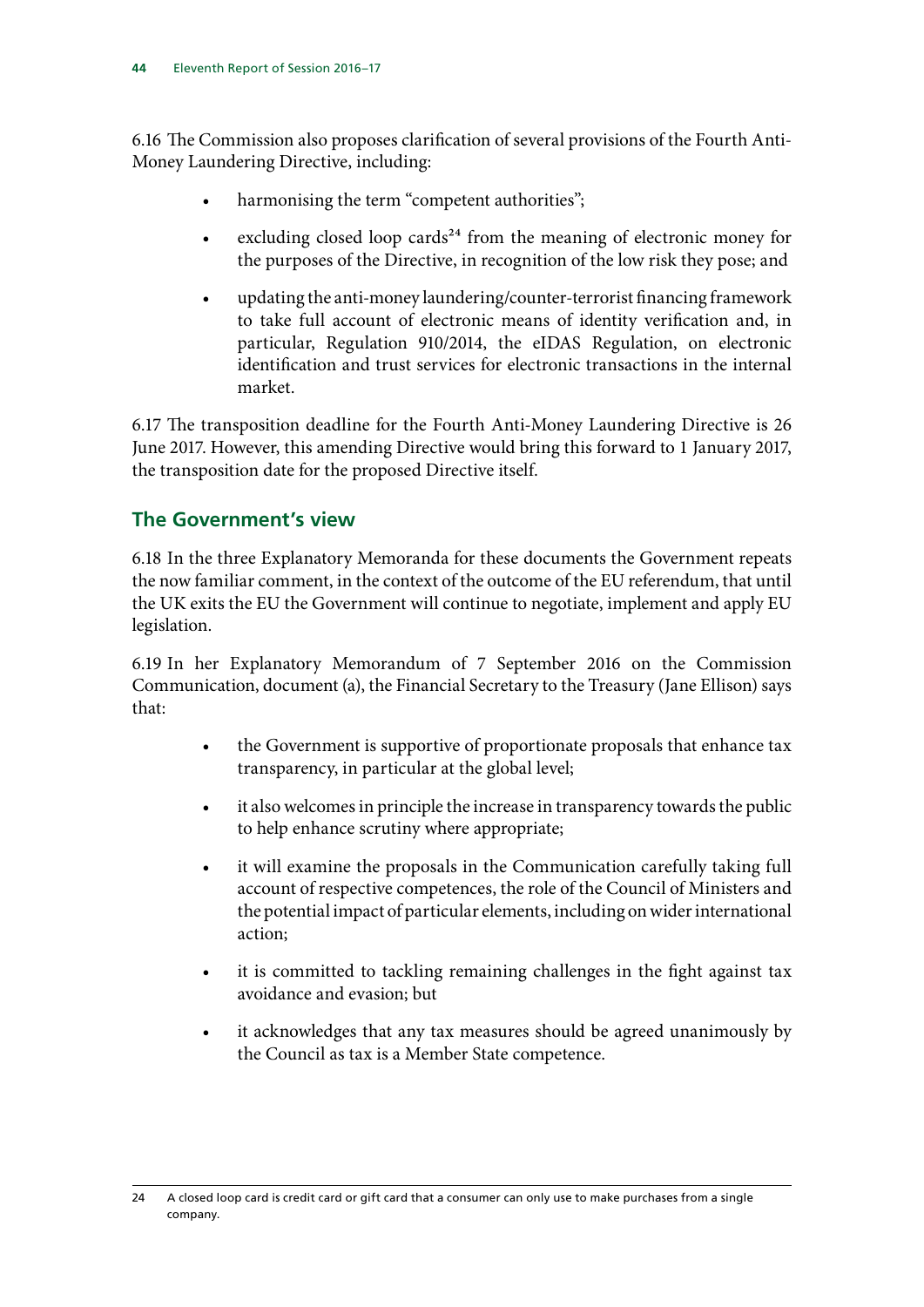6.20 The Minister comments further that:

- the Government will carefully consider the proposed amendments to the Fourth Anti-Money Laundering Directive and Directive on Administrative Cooperation, documents (b) and (c), including both the benefits and burdens, and will discuss this in the Council with other Member States;
- it welcomes the Commission's work to help inform the development of a global framework for the automatic exchange of beneficial ownership—it will be important that this work, as with the earlier work on the Global Standard for Automatic Exchange of Financial Account Information in Tax Matters,<sup>25</sup> supports the development and implementation of global solutions given the global nature of illicit finance;
- it welcomes the Commission's commitment to tackling aggressive tax planning, an area where the UK has taken a number of actions domestically including through the Diverted Profits Tax;
- as for going beyond the BEPS recommendations, action taken must be proportionate and must be agreed by the Council before being finalised—in considering proposals the Government will be mindful of the importance of EU initiatives supporting effective global action;
- the Government is supportive of appropriate action to tackle noncooperative jurisdictions, however any agreed criteria and associated counter measures must be discussed and agreed by the Council, as stated in Council conclusions of the Commission's Communication on an External Strategy for Effective Taxation and the Commission Recommendation on the implementation of measures against tax treaty abuse in May 2016;<sup>26</sup> and
- it welcomes the Commission's work on examining the protection of whistleblowers on tax matters while stressing that any action taken must respect Member State competence and the subsidiarity principle.

6.21 In her Explanatory Memorandum of 12 September 2016 on proposed Directive to amend the Directive on Administration Cooperation, document (b), she notes that the intention is to facilitate effective implementation of the amending Directive 2014/107/EU, which implements the Global Standard for Automatic Exchange of Financial Account information in Tax Matters. The Minister comments that:

- the proposal would allow HM Revenue and Customs greater access to data that is valuable for its functions and would help the UK realise the expected yield from Directive 2014/107/EU;
- the proposal would support successful implementation of the exchange of information under the Global Standard, which is expected to bring substantial benefits to the UK in terms of recovery of unpaid tax; and

<sup>25</sup> *Op cit.*

<sup>26</sup> (37481), 5637/16 + ADD 1, (37494), 5640/16: see Thirty-third Report HC 342-xxxii (2015-16), chapter 10 (11 May 2016) and Twenty-fifth Report HC 342-xxiv (2015-16), [chapter 7](http://www.publications.parliament.uk/pa/cm201516/cmselect/cmeuleg/342-xxiv/34210.htm) (9 March 2016).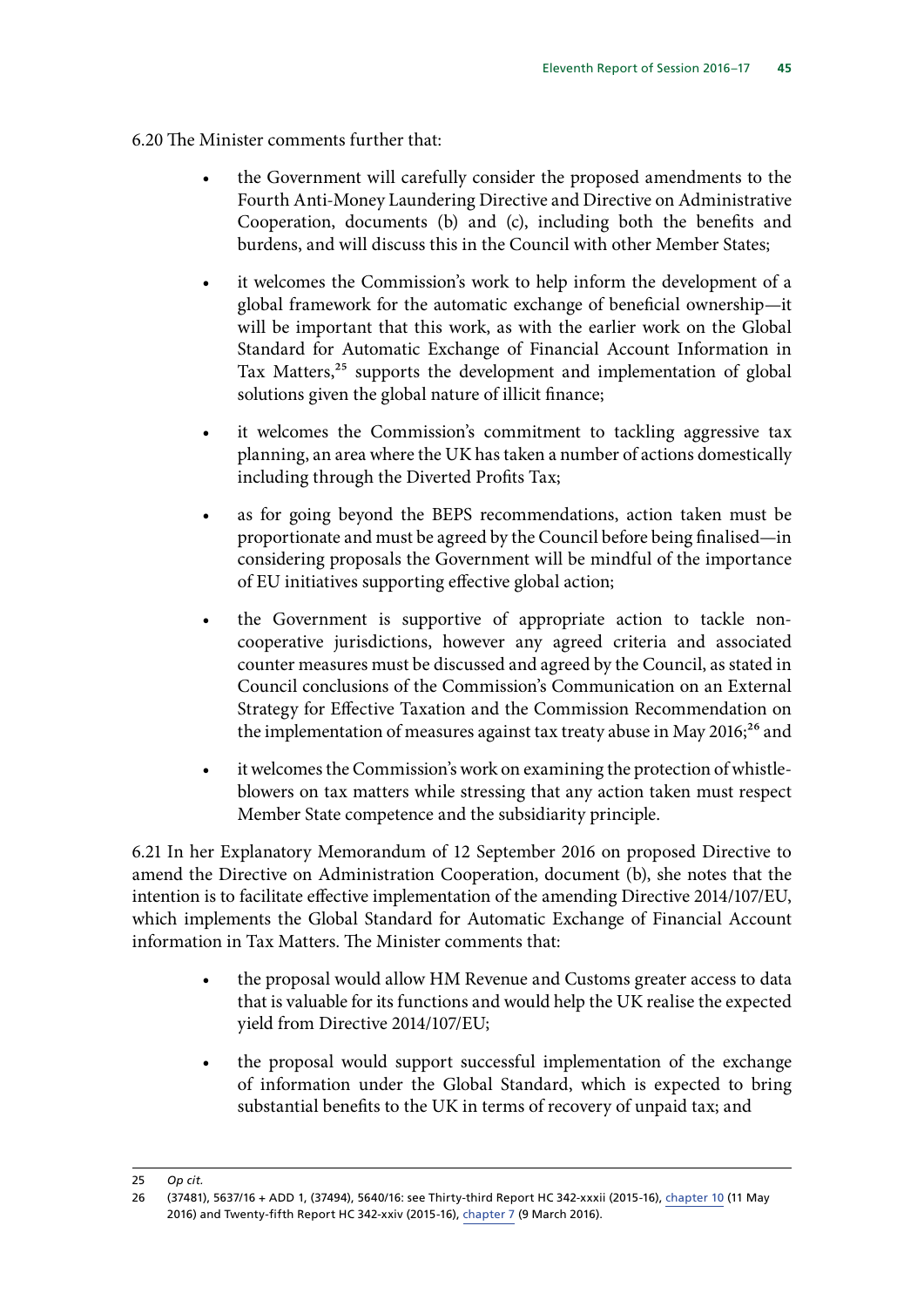• estimates of the overall impact of the new global standard were set out in the Policy Costings document produced alongside the March 2013 Budget.<sup>27</sup>

6.22 In his Explanatory Memorandum of 5 September 2016 on the proposal to amend the Fourth Anti-Money Laundering Directive, document (c), the Economic Secretary to the Treasury (Simon Kirby) comments that:

- the Government welcomes the proposals, particularly for public registers of company beneficial ownership;
- it has led the way in this area—its Register of Persons with Significant Control went live in June 2016 and is accessible by the public free of charge, making it the first such register in the G20;
- the Government also welcomes the proposal to clarify particular provisions of the Directive, including clarifying that trusts and other legal arrangements must be registered where they are administered, explicitly defining the term "competent authorities", excluding closed loop cards from the Directive and updating the anti-money laundering/counterterrorist financing framework to take full account of the eIDAS Regulation and electronic means of identity verification; and
- these proposals provide clarity which would help in the implementation and enforcement of the provisions of the Directive.

6.23 However, the Minister also expresses reservations about the some aspects of the proposed amending Directive. First he says that:

- the Government has concerns about the proposal to reduce the registration threshold from 25% shareholding to 10% for some companies;
- this is a significant divergence from current conditions of becoming a Person with Significant Control, which include holding more than 25% in shares or voting rights;
- reducing the threshold would increase the number of persons on the register and the costs to businesses; and
- it could also create a mismatch of the Person with Significant Control thresholds on the register, for example, in a complex structure with several layers of companies, there could be some companies that meet the 25% threshold and others that meet the 10% threshold.

#### 6.24 The Minister says next that:

• the Government has concerns about the requirement to register the beneficial owners of all trusts and trust-like legal arrangements and to make this information widely accessible;

<sup>27</sup> See [https://www.gov.uk/government/uploads/system/uploads/attachment\\_data/file/413895/Policy\\_](https://www.gov.uk/government/uploads/system/uploads/attachment_data/file/413895/Policy_Costings_18_00.pdf) [Costings\\_18\\_00.pdf.](https://www.gov.uk/government/uploads/system/uploads/attachment_data/file/413895/Policy_Costings_18_00.pdf)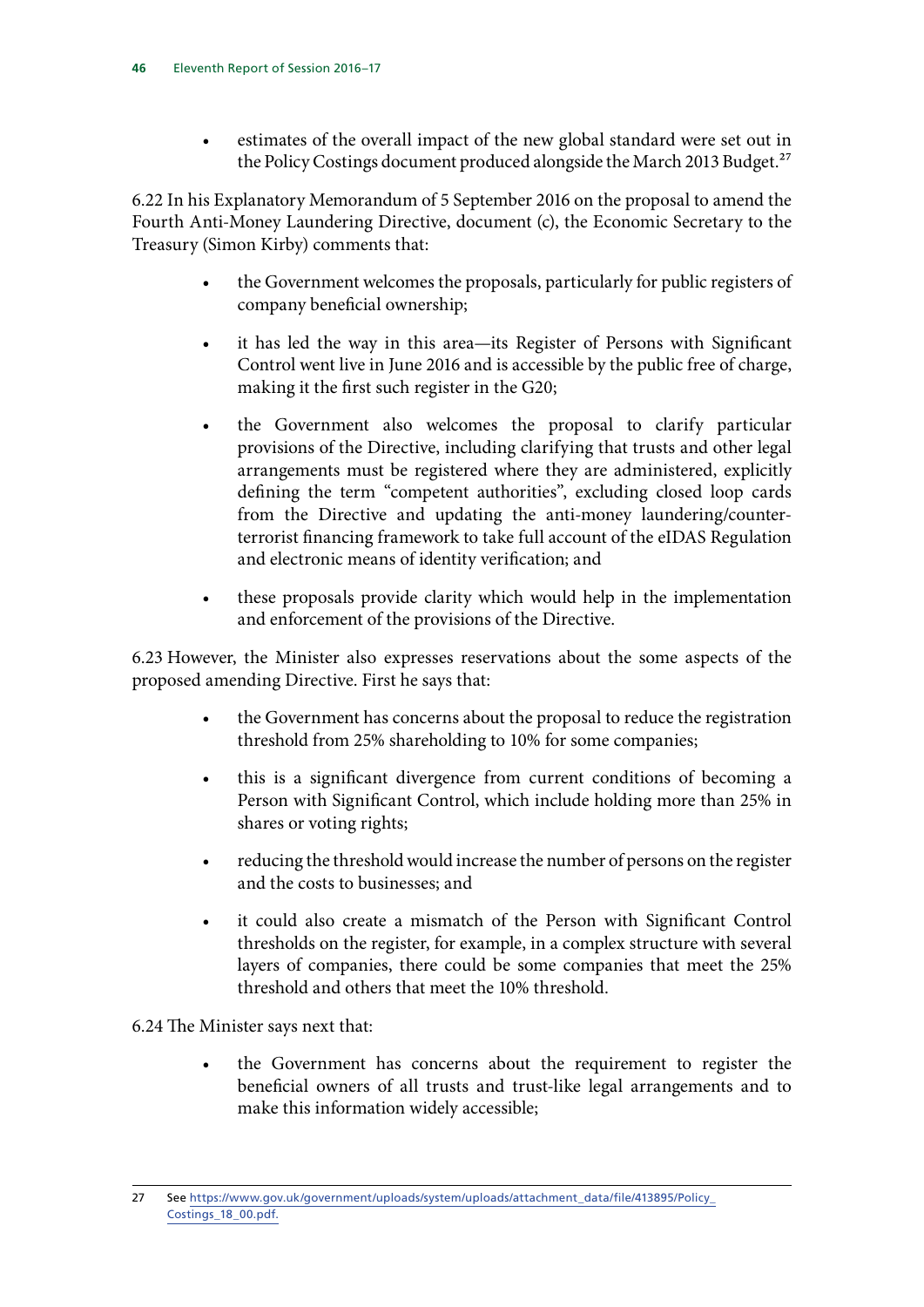- whilst the Commission argues that some trusts operate in a similar way to companies and should be treated in a comparable way, the private and family-oriented nature of most trusts raises privacy concerns; and
- the Government will seek to ensure that the provisions on trusts are deliverable, proportionate and risk-based.

6.25 The third Government concern the Minister describes is about the requirement to introduce automated centralised mechanisms which allow the identification of any natural or legal person holding or controlling payment or bank accounts, on which he says that:

- this is a significant change to the current system in the UK whereby the FIU accesses information on bank and payment accounts via credit reference agencies (CRAs) and through established contacts with account providers;
- the requirement to introduce a central data retrieval system would be likely to be less onerous than the alternative option of compelling all financial institutions to report data on all bank accounts to a centralised mechanism;
- there might also be impacts on the UK's CRAs; and
- the Government will seek to ensure that these provisions are deliverable, proportionate and risk-based and that options for allowing the UK's existing system to continue are examined closely.

6.26 The Minister comments on the Commission's impact assessment and the financial implications of the proposed amending Directive, saying that:

- this does not provide quantitative estimates of the costs to businesses or individuals of all of the proposals;
- in particular, there does not appear to have been a quantitative assessment of the impacts of the beneficial ownership proposals for trusts, either in terms of the number of individuals and trusts who would be affected or the administrative burdens associated with these changes;
- discussion of the impact of the proposed measures on pre-paid instruments also lacks detail;
- while some figures are offered for the potential costs of Customer Due Diligence on issuers, these do not take into account the costs of developing online systems for those issuers that currently do not have them or the difficulties that might be experienced in Member States that lack robust frameworks for online Customer Due Diligence;
- the main costs of the proposal relate to provisions on bank account information and beneficial ownership;
- the impact assessment estimates the costs of setting up both a central register of bank account information, as well as an automated data retrieval system;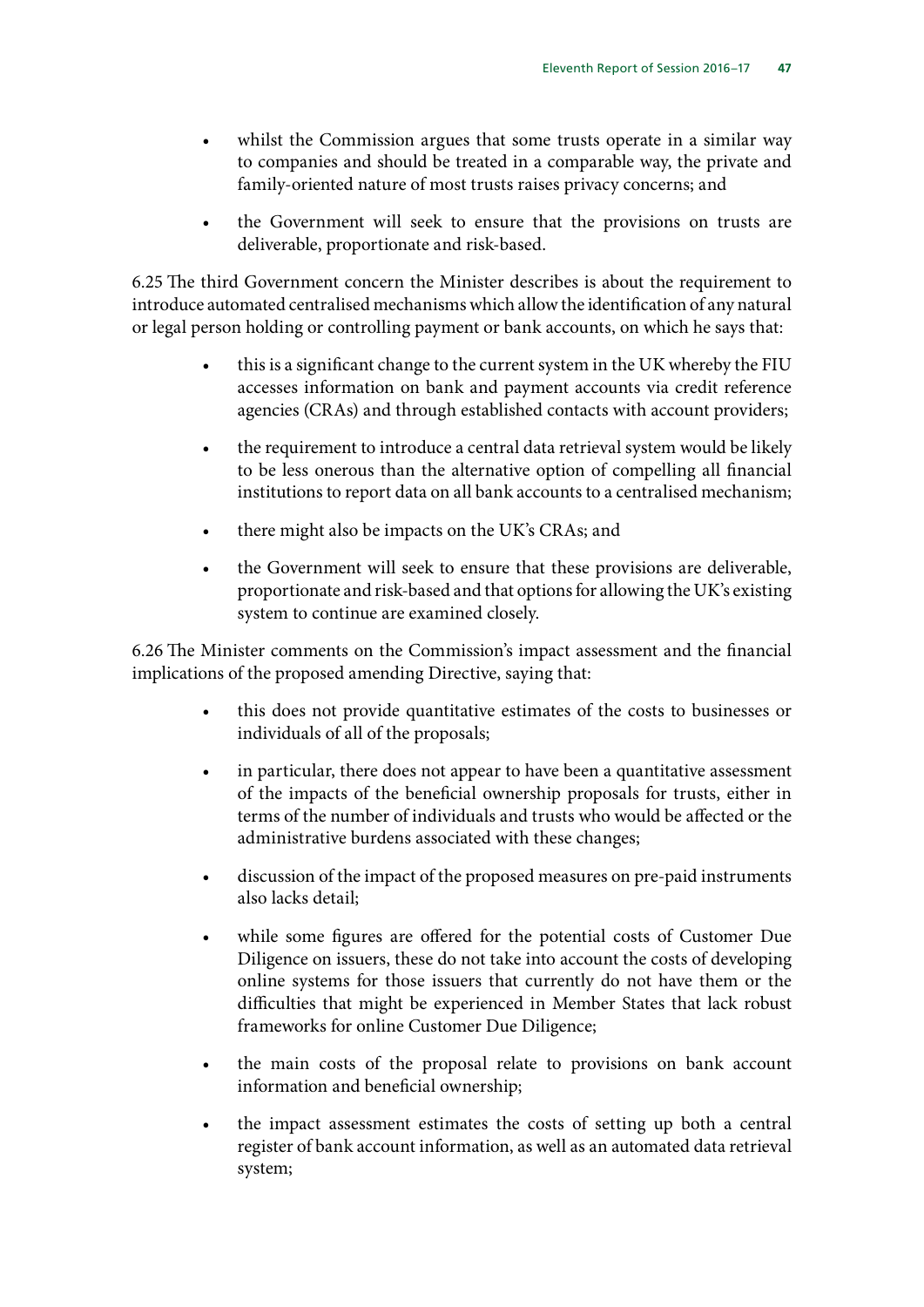- it probably underestimates, however, the costs to both Government and firms;
- it estimates that a central register of bank account information, would carry one-off costs as a result of the need to acquire hardware, software and labour, ranging from €170,000 (£145,000) to €1,000,000 (£852,000), as well as recurring costs of maintaining and updating the tool, estimated to be between €3,000 (£2,600) and €600,000 (£511,000) annually;
- it notes that one Member State has already set up an automated data retrieval system, which carried one-off costs of  $E1,200,000$  (£1,022,000) and recurring costs of  $\epsilon$ 480,000 (£409,000) per year, but says that this sample is too small to draw any hypothetical conclusions about the costs of setting up such a system in other countries;
- the beneficial ownership measures also have financial implications—the Government is currently setting up a register of trusts with tax consequences, which will cover around 170,000 trusts at a cost of approximately £10 million; and
- broadening the scope of this register to include all 1.5 to 2 million trusts in the UK would increase these costs.

## **Previous Committee Reports**

None.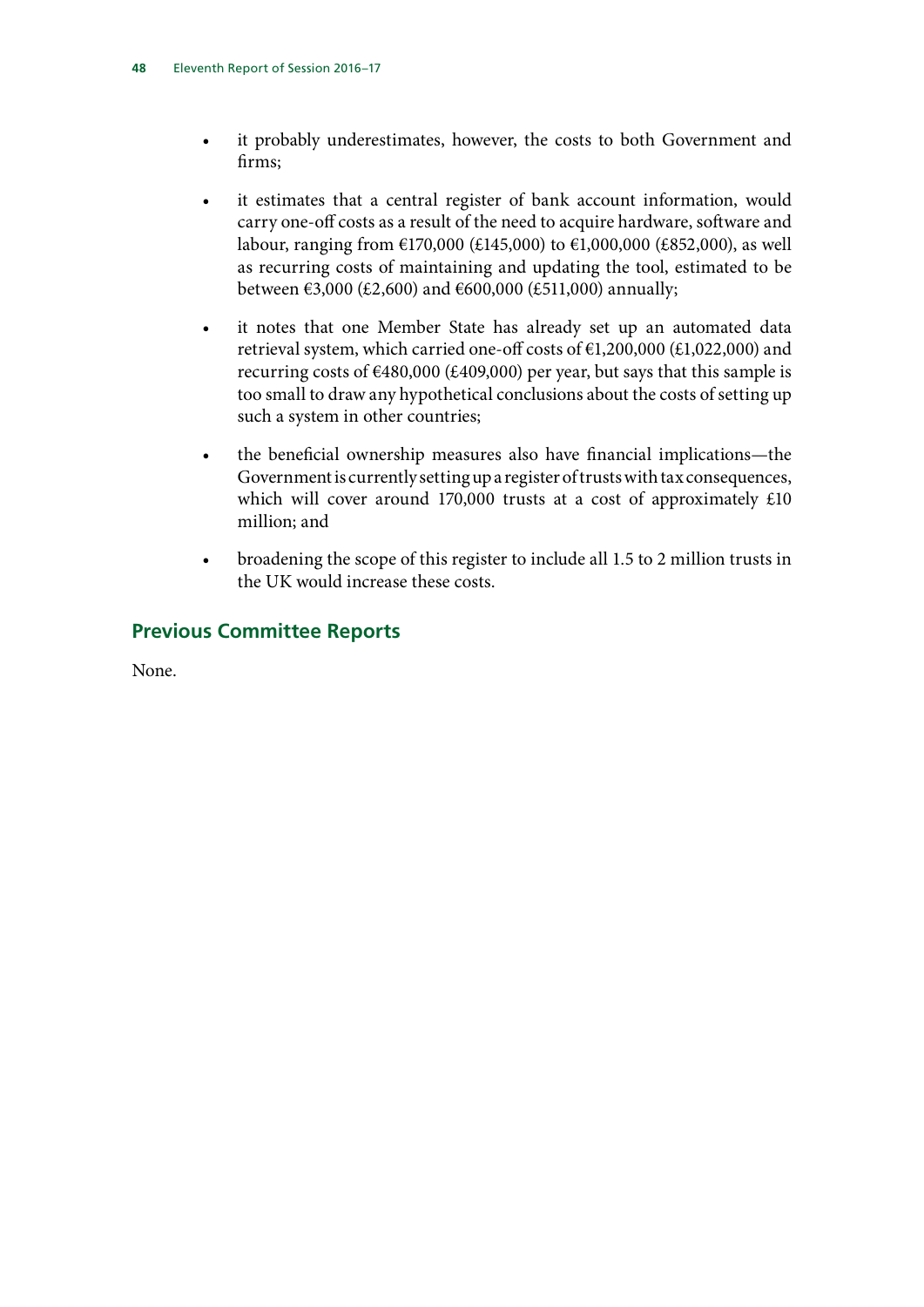## **7** Financial services and the Capital Markets Union

| Committee's assessment | Politically important                                                                     |
|------------------------|-------------------------------------------------------------------------------------------|
| Committee's decision   | Not cleared from scrutiny; further information requested                                  |
| Document details       | Proposed Regulation concerning venture capital funds and<br>social entrepreneurship funds |
| Legal base             | Article 114 TFEU, ordinary legislative procedure, QMV                                     |
| Department             | HM Treasury                                                                               |
| Document Numbers       | $(37956), 11303/16 + ADDs 1-2, COM(16) 461$                                               |

#### **Summary and Committee's conclusions**

7.1 In the context of building the Capital Markets Union the Commission has proposed a Regulation to amend the Regulations governing European Venture Capital Funds and European Social Entrepreneurship Funds. The Commission says that the aim of reforming the Regulations is to increase uptake of these funds. It notes that the two frameworks have had some success, with a number of funds being established and intending to market mostly cross-border. However, the Commission proposes three main amendments to the Regulations, designed to increase the uptake of these fund structures: expanding the number of managers who are able to offer these funds, expanding European Venture Capital Fund eligible assets beyond the existing definition, and making some changes to fee structures and registration processes to decrease costs for managers.

7.2 The Government tells us that it strongly welcomes this Commission initiative. It will seek an outcome that allows more businesses to benefit from the non-banking source of financing which European Venture Capital Funds provide, while incentivising more managers to market both types of funds across borders. It will also seek to have as much of the proposed technical standards for "sufficient own-funds" as possible specified in the body of the proposed Regulation.

7.3 **We note that the Government expects an "ambitious timeline" for this Regulation, which we take to mean it may be adopted in the near future. While we see no problems with this proposed Regulation we retain the document under scrutiny, pending information from the Government on progress in discussion of the proposal, particularly in relation to its perceived advantages not being diminished during negotiation.**

#### **Full details of the documents**

Proposed Regulation amending Regulation (EU) No. 345/2013 on European venture capital funds and Regulation (EU) No. 346/2013 on European social entrepreneurship funds: (37956), [11303/16](http://data.consilium.europa.eu/doc/document/ST-11303-2016-INIT/en/pdf) + ADDs 1–2, COM(16) 461.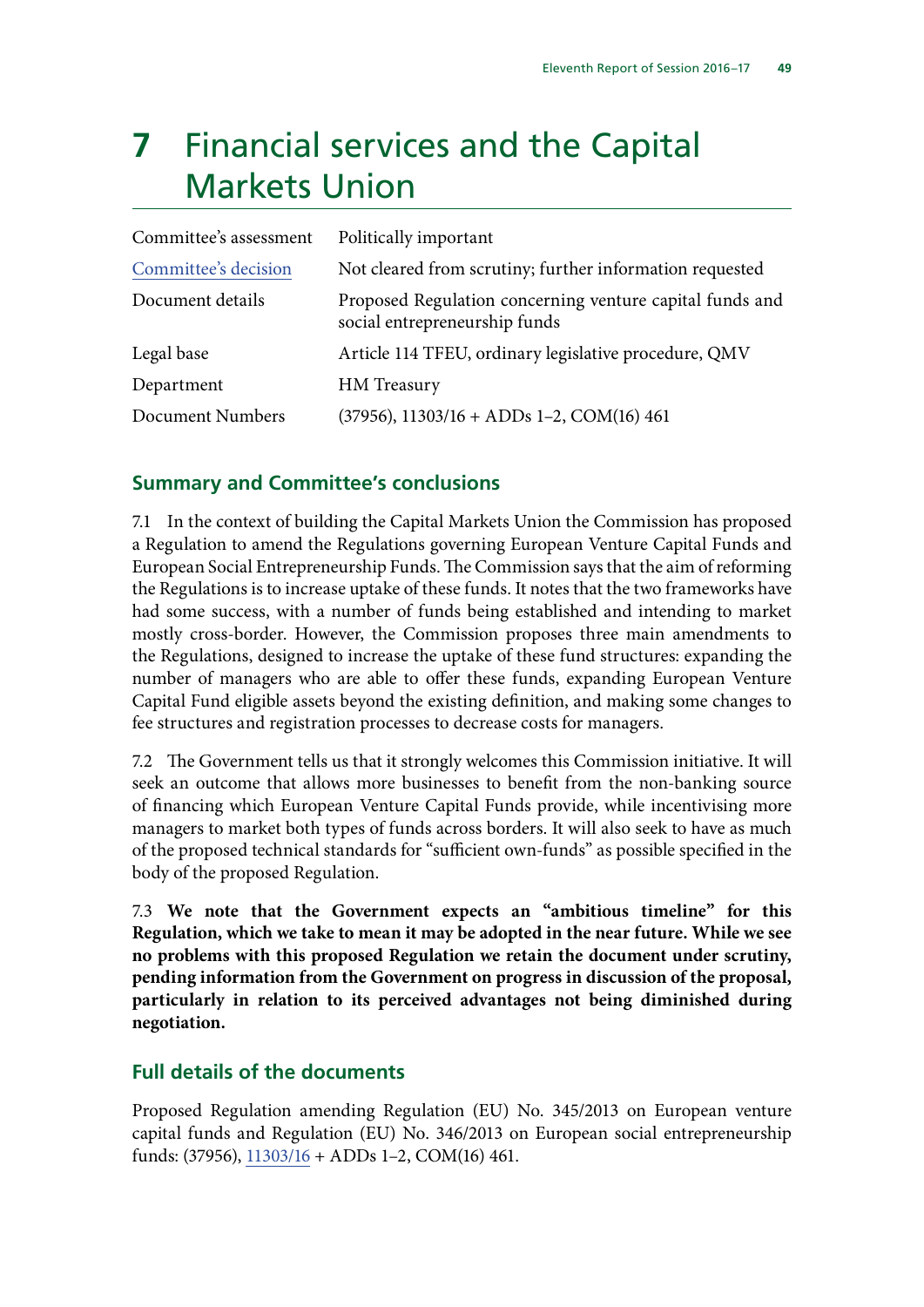## **Background**

7.4 Regulation (EU) No. 345/2013 on European Venture Capital Funds (EuVECA) and Regulation (EU) No. 346/2013 on European Social Entrepreneurship Funds (EuSEF) were introduced in 2013 to bring together EU-wide investors with unlisted SMEs and social undertakings and to increase non-bank finance within the economy. EuVECA and EuSEF allow fund managers to market these funds across the EU to investors able to commit a minimum of €100,000 (£76,190).

7.5 In September 2015 the Commission published an action plan for the first steps in building the Capital Markets Union. It detailed a range of about 20 reforms that the Commission would be developing and pursuing over the next four years. These reforms were to be a combination of legislative and non-legislative actions across a range of policy areas related to EU capital markets.28

## **The document**

7.6 As part of the Capital Markets Union project, the Commission proposes amendment to the EuVECA and EuSEF Regulations to support investment in SMEs and entrepreneurial businesses. The Commission says that the aim of reforming EuVECA and EuSEF is to increase uptake of the funds. The two frameworks have had some success, with a number of funds which have been established and intend to market mostly cross-border. However, the Commission suggests that revision of EuVECA and EuSEF will encourage take-up of these funds to boost the venture capital market as quickly as possible.

7.7 The Commission proposes three main amendments to the Regulations, designed to increase the uptake of these fund structures: expanding the number of managers who are able to offer these funds, expanding EuVECA eligible assets beyond the existing definition, and making some changes to fee structures and registration processes to decrease costs for managers.

## *Managers able to opt into EuVECA and EuSEF*

7.8 Under the current Regulations, only small managers, with assets under management of €500 million (£380.95 million), are eligible to opt into the EuVECA and EuSEF Regulations. Managers with more than  $€500$  million (£380.95 million) assets under management are required to be authorised under Directive 2011/61/EU, the Alternative Investment Fund Managers Directive (AIFMD),<sup>29</sup> but are not able to market funds under EuVECA and EuSEF. The Commission proposes allowing large managers authorised under AIFMD to market funds under EuVECA and EuSEF in the same way as small managers, by opting into the Regulations.

## *Eligible assets for investment under EuVECA*

7.9 Under the current EuVECA Regulation, managers are only able to invest in companies which fulfil strict criteria for investment, namely unlisted companies with less than 250 employees and an annual turnover less than €50 million (£38.095 million) or an annual balance sheet of less than  $\epsilon$ 43 million (£32.762 million). The Commission proposes:

<sup>28</sup> (37134), 12263/15: see Seventh Report HC 342-vii (2015–16), [chapter 3](http://www.publications.parliament.uk/pa/cm201516/cmselect/cmeuleg/342-vii/34206.htm) (28 October 2015).

<sup>29</sup> Large managers are authorised under Article 6 of Directive 2011/61/EU.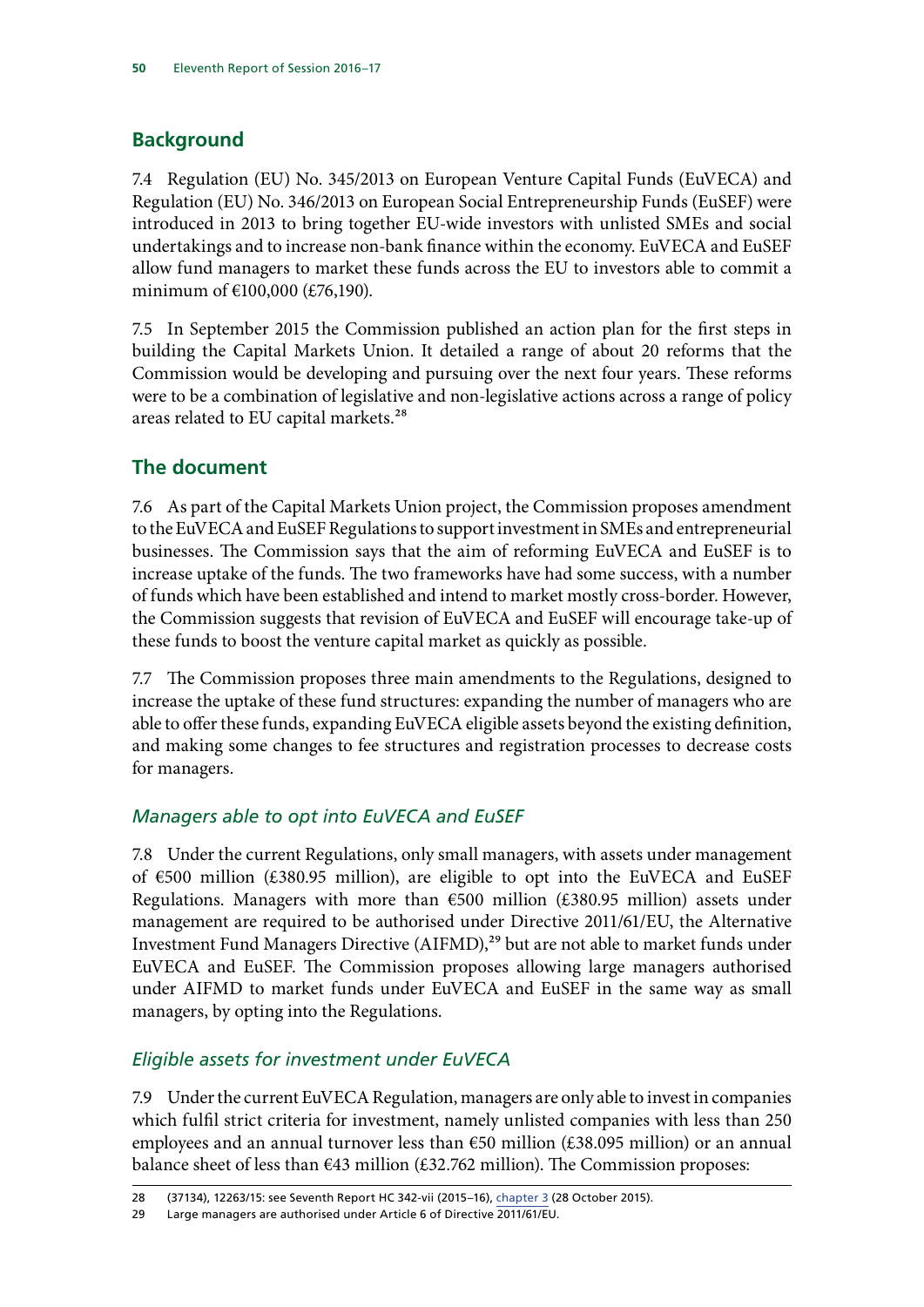- redefinition of eligible companies with the small mid-caps definition used in other EU programmes, which is up to 499 employees;
- including investment in companies listed on SME growth markets, as defined in the Markets in Financial Instruments Directive, Directive 2014/65/EU; and
- allowing follow-on investment in companies even if the company grows and stops fulfilling the criteria for the initial investment.

#### *Requirements for sufficient own-funds*

7.10 The proposal includes provisions relating to capital buffer requirements. Both Regulations require managers to hold "sufficient own-funds" to be able to properly discharge their obligations on an on-going basis, but neither the amount nor the methodology for the own-funds calculation are prescribed. It is up to individual Member States to determine the methodology and to charge what they consider appropriate. Such differences in national rules raise direct and indirect costs for EuVECA and EuSEF funds when marketed across borders. The Commission proposes requiring the European Securities and Markets Authority (ESMA) to develop Regulatory Technical Standards on methodologies for determining the amounts of sufficient own funds, in order to ensure a consistent approach to own-funds across all Member States.

#### *Streamlining the registration process for managers*

7.11 In order to streamline the registration process the Commission proposes:

- establishing that the competent authority of the home Member State must inform the manager whether they have been registered no later than two months after they have provided all the required information;
- avoiding duplicate registration processes under EuVECA or EuSEF and AIFMD;
- laying down the conditions for the registration of EuVECA and EuSEF funds by large managers authorised under AIFMD;
- providing fees and other charges may not be imposed by competent authorities of host Member States in relation to cross-border marketing of EuVECA and EuSEF funds; and
- extending the cross-border notifications between national supervisory bodies to AIFMD-authorised managers marketing EuVECA or EuSEF funds.

#### *Technical changes*

7.12 The Commission proposes:

• ensuring that the ESMA database includes information concerning all managers of EuVECA and EuSEF funds and the funds that they market;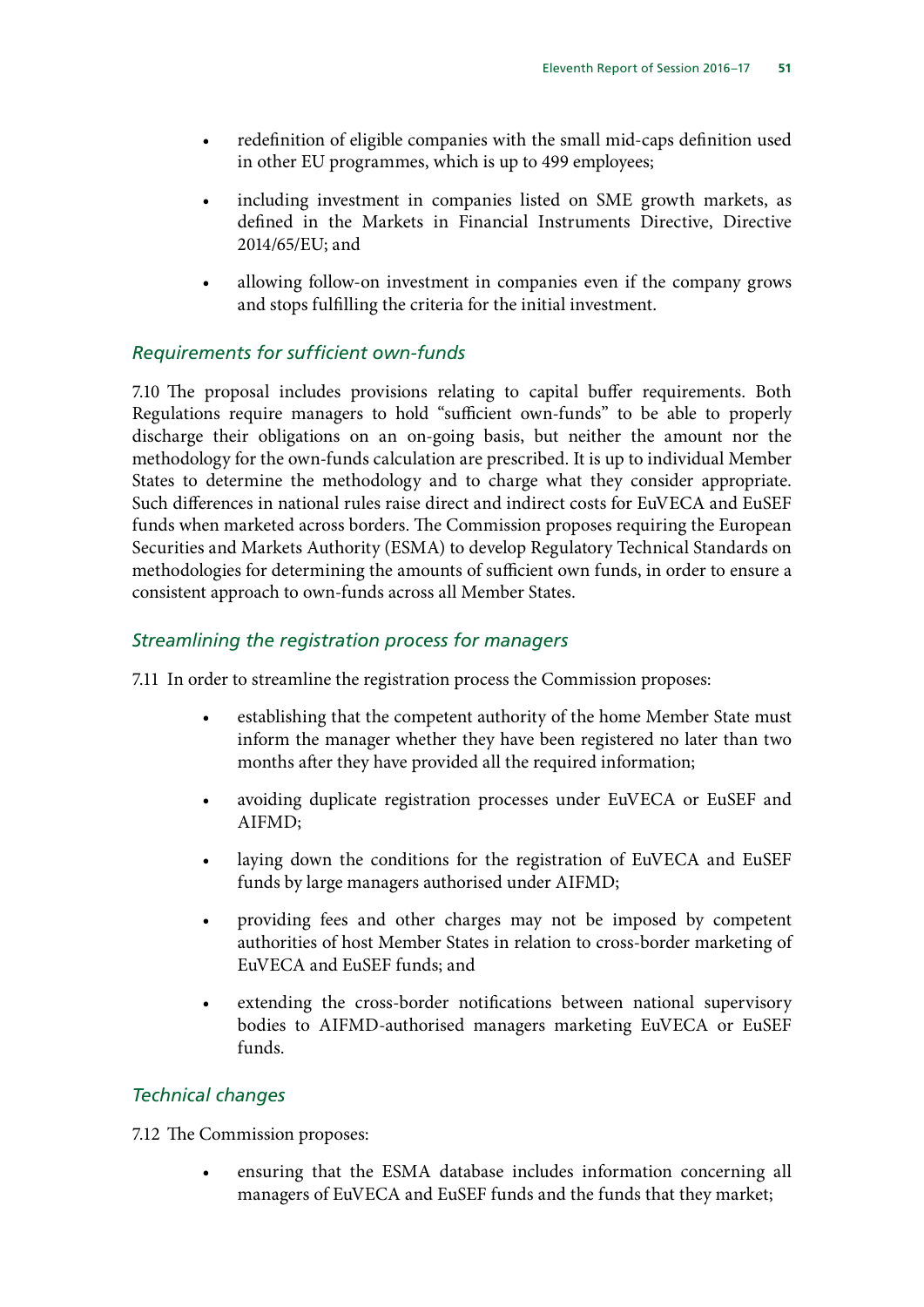- modifying a date by which Member States should notify rules applicable to breaches of the EuVECA and EuSEF Regulations, including breaches by AIFMD authorised managers marketing an EuVECA or EuSEF fund;
- ensuring enforcement of the EuVECA and EuSEF Regulations with respect to AIFMD-authorised managers marketing an EuVECA or EuSEF fund; and
- altering the date of the required reviews of EuVECA and EuSEF to four years after the Regulations' entry into application.

## **The Government's view**

7.13 In his Explanatory Memorandum of 2 September 2016 the Economic Secretary to the Treasury (Simon Kirby) says that:

- the Government strongly welcomes the Commission's policy initiative, alongside the wider Capital Markets Union Initiative;
- these measures highlight the positive role that the Union can play in developing more proportionate, effective and risk-sensitive regulatory frameworks; and
- these proposals and others like them will free up capital for investment into SMEs and social causes, boosting jobs, growth and investment across the EU.
- 7.14 The Minister notes that:
	- industry stakeholders have indicated that the take up of these fund structures has been low since their introduction, and that further action needs to be taken to increase the attractiveness of the EuVECA and EuSEF frameworks;
	- changes to the legislation may have a positive effect on the EU venture capital industry, which remains a much smaller market than the USA's venture capital market; and
	- the average size of a EU venture capital fund is only half the size of an equivalent fund in the USA, and around 90% of EU venture capital investment is concentrated in only eight Member States.

7.15 The Minister tells us that:

- the Government will seek an outcome that both allows more businesses to benefit from the non-banking source of financing which EuVECA provides, while incentivising more managers to market EuVECA and EuSEF funds across borders;
- it supports the changes to the definition of eligible companies for EuVECA investment—introduction of larger unlisted undertakings and SMEs in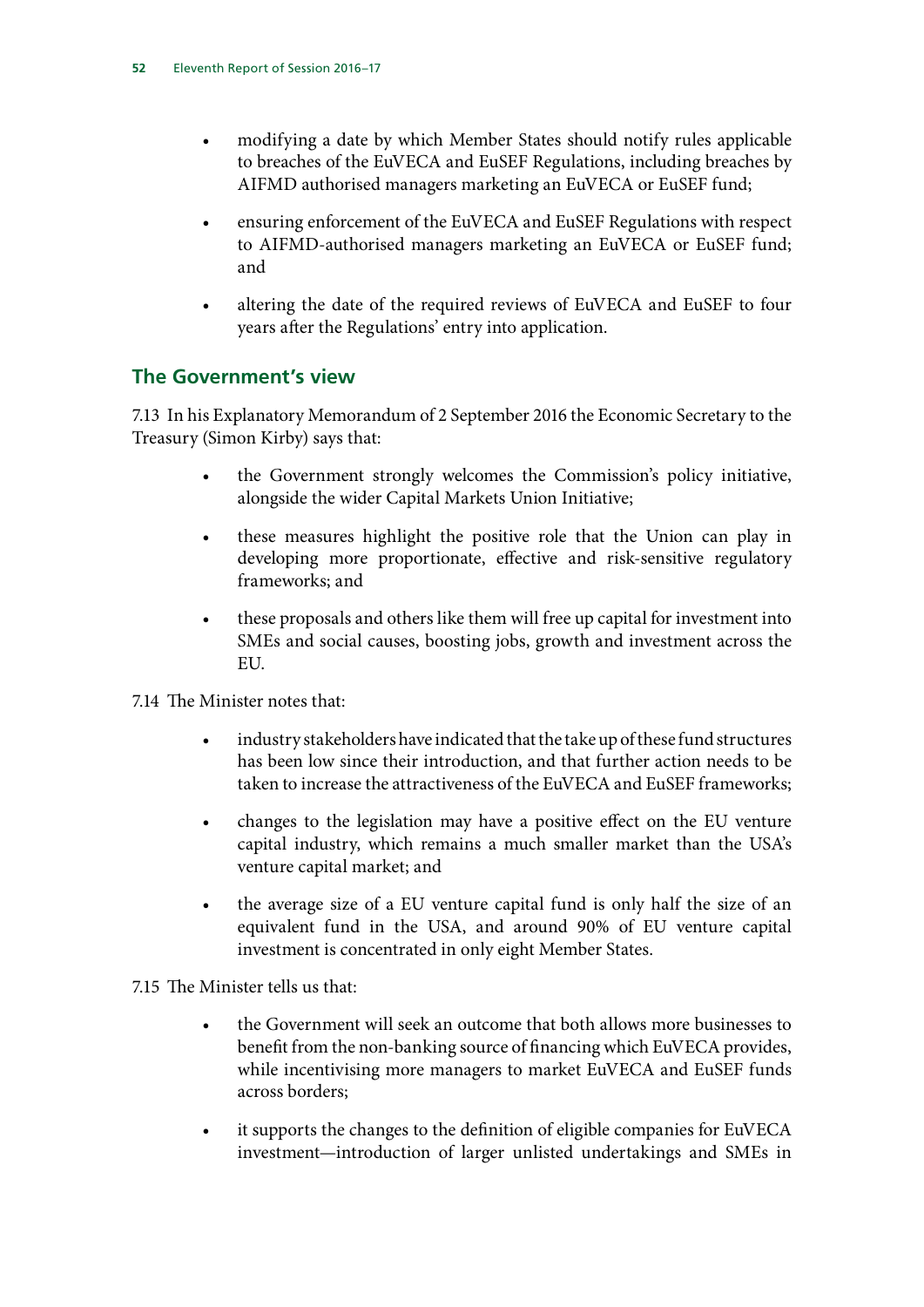growth markets would both ensure that a wider range of businesses can benefit from venture capital funding across the EU and provide investors with a wider range of options when selecting their investment portfolio;

- the Government supports changes to the Regulations to streamline registration processes which otherwise create unnecessary financial burden on firms, and which would focus on ensuring simplicity and proportionality of approach for firms; and
- in relation to directing ESMA to develop Regulatory Technical Standards for sufficient own-funds, and providing the Commission powers to adopt them, the Government will seek to include as much detail as possible in the proposed Regulation, but acknowledges the desire from industry to receive further technical advice from ESMA where appropriate.

7.16 Turning to the financial implications of the proposal the Minister says that:

- there are no direct implications for the UK exchequer or for the EU budget;
- with respect to impacted asset managers, the Government agrees with the Commission's assessment that approximately  $€40,500$   $(E30,857)$  cost savings per year for all funds marketed across the EEA, and a total of  $\epsilon$ 32 million (£24.38 million) cost savings for all new EuVECA funds over five years; and
- there are currently approximately 34 registered EuVECAs across the EU.

#### **Previous Committee Reports**

None.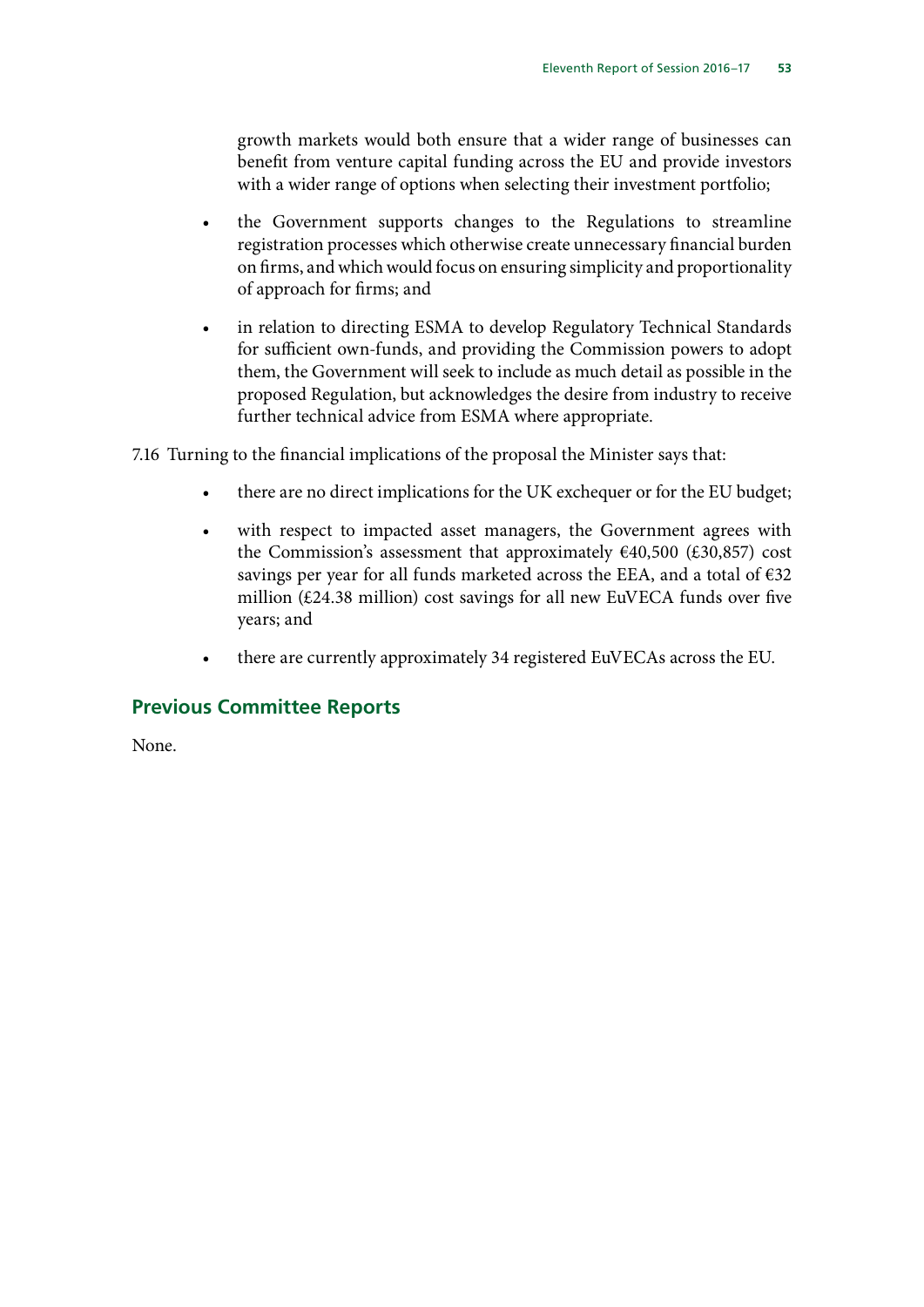## **8** Establishing a European Border and Coast Guard

| Committee's assessment | Legally and politically important                                                                                 |
|------------------------|-------------------------------------------------------------------------------------------------------------------|
| Committee's decision   | Not cleared from scrutiny; further information requested;<br>drawn to the attention of the Home Affairs Committee |
| Document details       | Proposal for a Regulation on the European Border and Coast<br>Guard                                               |
| Legal base             | Article 77(2)(b) and (d) TFEU, ordinary legislative procedure,<br>QMV                                             |
| Department             | Home Office                                                                                                       |
| Document Numbers       | $(37403)$ , $15398/15 + ADD 1$ , $COM(15) 671$                                                                    |

## **Summary and Committee's conclusions**

8.1 The EU has struggled to cope with unprecedented pressures at parts of its external border. The Commission's proposal for a European Border and Coast Guard forms part of an array of measures to respond to the pressures generated by the migration and refugee crisis. It is intended to ensure more effective management of the EU's external land, sea and air borders and a high level of security within the EU, whilst safeguarding freedom of movement within the Schengen free movement area. The Commission considers that strengthening security at the EU's external borders, following recent terrorist attacks, is "essential to restoring public confidence" and that "a decisive step towards an integrated management system" is necessary, based on the principles of solidarity and shared responsibility.30

8.2 The proposed Regulation would significantly enhance the role of the EU's External Borders Agency, Frontex, which would become the European Border and Coast Guard Agency ("the Agency"). Its main purpose would be to ensure "an efficient, high and uniform level" of control at the EU's external borders by establishing an overarching strategy for European integrated border management. The strategy would be implemented collaboratively by the Agency itself and national authorities responsible for border management.<sup>31</sup>

8.3 The Commission published the proposed Regulation last December. EU leaders urged the Council to agree a position before the end of the Dutch Presidency (in June 2016), with a view to concluding negotiations with the European Parliament and setting up a functioning European Border and Coast Guard during the summer.<sup>32</sup> The Government informed us in May that the Council had established its negotiating position and was

<sup>30</sup> See p.2 of the [Commission Communication,](http://esid.parliament.uk/Documents/f647e38c-ff0f-4841-8cee-b8a5075557c0.pdf) *A European Border and Coast Guard and effective management of Europe's external borders*, considered in our Twentieth Report agreed on 20 January 2016 and listed at the end of this chapter. Article 80 TFEU provides that EU asylum and immigration policies "shall be governed by the principle of solidarity and fair sharing of responsibility, including its financial implications, between the Member States".

<sup>31</sup> See p.4 of the Commission's explanatory memorandum accompanying the proposed Regulation and Article 3 of the proposal.

<sup>32</sup> See the [Conclusions](http://www.consilium.europa.eu/en/press/press-releases/2015/12/18-euco-conclusions/) agreed by the European Council in December 2015.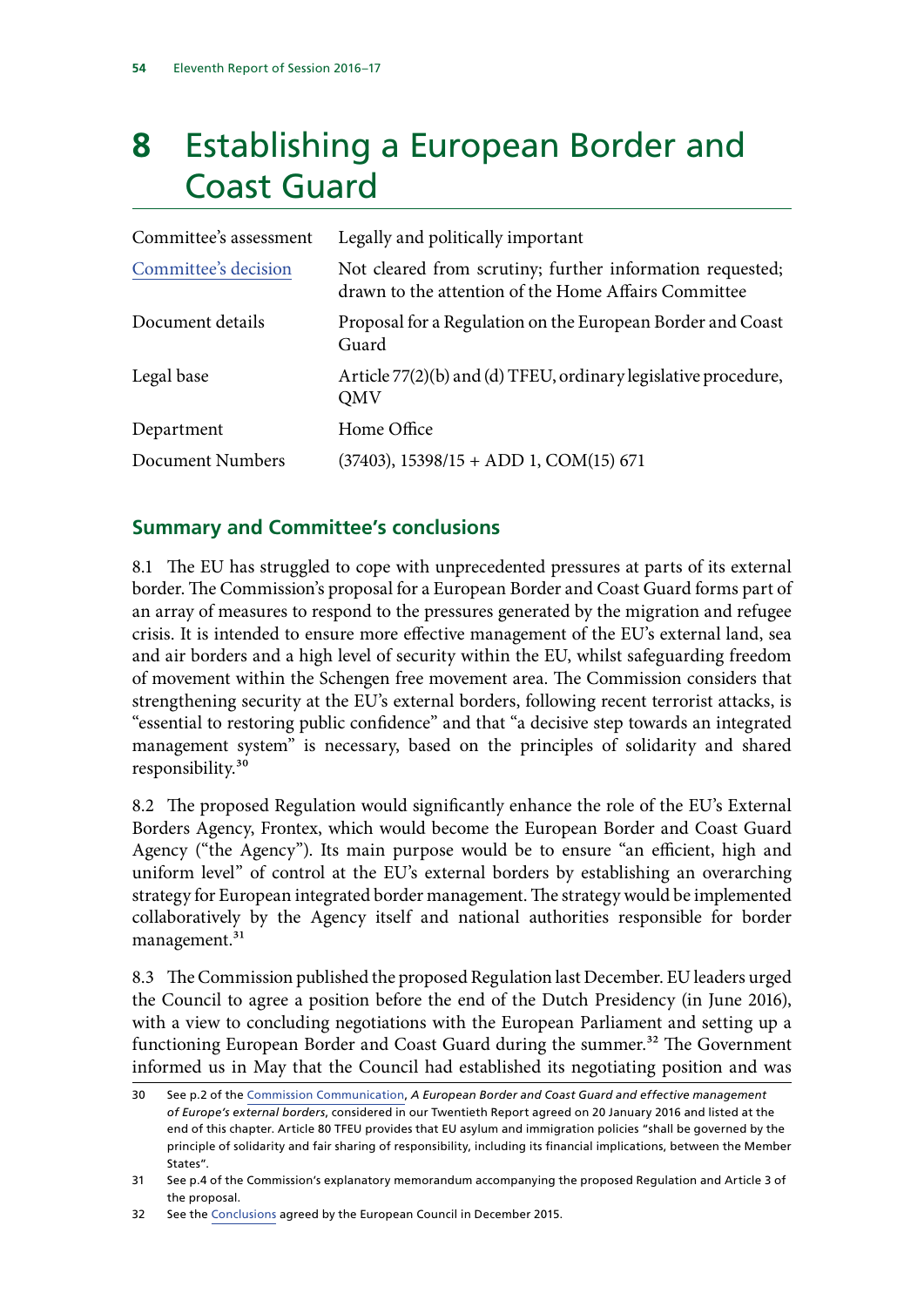on track to agree a compromise text with the European Parliament by the end of June. Our earlier Reports listed at the end of this chapter provide a detailed overview of the Commission proposal and the Government's approach.

8.4 The proposed Regulation builds on aspects of the Schengen free movement rules in which the UK does not participate. The UK is therefore not entitled to take part in its adoption and will not be bound by its provisions. The proposed Regulation does, however, include provisions on operational cooperation with the UK, as a non-participating EU Member State, which are similar to those currently in place with Frontex.

8.5 In his latest update, the Immigration Minister (Mr Robert Goodwill) confirms that the Council and European Parliament agreed a compromise text in June which the European Parliament approved on 6 July. He explains that the Presidency is finalising the text before presenting it to the Council for formal adoption. He expects the new Agency to be operational "by the autumn". The Minister briefly touches on the scope for UK cooperation with the Agency while the UK remains a member of the EU and in the period following the UK's formal withdrawal from the EU (Brexit).

8.6 **The press release issued by the European Parliament notes that the compromise text on the Regulation establishing the European Border and Coast Guard was agreed with the Council "at breath-taking speed".**33 **The Commissioner for Migration, Home Affairs and Citizenship (Dimitris Avramopoulos) has described the role of the European Border and Coast Guard in the following terms:**

> **"The European Border and Coast Guard will ensure a truly collective European management of our borders, based on the principle that security of our common EU external borders is a responsibility shared amongst all EU countries. There should no longer be shortages of staff or equipment for operations at our external borders. The external border of one Member State is the external border of all Member States. The new Agency will support, monitor and, when necessary, reinforce the national border guards, focusing primarily on early detection and prevention of weaknesses in the management of the external borders.**

> **"Whilst Member States will keep their sovereignty and national border guards will remain the key actors for managing their borders, the European Border and Coast Guard will work as a safety net: In exceptional situations, when a Member State is unable to cope with the situation on its own, the European Border and Coast Guard will be able to step in, drawing on a pool of resources provided by the Member States. The formal steps necessary to finalise the adoption now need to be taken swiftly by the European Parliament and the Council. It is important that the European Border and Coast Guard can start delivering as soon as possible."**34

8.7 **We note that the Presidency is finalising the text to be presented to the Council for formal adoption in the autumn but that intensive preparations are already underway to ensure that the European Border and Coast Guard Agency will be up and running** 

<sup>33</sup> See the [EP's press release](http://www.europarl.europa.eu/pdfs/news/expert/infopress/20160621IPR33114/20160621IPR33114_en.pdf) of 22 June 2016.

<sup>34</sup> See the [European Commission Statement](http://europa.eu/rapid/press-release_STATEMENT-16-2431_en.htm) of 6 July 2016.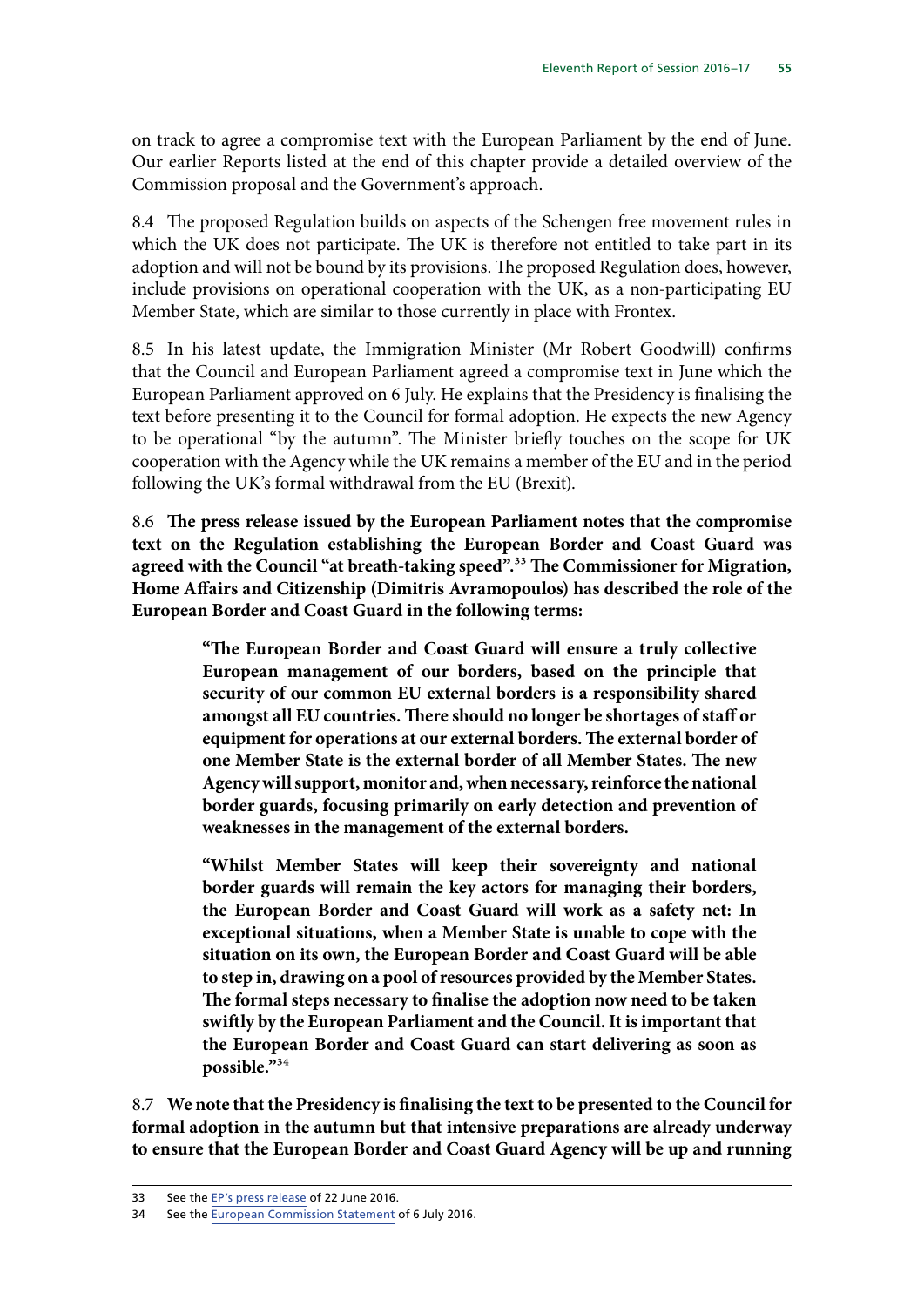**as soon as possible. We ask the Minister to provide us with a copy of the final text accompanied by an analysis of the provisions dealing with the Agency's cooperation with the UK while it remains a member of the EU and those dealing with the Agency's cooperation with third (non-EU) countries which will apply after the UK leaves the EU. The analysis should explain how the basis and scope for the UK to cooperate with the Agency will differ before and after the UK's withdrawal from the EU.**

8.8 **Pending further information, the proposed Regulation remains under scrutiny. We draw this chapter to the attention of the Home Affairs Committee.**

## **Full details of the documents**

Proposal for a Regulation on the European Border and Coast Guard and repealing Regulation (EC) No. 2007/2004, Regulation (EC) No. 863/2007 and Council Decision 2005/267/EC: (37403), [15398/15](http://data.consilium.europa.eu/doc/document/ST-15398-2015-INIT/en/pdf) + ADD 1, COM(15) 671.

## **The Minister's letter of 19 August 2016**

8.9 The Minister confirms that, following agreement with the Council on a compromise text, the European Parliament voted to approve it at its plenary session on 6 July, with one amendment. He adds:

> "The dossier will now pass back to the Council and a revised final text will be drafted by the Presidency for adoption."

8.10 He notes that discussions to facilitate the early implementation of the proposed Regulation have taken place at recent EU Justice and Home Affairs Council meetings and he expects the new Agency to be operational "by the autumn". Although the UK will not be bound by the Regulation, as it builds on elements of the Schengen rule book which do not apply to the UK, the Minister explains that the text "carries over the provisions from the existing Frontex Regulation which allow UK staff to participate in Frontex operations with the agreement of the Management Board on a case by case basis". He continues:

> "The UK sees cooperation with Frontex and the new Agency as an important part of our work with European partners to tackle the migration crisis and improve the security of the EU's external border. We remain committed to ensuring this cooperation is effective and in preparation for the UK's withdrawal from the EU, my officials are considering the UK's position in respect of our future cooperation with the new Agency."

## **Previous Committee Reports**

Sixth Report HC 71-iv (2016–17), chapter 7 (15 June 2016), Twenty-eighth Report HC 342-xxvii (2015–16), chapter 11 (13 April 2016), Twenty-fifth Report HC 342-xxiv (2015– 16), [chapter 10](http://www.publications.parliament.uk/pa/cm201516/cmselect/cmeuleg/342-xxiv/34213.htm) (9 March 2016) and Twentieth Report HC 342-xix (2015–16), [chapter 10](http://www.publications.parliament.uk/pa/cm201516/cmselect/cmeuleg/342-xix/34214.htm) (20 January 2016).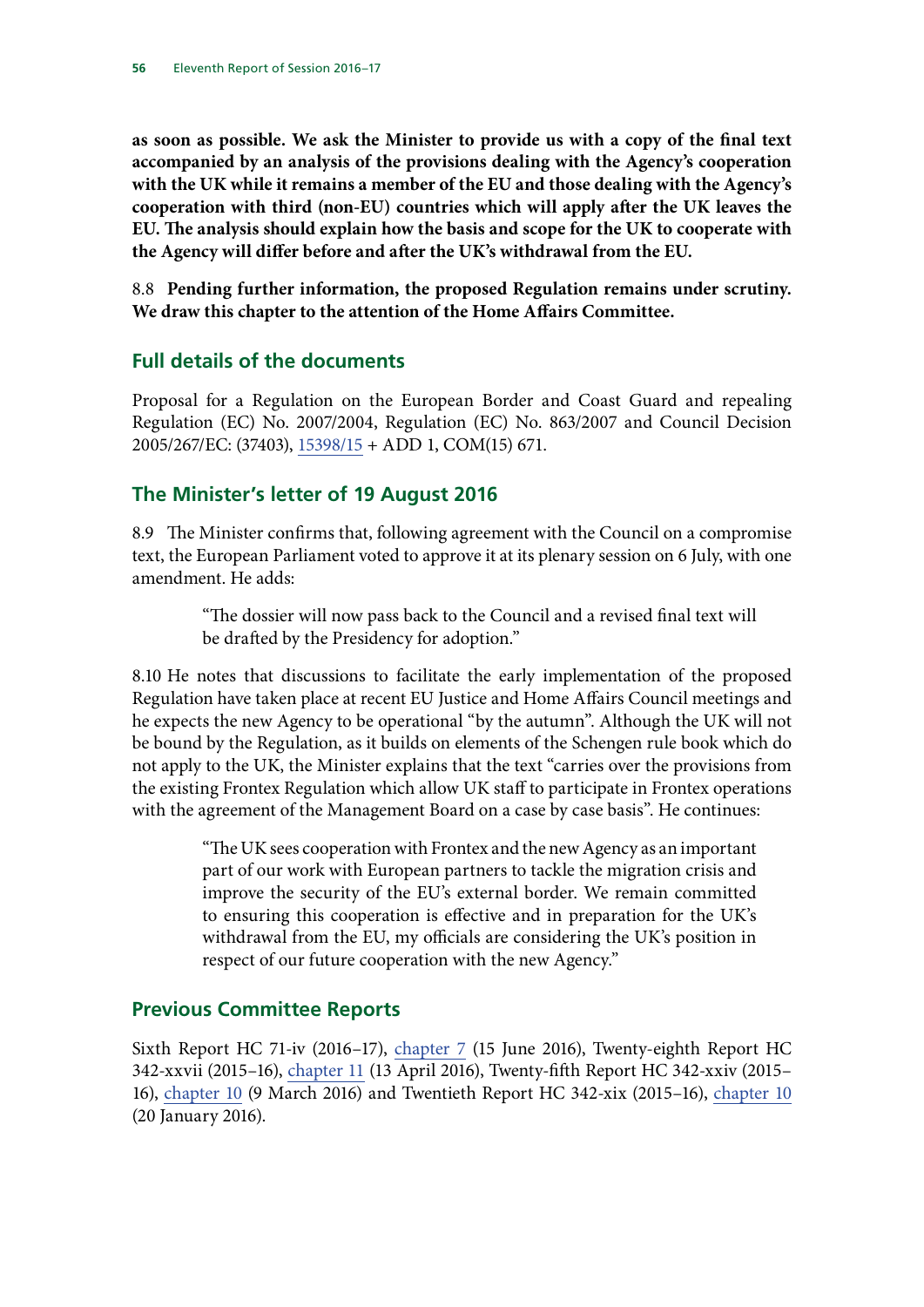# **9** Public procurement of EU institutions

| Committee's assessment | Politically important                                                                                                                  |
|------------------------|----------------------------------------------------------------------------------------------------------------------------------------|
| Committee's decision   | Cleared from scrutiny; further information requested                                                                                   |
| Document details       | Court of Auditors' Special Report No. 17/2016 - The EU<br>institutions can do more to facilitate access to their public<br>procurement |
| Legal base             |                                                                                                                                        |
| Department             | Cabinet Office                                                                                                                         |
| Document Number        | $(37953)$ , —                                                                                                                          |

## **Summary and Committee's conclusions**

9.1 Although the EU's 2014 public procurement Directives do not legally bind the EU institutions, the institutions have their own broadly aligned procurement rules which were recently revised in 2015. This is quite a significant procurement market (amounting to  $\epsilon$ 4 billion just for the four biggest EU institutions in 2014) and we assume that it will be important for the Government to ensure that this and the wider EU procurement access remains open to UK businesses post Brexit.<sup>35</sup> We now report how the EU Court of Auditors has made some recommendations in its Special Report<sup>36</sup> to improve how the EU institutions can facilitate wider, fairer and more competitive access to their public procurement.

9.2 We note some of these recommendations have not been fully accepted by two of the four institutions on which the Report focusses: the Commission and the European Parliament (EP). The other two, the Council and the European Central Bank (ECB), accepted or agreed in principle with the following recommendations:

- a) In order to facilitate the monitoring of the accessibility of their procurement activities, all EU institutions should collect and analyse data both on the initial number of requests to participate and offers received and the number of offers which were taken into account for the final award decision;
- b) For the upcoming 2016 revision of the EU Financial Regulation the Commission should consolidate all relevant provisions into a single rulebook for public procurement. Participation of small and medium-sized enterprises (SMEs) should be explicitly encouraged;
- c) The EU institutions should proactively use preliminary market consultations wherever appropriate with a view to preparing the procurement and informing economic operators of their procurement plans;

<sup>35</sup> Equally, we also assume that for "value for money" purposes, it may be important to facilitate EU access to the UK domestic procurement market.

<sup>36</sup> Prepared under Article 287(4).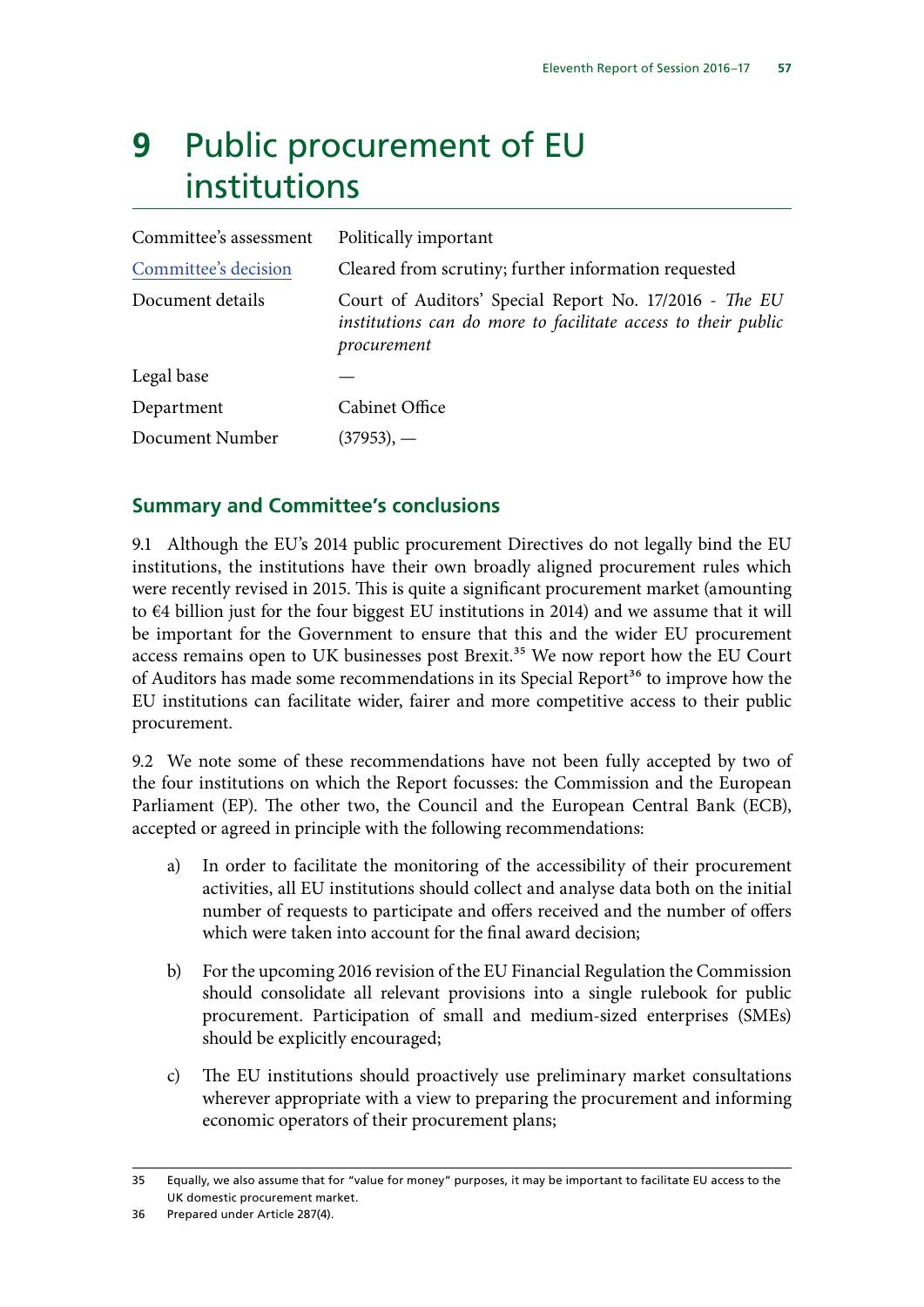- d) The EU institutions should divide contracts into lots wherever possible to increase participation in their procurement procedures;
- e) The EU institutions should create a common electronic one-stop shop for their procurement activities allowing economic operators to find all relevant information in a single online location and to interact with the EU institutions through this website;
- f) The Commission should propose a mechanism for a rapid review of complaints from economic operators who consider that they have been unfairly treated. Such a review should take place before economic operators may turn to the EU Ombudsman or to the EU Courts;
- g) To allow effective ex post monitoring of their procurement activities the EU institutions should set up a single public repository of information related to their procurement contracts which could be developed as part of TED e-Tendering;
- h) The European Anti-Fraud Office OLAF should produce reports and statistics on the different types of allegations under investigation and the outcome of these investigations; and
- i) The EU institutions should use peer reviews for mutual learning and exchange of best practice.

9.3 The main point of resistance by the Commission and EP was that the recommendations need to be assessed for cost effectiveness, as they could result in administrative burdens. Amongst other objections, the Commission does not accept that SME participation should be explicitly encouraged. It also rejected the recommendation that it undertake a review of the complaints procedure as the Financial Regulation already provides for unsuccessful tenderers to be informed of the detailed reasons for rejections and of the available means of redress (Ombudsman complaint and EU judicial review).

9.4 The new Minister for the Cabinet Office and Paymaster General (Ben Gummer) says that the UK Government and the devolved administrations broadly welcome the recommendations.

9.5 **We welcome the Minister to his new post and thank him for his Explanatory Memorandum (EM)**. **As this is a non-legislative document with no immediate implications for the UK, we are content to clear it from scrutiny.**

9.6 **However, we draw it to the attention of the House because not all the recommendations of the Court of Auditors have been accepted by the Commission and European Parliament. We would be interested to learn the Government's view of the justifications for resisting recommendations relied on by the two institutions, set out in paragraph 16 of the Minister's EM given that the Minister seems to only welcome those recommendations which align with UK policy on procurement.**

9.7 **We would be also be grateful if the Minister could confirm, in due course, whether the significant procurement markets of both the EU institutions themselves and across the EU more widely will continue to be open to UK businesses post Brexit. In this respect, we note that:**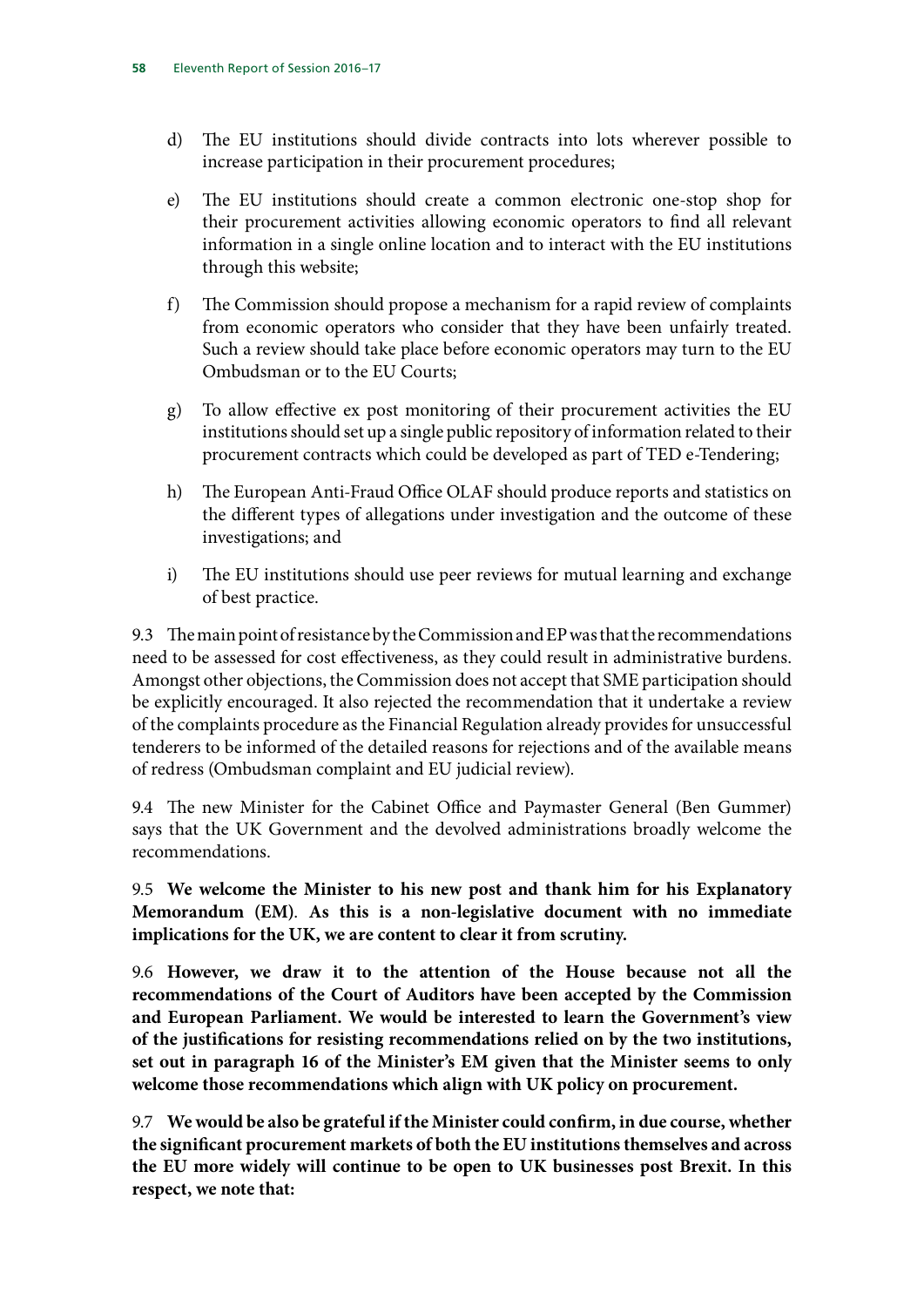- a) **In the case of the former, the current position is that businesses established in non-EU countries may only participate in EU institutional "calls for tenders" if that country has signed and ratified a relevant international agreement in the field of public procurement with the EU, including the Multilateral Agreement on Government Procurement (GPA) concluded within the World Trade Organisation. Although the UK signed and ratified the original 1994 GPA in its own right, this does not appear to be the case for the revised 2014 GPA which was concluded by the EU on behalf of its 28 Member States;**37 **and**
- b) **Third country businesses can only benefit from the regime of the 2014 EU public procurement directives, if they are established as subsidiaries in the EU. Even then, any rights they have are aligned with GPA thresholds.**

#### **Full details of the documents**

Court of Auditors' Special Report No 17/2016—*The EU institutions can do more to facilitate access to their public procurement*: (37953), —.

#### **The Government's view**

9.8 The Minister simply states that:

"The UK Government and the devolved administrations welcome the recommendations that align with their policies of encouraging competition for public contracts to allow procurers to seek value for money, reducing burdens for SMEs and increasing the transparency of processes."

#### **Previous Committee Reports**

None.

<sup>37</sup> This is the situation indicated by the WTO website accessible [here.](https://www.wto.org/english/tratop_e/gproc_e/memobs_e.htm) We note that following quotation from a Briefing Paper written by the UK Trading Policy Observatory (Sussex University) dated July 2016 [The WTO—A](https://www.sussex.ac.uk/webteam/gateway/file.php?name=briefing-paper-1.pdf&site=18)  [Safety Net for a post Brexit UK Trade Policy](https://www.sussex.ac.uk/webteam/gateway/file.php?name=briefing-paper-1.pdf&site=18): An under-appreciated issue is that the UK is covered by the GPA only through its membership of the EU: the EU ratified the GPA on behalf of its members but the UK has not, so far, done so individually. If the UK does not ratify/accede the interim, its exit from the EU will undermine its rights of access to all GPA members' procurement markets. It will also remove any obligation on the UK to allow foreign suppliers to tender for its procurement contracts, which would severely reduce competition and create serious value-for-money challenges. Yet, until it has left the EU, the UK will not formally have the standing to deal with the GPA".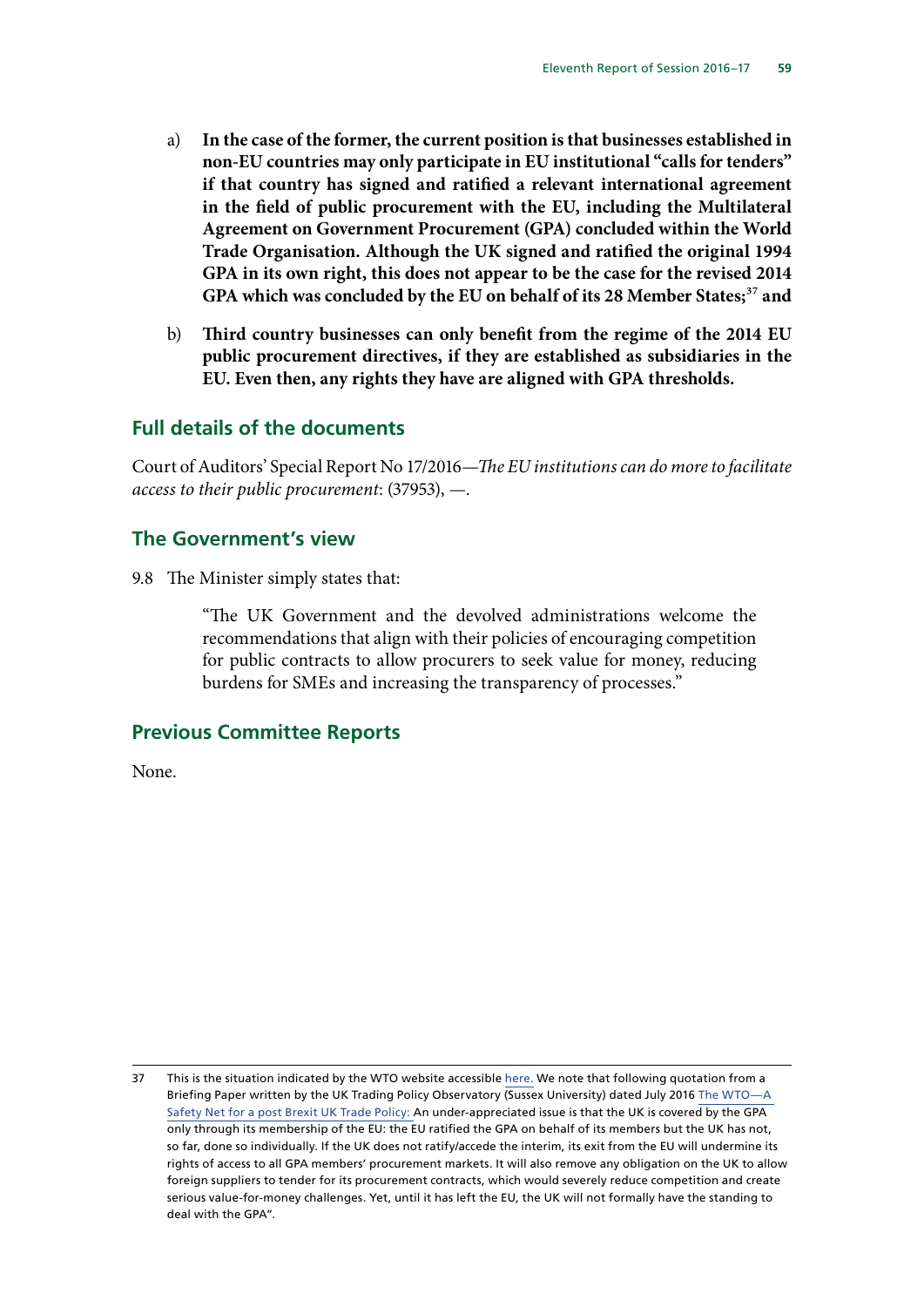# **10** Implementation of Effort Share Decision (No. 406/2009/EC)

| Committee's assessment | Politically important                                                                                        |
|------------------------|--------------------------------------------------------------------------------------------------------------|
| Committee's decision   | Cleared from scrutiny                                                                                        |
| Document details       | Commission Report on evaluating the implementation of<br>Decision No. 406/2009/EC pursuant to its Article 14 |
| Legal base             |                                                                                                              |
| Department             | Business, Energy and Industrial Strategy                                                                     |
| Document Numbers       | $(37990)$ , $11482/16 + ADD 1$ , $COM(16)$ 483                                                               |

## **Summary and Committee's conclusions**

10.1 The target in the EU climate and energy package of a 20% reduction in greenhouse gas emissions by 2020 (compared with 1990 levels) is delivered through reductions in its Emissions Trading System (ETS), and in the non-traded sector, which includes most of those not included in the ETS, such as transport (other than aviation and international maritime shipping), building, agriculture and waste.

10.2 The Effort Share Decision (No. 406/2009/EC) is the mechanism for delivering the latter reductions, and establishes greenhouse gas targets for each Member State from 2013 to 2020, with the objective of delivering these in a fair and cost-effective manner, depending on relative wealth. This document fulfils a requirement in Article 14 of the Decision that the Commission should submit by 31 October 2016 a report on its implementation, and it assesses the measure's relevance, effectiveness, efficiency, coherence, EU value added and impact on competition, based on its implementation to date.

10.3 It finds that the objectives of the Decision remain relevant, with the European Council in October 2014 having confirmed its importance and the need for it to continue to 2030, based on the model of the 2013-2020 legislation. It notes the strong consensus amongst stakeholders on the need for such an instrument after 2020, and that its relevance is further confirmed by the Paris Agreement on climate change in December 2015. It also says that the Decision remains coherent with other EU climate and energy policies.

10.4 **As this document deals with an important area, we are drawing it to the attention of the House, but it does not raise any issues requiring further consideration, and we are therefore clearing it.**

## **Full details of the documents**

Commission Report on *evaluating the implementation of Decision No. 406/2009/EC pursuant to its Article 14*: (37990), [11482/16](http://data.consilium.europa.eu/doc/document/ST-11482-2016-INIT/en/pdf) + ADD 1, COM(16) 483.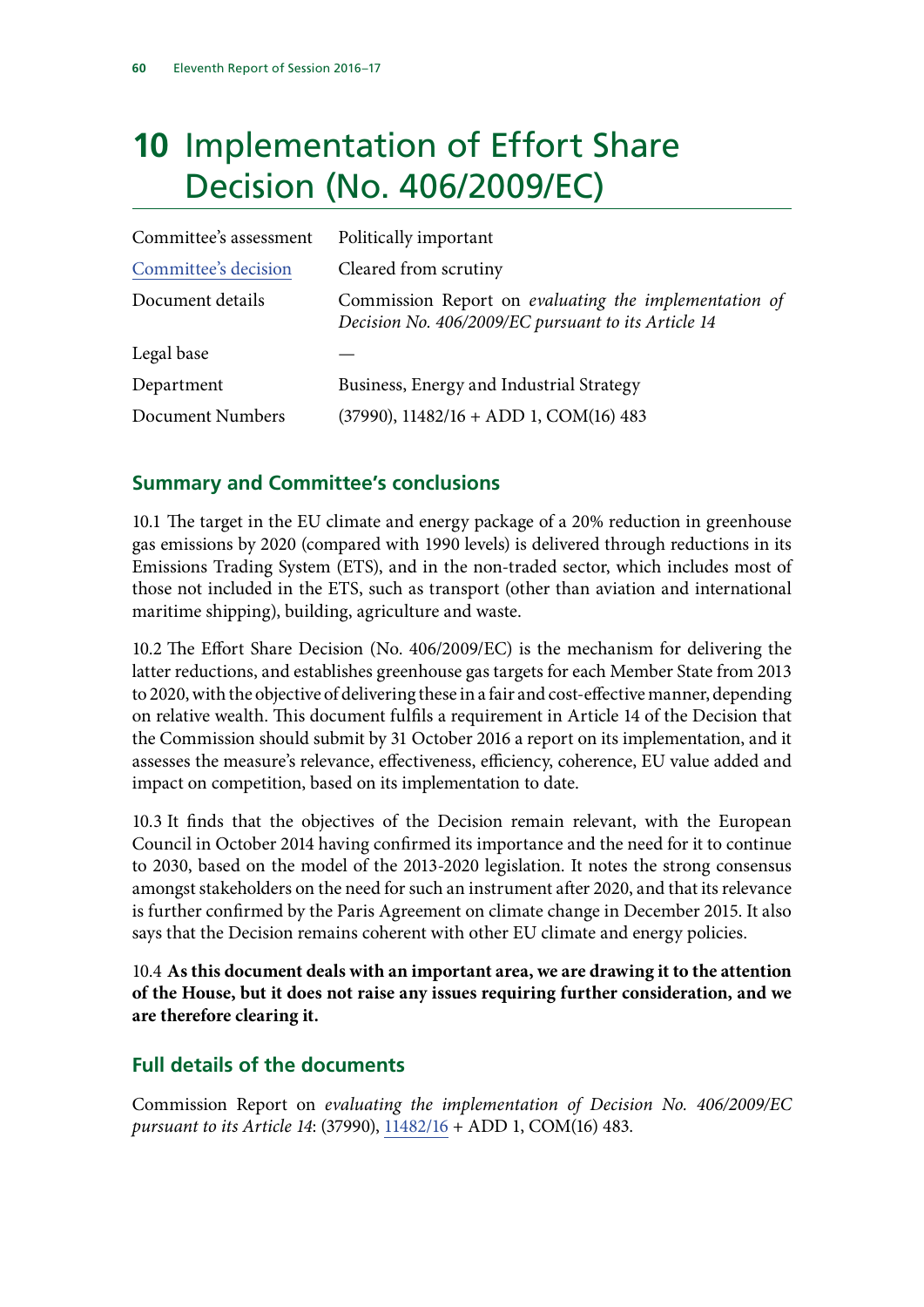## **Background**

10.5 The EU climate and energy package set three key targets for 2020—a 20% reduction in greenhouse gas emissions (from 1990 levels); that 20% of EU energy should come from renewables; and a 20% improvement in energy efficiency. The first of these targets is delivered through reductions in the EU Emissions Trading System (ETS), and through reductions in the non-traded sector, which includes most of those not included in the EU ETS, such as transport (other than aviation and international maritime shipping), building, agriculture and waste.

10.6 The Effort Share Decision (No. 4062009/EC) is the mechanism for delivering the latter reductions, and establishes greenhouse gas targets for each Member State from 2013 to 2020, with the objective of delivering the necessary reductions in emissions in a fair and cost-effective manner. In particular, Member States' targets for 2020 were set on the basis of their relative wealth, and range from a 20% reduction (compared to 2005 levels) for the richest Member States to a 20% increase for the least wealthy, with the UK being given a target of -16%.

## **The current document**

10.7 This document fulfils a requirement in Article 14 of the Decision that the Commission should submit to the European Parliament and Council by 31 October 2016 a report on its implementation, and it accordingly assesses its relevance, effectiveness, efficiency, coherence, EU value added and impact on competition, based on its implementation to date, and using evidence from reported emissions and emission trends, adopted policies and measures, and questionnaires and structured interviews. It also draws on the results of a public consultation conducted during the preparation of follow-on legislation for the period 2021–2030.

10.8 The report finds that the objectives of the Decision remain relevant, with the European Council in October 2014 having confirmed its importance and continuation to 2030, based on the model of the 2013–2020 legislation. It notes the strong consensus amongst stakeholders in the public consultation on the need for such an instrument after 2020, and that its relevance is further confirmed by the Paris Agreement on climate change in December 2015. It also says that the Decision remains coherent with other EU climate and energy policies.

10.9 The report goes on to conclude that the targets in the Decision are likely to have stimulated, or accelerated, new national policies and measures promoting reductions in greenhouse gas emissions, but adds that, as it is still in an early stage of implementation, there is insufficient evidence to quantify its overall impact at this stage, with evidence on the direct costs of national policies implemented in response to the Decision being very limited. However, the report finds that the Decision has resulted in limited additional administrative burden on Member States, although there may be opportunities for decreasing costs through simplified or less frequent compliance controls.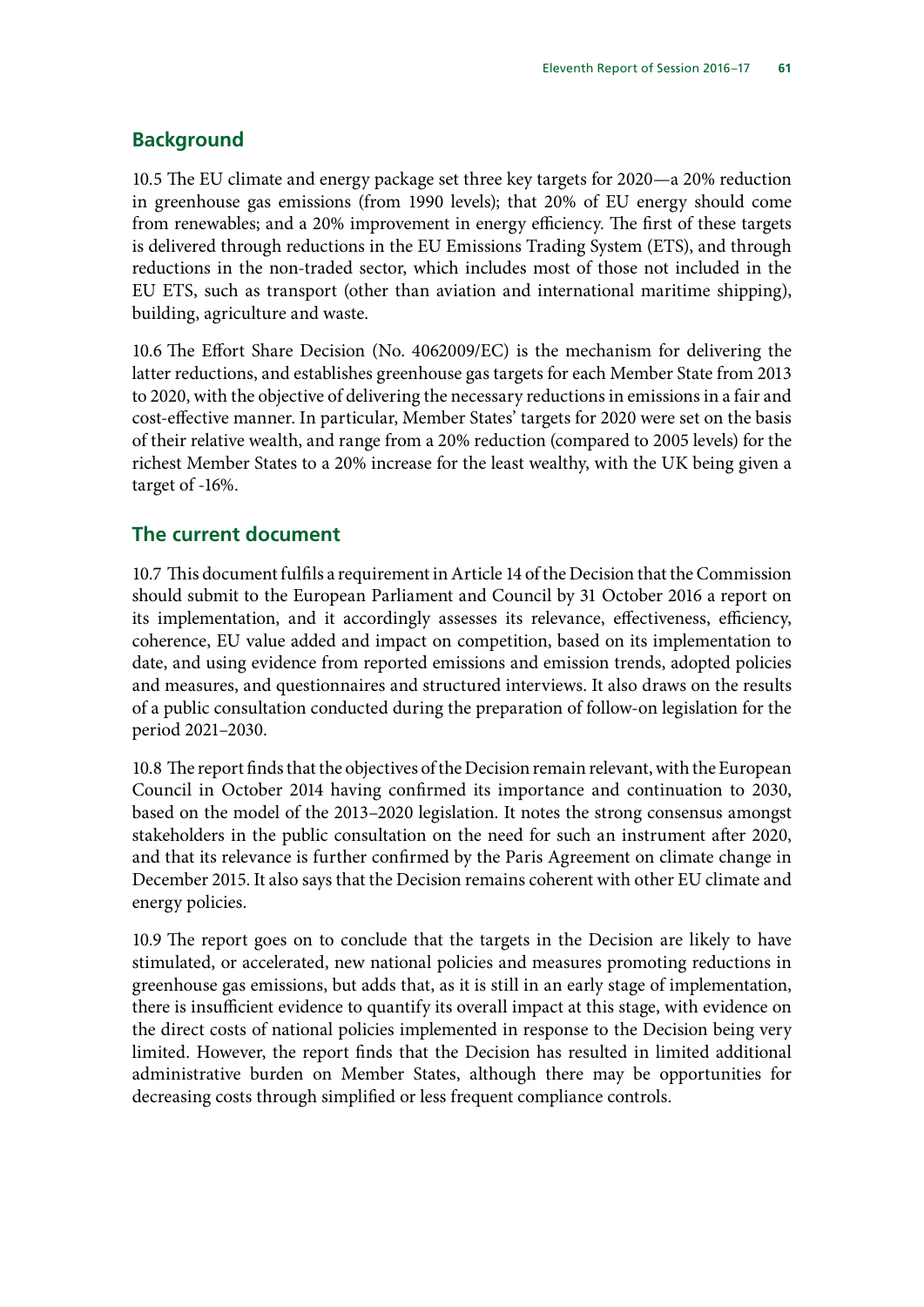10.10 The report concludes that the Decision is an example of EU action adding value, with those Member State stakeholders which gave a view being agreed that it has raised awareness of mitigation options and contributed to establishing new national institutional and legal frameworks. It also improved coordination on greenhouse gas mitigation across the sectors covered by it, and between national and regional or local governments.

## **The Government's view**

10.11 In his Explanatory Memorandum of 24 August 2016, the Minister of State at the Department for Business, Energy and Industrial Strategy (Joseph Johnson) comments that the UK is on track to meet its 16% reduction target (which is in line with its third carbon budget), but says that the document does not have policy implications for the current period up to 2020. However, he considers that its conclusions provide useful context for the negotiations of the proposed Effort Share Regulation,<sup>38</sup> covering the period 2021–2030, which the Commission has recently published, and which will be the subject of a separate Explanatory Memorandum.

## **Previous Committee Reports**

None.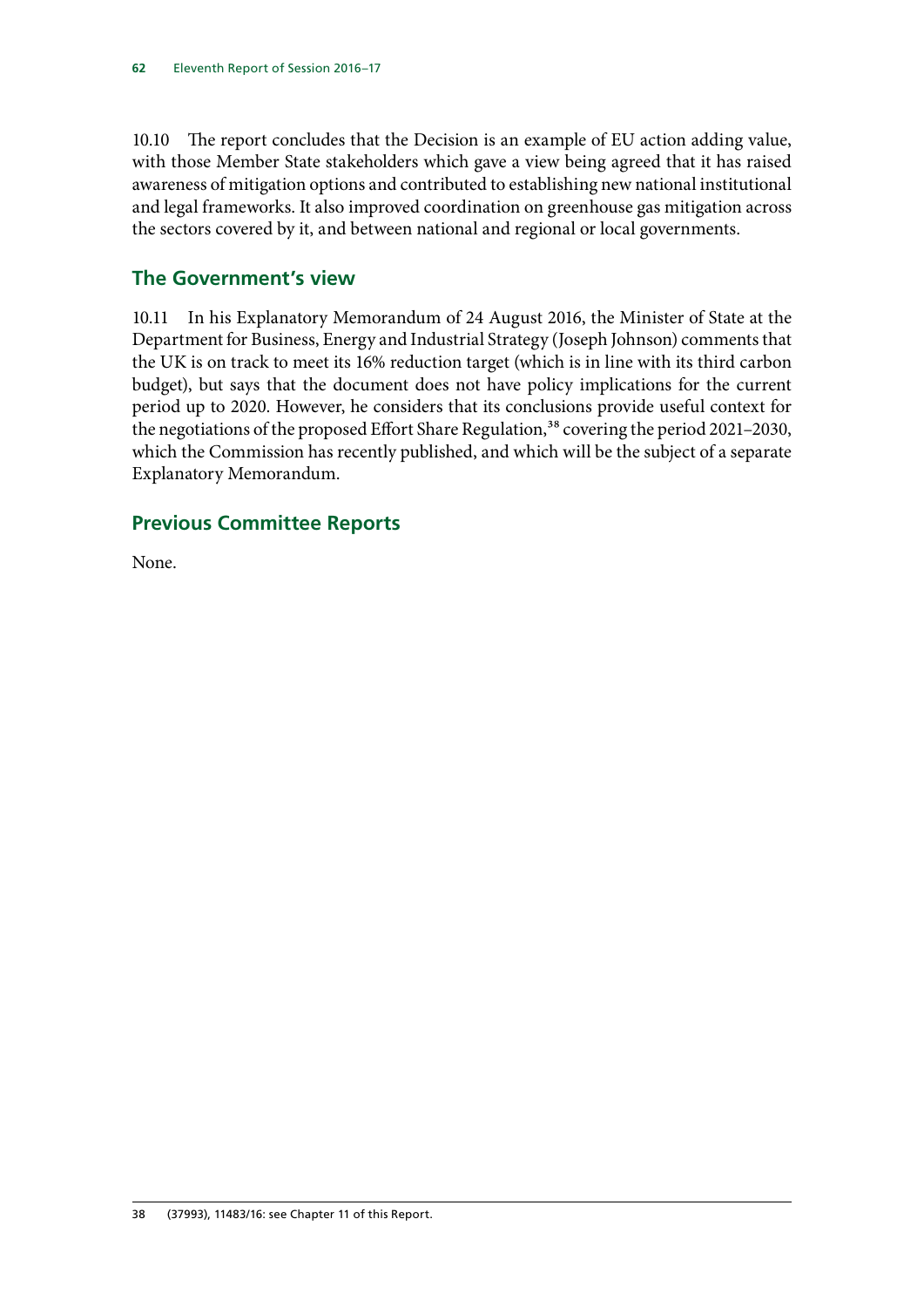# **11** Transition to a low-carbon economy

| Committee's assessment  | Politically important                                                                                                                                                                                                                                                                                                                                                                                                                                                                                                                                                                                                                                                                                                                                                                                                                      |
|-------------------------|--------------------------------------------------------------------------------------------------------------------------------------------------------------------------------------------------------------------------------------------------------------------------------------------------------------------------------------------------------------------------------------------------------------------------------------------------------------------------------------------------------------------------------------------------------------------------------------------------------------------------------------------------------------------------------------------------------------------------------------------------------------------------------------------------------------------------------------------|
| Committee's decision    | (a) and (c) Cleared from scrutiny; (b) Cleared from scrutiny,<br>but relevant to the debate recommended on the future of the<br>EU Emissions Trading System; drawn to the attention of the<br><b>Energy and Climate Change Committee</b>                                                                                                                                                                                                                                                                                                                                                                                                                                                                                                                                                                                                   |
| Document details        | (a) Commission Communication: Accelerating Europe's<br>transition to a low-carbon economy; (b) Proposal for a<br>Regulation on binding annual greenhouse gas emissions<br>reductions by Member States from 2021 to 2030 for a<br>resilient Energy Union and to meet commitments under the<br>Paris Agreement and amending Regulation No. 525/2013 on<br>a mechanism for monitoring and reporting greenhouse gas<br>emissions and other information relevant to climate change;<br>(c) Proposal for a Regulation on the inclusion of greenhouse<br>gas emissions and removals from land use, land use change<br>and forestry into the 2030 climate and energy framework<br>and amending Regulation No. 525/2013 on a mechanism<br>for monitoring and reporting greenhouse gas emissions and<br>other information relevant to climate change |
| Legal base              | (a) $-$ ; (b) and (c) Article 192(1) TFEU; ordinary legislative<br>procedure; QMV                                                                                                                                                                                                                                                                                                                                                                                                                                                                                                                                                                                                                                                                                                                                                          |
| Department              | Business, Energy and Industrial Strategy                                                                                                                                                                                                                                                                                                                                                                                                                                                                                                                                                                                                                                                                                                                                                                                                   |
| <b>Document Numbers</b> | (a) $(37994)$ , 11522/16, COM $(16)$ 500; (b) $(37993)$ , 11483/16 +<br>ADDs 1-3, COM(16) 482; (c) (37991), 11494/16 + ADDs 1-3,<br>COM(16) 479                                                                                                                                                                                                                                                                                                                                                                                                                                                                                                                                                                                                                                                                                            |

## **Summary and Committee's conclusions**

11.1 In October 2014, the European Council agreed the EU's 2030 policy framework for climate and energy, including a binding target to reduce economy-wide greenhouse gas emissions by at least 40%, compared with 1990. At the same time, it also agreed that this should be achieved through a 43% reduction (compared with 2005 levels) in those sectors covered by the EU Emissions Trading System (ETS), and by a corresponding 30% reduction in the non-traded sector (NTS).

11.2 In order to achieve this, the Commission put forward in July 2015 a legislative proposal<sup>39</sup> for reform of the ETS, and it has now produced a further proposal (document (b)), aimed at delivering emission reductions in the NTS through the setting of binding targets for each Member State for 2030, based on the model of the existing Effort Share Decision (406/2009/EC) which set corresponding targets for 2020. This is accompanied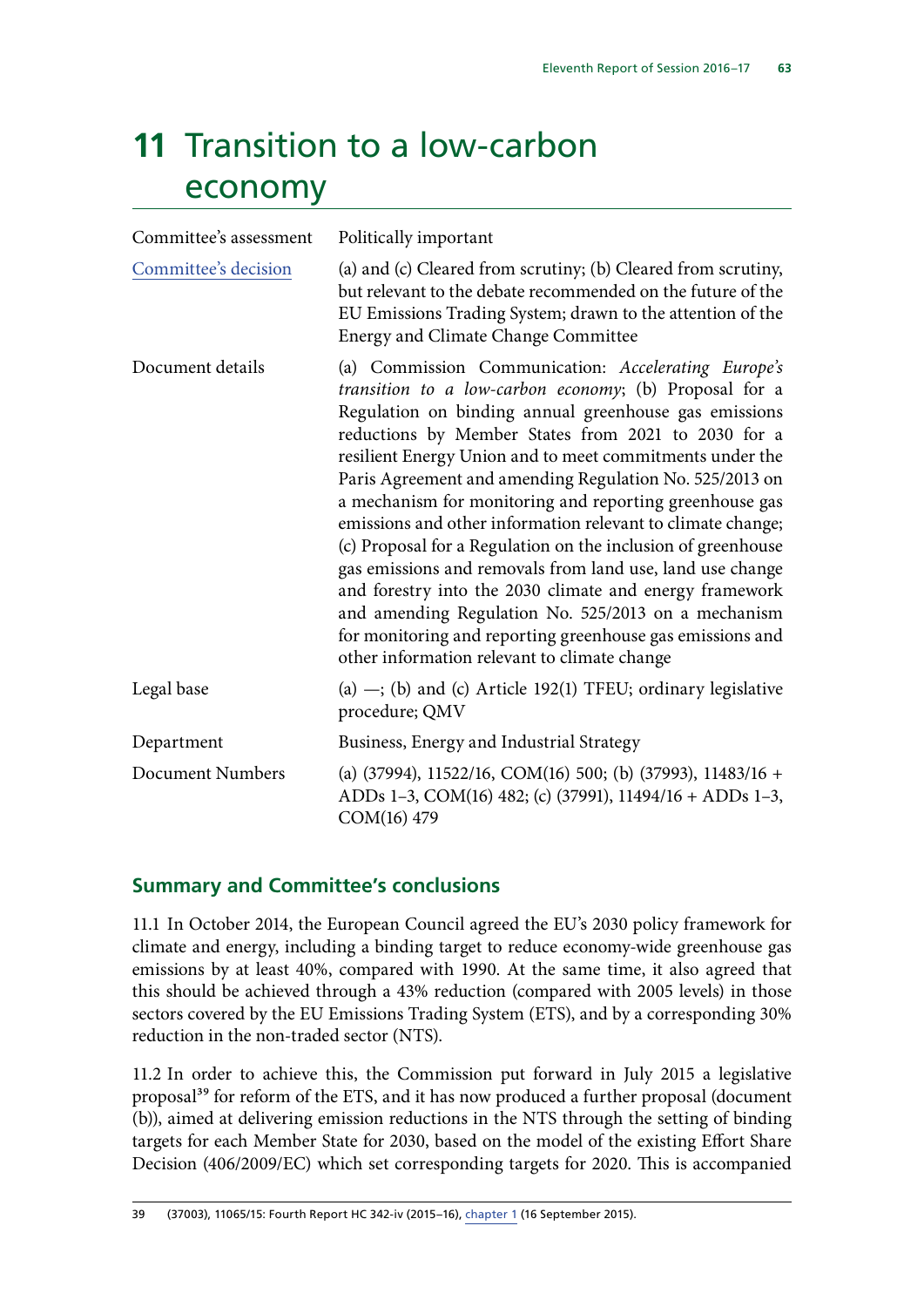by a Commission Communication (document (a)), and a proposal (document (c)) on the inclusion of Land Use, Land Use Change and Forestry (LULUCF) in the EU's climate framework after 2020.

11.3 The Government says that, although the UK and EU targets have different accounting rules and flexibilities, the UK's domestic obligations under carbon budgets are expected to be more stringent than those under the Effort Sharing Regulation. As a result, these proposals are likely to have relatively limited additional policy implications for the UK, but will be taken into account when its approach to meeting its targets for reducing greenhouse gas emissions is set out in an emissions reduction plan. In the meantime, the UK will participate in the negotiations on the two measures, which are due to start this month.

11.4 **As the documents cover an important policy area, we think it right to draw them to the attention of the House and the Energy and Climate Change Committee, but, as they do not appear to raise any significant policy issues and moreover are unlikely to come into effect until after the UK has left the EU, we see no need to hold them under scrutiny. However, as the proposal at document (b) setting binding emission limits from 2021 to 2030 for the non-traded sector complements the earlier proposal for revisions to the EU Emissions Trading System, we think it is relevant to the debate which we recommended on 16 September 2015 should be held in European Committee A on the latter document.** 

### **Full details of the documents**

(a) Commission Communication: *Accelerating Europe's transition to a low-carbon economy*: (37994), 11522/16, COM(16) 500; (b) Proposal for a Regulation of the European Parliament and of the Council on binding annual greenhouse gas emissions reductions by Member States from 2021 to 2030 for a resilient Energy Union and to meet commitments under the Paris Agreement and amending Regulation No. 525/2013 of the European Parliament and the Council on a mechanism for monitoring and reporting greenhouse gas emissions and other information relevant to climate change: (37993), 11483/16 + ADDs 1–3, COM(16) 482; (c) Proposal for a Regulation of the European Parliament and of the Council on the inclusion of greenhouse gas emissions and removals from land use, land use change and forestry into the 2030 climate and energy framework and amending Regulation No. 525/2013 of the European Parliament and Council on a mechanism for monitoring and reporting greenhouse gas emissions and other information relevant to climate change: (37991), 11494/16 + ADDs 1–3, COM(16) 479.

## **Background**

11.5 In October 2014, the European Council agreed the EU's 2030 policy framework for climate and energy, including a commitment to a binding target involving a domestic reduction of at least 40% in economy-wide greenhouse gas emissions, compared with 1990—a target which also formed the basis of the EU's contribution to the Paris Agreement on climate change in December 2015. At the same time, the European Council agreed that the overall EU target for 2030 should be achieved through a 43% reduction (compared with 2005 levels) in those sectors—notably energy and heavy industry—covered by the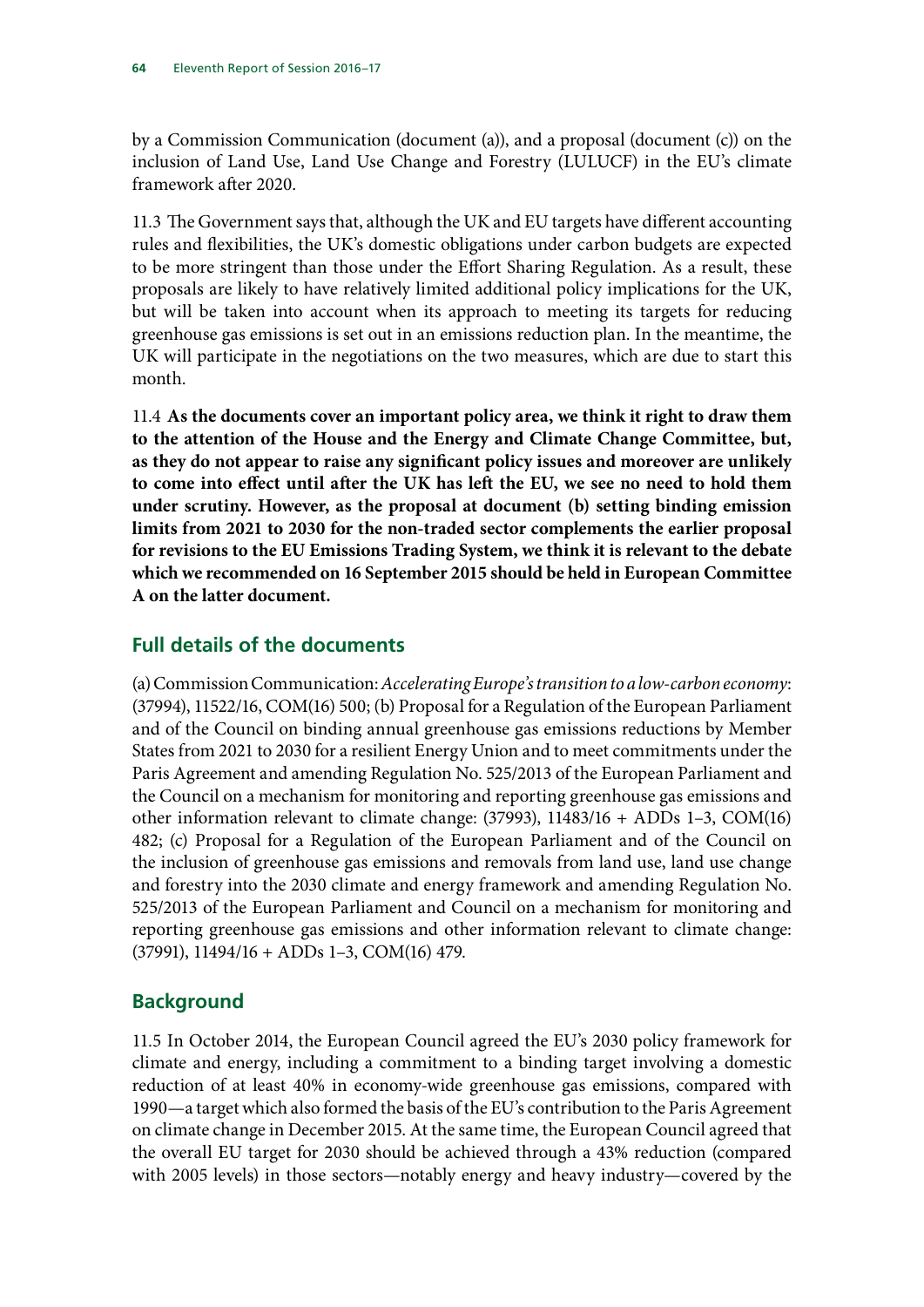EU Emissions Trading System (EU ETS), and by a corresponding 30% reduction in the non-traded sector (NTS), which includes transport (except aviation and international maritime shipping), buildings, agriculture and waste.

11.6 In order to achieve this, the Commission put forward in July 2015 a legislative proposal for reform of the EU ETS, on which negotiations are continuing (and which is also the subject of an outstanding recommendation, which we made on 16 September 2015, that it should be debated in European Committee A). It has now produced a further proposal (document (b)), aimed at delivering emission reductions in the NTS through the setting of binding emission reduction targets for each Member State for 2030, based on the model of the existing Effort Share Decision (406/2009/EC) which set targets for 2020. This is accompanied by a Commission Communication (document (a)), and a proposal (document (c)) on the inclusion of Land Use, Land Use Change and Forestry (LULUCF) in the EU's climate framework after 2020.

#### *Document (a): Commission Communication*

11.7 The Communication sets out principles of the regulatory framework in this area, as well as information on those EU tools and enabling measures which will help Member States decrease their emissions. These include the Circular Economy Package; the EU ETS; and Carbon Market Union initiative; financial instruments (such as the European Fund for Strategic Investments and EU Cohesion Policy); and the new Skills Agenda for Europe. It has also put forward recently an Action Plan on low-emission mobility<sup>40</sup> (on which we are reporting separately), and will present by the end of 2016 initiatives to complete the delivery of the EU's Energy Union Strategy, including an integrated strategy for research, innovation and competitiveness.

#### *Document (b): Effort Share Regulation*

11.8 This proposal lays down 2030 targets for each Member State, and the approach for determining annually binding emissions limits, for the NTS in the period 2021 to 2030, based on a linear trajectory between a Member State's average emissions for 2016–18 and its 2030 target. As agreed by the European Council in October 2014, Member State reduction targets for 2030 range from 0% to 40% (compared with 2005), and are calculated on the basis of per capita GDP, with an adjustment for cost-effectiveness for Member States above the average figure. As a consequence, the UK has been set a 2030 target of a 37% reduction on 2005 levels, which is the sixth greatest emission reduction target (equal to France and 1% less than Germany).

11.9 Member States are allowed the same flexibilities as in the current Decision to reach their annual emissions limits. These include the ability to borrow up to 5% of its annual emission allocation for the following year; to bank any excess in its annual allocation to a subsequent year; and to transfer part of its annual allocation to another Member State, which may use the quantity concerned to comply with the Regulation. In addition, there are two new flexibilities—one allowing for a limited use of net removals from certain LULUCF categories, to account for Member State compliance towards its target if needed,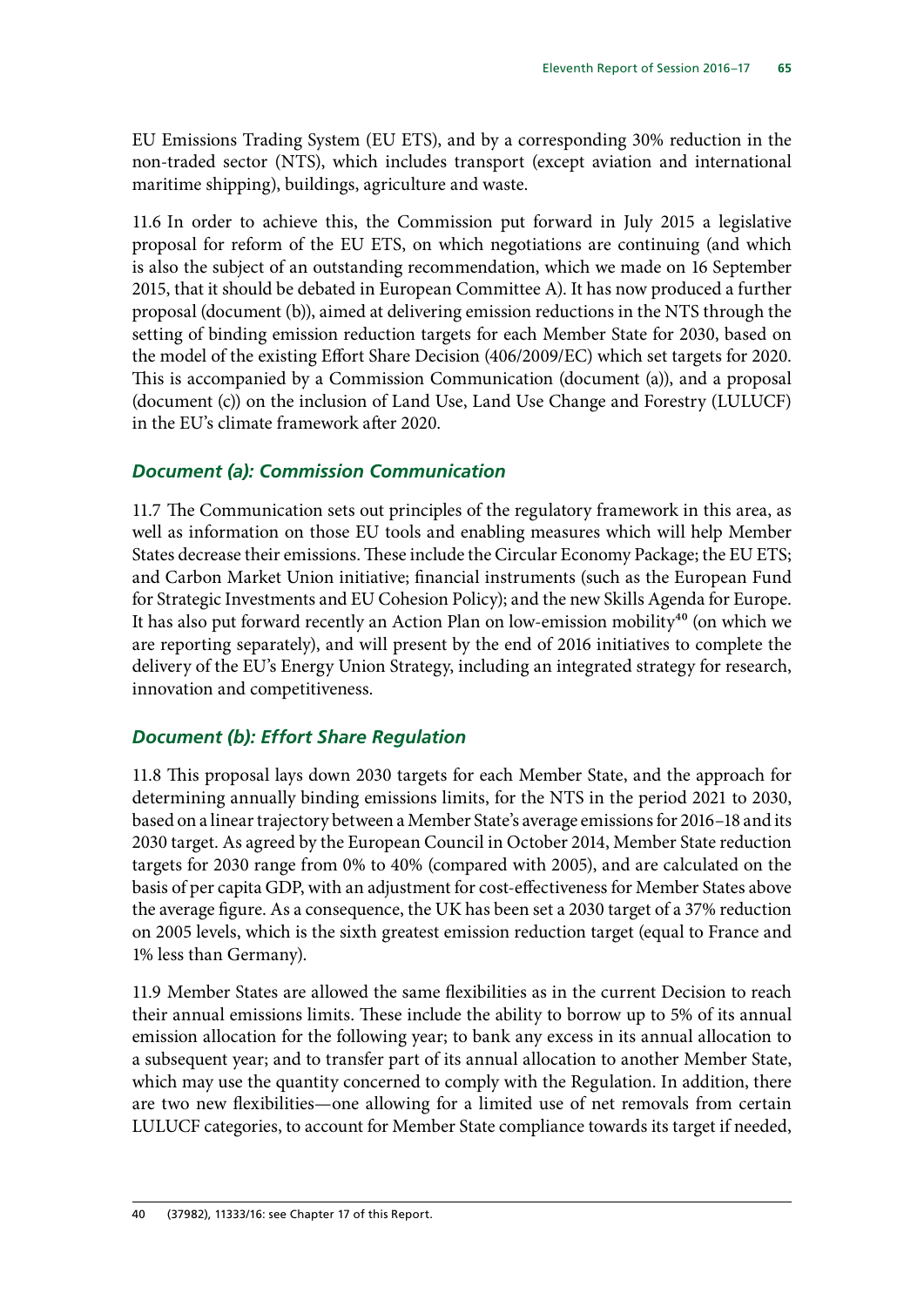subject to a limit of 280 million tonnes<sup>41</sup> in the total level of offsets allowed across the EU, and the other allowing a number of eligible Member States<sup>42</sup> additional emissions in non-EU ETS sectors in exchange for cancellation of EU ETS allowances.

11.10 Finally, the proposal reduces the frequency of compliance checks from annually to every five years, with the first expected in 2027 for the period 2021 to 2025; includes some amendments to the existing Mechanism for Monitoring and Reporting; and includes a review of all elements of the regulation to determine whether they remain fit for purpose, with the first of these to be performed in 2024, and every five years thereafter.

#### *Document (c): LULUCF Regulation*

11.11 The objective of this proposal is to determine how the LULUCF sector will be included in the EU climate policy framework from 2021, after its emissions will cease to be regulated by the Kyoto Protocol.

11.12 The proposal places a commitment on each Member State to continue to account for emissions from this sector, and establishes rules for accounting and verifying compliance, including a requirement on Member States to ensure that their LULUCF sector<sup>43</sup> generates no net emissions over the course of each compliance period (2021–25 and 2026–30). It also sets out an accounting framework for the sector, aimed at establishing the accuracy, completeness, consistency, comparability and transparency of the data used to account for LYLUCF emissions, which is largely similar to the current approach under the Kyoto Protocol, but includes some changes to reduce the administrative burden on Member States, and to make sure the data is robust.

11.13 The proposal reconfirms the requirement on Member States to report their relevant greenhouse gas emissions annually, and sets out a timeline for compliance checks, which will be conducted twice over the commitment period. Member States will also continue to report biennially their projections and policies and measures implemented to ensure compliance with their targets. As with the Effort Share Regulation, the proposal includes a review, the first in 2024 and then every five years thereafter: and it also provides for transfers in surplus allowances between Member States, and for a Member State to bank a surplus from the 2021–25 accounting period to the subsequent period.

## **The Government's view**

11.14 In his Explanatory Memorandum of 24 August 2016, the Minister of State at the Department for Business, Energy and Industrial Strategy (Joseph Johnson) says that, although the UK and EU targets have different accounting rules and flexibilities, the UK's domestic obligations under carbon budgets are expected to be more stringent than those under the Effort Sharing Regulation. As a result, these proposals are likely to have relatively limited additional policy implications for the UK, but will be taken into account when its approach to meeting its targets for reducing greenhouse gas emissions is set out in

<sup>41</sup> This limit is divided between Member States on the basis of their share of agriculture non-carbon dioxide emissions in the non-ETS sectors, and Member States with a greater share of agriculture can use a higher proportion of credits. Under this approach the UK can use a maximum of 17.8 million tonnes.

<sup>42</sup> Austria, Belgium, Denmark, Finland, Ireland, Luxembourg, Malta, Netherlands and Sweden.

<sup>43</sup> This includes land converted to, or from, forestry; and managed cropland, grassland, and forest land.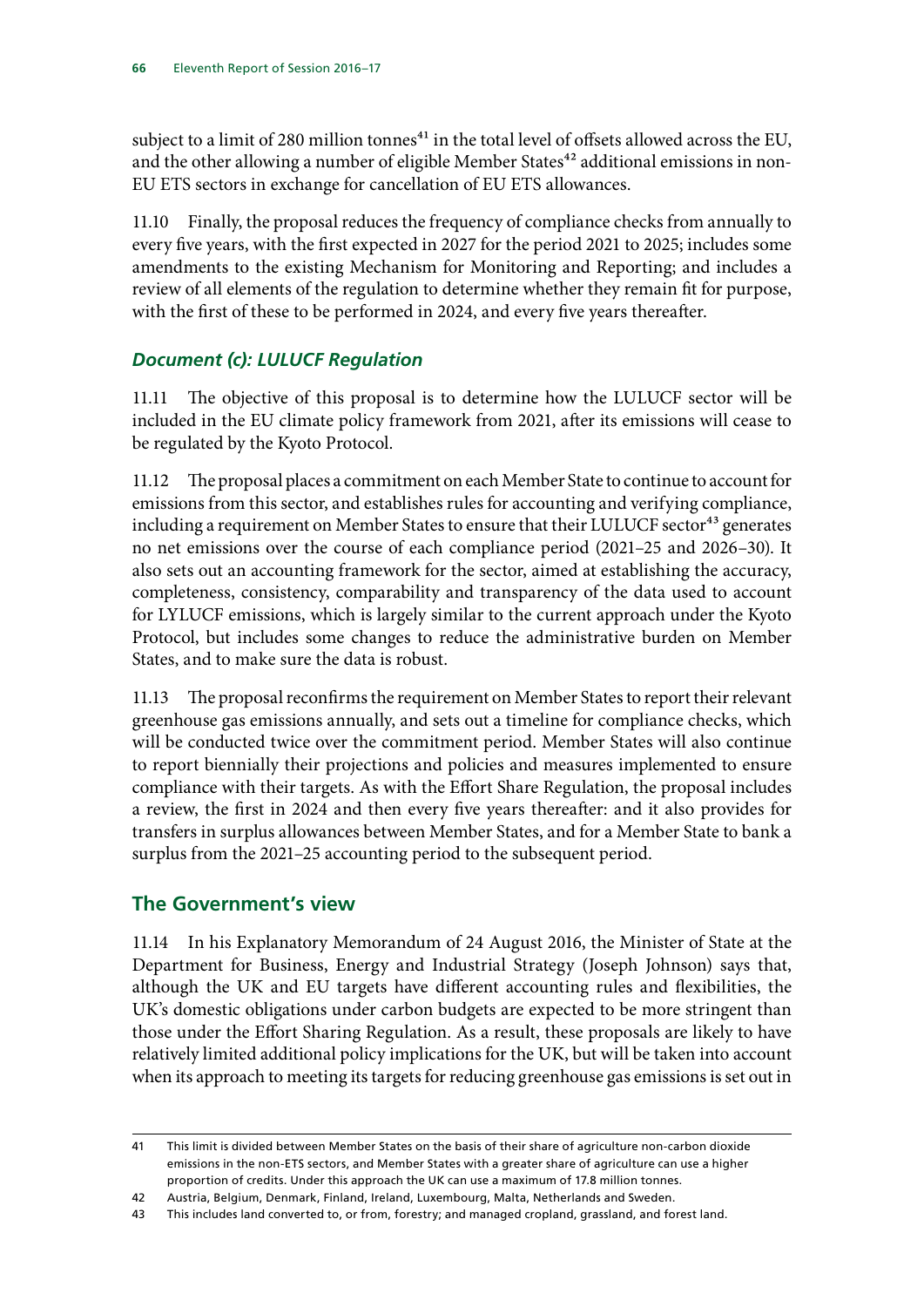an emissions reduction plan. In the meantime, the UK will participate in the negotiations on the these two measures, which will start in September this year, in order to secure the best deal for the UK.

## **Previous Committee Reports**

None.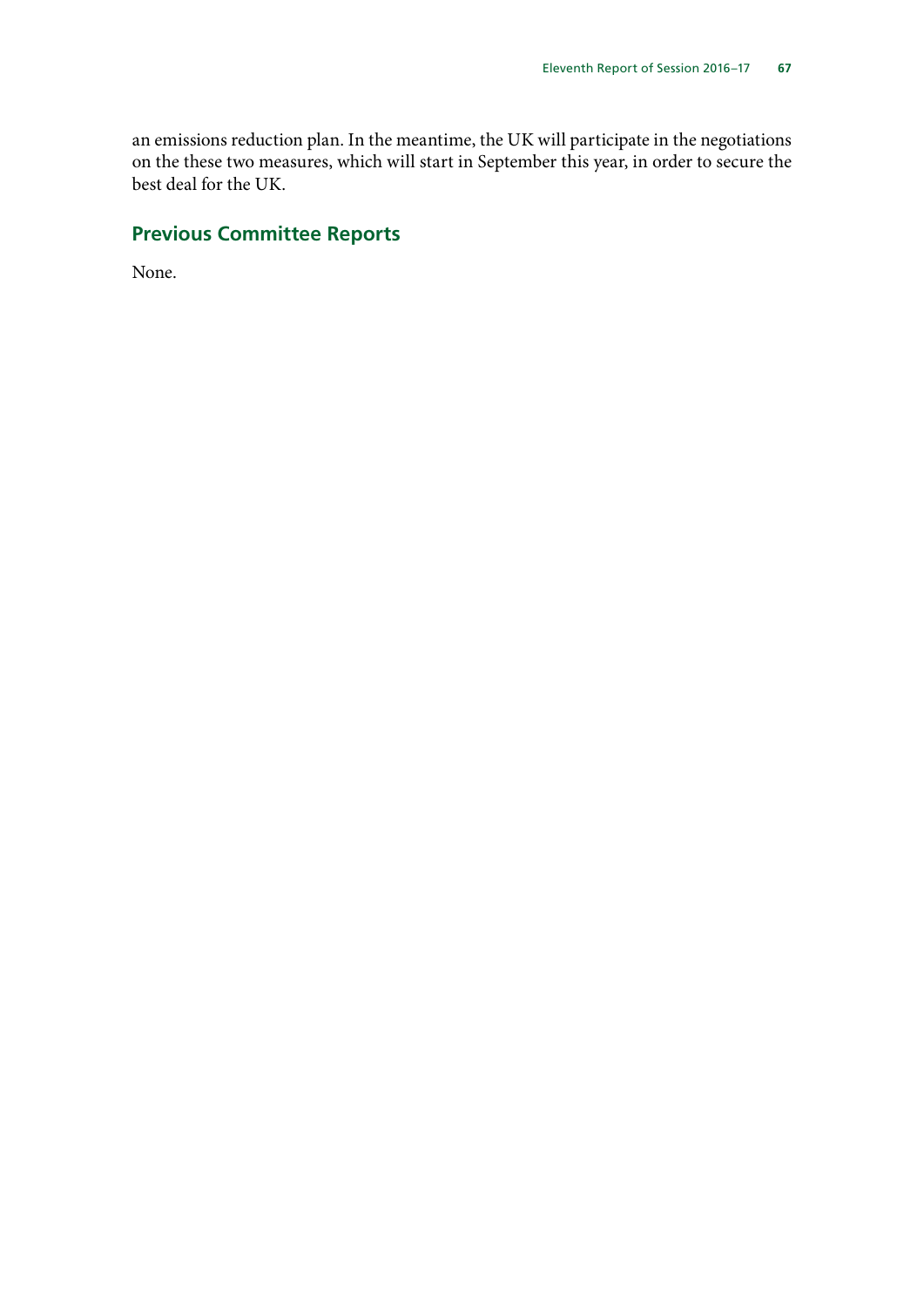# **12** School milk and fruit schemes

| Committee's assessment | Legally and politically important                                                                                                                                                                                                                                                                                                                                                                                                                                                                                                                                                                                                                                                         |
|------------------------|-------------------------------------------------------------------------------------------------------------------------------------------------------------------------------------------------------------------------------------------------------------------------------------------------------------------------------------------------------------------------------------------------------------------------------------------------------------------------------------------------------------------------------------------------------------------------------------------------------------------------------------------------------------------------------------------|
| Committee's decision   | Cleared from scrutiny (decision reported on 9 March 2016)                                                                                                                                                                                                                                                                                                                                                                                                                                                                                                                                                                                                                                 |
| Document details       | (a) Proposed Regulation regarding aid schemes for the supply<br>of fruit and vegetables, bananas and milk in educational<br>establishments; (b) Proposed Regulation regarding the<br>fixing of certain aids and refunds related to the common<br>organisation of the markets in agricultural products; (c)<br>Impact Assessment accompanying proposed Regulation<br>regarding the aid scheme for the supply of fruit and<br>vegetables, bananas and milk in educational establishments;<br>(d) Summary of the Impact Assessment accompanying<br>proposed Regulation regarding the aid scheme for the supply<br>of fruit and vegetables, bananas and milk in educational<br>establishments |
| Legal base             | (a) Articles 42 and 43(2) TFEU; ordinary legislative<br>procedure; QMV; (b) Article 43(3); QMV; (c) and (d) $-$                                                                                                                                                                                                                                                                                                                                                                                                                                                                                                                                                                           |
| Department             | Environment, Food and Rural Affairs                                                                                                                                                                                                                                                                                                                                                                                                                                                                                                                                                                                                                                                       |
| Document Numbers       | (a) $(35785)$ , 5958/14, COM(14) 32; (b) $(35786)$ , 6054/14,<br>COM(14) 31; (c) (35787), 6059/14 + ADDs 1–2, SWD(14) 28;<br>(d) $(35788)$ , 6062/14, SWD(14) 29                                                                                                                                                                                                                                                                                                                                                                                                                                                                                                                          |

## **Summary and Committee's conclusions**

12.1 Over the last couple of years or so, we and our predecessors have reported to the House on a number of occasions a proposal put forward by the Commission in January 2014 to establish a common legal and financial framework for the EU School Milk and Fruit Schemes (which aim to increase consumption of these products in the short term, whilst having an educational influence on eating habits in the long term).

12.2 In our most recent Report on 9 March 2016, we noted that, although a text which was satisfactory from a policy point of view had been agreed, there was an unresolved issue as to whether the legal base should be Article 43(2) TFEU, as proposed by the Commission, and involving joint adoption by the Council and European Parliament, or (as the Council Legal Service had advised) Article 43(3), under which competence would lie solely with the Council. We further noted that, in the relevant vote, the UK had merely abstained, rather than voting against (as two other Member States had done), and that, in our Report of 13 January 2016, we had asked the Government to explain that decision, and to say whether it intended to challenge the legal basis in the Court of Justice.

12.3 We observed that the Government had pointed out that the UK had already formally intervened in support of Germany in a connected CJEU case addressing the use of Article 43(3) under the CAP, and that it had said that it would consider the need for any further action on the school schemes, once the UK had presented its arguments before the Court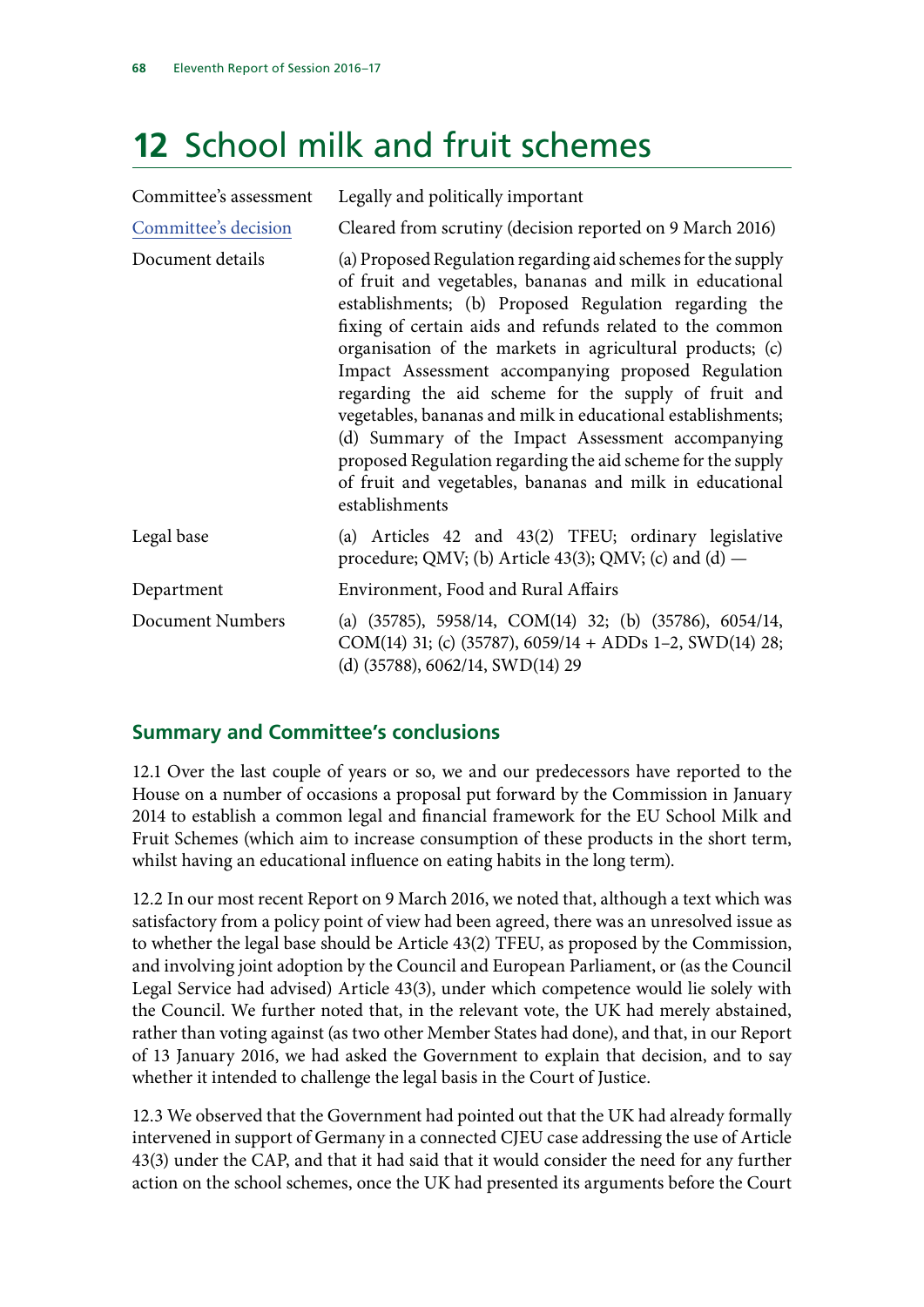in the current case. In view of this, we said that we were content to clear these documents, but we asked the Government to inform us once it had made a decision whether or not to challenge the legal base.

12.4 **The Government now tells us it will not challenge the legal base. Having already cleared these documents, we are simply drawing the Minister's reply to the attention of the House.**

#### **Full details of the documents**

(a) Proposed Regulation amending Regulation (EU) No. 1308/2013 and Regulation (EU) No. 1306/2013 as regards aid schemes for the supply of fruit and vegetables, bananas and milk in educational establishments: (35785), [5958/14](http://data.consilium.europa.eu/doc/document/ST-5958-2014-INIT/en/pdf), COM(14) 32; (b) Proposed Council Regulation amending Regulation (EU) No. 1370/2013 determining measures on fixing certain aids and refunds related to the common organisation of the markets in agricultural products: (35786), [6054/14,](http://data.consilium.europa.eu/doc/document/ST-6054-2014-INIT/en/pdf) COM(14) 31; (c) Commission Staff Working Document: Impact Assessment accompanying proposed Regulation amending Regulation (EU) No. 1308/2013 and Regulation (EU) No. 1306/2013 as regards the aid scheme for the supply of fruit and vegetables, bananas and milk in educational establishments: (35787), [6059/14](http://data.consilium.europa.eu/doc/document/ST-6059-2014-INIT/en/pdf) + ADDs 1–2, SWD(14) 28; (d) Commission Staff Working Document: Summary of the Impact Assessment accompanying proposed Regulation amending Regulation (EU) No. 1308/2013 and Regulation (EU) No. 1306/2013 as regards the aid scheme for the supply of fruit and vegetables, bananas and milk in educational establishments: (35788), [6062/14,](http://data.consilium.europa.eu/doc/document/ST-6062-2014-INIT/en/pdf) SWD(14) 29.

#### **Minister's letter of 4 August 2016**

12.5 We have now received a letter of 4 August 2016 from the Minister of State at the Department for Environment, Food and Rural Affairs (George Eustice) in which he says:

> "In the light of the EU Referendum decision, we have considered carefully whether to pursue a legal challenge regarding the new school scheme. Legally, the vote to leave the EU makes no difference. For the time being, the UK continues to be under an obligation to implement EU law. Therefore, it remains open to us to challenge any legal provision we believe to be invalid (for example, because an incorrect legal base has been used). Practically, however, we feel that it is not appropriate to commit substantial time and resources to a matter which does not have consequences relevant to the UK's eventual position outside the EU. The typical length of proceedings before the Union Courts is at least 2 years.

> "As we negotiate our exit from the European Union, we have an unparalleled opportunity to develop a new approach across our range of policies, and to make sure that they are delivering for the UK. We will continue to participate in the existing EU school milk scheme, which runs until 31 July 2017. The new scheme will not apply until 1 August 2017 so we have time to consider our future arrangements and to work with industry and other stakeholders."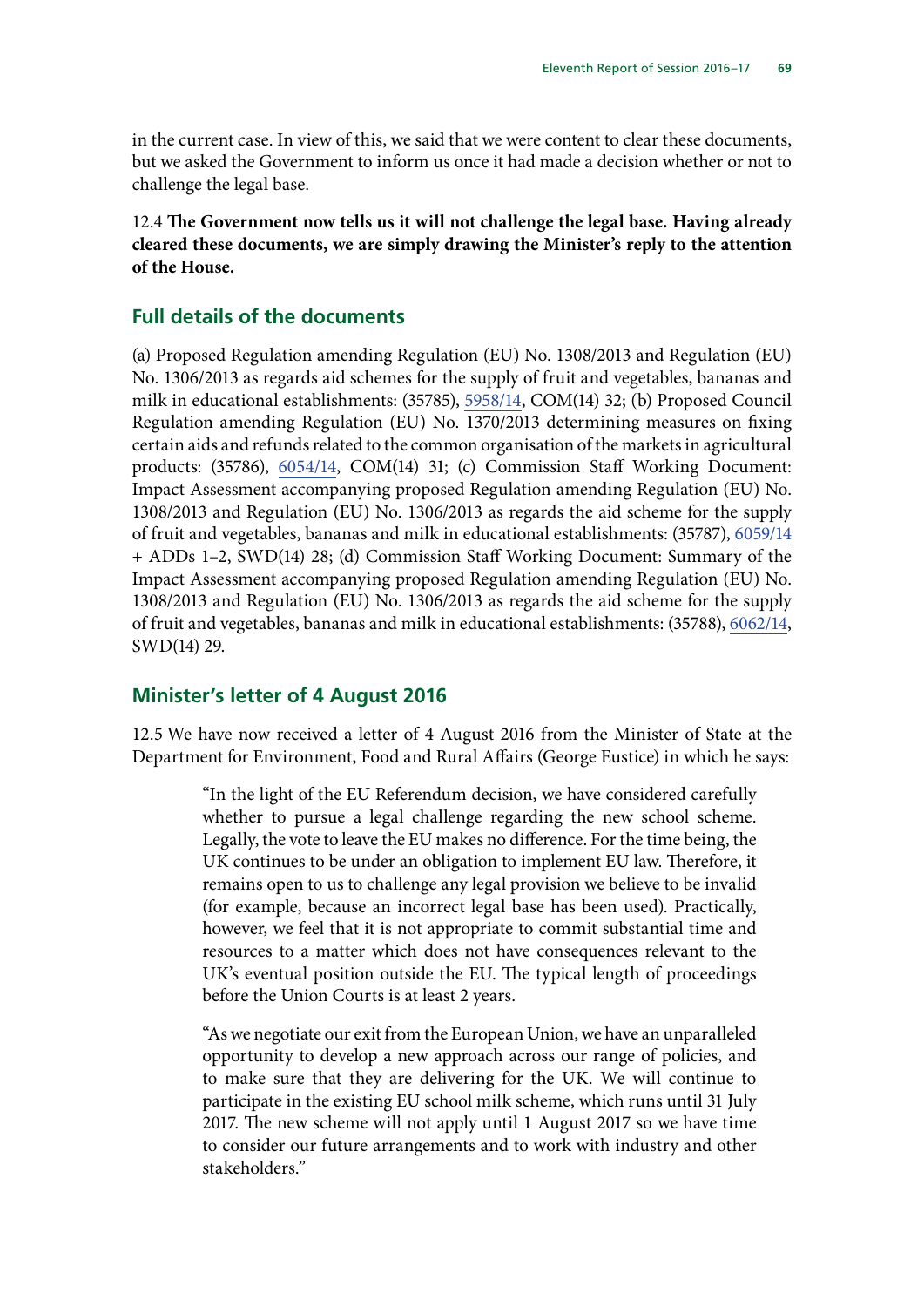# **Previous Committee Reports**

Thirty-Ninth Report HC 83-xxxvi (2013–14), [chapter 3](http://www.publications.parliament.uk/pa/cm201314/cmselect/cmeuleg/83-xxxvi/8306.htm) (12 March 2014); Eleventh Report HC 342-xi (2015–16), [chapter](http://www.publications.parliament.uk/pa/cm201516/cmselect/cmeuleg/342-xi/34209.htm) 5 (2 December 2015); Eighteenth Report HC 342-xvii (2015–16), [chapter 5](http://www.publications.parliament.uk/pa/cm201516/cmselect/cmeuleg/342-xvii/34208.htm) (13 January 2016); and Twenty-fifth Report HC 342-xxiv, chapter 15 (9 March 2016).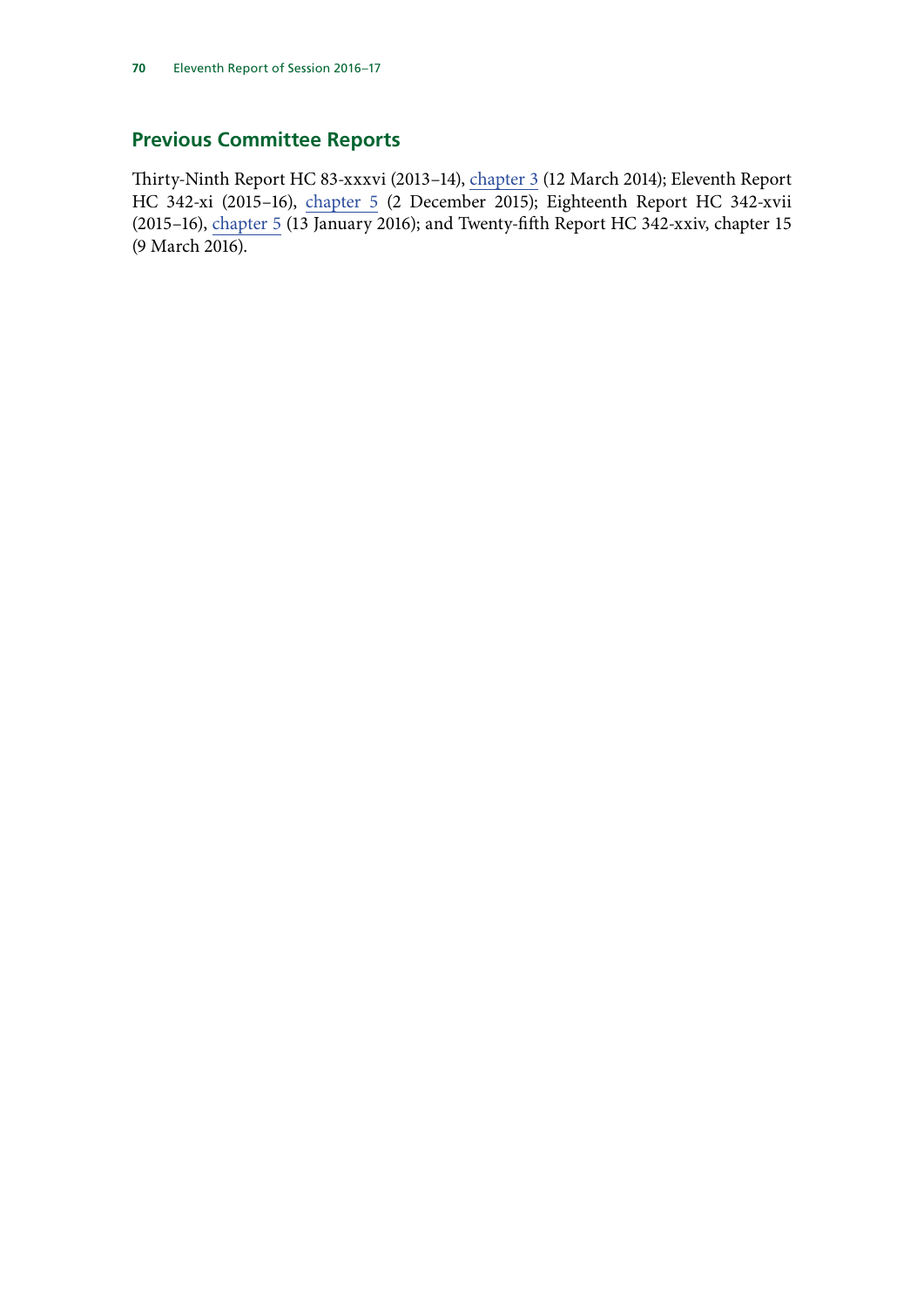# **13** Management of external fishing fleets

| Committee's assessment | Politically important                                                                                                                     |
|------------------------|-------------------------------------------------------------------------------------------------------------------------------------------|
| Committee's decision   | Cleared from scrutiny                                                                                                                     |
| Document details       | Proposal for a Regulation on the sustainable management<br>of external fishing fleets, repealing Council Regulation (EC)<br>No. 1006/2008 |
| Legal base             | Article 42(2) TFEU; ordinary legislative procedure; QMV                                                                                   |
| Department             | Environment, Food and Rural Affairs                                                                                                       |
| Document Numbers       | $(37392)$ , $15262/15 + ADDs 1-2$ , COM(15) 636                                                                                           |

## **Summary and Committee's conclusions**

13.1 Because the reform of the CFP agreed in 2013 sought, among other things, to emphasise the need for coherence between its internal and external dimensions, the Commission put forward in December 2015 this proposed Regulation governing the management of the external fleet (i.e. those fishing outside EU waters), which would clarify and simplify the current provisions, notably in terms of responsibilities at EU, national and operator level, whilst at the same time bringing the arrangements into line with those in the basic Control Regulation ((EC) No. 1224/2009).

13.2 The Government recognises the need both to clarify existing provisions and to achieve greater consistency between these and other relevant enforcement Regulations, and it has noted that the number of UK vessels which would be directly affected is small. However, it added that it would be seeking to ensure that the proposals do not place a disproportionate burden on the UK fishing administrations, and to clarify a number of specific provisions. In view of this, we decided in our Report of 24 February 2016 to hold the document under scrutiny until these concerns had been satisfactorily resolved.

13.3 **We have now received from the Government a letter which indicates that the approach adopted by the June 2016 Agriculture and Fisheries Council addresses these concerns satisfactorily, and is one which the UK can support. In view of this, we are content to clear the proposal.**

## **Full details of the documents**

Proposal for a Regulation of the European Parliament and of the Council on the sustainable management of external fishing fleets, repealing Council Regulation (EC) No. 1006/2008:  $(37392)$ ,  $15262/15 + ADDs 1-2$ , COM $(15)$  636.

# **Background**

13.4 Effective enforcement is a key element of the CFP, and currently rests on three main legislative pillars—Council Regulation (EC) No. 1224/2009 (the basic Control Regulation);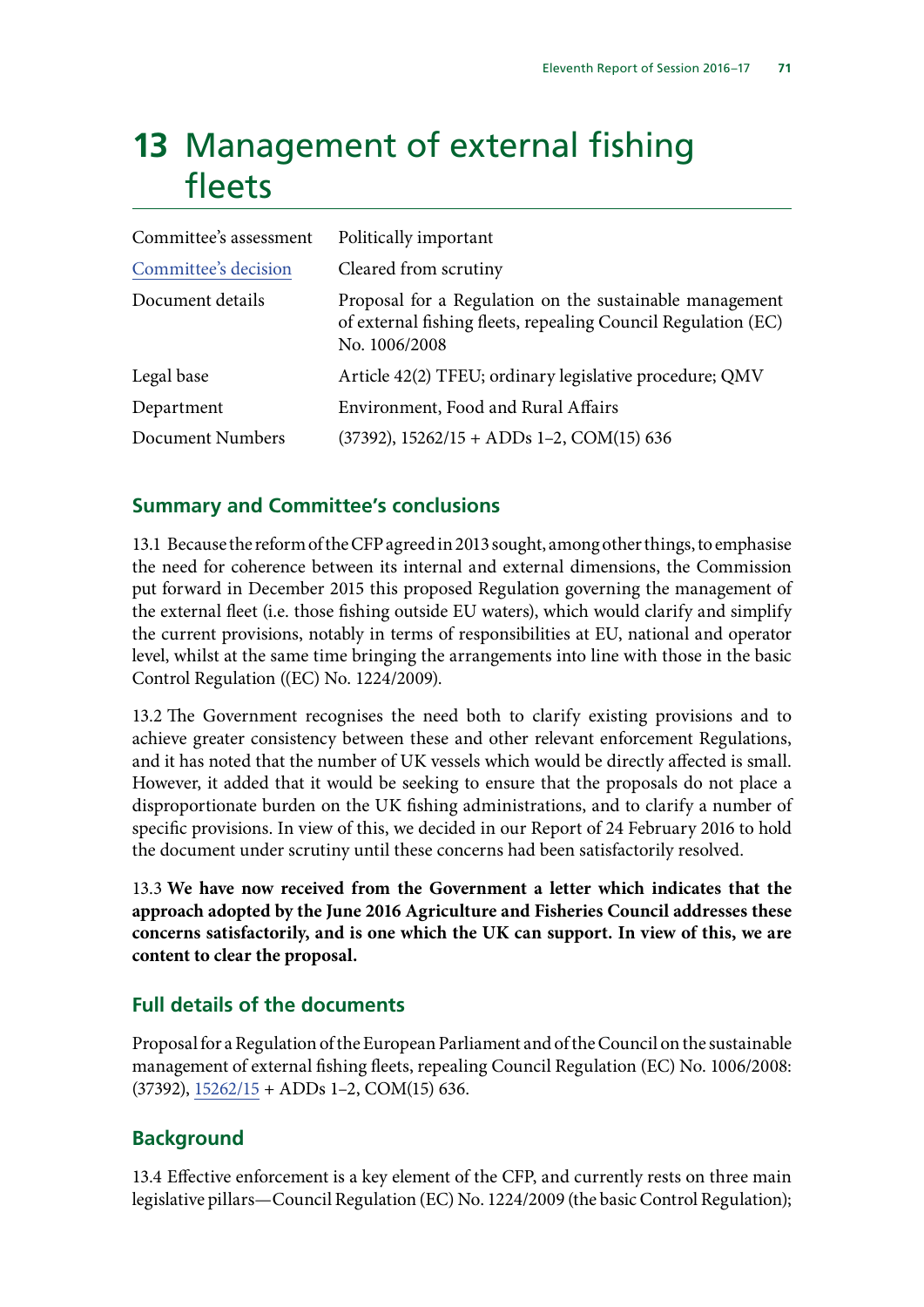Council Regulation (EC) No. 1005/2008 (which establishes a system to deal with illegal, unreported and unregulated fishing); and Council Regulation (EC) No. 1006/2008 (the Fishing Authorisations Regulation, which deals with the authorisation of EU distant water vessels outside EU waters and the licensing of fishing vessels of third countries operating inside EU waters).

13.5 In particular, the last of these lays down the procedure under which EU vessels may apply for authorisation to fish in accordance with bilateral fishing agreements or the provisions of regional fisheries management organisations; sets out the eligibility criteria and the obligations of fishing vessel operators and the Member States as regards the reporting of catches and fishing effort; and specifies the circumstances under which a fishery may be closed and an authorisation suspended. It also lays down the corresponding provisions applicable to the fishing activities of third country vessels in EU waters.

13.6 However, as the reform of the CFP agreed in 2013 emphasised the need for coherence between its internal and external dimensions, the Commission put forward in December 2015 this proposed Regulation, which would repeal Council Regulation (EC) No. 1006/2008, and clarify and simplify the current provisions, notably in terms of responsibilities at EU, national and operator level, thus bringing the arrangements into line with those in Council Regulation (EC) No. 1224/2009.

13.7 As we noted in our Report of 24 February 2016, in addition to improving the consistency between the new Regulation and other Regulations enforcing the CFP, the proposal would address certain specific aspects, including the scope of the regime, the role of Member States, and the provision of electronic data. Our Report also noted the Government's view that the present Fishing Authorisations Regulation was too complex; that, although the new Regulation aimed at greater consistency, it should not duplicate existing provisions; and that there needed to be simplification of the legal framework to provide a level playing field for EU external fleet.

13.8 However, it also said that the UK interest in this proposal was relatively limited, as it has only a small external waters fleet (though it did observe that the monitoring of the few vessels concerned could place a disproportionate burden on the UK fisheries administrations, and that the proposals would need to be considered carefully to ensure that they did not impose any unnecessary new burdens). We therefore decided to hold the document under scrutiny, pending further information on this last point.

# **Minister's letter of 25 July 2016**

13.9 We have now received a letter of 25 July 2016 from the Minister of State at the Department for Environment, Food and Rural Affairs (George Eustice) which says that a General Approach was agreed at the Agriculture and Fisheries Council on 27–28 June, with which the UK was content (although it abstained from voting, as the document was still under scrutiny in both Houses). He says that, along with other Member States, the UK welcomed the enlarged scope of the measure, and supported the aim of filling gaps in the current regime and streamlining the existing rules: in addition, it has ensured that any additional administrative burdens will be minimised as the same rules on infringements as those currently in force will apply. He adds that the Government is generally content that the burden on enforcement authorities will be manageable, as long as a reasonable timetable is provided to enable the various database systems to be aligned.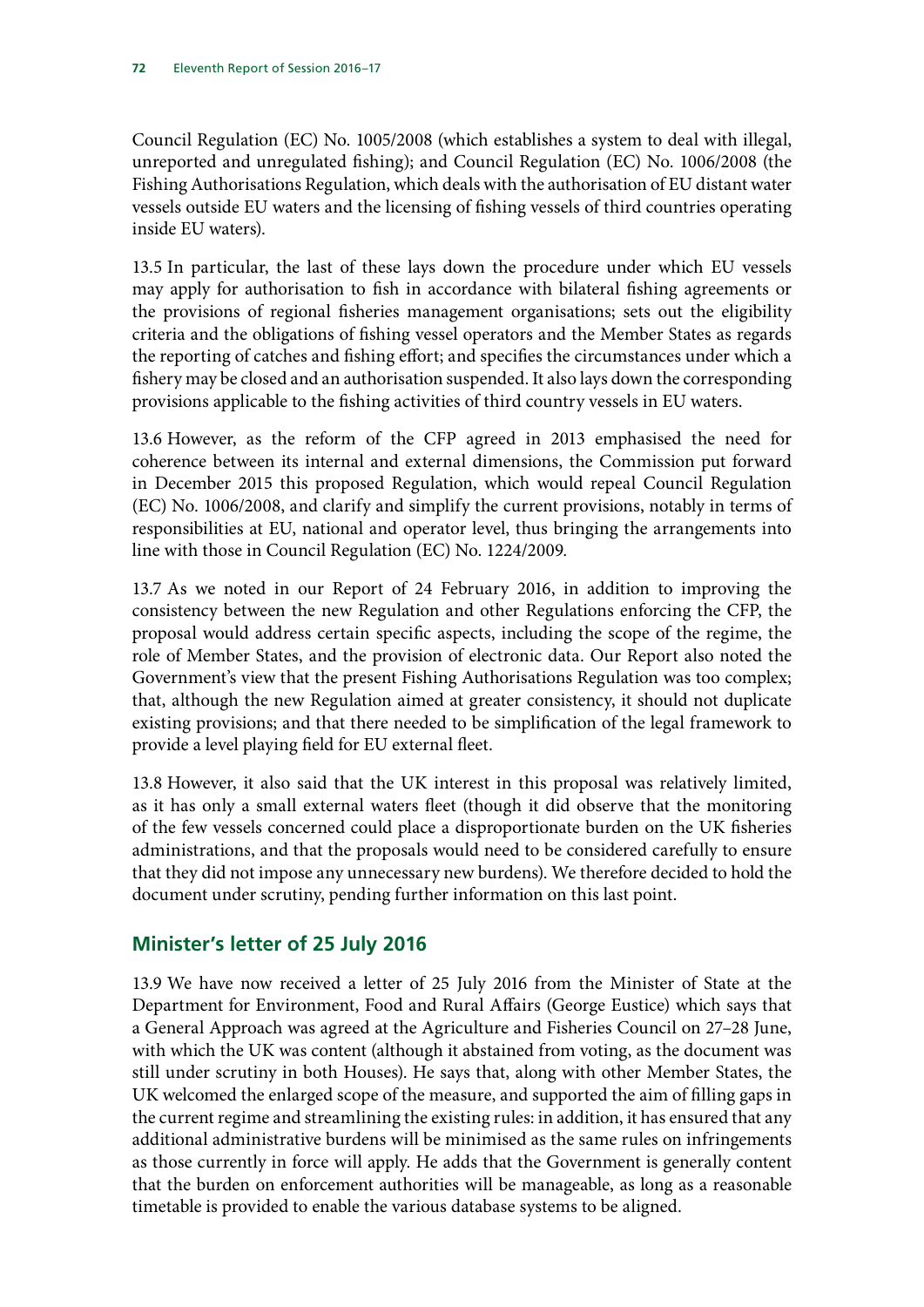# **Previous Committee Reports**

Twenty-fourth Report HC 342-xxiii (2015–16), [chapter 3](http://www.publications.parliament.uk/pa/cm201516/cmselect/cmeuleg/342-xxiii/34206.htm) (24 February 2016).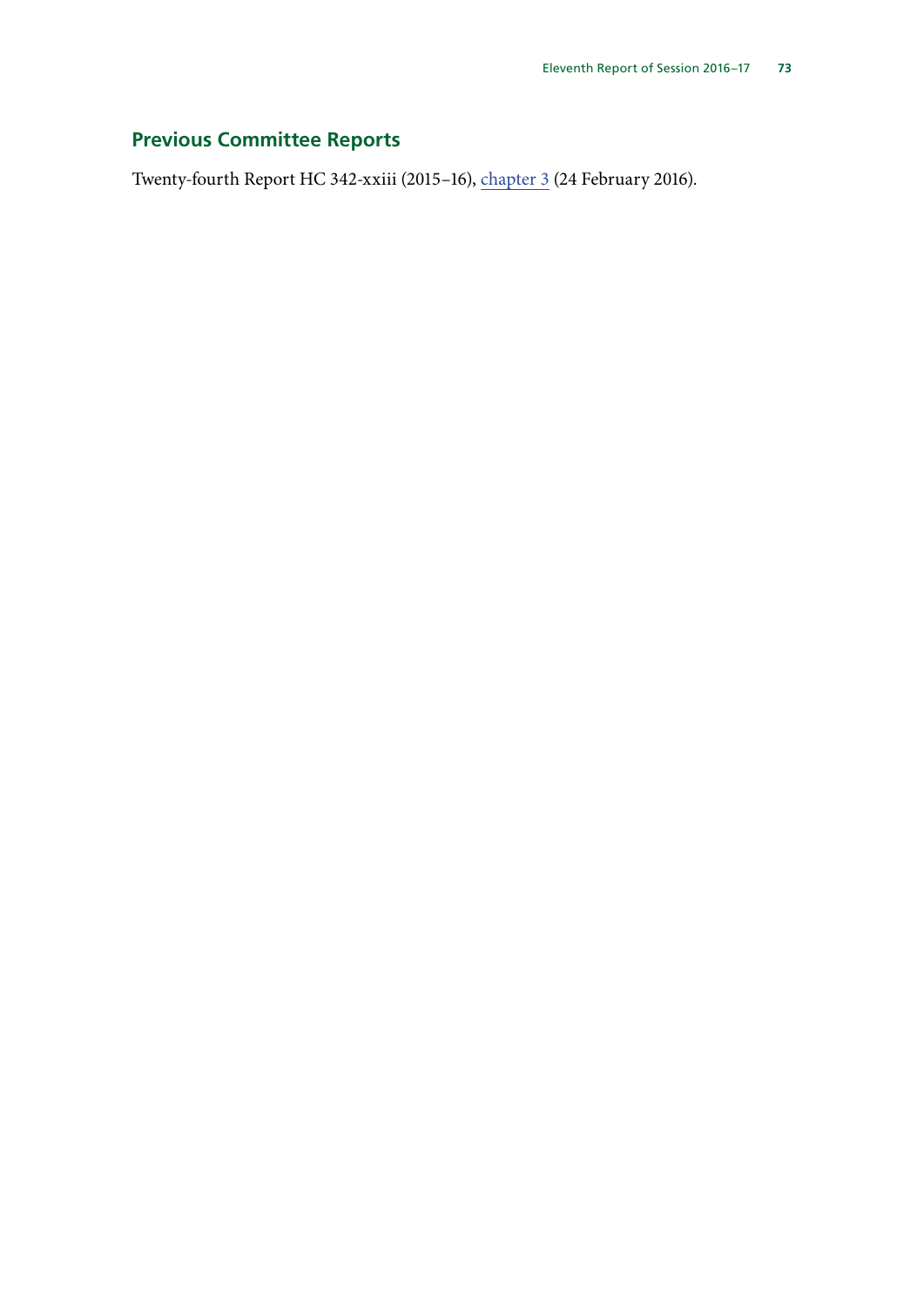# **14** Member States' application of EU Law in 2015

| Committee's assessment | Legally important                                                 |
|------------------------|-------------------------------------------------------------------|
| Committee's decision   | Cleared from scrutiny                                             |
| Document details       | Commission Report on Monitoring the application of EU law<br>2015 |
| Legal base             |                                                                   |
| Department             | Exiting the EU                                                    |
| Document Numbers       | $(38001)$ , 11569/16 + ADDs 1-3, COM(16) 463                      |

## **Summary and Committee's conclusions**

14.1 This thirty-third annual report is a factual account of the Commission's monitoring of the application of EU law during 2015. Failure to correctly implement EU law by Member States is significant because it can prevent EU citizens and businesses from fully exercising their rights under EU law and impair the functioning of the single market.

14.2 The Commission, as guardian of the EU Treaties, monitors the compliance of Member States with EU law and can use its powers under Articles 258–60 TFEU to address an infringement. The first step is to discuss the problem informally with a Member State (under the EU Pilot mechanism) $44$  but if the Member State does not then address the problem quickly and effectively, the Commission may decide to launch formal infringement proceedings before the Court of Justice (CJEU). If the Member State then fails to comply with the CJEU's judgment, the Commission may apply for financial penalties to be imposed.45

14.3 The report shows a continuing trend of an overall decrease in the number of formal infringement procedures over the last five years, attributable to the success of the EU Pilot and improvement overall in enforcement activity in many areas. However, there are areas where there appears to be either a deteriorating situation or where improvement has stalled: agriculture and rural development, competition, energy, migration and home affairs, mobility and transport.<sup>46</sup>

14.4 In relation to the UK, the report concludes that new complaints "rose marginally in 2015" but remained well below their 2013 peak. Also for new EU pilot files, open infringement cases and new infringements for late transposition a new "five year low" had been achieved, reflecting an ongoing downwards trend.<sup>47</sup>

<sup>44</sup> See [EU Pilot](http://ec.europa.eu/internal_market/scoreboard/performance_by_governance_tool/eu_pilot/index_en.htm) on the Commission website.

<sup>45</sup> Financial penalties can also be imposed directly where a Member State has failed to notify the Commission that it has implemented a Directive (see Article 260(3) TFEU).

<sup>46</sup> This is based on our assessment of the conclusions in Staff Working document (Part 1, Addendum1): *Policy Areas*.

<sup>47</sup> See pp.185–191 of Staff Working Document (Part II, Addendum 3): *Member States*.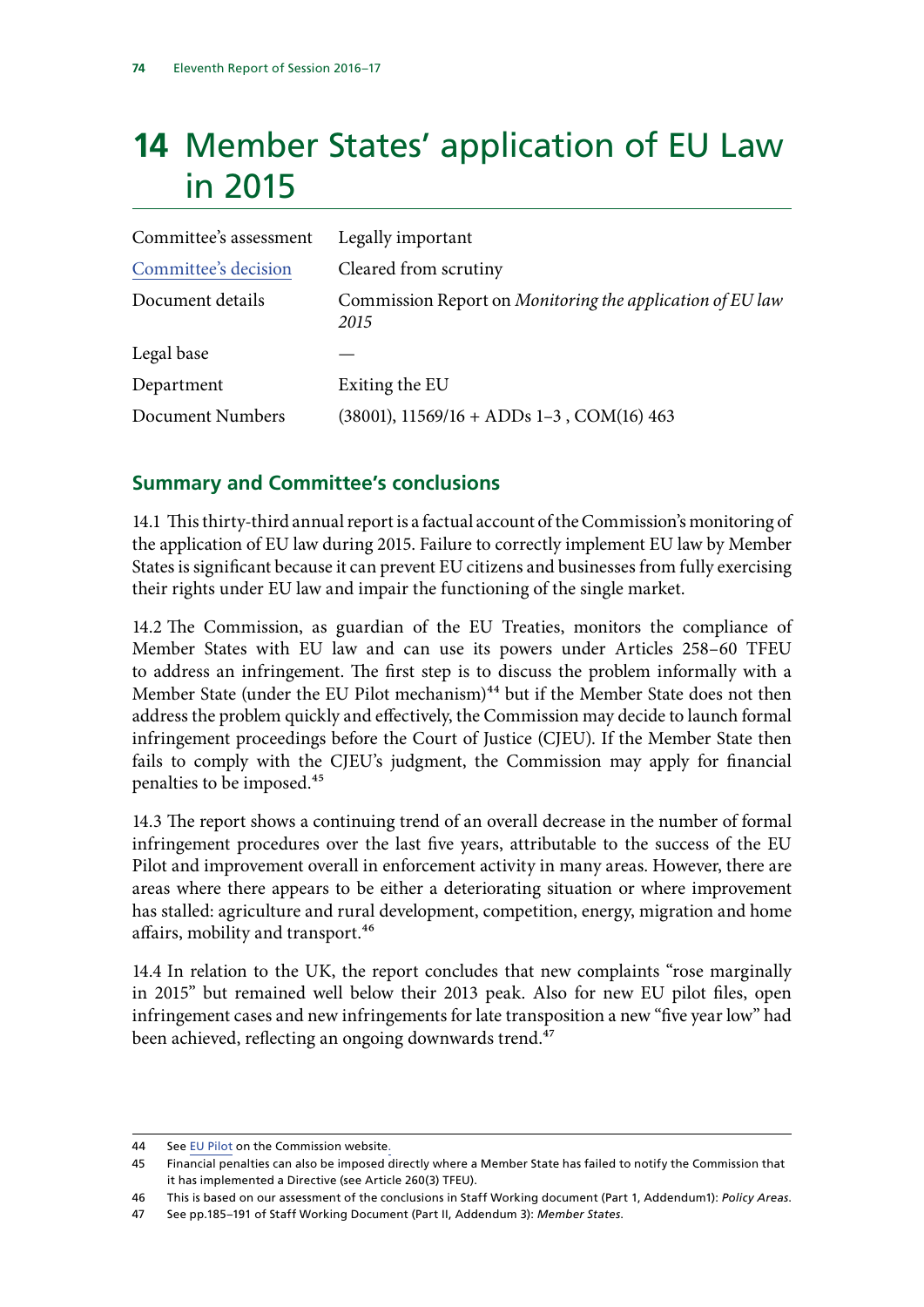14.5 The Government now comments on the report and considers that the picture for the UK is broadly positive, despite a number of complicated ongoing and potential cases. We note the nature of these new infringement cases and proceedings opened against the UK in 2015 in paragraphs 14.20–14.21 below.

14.6 **We welcome the Minister to his new post and thank him for his Explanatory Memorandum. We report this document to the House for the useful information it contains. We note that the report provides some evidence of a general, statistical, improvement in implementation of most areas of EU law, with a deterioration and lack of progress in others.**

14.7 **We also note the overall positive position of the UK and are reassured by the Government's approach: that until Brexit, the UK will continue to implement and apply EU law. We also continue to support any Government efforts to minimise, in ongoing negotiations, the regulatory burden of EU law.**

14.8 **The Court of Justice has had full jurisdiction since 1 December 2014 to enforce pre-Lisbon EU laws on police and judicial co-operation against participating Member States. We told the Government in our last Report on the 2014 annual report that we would be monitoring how vigorously the Commission would be pursuing nonimplementation of those measures. Given how important some of this legislation will be to combating security threats to Member States, we would expect the Government to notify us of any such implementation problems in the course of related scrutiny, especially where the measures concerned are those that the UK opted to re-join.**

14.9 **We now clear this document from scrutiny and look forward to the Minister's next Explanatory Memorandum when the new Communication on the targeted enforcement of EU law is published as promised by the Commission.**

#### **Full details of the document**

Commission Report *on Monitoring the application of European Union law 2015 Annual Report*: (38001), [11569/16](http://data.consilium.europa.eu/doc/document/ST-11569-2016-INIT/en/pdf) +ADDS 1–3, COM(16) 463.

#### **The current document**

14.10 The report highlights developments in particular priority policy areas and focuses on three different aspects of enforcement action: late transposition of EU law, the EU Pilot as an informal mechanism for resolving compliance difficulties and formal infringement proceedings before the CJEU.

#### *Enforcement in priority policy areas*

14.11 The report highlights the main developments in enforcement activity in the Commission's priority areas. Particular areas of enforcement in 2015 were asylum and migration, following the migration crisis; judicial and police co-operation (where, the Commission says that full compliance with EU law is essential to combat security threats); competitiveness including the digital single market; energy union and climate change; economic and monetary union and justice and fundamental rights.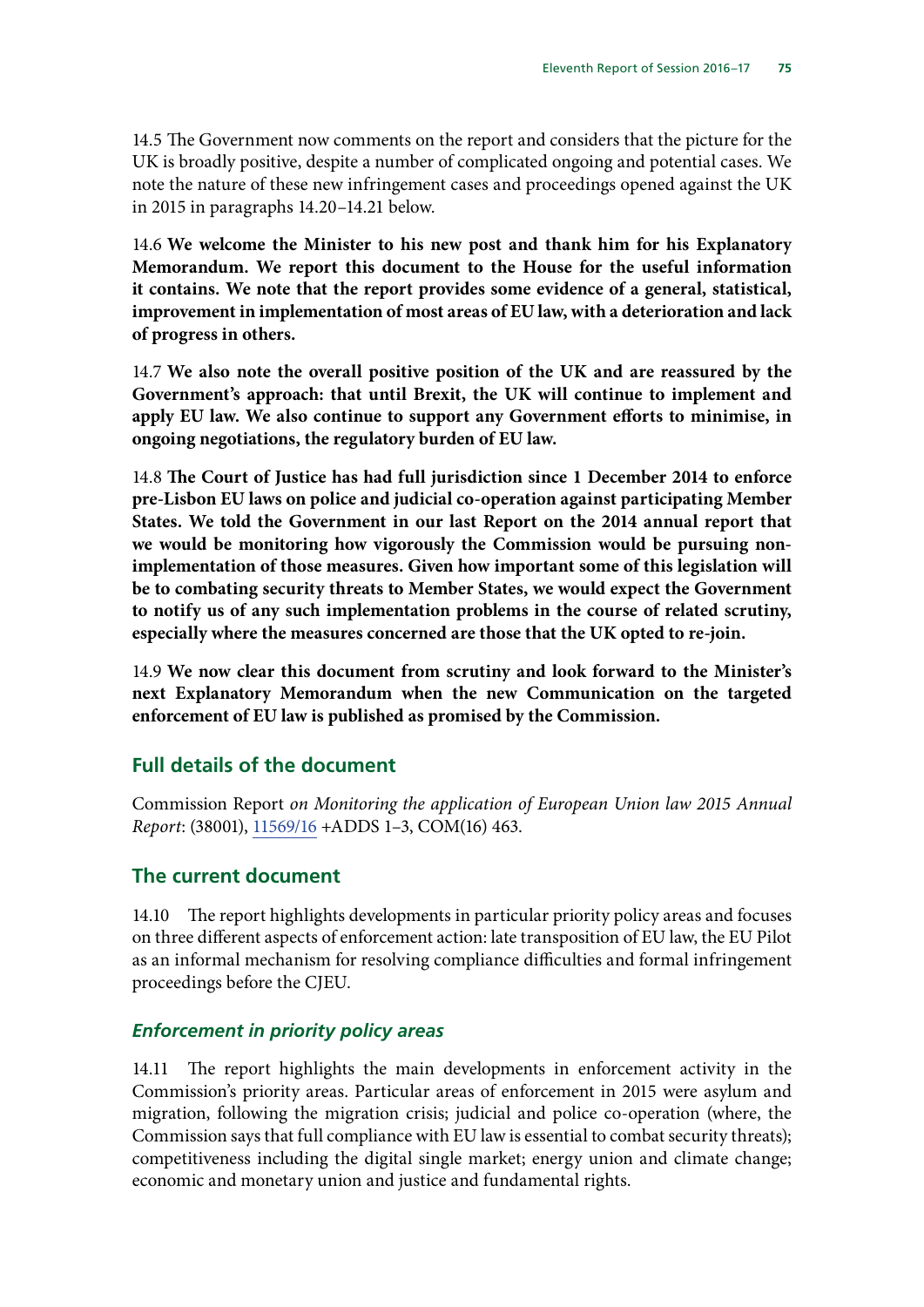## *Tackling late transposition of legislation*

14.12 This remains a priority for the Commission. It launched 543 late transposition infringement procedures against Member States in 2015, compared to 585 in 2014. However, the number of directives that needed transposing also fell to 56 in 2015 from 67 in 2014.

14.13 In all, 518 late transposition infringement cases under Article 260(3) were still open at the end of 2015, which represents a 19% increase on the 421 cases at the end of 2014.

14.14 Of these, the UK had 16 new late transposition infringements opened against it under Article 260(3) TFEU in 2015, the joint-eighth lowest in the EU. This represents an improvement from 2014, when the UK was tenth highest in the EU for open cases. Of the 16 new cases opened against the UK, the following areas ranked highest: internal market (5); mobility and transport (4); financial stability and services (3); and other areas (4). The Members States ranking highest for late transposition under Article 260(3) in 2015 were: Cyprus (38); Greece (32) and Slovenia (29).

14.15 The four policy areas in which the most late transpositions cases were opened in 2015 against Members States were: Financial stability and services (125); Environment (88); Mobility and Transport (96); Internal market (56); and 180 in other areas.

#### *Pilot cases*

14.16 The Commission opened 881 new EU pilot cases in 2015 in relation to matters including the internal market; justice and consumers; environment; taxation and customs; mobility and transport. This was an overall fall of approximately 30% on 2014. 969 EU pilot cases were processed in 2015, out of these 726 were closed by the Commission because the Member States gave satisfactory answers, giving a resolution rate of 75%. The remaining 243 cases were closed when the Commission rejected the answers; of these 243, 201 were followed up by infringement procedures. At the end of 2015, 1,260 EU pilot cases were still open. The Member States with the most cases were Italy (111), Spain (78) and Poland (74).

14.17 In 2015, 33 new EU pilot cases were opened against the UK which was a decrease from 49 in 2014. The areas in which the cases were opened were justice and consumers (4); environment (5); mobility and transport (4); internal market (4); taxation and customs (5); other areas (11).

## *Infringement procedures*

14.18 The Commission launched 742 new infringement procedures in 2015. The main policy areas were internal market; environment; mobility and transport; financial stability and services. There remained 1,368 cases open at the end of 2015. While there was a very slight increase from 1,347 in 2014 to 1,368 in 2015, the overall trend was still a decrease from a peak in 2011 of 1,775. The Commission closed 474 cases after sending a letter of formal notice; 183 cases were closed after sending reasoned opinions and 12 were closed after deciding to refer the case to the CJEU but before the application had been formally submitted. Another 13 cases were withdrawn from the CJEU before it had handed down its ruling.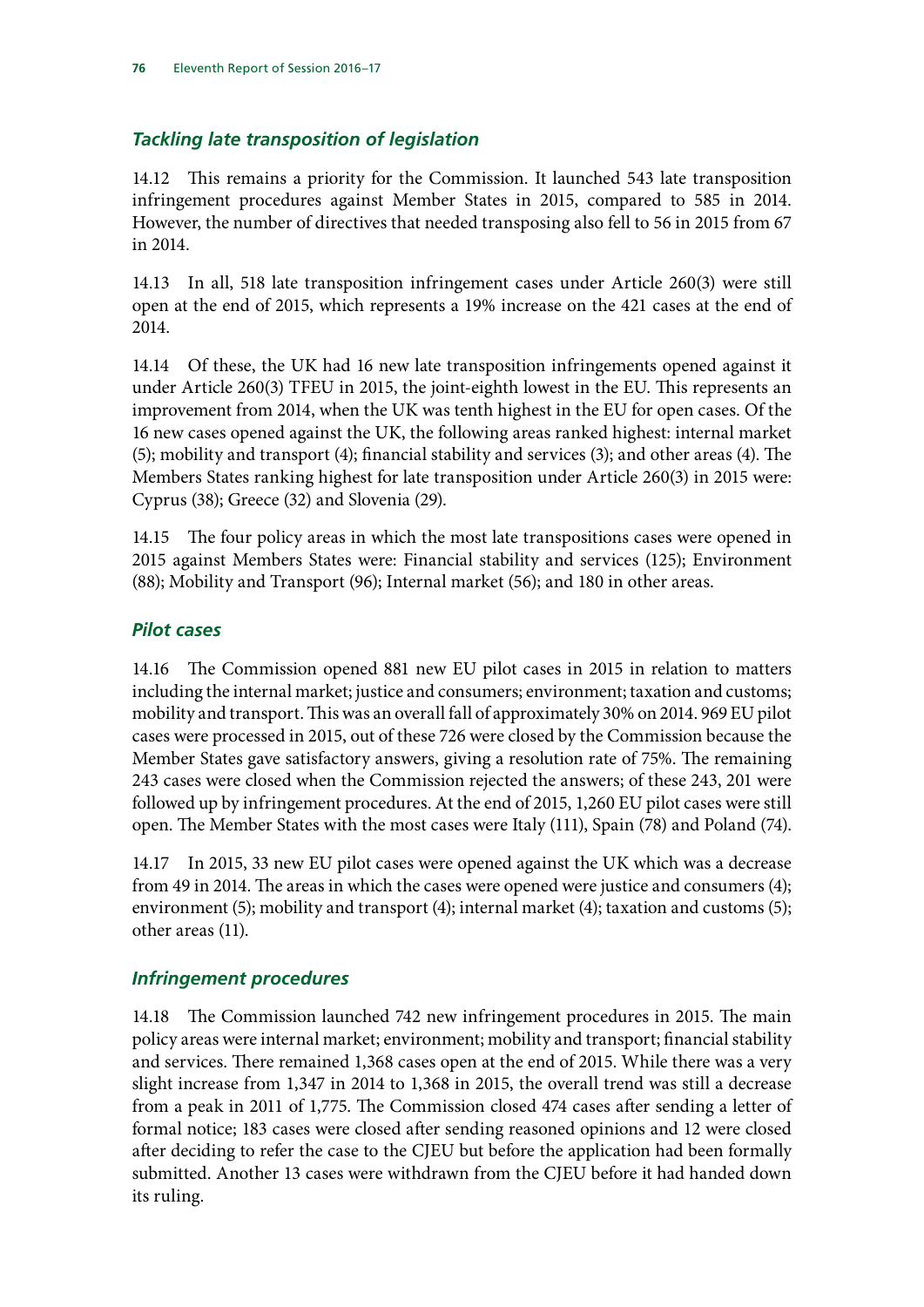14.19 In 2015 the CJEU gave 25 judgments, of which 18 (82%) were in favour of the Commission. The Member States with the highest number of judgments were four against Poland and two each against Belgium, Bulgaria, France, Germany, Greece and Luxembourg (all of these were in the Commission's favour). Slovakia had two judgments, both in its favour and the UK had one of two judgments in its favour. At the end of 2015, 85 infringement cases remained open after a CJEU ruling as the Commission still considered the Member States as having not complied with the judgments under Article 258 TFEU.

14.20 The Commission launched 22 new infringement cases against the UK in 2015 in the following policy areas: mobility and transport (6); internal market (5); environment (3); financial services and stability (3); and other areas (5). The Commission lists these and other ongoing infringement cases against the UK as follows:

- late and incomplete transposition of the Oil Stocks Directive;
- failure to ensure energy performance certificates are displayed in buildings frequently visited by the public, as required by the Energy Performance of Buildings Directive;
- bad application of the Habitats Directive as regards designating special areas of conservation and establishing the necessary conservation measures;
- non-compliant transposition of the Water Framework Directive;
- failure to communicate all national measures transposing the first amendment of the Financial Conglomerates Directive. This aims to remedy gaps in supplementary supervision revealed during the financial crisis;
- failure to implement functional airspace blocks effectively. Under the 'single European sky' legislation, national air traffic control organisations should work together in nine regional airspace blocks to increase efficiency, cut costs and reduce emissions; and
- non-conformity with the Excise Duty Directive on alcohol and alcoholic beverages. UK excise duty legislation covering producers of small quantities of cider for sale does not permit Member States to apply favourable treatment to such producers.

14.21 The Commission referred two cases against the UK to the CJEU under Article 258 TFEU. They concern:

- exceedance of the emission limit value for nitrogen oxides at the Aberthaw coalfired power station in Wales, in breach of the Large Combustion Plants Directive; and
- poor urban waste water collection and treatment in a number of agglomerations.

# **The Government's view**

14.22 In an Explanatory Memorandum of 12 August 2016, the Minister of State for Exiting the European Union (Mr David Jones), provides a helpful account of the report outlined at paragraphs 14.11–14.19.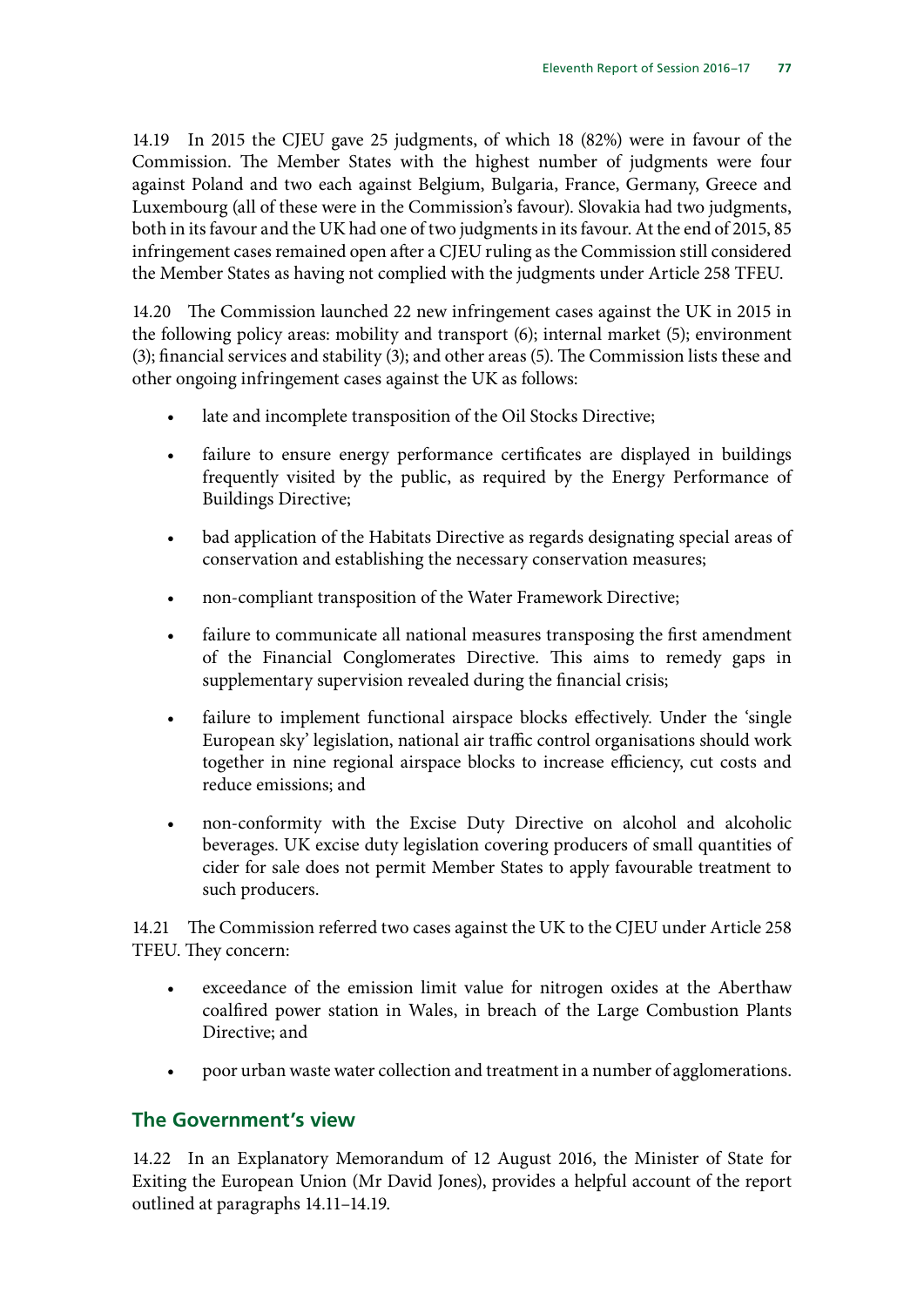14.23 After stating the usual post-Referendum position that the UK will continue to negotiate, implement and apply EU law until its formal exit from the EU, the Minister comments:

> "The Government notes the results of this report. Overall the picture for the UK is positive. New complaints against the UK rose marginally (189 new cases in 2015 compared to 187 new cases in 2014) but remained significantly below their 2013 peak. New EU pilots opened against the UK have continued to drop for the fifth year running. This drop has been significant with a 33% drop in new pilots against the UK in 2015. The total number of new pilots against the UK was 33 in 2015, much lower than the 69 opened in 2011. There has also been a reduction in the number of total open EU pilots against the UK (57 at the end of 2015 compared to 67 at the end of 2014).

> "The Government is pleased that the number of open infringement cases against the UK has continued its downward trend. There were 48 open infringement cases against the UK at the end of 2015 compared to 54 at the end of 2014. The number of open infringement cases against the UK at the end of 2015 was significantly lower than its peak of 76 in 2011.

> "The UKs resolution rate also compares favourably against previous years. Although the average UK response time has risen to 83 days the UK resolution rate is 81% (6% higher than the EU average). The Government also acknowledges that there remain a number of complicated ongoing and potential cases against the UK."

## **Previous Committee Reports**

None, but see (37017), 10987/15: Third Report HC 342-iii, [chapter 37](http://www.publications.parliament.uk/pa/cm201516/cmselect/cmeuleg/342-iii/34240.htm) (2015–16) 9 September 2015; (36470), 14875/14: Twentieth Report HC 219-xix (2014–15), [chapter 18](http://www.publications.parliament.uk/pa/cm201415/cmselect/cmeuleg/219-xix/21921.htm) (19 November 2014).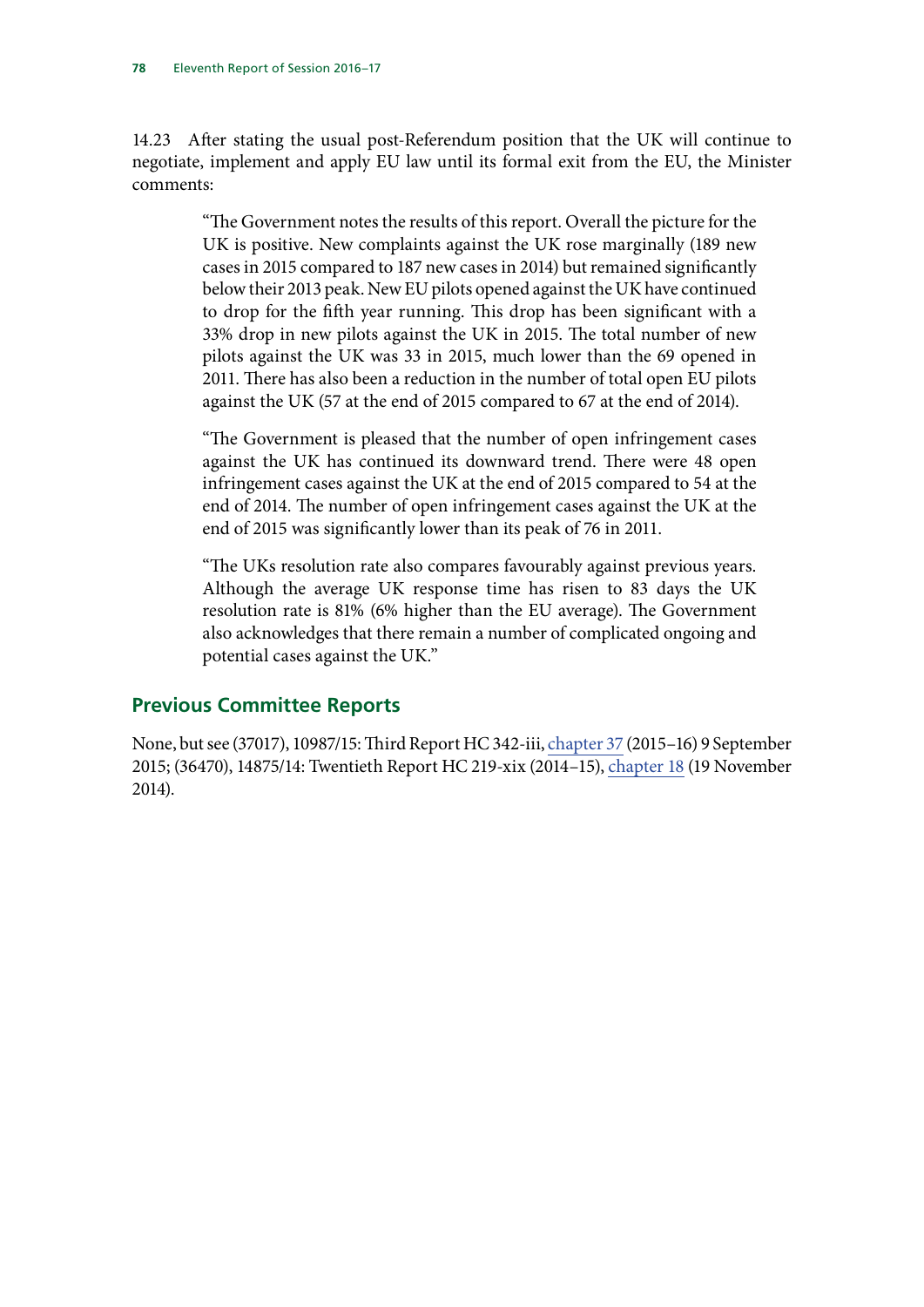# **15** Blood and Human Tissues **Directives**

| Committee's assessment | Politically important                                                                                                                                                                                                                                                                                                                                                        |
|------------------------|------------------------------------------------------------------------------------------------------------------------------------------------------------------------------------------------------------------------------------------------------------------------------------------------------------------------------------------------------------------------------|
| Committee's decision   | Cleared from scrutiny; drawn to the attention of the Health<br>Committee                                                                                                                                                                                                                                                                                                     |
| Document details       | (a) Commission Report on the implementation of Directives<br>2002/98/EC, 2004/33/EC, 2005/61/EC and 2005/62/EC setting<br>standards of quality and safety for human blood and blood<br>components; (b) Commission Report on the implementation<br>of Directives 2004/23/EC, 2006/17/EC and 2006/86/EC setting<br>standards of quality and safety for human tissues and cells |
| Legal base             |                                                                                                                                                                                                                                                                                                                                                                              |
| Department             | Health                                                                                                                                                                                                                                                                                                                                                                       |
| Document Numbers       | (a) $(37709)$ , $8235/16 + ADDs 1-2$ , COM $(16)$ 224; (b) $(37738)$ ,<br>$8233/16 + ADDs 1-2, COM(16) 223$                                                                                                                                                                                                                                                                  |

## **Summary and Committee's conclusions**

15.1 Blood products and human tissues are imported into, and exported from, the UK. Such exchanges within the EU are regulated by EU rules on quality and safety. These rules also apply to blood and tissue donation within a Member State, stipulating licensing and compliance arrangements.

15.2 Following the Committee's second consideration of these Reports on the progress of implementing the rules, the Parliamentary Under–Secretary of State for Health, (Lord Prior of Brampton), has responded to the Committee's Brexit–related queries, which are set out below.

15.3 The Minister indicates that any proposed changes that might have legislative or operational implications for UK policy in these areas will be considered carefully and discussed with the devolved administrations and regulatory authorities.

15.4 **The Minister's response does not address the questions that we raised about the UK's approach to blood and tissues safety post-Brexit. While we remain interested in these questions, we appreciate the difficulties in responding at a time when there is a great deal of uncertainty about the UK's relationship with the EU post–Brexit.**

15.5 **We have no further queries at this stage and we now release these Reports from scrutiny. We draw this latest Chapter to the attention of the Health Committee in the light of that Committee's work on the implications of Brexit for the health sector. We do not require a response from the Government.**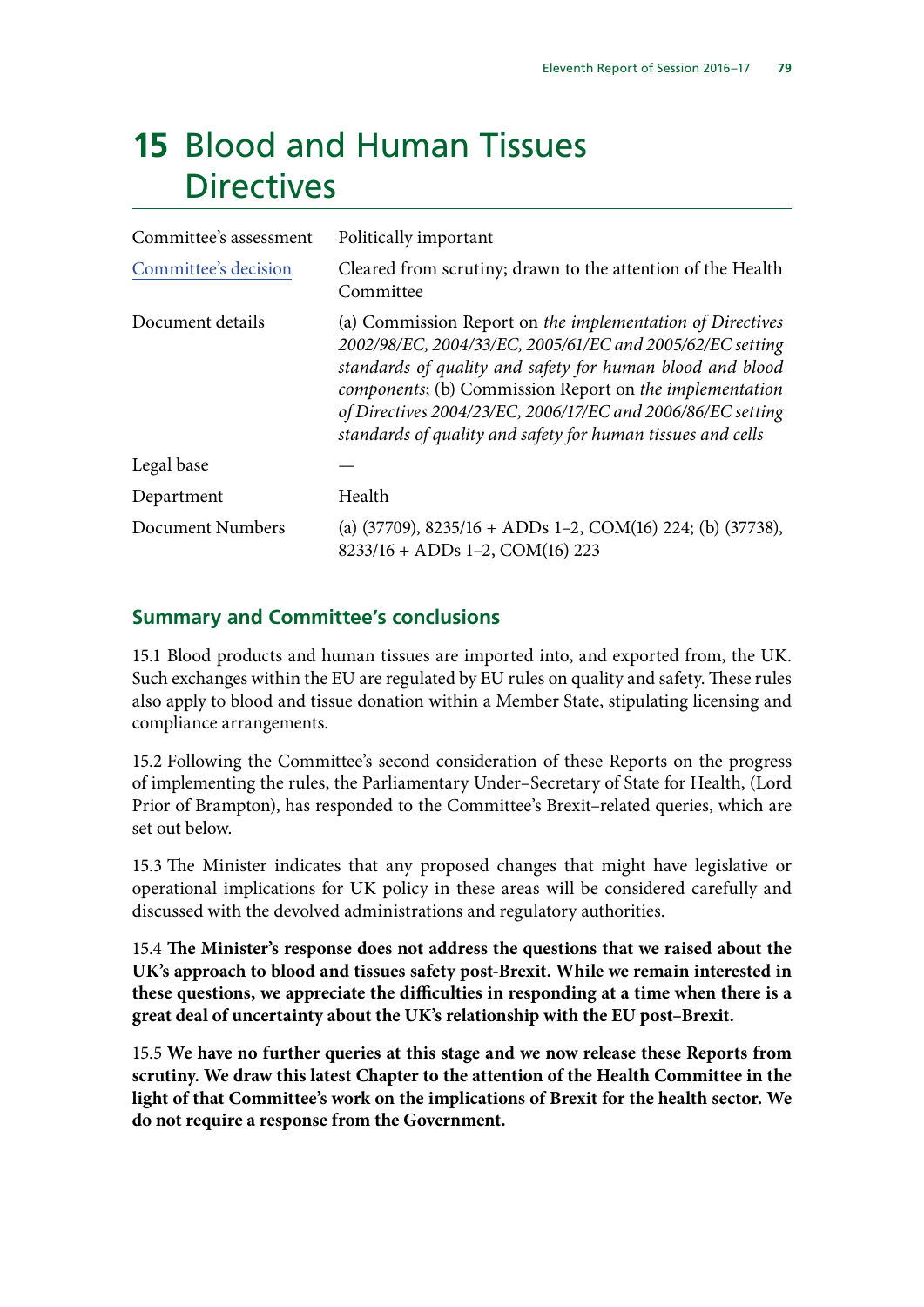# **Full details of the documents**

(a) Commission Report on *the implementation of Directives 2002/98/EC, 2004/33/EC, 2005/61/EC and 2005/62/EC setting standards of quality and safety for human blood and blood components*: (37709), [8235/16](http://data.consilium.europa.eu/doc/document/ST-8235-2016-INIT/en/pdf) + ADDs 1–2, COM(16) 224; (b) Commission Report on *the implementation of Directives 2004/23/EC, 2006/17/EC and 2006/86/EC setting standards of quality and safety for human tissues and cells*: (37738), [8233/16](http://data.consilium.europa.eu/doc/document/ST-8233-2016-INIT/en/pdf) + ADDs 1–2, COM(16) 223.

# **Background and Content**

15.6 In document (a), the European Commission reported on Member States' implementation of EU blood safety and quality legislation—in force since 2002—and on their efforts to encourage voluntary and unpaid blood donations. In document (b), the Commission detailed Member States' implementation of the EU Directives—in force since 2004—designed to ensure high quality and safe practice in the way that tissues and cells, such as bone, skin, corneas, heart valves etc. as well as stem cells, gametes (sperm and eggs) and embryos, are donated, procured, tested, stored, processed and distributed.

15.7 The Commission concluded in both Reports that there has been adequate implementation of EU legislation but that there are some gaps and difficulties. In both instances, the Commission will consider the need for a further in-depth evaluation in order to assess the relevance, effectiveness, efficiency, coherence and added value of the Directives. Further details were set out in our Report of 25 May.<sup>48</sup>

15.8 At our meeting of 25 May, we asked for more details about the volumes of imports into, and exports from, the UK and about the Government's view on the issues highlighted by the Commission. The then Minister responded on 8 July, including the requested information about volumes of imports and exports. Full details of her response were set out in our Report of 20 July.<sup>49</sup>

15.9 We considered the then Minister's response to be comprehensive and we had no further queries on the substance of the Reports. We observed that her response reflected positively on the EU legislation in place and the impact it has had in the UK. She emphasised the UK's strong engagement in Brussels on these matters. In that light, we asked about the implications of the UK's decision to leave the EU and posed the following questions:

- Should the UK continue to import and export blood products, tissues and cells, how would the safety of such transfers be ensured once the UK has withdrawn from the European Union?
- Would the UK seek to continue to participate in these rules and, if so, how will that best be achieved?
- What would be the impact of divergent domestic and EU laws?

<sup>48</sup> Third Report HC 71-ii (2016–17), chapter 5 (25 May 2016).

<sup>49</sup> Ninth Report HC 71-vii (2016–17), chapter 5 (20 July 2016).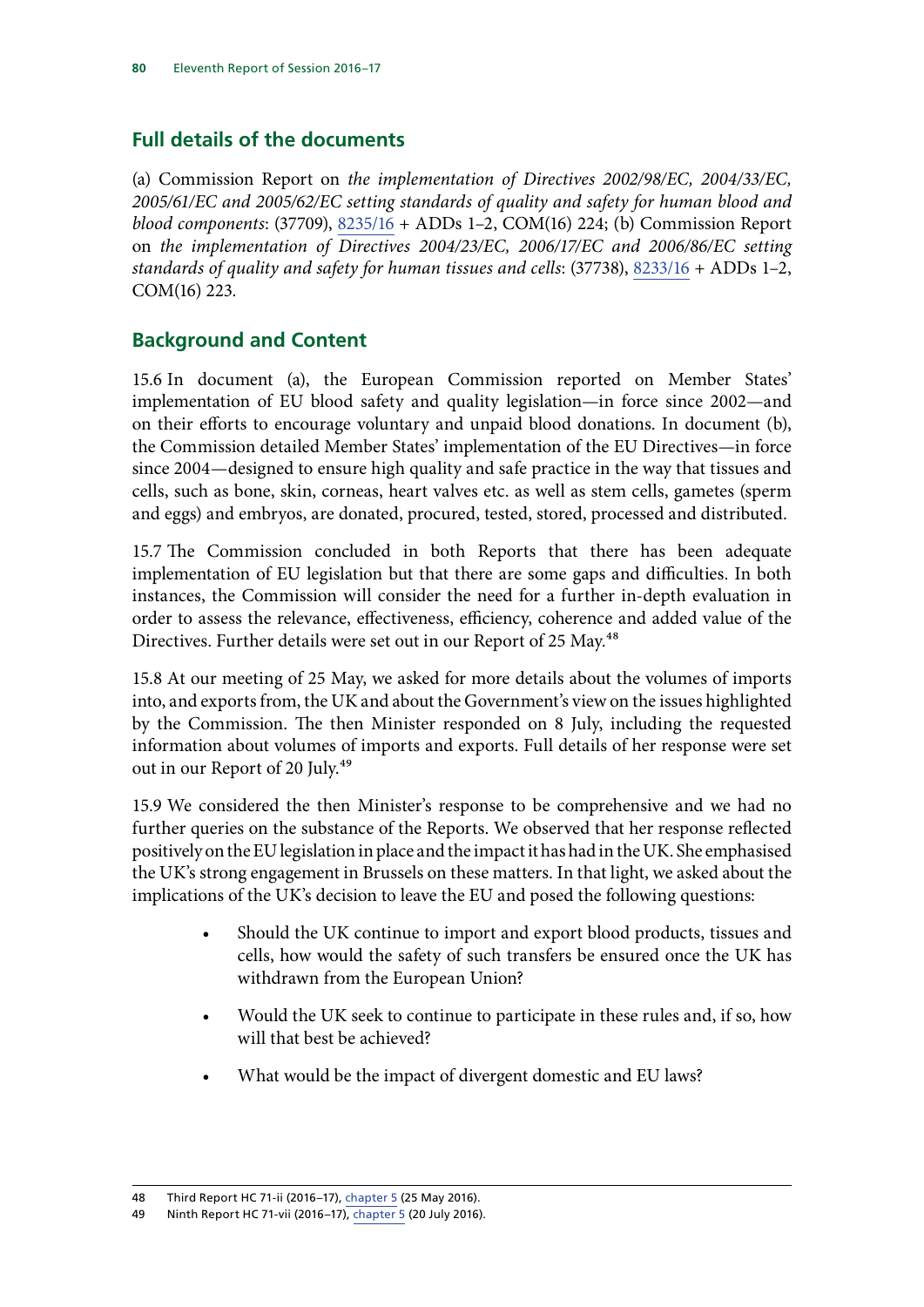#### **Minister's letter of 5 September 2016**

15.10 The Minister responded to us in the following terms:

"Whilst the UK remains a full member of the EU, EU legislation will of course continue to be in place and all obligations of EU membership will apply. The safety and quality of our blood and tissue and cells programmes must be assured and any proposed changes that might have legislative or operational implications for the UK will be considered carefully and discussed with the devolved administrations and regulatory authorities."

#### **Previous Committee Reports**

Ninth Report HC 71–vii (2016–17), chapter 5 (20 July 2016); Third Report HC 71–ii (2016– 17), chapter 5 (25 May 2016).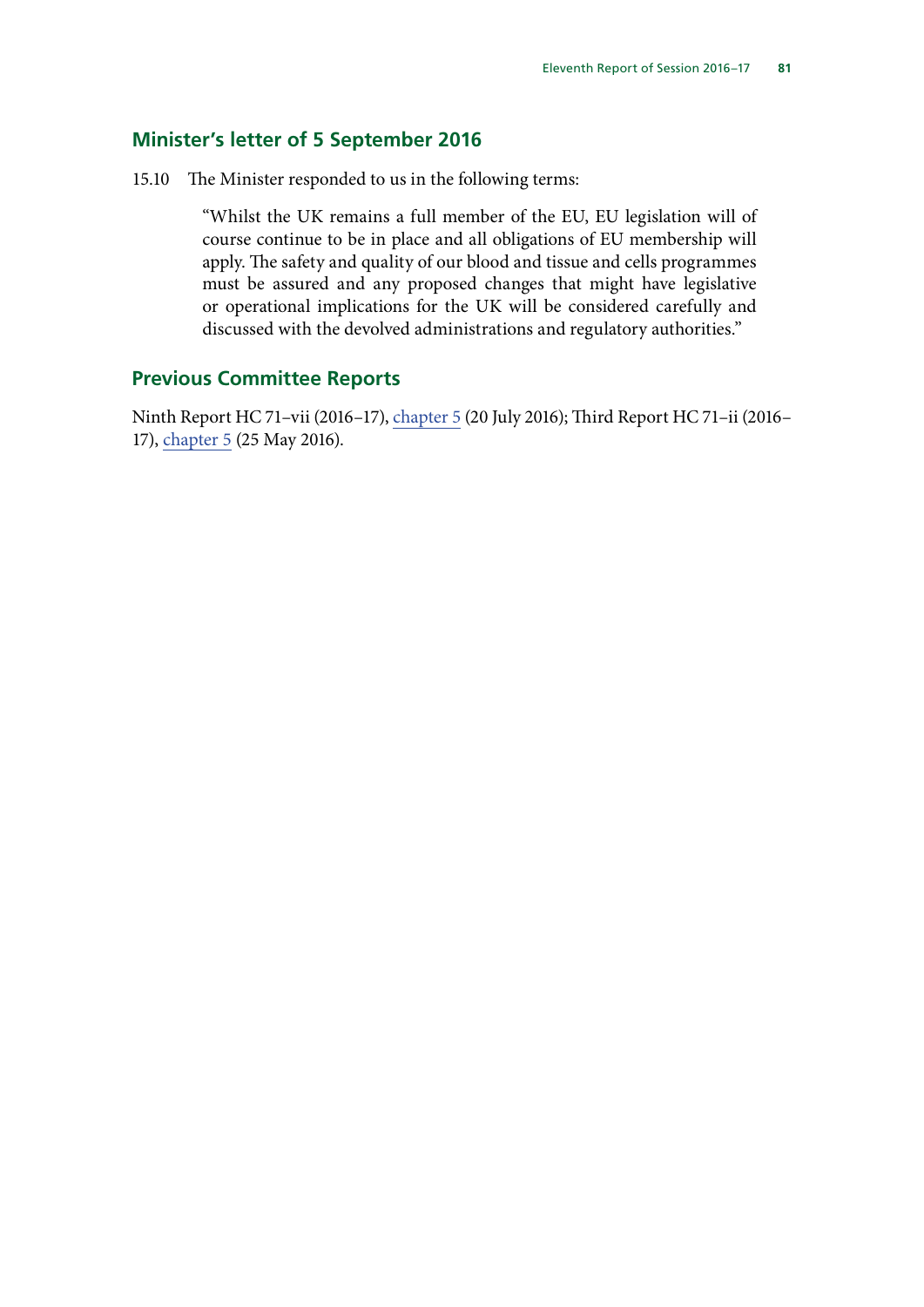# **16** EU international cooperation and development

| Committee's assessment | Politically important                                                                                                                            |
|------------------------|--------------------------------------------------------------------------------------------------------------------------------------------------|
| Committee's decision   | Cleared from scrutiny                                                                                                                            |
| Document details       | Commission Staff Working Document on EU International<br>Cooperation and Development: First report on selected results<br>(July 2013-June 2014). |
| Legal base             |                                                                                                                                                  |
| Department             | <b>International Development</b>                                                                                                                 |
| Document Numbers       | $(37992)$ , 11468/16, SWD(16) 255                                                                                                                |

# **Summary and Committee's conclusions**

16.1 The EU and its Member States provide over half the world's official development assistance. In March 2015 a Commission Communication sought to launch an EU results framework for its international cooperation and development activities. As we noted in our Report of 21 July 2015, this set out a standardised set of indicators against which the results of the relevant programmes will be reported, thereby allowing these to be aggregated so as to give a set of development results for the EU as a whole. We also noted that, whilst the Government had strongly welcomed this development, it had said that the Commission's attention should now turn to implementation in a full and comprehensive manner, and that it should start reporting on results.

16.2 This Commission Staff Working Document is the first report based on the new EU Results Framework, providing a snapshot of results against a selected number of completed programmes in a large number of partner countries, and serving as a baseline for judging progress in subsequent reports.

16.3 The Government notes that the report fulfils EU commitments to improve accountability, and, although it does not contain any decisions or new proposals, or have any policy implications, nevertheless describes it as a significant move towards greater transparency and clearer focus on results and performance. It also notes that a second results report, due out this autumn, demonstrates a continued commitment, and that work has started in parallel to develop an IT system which will facilitate future reporting. In addition, a review of the EU Results Framework is planned for the second half of 2016, once Sustainable Development Goals indicators have been agreed by the international community.

16.4 **Given the welcome we gave earlier this year to the Commission Communication launching an EU results framework for international cooperation and development, we are drawing to the attention of the House this first report produced under it.**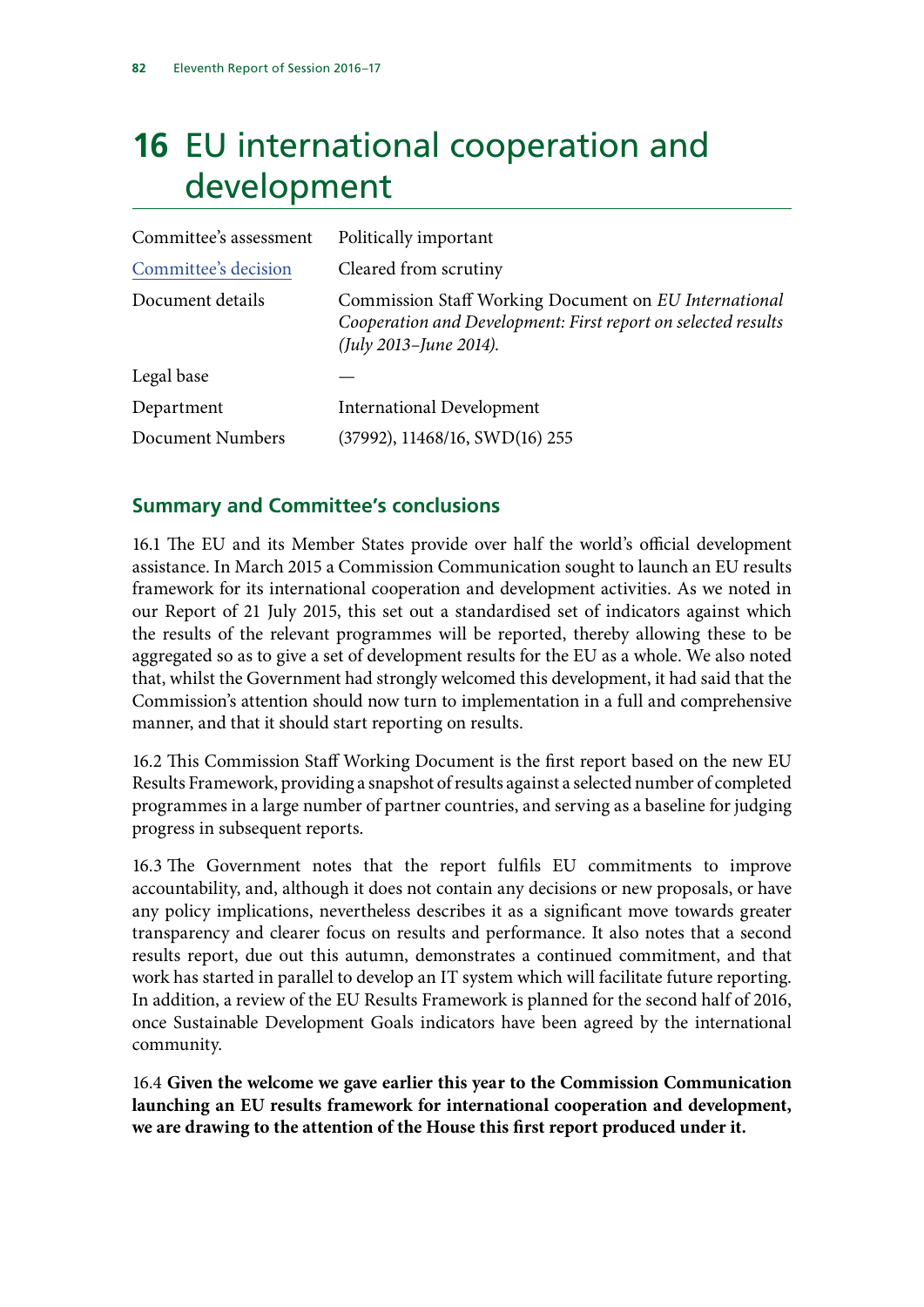# **Full details of the documents**

Commission Staff Working Document on *EU International Cooperation and Development: First report on selected results (July 2013–June 2014)*: (37992), 11468/16, SWD(16) 255.

## **Background**

16.5 In December 2013, the Commission produced a Staff Working Document<sup>50</sup> aimed at paving the way for an EU Development and Cooperation Results Framework, and this was followed in March 2015 by a further such Document,<sup>51</sup> which sought to launch that Framework. As we noted in our Report of 21 July 2015, the latter document laid out a standardised set of indicators against which the results of EU development cooperation programmes will be reported at various levels,<sup>52</sup> thereby allowing the results from different programmes to be aggregated, so as to give a set of development results for the EU as a whole, increase transparency and accountability, and in the process identify at a strategic level which programmes are most effective in generating results.

16.6 We also noted that, whilst the Government had strongly welcomed the publication of the details of the Results Framework as an important first step, it had said that the Commission's attention should now turn to implementation in a full and comprehensive manner, and that it should start reporting results. We therefore asked the Government to write to us after the first set of results had been published, giving its views on the outcome and the lessons this held for future work in this area.

## **The current document**

16.7 This Commission Staff Working Document is the first report based on the new Framework, providing a snapshot of results against a selected number of completed programmes and serving as a baseline for judging progress in subsequent reports. It follows the structure of the results framework published in March 2015, with three levels showing respectively development progress in more than 70 partner countries; results from projects and programmes funded through the Development Cooperation Directorate General (EuropeAid), with data covering projects which ended between mid-2013 and mid-2014; and information on organisational performance, based on internal management systems.

16.8 The report focuses on programmes with a value greater than €750,000, which represent some 90–95% of the total financial amount of projects. It also notes that, given the reporting period, there are certain key priority areas under the EU's current work, such as the root causes of migration, which are not as prominent in the report, but where there are still important results which feed into the current priorities. The report also makes clear that the results included have been calculated using a contribution approach of the kind used by other multilaterals, meaning that, where a project has been financed by the EU jointly with other funders, the overall results of the collective effort are reported. (Data has been obtained from international statistical sources such as United Nations'

<sup>50</sup> (35735), 17709/13: see Thirty-seventh Report HC 83-xxxiv (2013–14), [chapter 6](http://www.publications.parliament.uk/pa/cm201314/cmselect/cmeuleg/83-xxxiv/8310.htm) (26 February 2014) and Fortyseventh report HC 83-xlii (2013–14), [chapter 1](http://www.publications.parliament.uk/pa/cm201314/cmselect/cmeuleg/83-xlii/8304.htm) (30 April 2014).

<sup>51</sup> (36775), 7604/15: see First Report HC 342-i (2015–16) [chapter 16](http://www.publications.parliament.uk/pa/cm201516/cmselect/cmeuleg/342-i/34219.htm) (21 July 2015).

<sup>52</sup> Level 1 (Development progress in partner countries); Level 2 (Outputs of development programmes); Level 3 (Organisational efficiency and effectiveness in delivering programmes).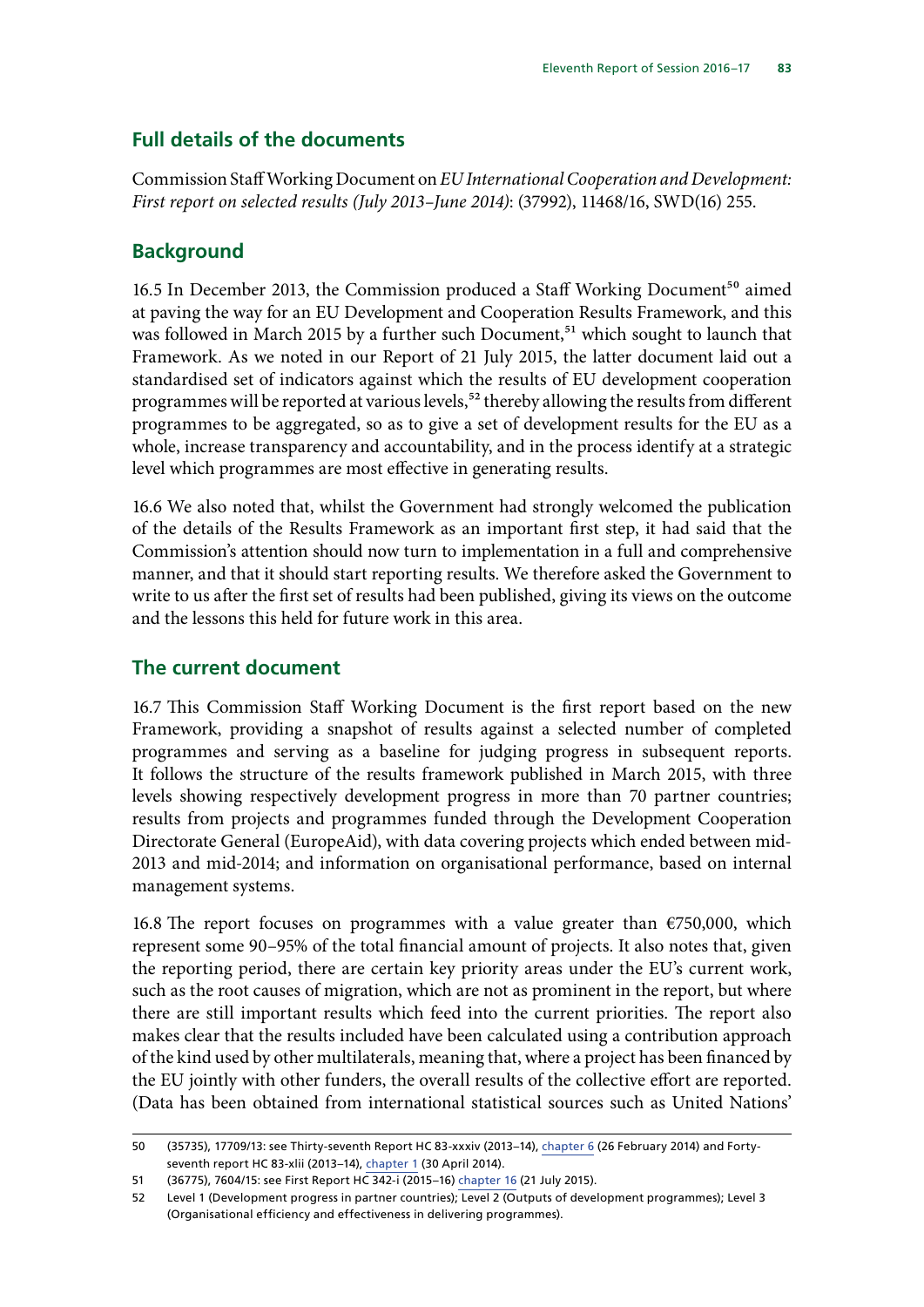agencies, the World Bank, the International Monetary Fund and others, and is mostly based on that from 2013, which is the latest available for the predefined indicators when the report was compiled.)

## **The Government's view**

16.9 In his Explanatory Memorandum of 11 August 2016, the Minister of State at the Department for International Development (Rory Stewart) notes that the report fulfils the EU commitments to improve accountability, and does not contain any decisions or new proposals, or have any policy implications. Nevertheless, he describes it as a significant move towards greater transparency and clearer focus on results and performance something which has been a reform priority for the UK, and where it has been instrumental in its development.

16.10 He says that the UK welcomes the report and the use of the results framework, which sets out a useful overview of the activities undertaken and demonstrates the significant scale and geographical reach of EU aid, the value of which will be increasingly apparent and become further embedded in its international cooperation and development activities. However, he adds that, whilst the report is a welcome addition to EU reporting, the UK will continue to press for further evolution of the results framework itself, there being areas where it would like to see improvement—for example, as year-on-year results are included, there should be some analysis of trends and ongoing programmes should also be reflected.

16.11 The Minister also notes that a second results report, due out this autumn as part of the EuropeAid Annual report, demonstrates a continued commitment to results reporting, and that work has started in parallel to develop an IT system which will facilitate future results reporting from on-going projects. In addition, a review of the EU Results Framework is planned for the second half of 2016, once Sustainable Development Goals indicators have been agreed by the international community.

16.12 Finally, the Minister notes that we previously questioned the lack of urgency in getting to the first report stage, and he recognises that the delay in producing the first report was frustrating. However, he points out that data collection for the second report (based on 2015 results) was completed on time, and will appear as part of the forthcoming EuropeAid Annual Report, meaning that the Commission has effectively caught up. He also comments that the EU has put in place a more advanced results framework than other multilaterals currently produce, and that, over time, it should be expected to produce reporting to rival that of others who have been reporting results in this way for some time. In the meantime, he says that the UK remains committed to constructive dialogue with colleagues in Brussels and in country missions to ensure continued improvement in results reporting, anticipating a stronger focus on results in future reports and for this to be reflected in the programme delivery and policy formulation.

# **Previous Committee Reports**

None.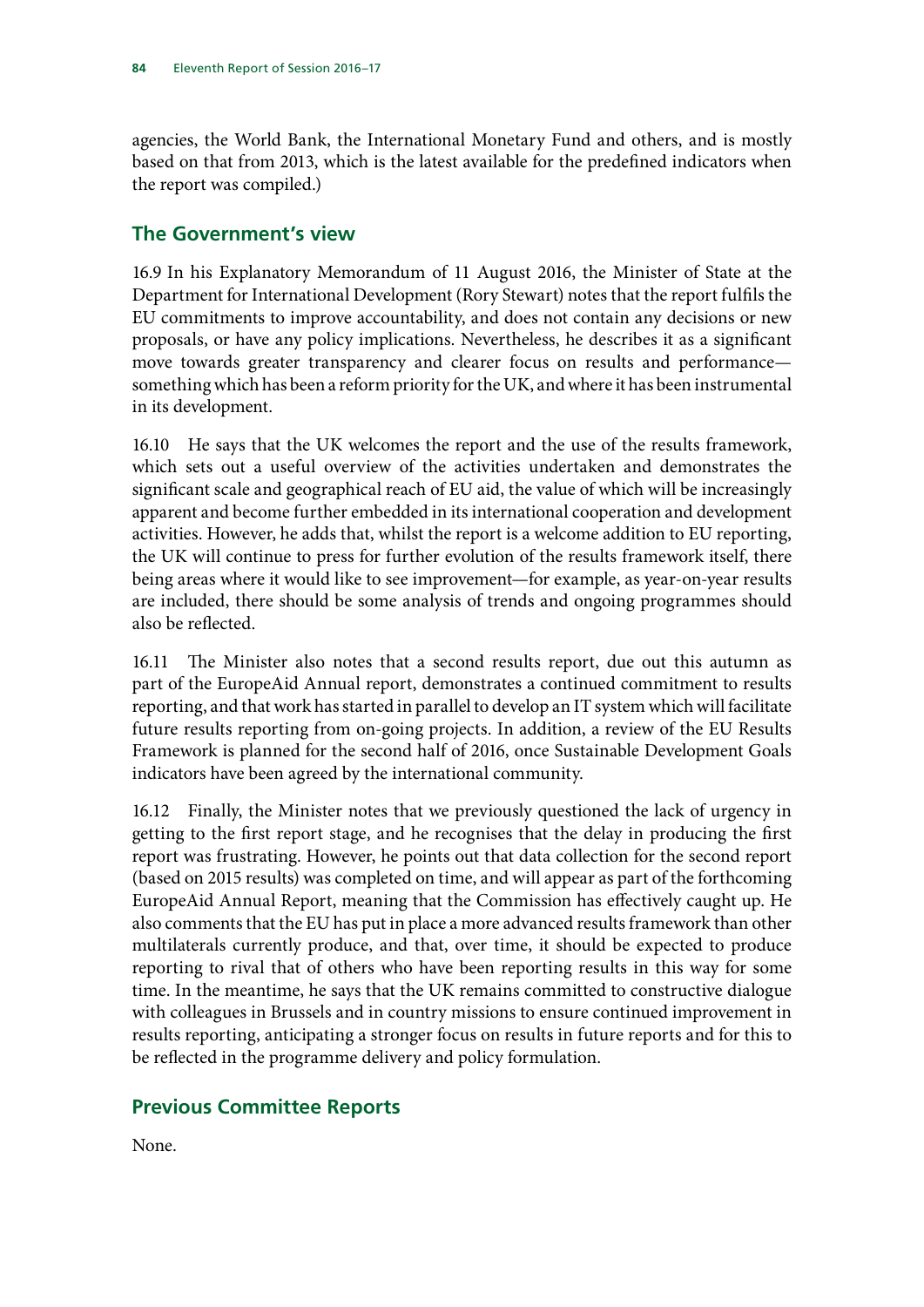# **17** Strategy for Low-Emission Mobility

| Committee's assessment | Politically important                                                              |
|------------------------|------------------------------------------------------------------------------------|
| Committee's decision   | Cleared from scrutiny; drawn to the attention of the<br><b>Transport Committee</b> |
| Document details       | Commission Communication: A European Strategy for Low-<br><b>Emission Mobility</b> |
| Legal base             |                                                                                    |
| Department             | Transport                                                                          |
| Document Numbers       | $(37982)$ , 11333/16 + ADDs 1-2, COM(16) 501                                       |

# **Summary and Committee's conclusions**

17.1 Since transport accounts for almost one quarter of Europe's greenhouse gas emissions, and is the main cause of air pollution in cities, the Commission sees a need for an irreversible shift to low-emission mobility, whilst noting also the accelerating pace of the global shift in this direction, and the changes which have already taken place within the EU.

17.2 It has accordingly sought in this Communication to introduce a strategy for speeding up that transition, based on three broad priorities—optimising the transport system and improving its efficiency; scaling up the use of low-emission alternative energy sources; and moving towards zero-emission vehicles—and setting out an overarching approach together with the areas in which options should be explored (including how initiatives in related fields might be linked and synergies achieved).

17.3 The Government welcomes the Commission's recognition of the importance of lowemission mobility and, in principle, welcomes proposals which will improve air quality, and reduce impact of transport on human health and on the natural environment. It says that it will consider the policy implications of individual proposals when they are issued, but, in the meantime, has set out its current position on the Commission's broad priorities and other areas falling out of this Strategy.

17.4 **This is a wide-ranging strategy covering an area of considerable economic and environmental importance, and, although it is not clear what its impact will be on the UK in the light of the recent referendum vote, we think it right to draw it to the attention of the House and of the Transport Committee. Having said that, the document essentially provides a broad framework for future action, and, as the Government has pointed out, more specific attention can be given to individual items as and when the Commission comes forward with detailed proposals. We are therefore content to clear it.**

# **Full details of the documents**

Commission Communication: *A European Strategy for Low-Emission Mobility*: (37982), [11333/16](http://data.consilium.europa.eu/doc/document/ST-11333-2016-INIT/en/pdf) + ADDs 1–2, COM(16) 501.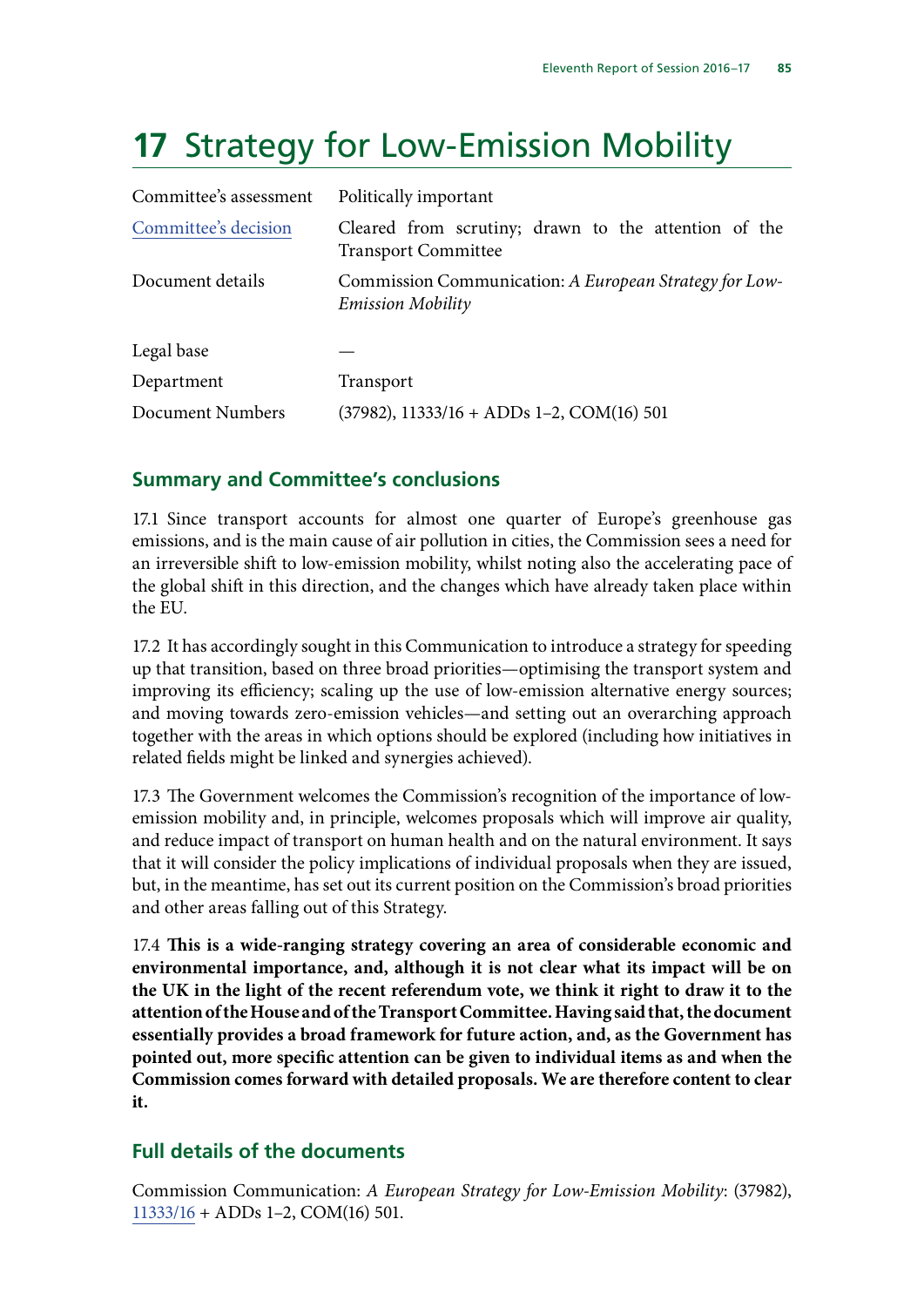# **Background**

17.5 According to the Commission, transport accounts for almost one quarter of Europe's greenhouse gas emissions, as well as being the main cause of air pollution in cities, and it sees this as requiring an irreversible shift to low-emission mobility in order to achieve a broader move to the low-carbon circular economy needed to maintain competitiveness whilst catering for the mobility needs of people and goods. It also notes the accelerating pace of the global shift in this direction, and the changes which have already taken place within the EU.

17.6 It has now sought in this Communication to introduce a strategy for speeding up that transition, setting out an overarching approach together with the areas in which options should be explored (including how initiatives in related fields might be linked and synergies achieved).

# **The current document**

17.7 The Strategy has three broad priorities:

- to optimise the transport system and improve its efficiency;
- to scale up the use of low-emission alternative energy sources; and
- to move towards zero-emission vehicles.

## *Optimising the transport system and improving its efficiency*

17.8 The Commission notes that, because of new technologies, business models and mobility patterns, the way mobility is organised is changing, with it being increasingly driven by demand, leading to a more optimal use of transport resources. It believes that data, clearer price signals and a multimodal transport system support this approach, and therefore have a key role to play.

## *Digital Mobility*

17.9 The Strategy notes the potential of digital technologies, especially Cooperative Intelligent Transport Systems (C-ITS), to improve mobility, efficiency and safety, and says that the Commission intends to publish a Master Plan promoting the rapid deployment of C-ITS technologies.

## *Fair and efficient pricing in transport*

17.10 The Strategy notes the importance of correct price signals and externalities to incentivise energy-efficient transport. It says that, as regards road transport, the Commission believes that distance-based road pricing best reflects the polluter/user pays principle, and that its planned package of roads initiatives will include proposals to revise the existing Eurovignette and European Electronic Tolling Service Directives, an analysis having suggested that improvement in their functioning could reduce carbon dioxide emissions from the road sector by up to 1.7%.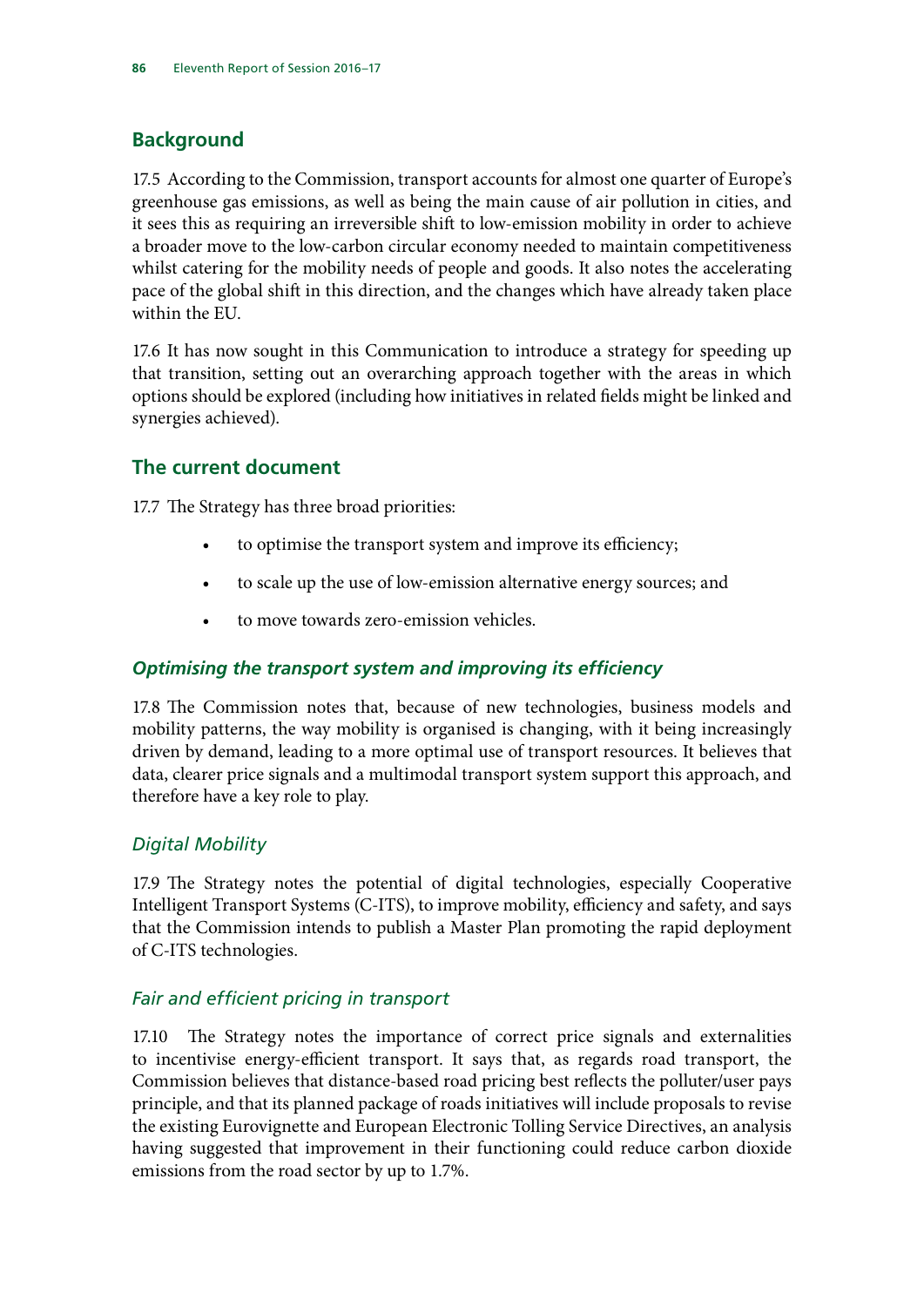## *Promoting multi-modality*

17.11 The Strategy identifies measures supporting multi-modal integration as encouraging shifts towards lower emission methods of transport, such as inland waterways, short sea shipping and rail, citing as an example recent measures in the Fourth Railway Package to make rail more attractive to passengers and freight. It says that the Commission's future plans include amendment of the Combined Transport Directive and action to allow further development of domestic bus and coach services, and it notes that increased digitalisation has made it possible for mobility distribution models, such as Mobility as a Service (MaaS), to improve passenger experience.

#### *Scaling up the use of low-emission alternative energy sources*

17.12 The Strategy notes that transport in the EU depends on oil for about 94% of its energy needs, which is much higher than any other sector, and leaves it heavily dependent on imports. It further notes the need to accelerate the current transition to alternative energy sources, and the opportunity this provides for the EU to develop leadership in new products, such as advanced biofuels.

17.13 The Strategy also indicates areas where the Commission intends to act in the future, including revision of current legislation. In particular, it points out:

- the possibility of obliging fuel suppliers to provide a certain share of renewable energy, for example through a blending mandate<sup>53</sup> or obligation to reduce the greenhouse gas impact of the energy supplied;
- the limited future for food-based biofuels, with the withdrawal of financial support after 2020, and their gradual replacement by more advanced biofuels (where it will be necessary to assess investment needs, and their competitive position with other fuels, in the absence of support);
- the extent to which the prospects for low-emission alternative energy differ according to the method of transport, with the widest range of options currently available being for passenger cars and vans, but with advanced biofuels being particularly important in the medium term for aviation, as well as for lorries and coaches;
- the need for specific infrastructure outside the current refuelling system such as a wide availability of electric re-charging points, and natural gas and hydrogen refilling stations—and for a methodology allowing fuel price comparisons; and
- the importance of standardisation and inter-operability in such areas as charging plugs, where the EU also takes part in international work.

#### *Moving towards zero-emission vehicles*

17.14 The Commission says that a shift to low-emission energy needs to be complemented by policies supporting efficiency and innovation in vehicles, further improvements in combustion engines, and greater attention than hitherto being paid to lorries, buses and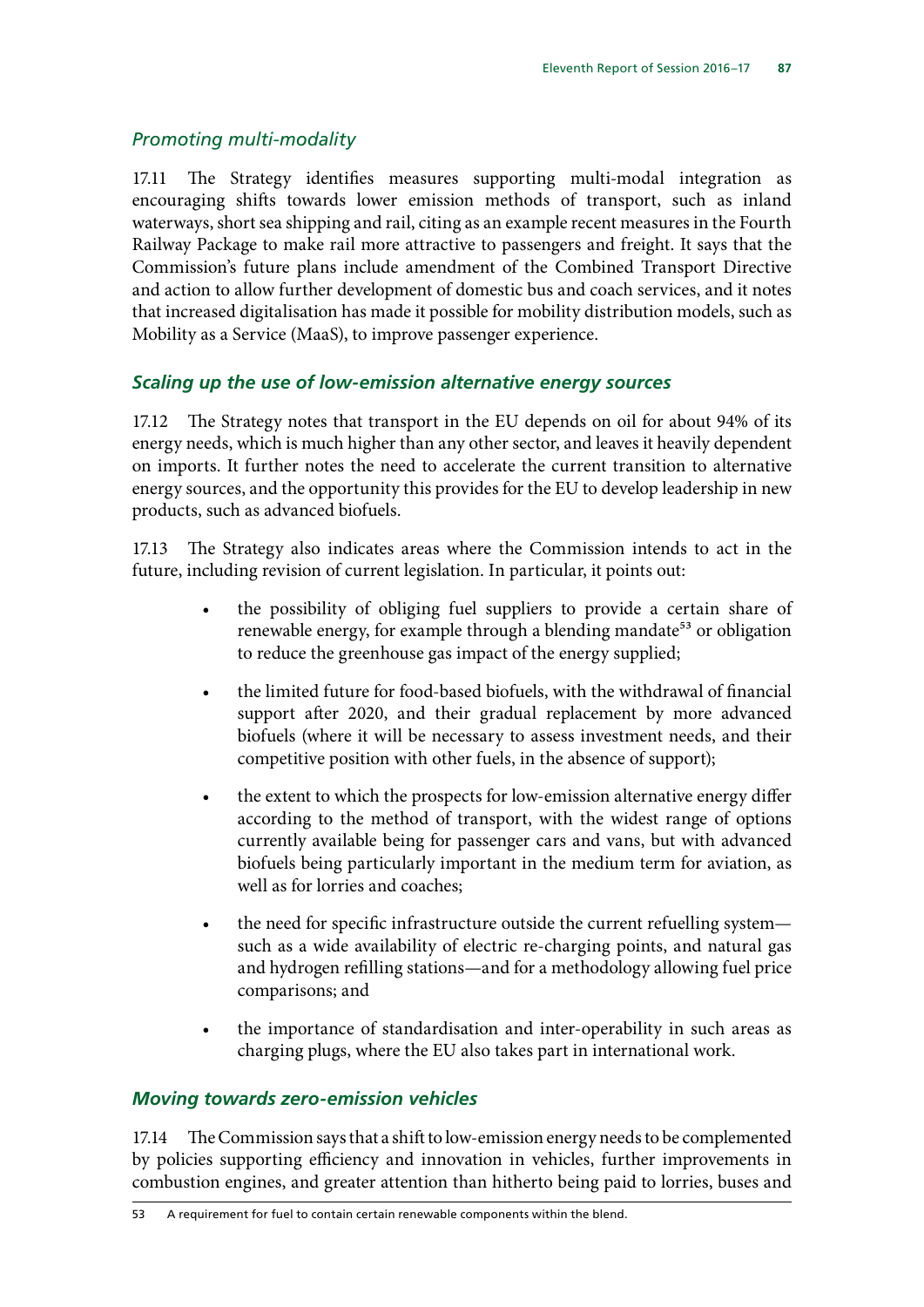coaches. It also highlights the need for improvements in vehicle testing to regain consumer trust, and the role of a new type-approval framework in strengthening independent testing, market surveillance and enforcement in Europe.

#### *Post-2020 strategy on vehicle efficiency for cars and vans*

17.15 The Commission is considering post 2020 carbon dioxide standards for cars and vans, and is currently assessing their costs and benefits, competitiveness impacts and industrial policy developments across the EU and globally. It stresses the importance of customer awareness of electric and fuel cell vehicles, and the role of tax incentives (where it comments on the extent to which Member States still apply a range of contradictory measures, such as fossil fuel subsidies, which discourage low-emission mobility, and the need to review these).

#### *Post-2020 strategy for lorries, buses and coaches*

17.16 The Commission notes that lorries, buses and coaches account for about one quarter of carbon dioxide emissions from road transport, which are set to increase between 2010 and 2030. It also points out that, whilst these have been subject to similar air pollution standards as cars and vans, they are not subject to EU fuel efficiency standards or to a carbon dioxide monitoring scheme, and that, as a first step, it is working on proposals for the certification of emissions and fuel consumption and for the monitoring and reporting of certified data. It also proposes to introduce new regulatory measures to control carbon dioxide emissions from heavy duty vehicles, in order to prevent the EU lagging behind other parts of the world, such as the US, China, Japan and Canada, which have already introduced such standards. Finally, it highlights the role which public procurement undertaken by municipal and local authorities can play, and says that it is considering broadening the scope of the Clean Vehicles Directive (2009/33/EC), which requires public procurement of road vehicles to take account of environmental impacts, and introducing more robust compliance requirements and procurement targets.

#### *Related EU policy areas*

17.17 The Commission also notes that a number of its current and planned horizontal initiatives will support the transition to low-emission mobility. These include:

- the Energy Union Strategy, including the planned initiative on Electricity Market Design which aims to reward consumers who manage their electricity consumption in a "smart" way;
- the planned EU Research, Innovation and Competitiveness Strategy for the Energy Union, aimed at bringing together three interconnected strands energy technologies, transport and industry—with €6.4 billion having been allocated to transport research and innovation under the Horizon 2020 programme, and further programmes having been set up to address transport decarbonisation, including support for the development of light and heavy duty electric vehicles and fuel cells, the promotion of low carbon transport for cities, and the promotion of the uptake of liquefied natural gas for heavy duty vehicles;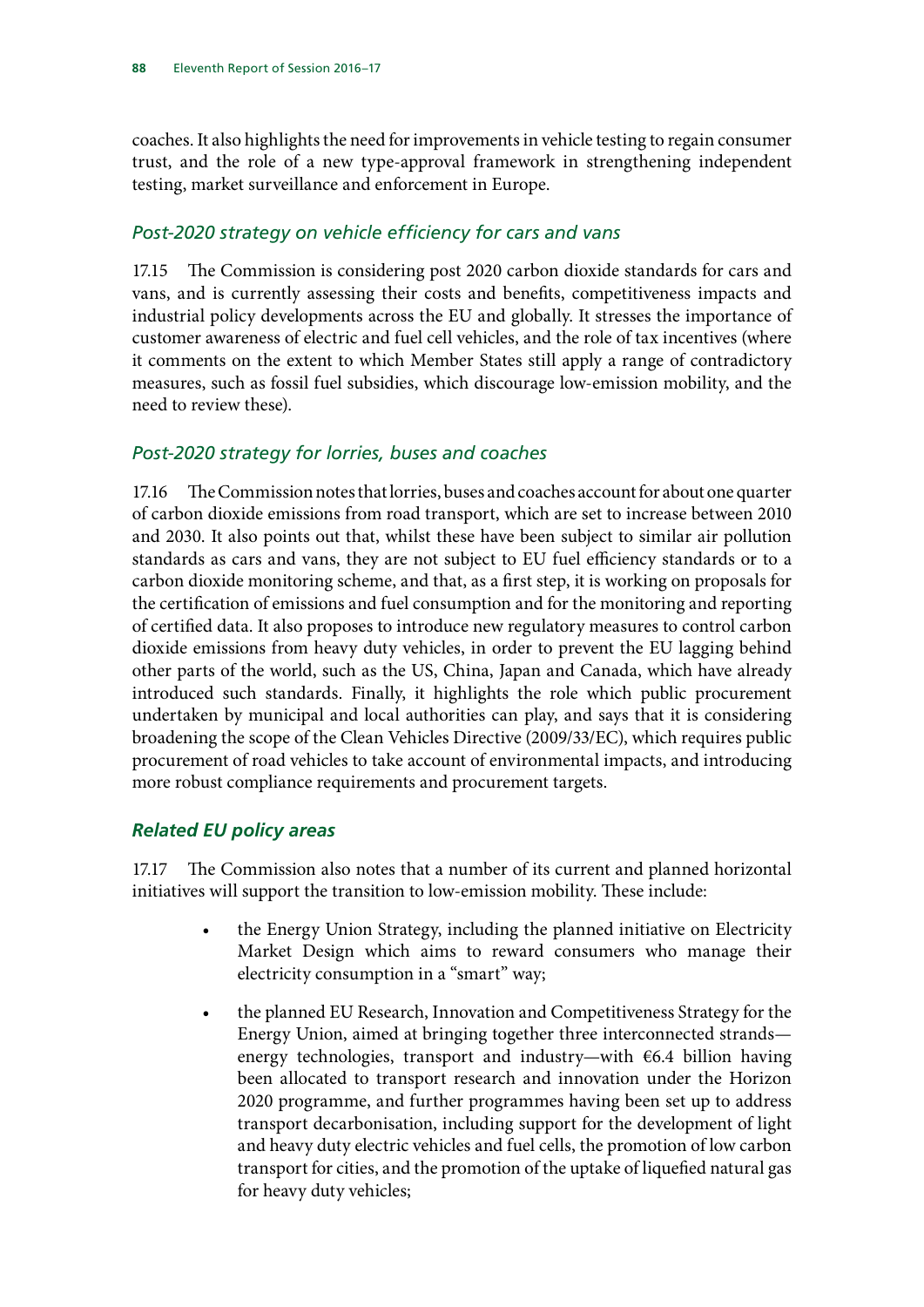- the Digital Single Market Strategy, including digitising industry, the free flow of data and standardisation policy initiatives to ensure development and uptake of the new technologies;
- implementation of the New Skills Agenda to ensure that employees have the necessary skills; and
- maximising the impact of available finance and financial instruments, with EU financing through the Connecting Europe Facility (CEF) and the European Structural and Investment Funds (ESIF), which have allocated €24.04 billion and €70 billion respectively to be spent on developing transport infrastructure between 2014 and 2020, and the use of the CEF and Trans-European Transport Network (TEN-T) to mobilise private finance.
- The Strategy also notes and supports the global action being taken by the International Civil Aviation Organisation (ICAO) on international aviation emissions and by the International Maritime Organisation (IMO) on those from international shipping.

## **The Government's view**

17.18 In his Explanatory Memorandum of 15 August 2016, the Transport Minister for Aviation, International Trade and Europe (Lord (Tariq) Ahmad of Wimbledon) says that the Government welcomes the Commission's recognition of the importance of lowemission mobility and, in principle, welcomes proposals which will improve air quality, and reduce impact of transport on human health and on the natural environment.

17.19 He says that there are no immediate policy implications arising from the Strategy, and that the Government will consider those of individual proposals when they are issued, but, in the meantime, he describes its current position on the Commission's broad priorities and other areas falling out of this Strategy as follows:

- as regards *optimising the transport system and improving its efficiency*, the Government supports the work of the EU on the deployment of Cooperative Intelligent Transport Systems (C-ITS), where the UK has been working closely with the Commission on the initial stages of the proposed master plan for deployment, and is already actively involved in this area: the UK also recognises the need for vehicles to travel seamlessly from country to country, and has partnered with European counterparts to ensure interlinkages;
- on the *scaling up the use of low-emission alternative energy sources*, most of today's biofuels are produced from crops grown on agricultural land, but there are concerns that some do not deliver greenhouse gas savings where their production displaces other crops onto previously uncultivated land: in recognition of this problem, a recent Directive (2015/1513), included a cap on crop based biofuels and the option to set a sub-target to support advanced biofuels, but there is no specific indication of what the Commission's planned further legislation might contain beyond the possibility of a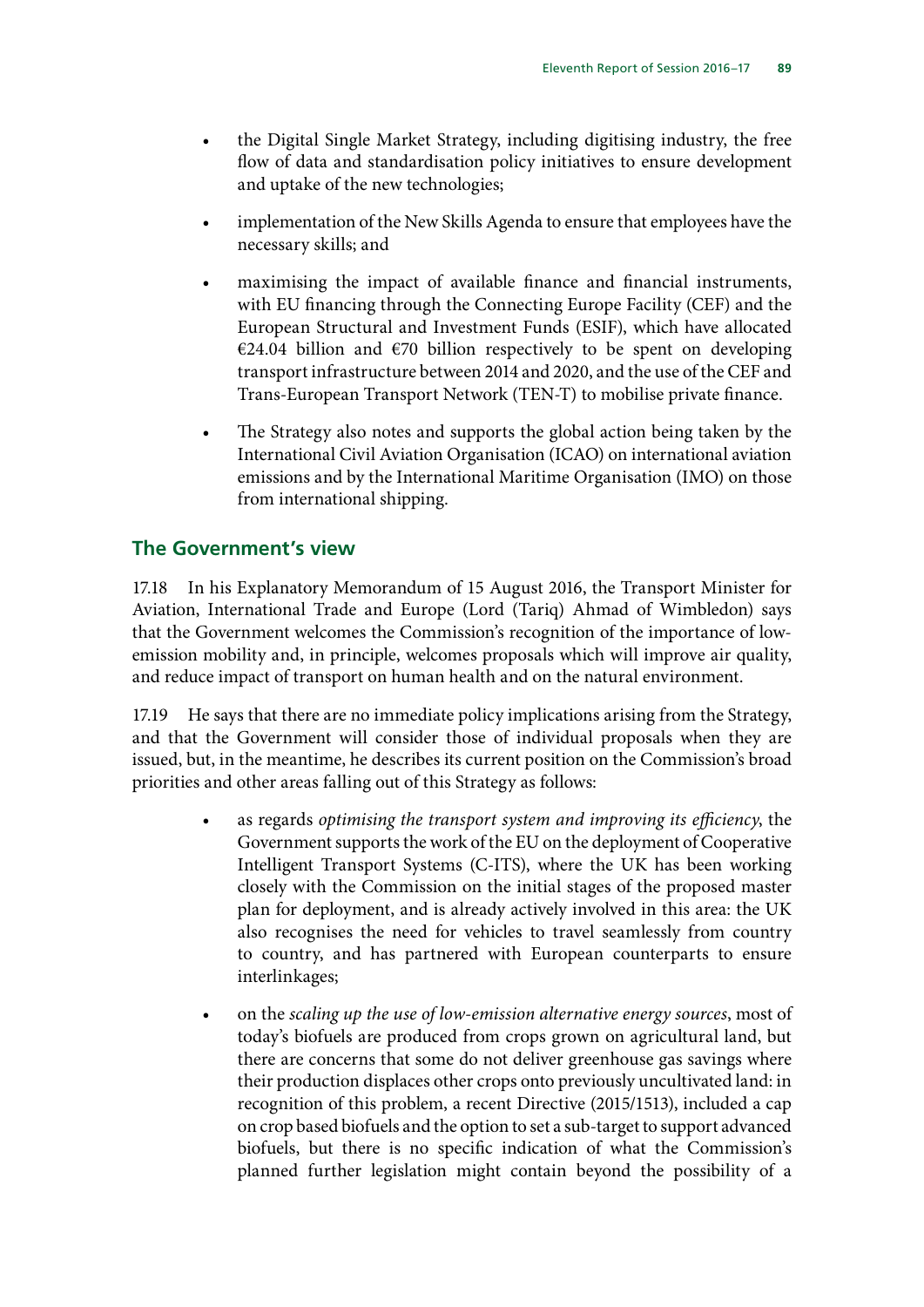renewable blending mandate or an obligation to reduce greenhouse gas emissions impacts to support alternative fuels such as advanced biofuels and synthetic fuels; and

• in the case of *moves towards zero-emission vehicles*, the Government supports the views outlined by the Strategy, and has set a goal that all cars and vans should be zero emission vehicles by 2050, with expenditure of more than £600 million during this Parliament on supporting the early market: the Government broadly supports the delivery of further improvements in vehicle efficiency and EU measures reducing carbon dioxide emissions from cars and vans which help to support the introduction of zero emission vehicles to the mass-market, as well as the development of new regulatory measures for corresponding reductions from heavy duty vehicles (lorries, buses and coaches), although it recognises the current difficulties in measuring and verifying emissions for these vehicles.

17.20 The Minister also makes two further points. First, although the Strategy cites the Combined Transport Directive as a contributor to reducing greenhouse gas emissions, the considerable growth reported in combined transport is not all directly attributable to that measure. Secondly, with regard to research and development and competitiveness, the UK has maintained strong support for industry innovation and RandD, and created a wide range of high quality, relevant projects to drive forward technologies for ultra-low emission vehicles to build UK capability and supply chains.

# **Previous Committee Reports**

None.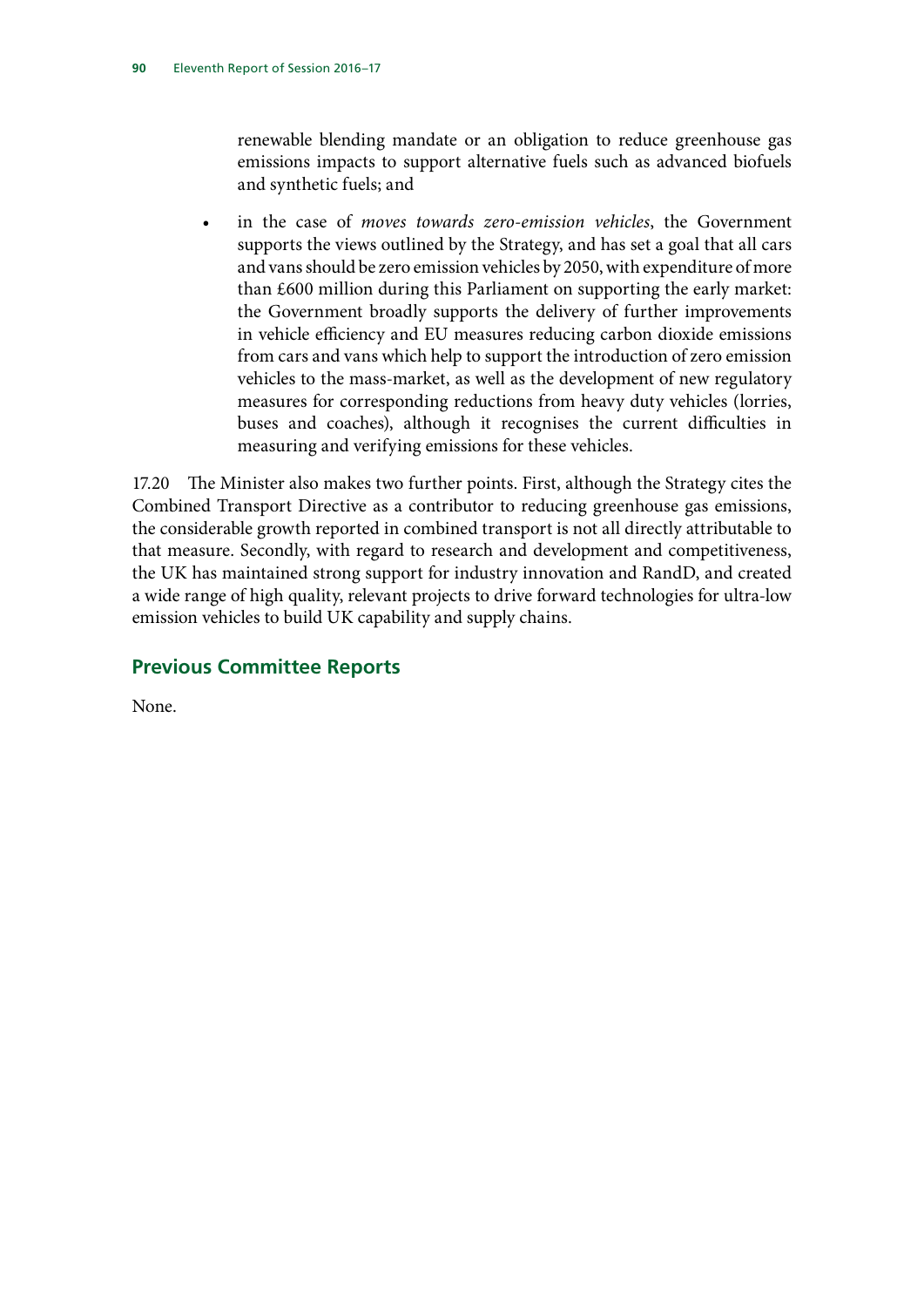# **18** The European External Action Service's management of its buildings around the world

| Committee's assessment | Politically important                                                                                                                            |
|------------------------|--------------------------------------------------------------------------------------------------------------------------------------------------|
| Committee's decision   | Cleared from scrutiny                                                                                                                            |
| Document details       | European Court of Auditors' Special Report No. 7/2016:<br>The European External Action Service's management of its<br>buildings around the world |
| Legal base             |                                                                                                                                                  |
| Department             | Foreign and Commonwealth Office                                                                                                                  |
| Document Number        | $(37723)$ , —                                                                                                                                    |

## **Summary and Committee's conclusions**

18.1 The European External Action Service (EEAS) coordinates the EU's foreign and security policy. It provides office buildings for EU staff and residences for Heads of Delegation in around 140 EU Delegations around the world. EEAS expenditure on Delegation buildings in 2014 amounted to  $E$ 165 million (£136 million), out of a total budget of  $\epsilon$ 530 million (£438 million).

18.2 The European Court of Auditors found that, while Delegation buildings generally met needs, in some cases they did not provide best value for money because they exceeded the specified space limits, the EEAS owned buildings it no longer used, and some charges levied upon organisations hosted in shared premises were not sufficient to recover all costs. It made a series of recommendations with which the Government agreed and which the EEAS largely accepted.

18.3 The Committee asked the Government to write to us after discussion in Council to explain how the EEAS' capacity to manage its portfolio effectively is to be enhanced.

18.4 In response, the Minister for Europe and the Americas (Sir Alan Duncan) explains how the Government has engaged in discussions on the Special Report in Brussels. He reports that the UK strengthened language in the Council Conclusions (of  $27 \text{ June}$ )<sup>54</sup> urging the EEAS to build its expertise in property management along with pursuing efforts to sell or to rent out unoccupied owned buildings to avoid the related maintenance or security costs.

18.5 **We are re-assured by the Minister's response. We now clear the European Court of Auditors' Special Report from scrutiny and require no further response.**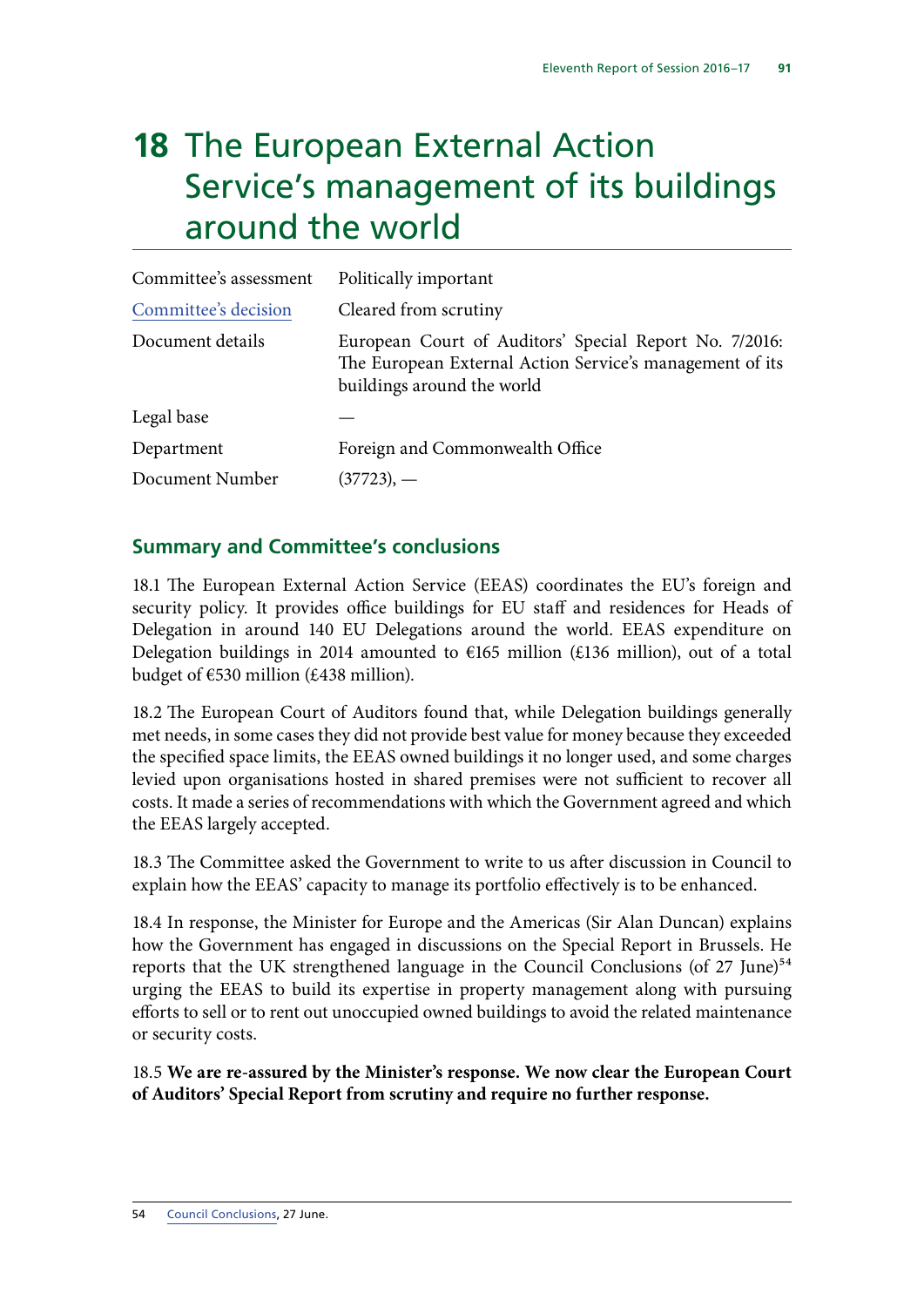# **Full details of the documents**

European Court of Auditors' Special Report No. 7/2016: The European External Action Service's management of its buildings around the world: (37723), —.

## **Background**

18.6 The European Court of Auditors (ECA), via its Special Reports, carries out audits designed to assess how well EU funds have been managed so as to ensure economy, efficiency and effectiveness.

18.7 The Court of Auditors noted that, upon being created in January 2011, the European External Action Service (EEAS) took over responsibility for running EU Delegations around the world from the European Commission. The auditors found that, while Delegation buildings generally met needs, in some cases they did not provide best value for money because they exceeded the specified space limits, the EEAS owned buildings it no longer used, and some charges levied upon organisations hosted in shared premises were not sufficient to recover all costs.

18.8 The auditors made a number of recommendations designed to: improve cost recovery and verify and monitor market rental rates; improve planning and strengthen support for delegations; facilitate a more strategic approach to priorities for rentals, purchases, sales, modifications and maintenance in rolling medium-term plans; and reinforce headquarters' real-estate management expertise. These were accepted by the EEAS, though with some qualifications about the limitations on long-term planning and the paucity of staff engaged in this part of the EEAS' work. Further details on the Special Report were set out in our Report of 19 May.

18.9 When we considered the Special Report on 19 May, we expressed surprise at the lack of urgency expressed by the Government about ensuring the step change in EEAS real estate management that is plainly necessary. We therefore asked the Minister to write to us after discussion in Council explaining how the EEAS' capacity to manage its large portfolio is to be enhanced. In the meantime, we retained the Special Report under scrutiny.

## **Minister's letter of 25 July 2016**

18.10 The Minister responded in the following terms:

"At the Budget Committee meetings in Brussels on 30 May and 2 June, the UK underlined serious concerns about the findings and implications of the report, supported the need for the EEAS to implement the ECA's recommendations and asked a number of questions about how the EEAS will strengthen its real estate expertise, and the management of its buildings.

"The EEAS explained that co-location is a strategic priority. It is working with the European Investment Bank, along with other EU Member States, on office sharing solutions. The EEAS has introduced a lifecycle management system to improve the management of its buildings. This will embed Cost Benefit Analysis into procedures for rent against purchase.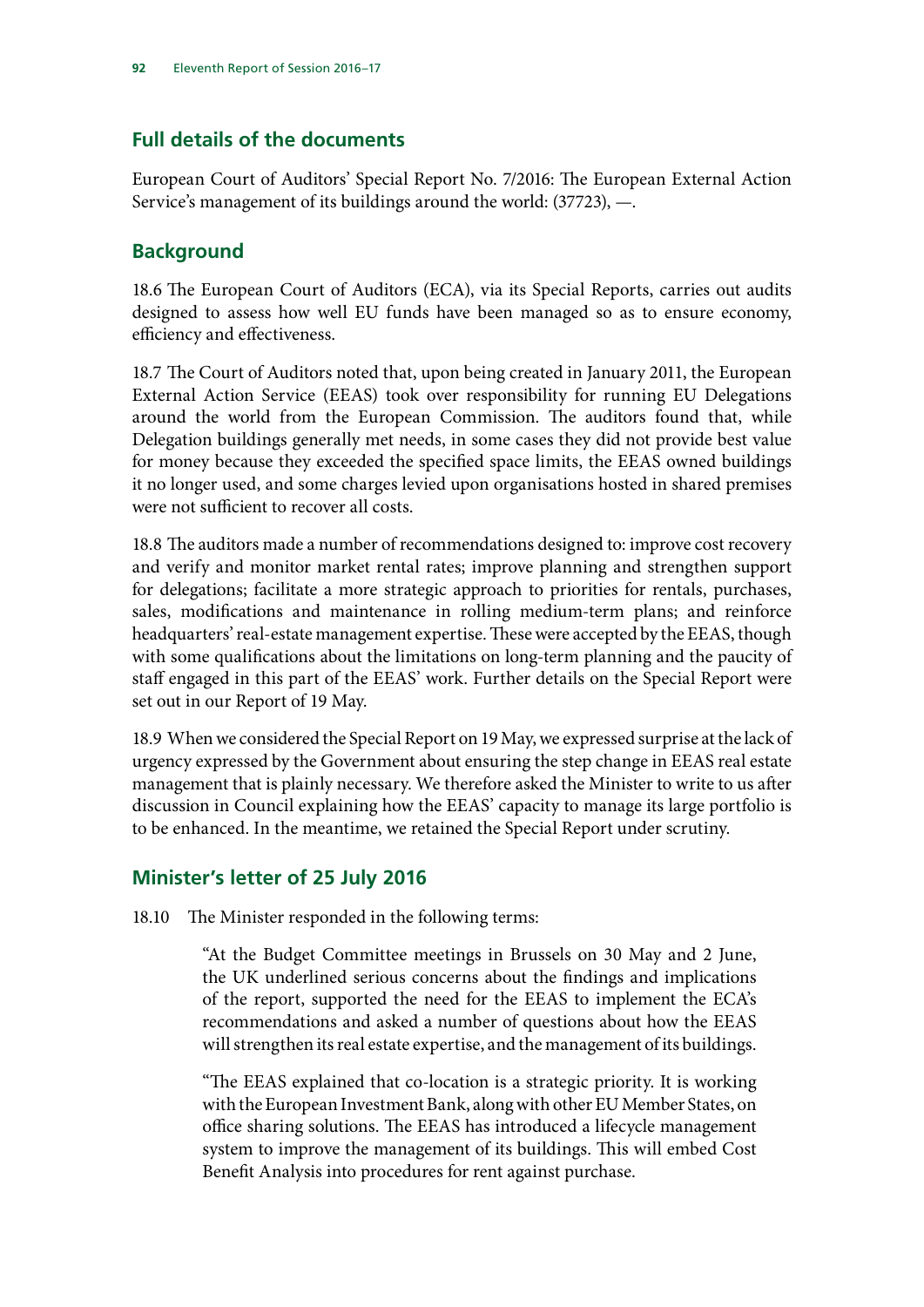"The UK, together with other like-minded Member States, strengthened language in the Council Conclusions urging the EEAS to build its expertise in property management along with pursuing efforts to sell or to rent out unoccupied owned buildings to avoid the related maintenance or security costs.

"The Conclusions, adopted on 27 June 2016, ask the EEAS to follow-up on the implementation of the recommendations contained in the report and invite the Court of Auditors to report back on the progress achieved by the EEAS in the management of EU delegation buildings.

"The Conclusions also call on the EEAS, in line with the recommendations of the Court, to further develop a more strategic and rationalised approach and improve the planning in regard to its building policy that ensures efficient use of resources across the network. This includes proposals to mitigate the impact of the exchange rate fluctuations on its infrastructure spending.

"The European Court of Auditors follows-up on recommendations in its special reports at regular intervals. The UK will continue to monitor progress."

#### **Previous Committee Reports**

First Report HC 71-i (2016–17), chapter 3 (19 May 2016).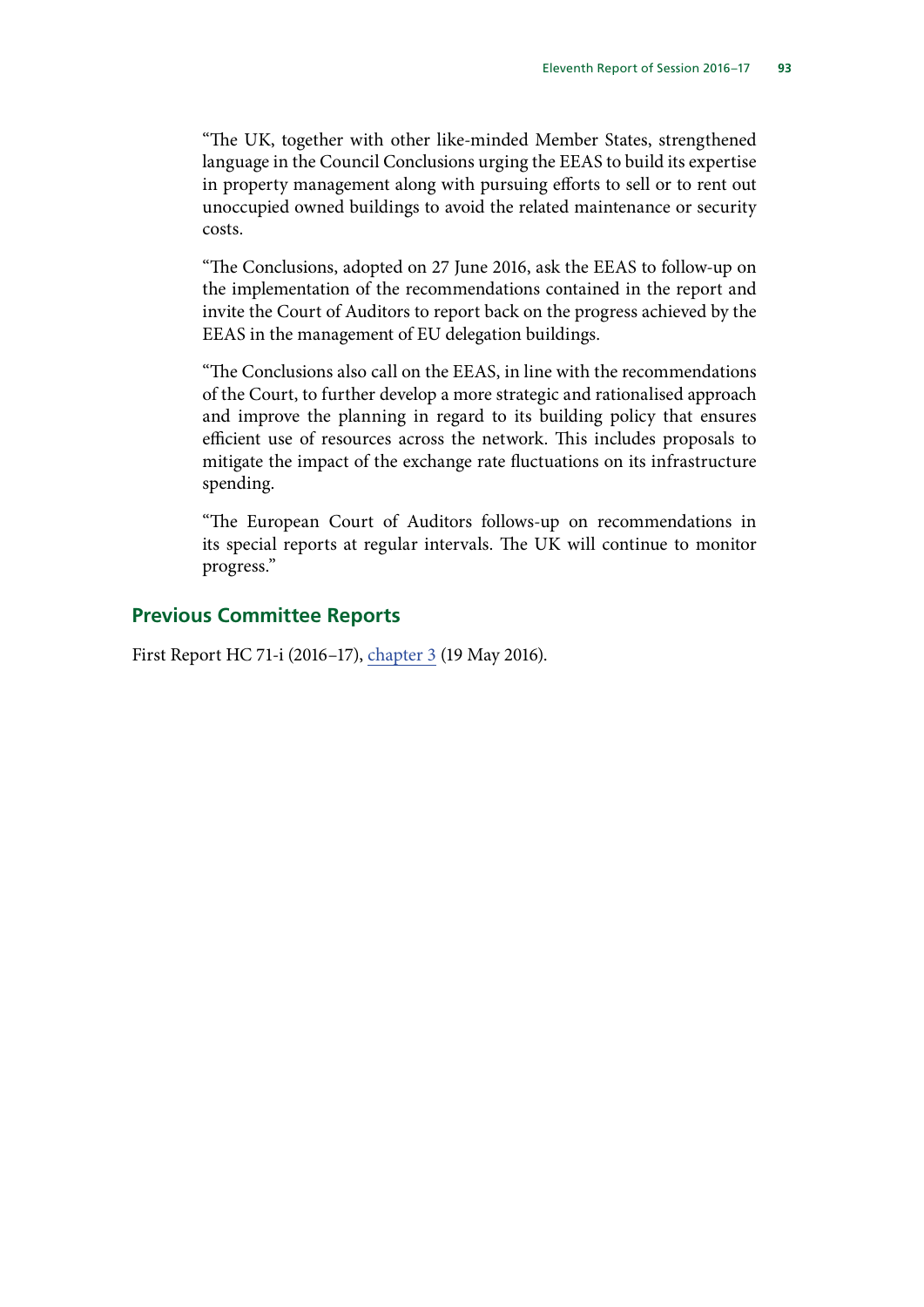# **19** A Global Strategy for the EU's Foreign and Security Policy

| Committee's assessment | Politically important                                                                                                                     |
|------------------------|-------------------------------------------------------------------------------------------------------------------------------------------|
| Committee's decision   | Cleared from scrutiny; drawn to the attention of the Foreign<br><b>Affairs Committee</b>                                                  |
| Document details       | EU High Representative for Foreign Affairs and Security<br>Policy's Report: A Global Strategy for the EU's Foreign and<br>Security Policy |
| Legal base             |                                                                                                                                           |
| Department             | Foreign and Commonwealth Office                                                                                                           |
| Document Numbers       | $(37897), 10715/16, -$                                                                                                                    |

# **Summary and Committee's conclusions**

19.1 The wider region beyond the EU has become more unstable and more insecure. Crises within and beyond the EU's borders are directly affecting the lives of EU citizens. The EU is expected to play a major role globally, including as a security provider. These were the reasons for a new EU Global Strategy as set out by the High Representative, Federica Mogherini, on 28 June.

19.2 The Strategy set out five broad areas for action:

- The Security of our Union (recommending boost to security and defence capabilities);
- State and Societal Resilience to our East and South;
- An Integrated Approach to Conflicts;
- Cooperative Regional Orders; and
- Global Governance for the 21st Century.

19.3 A final section described how this vision would be put into action. Action would include:

- urgent Member State investment in security and defence capabilities;
- diplomatic action fully grounded in the Lisbon Treaty; implementation of the Sustainable Development Goals; and
- coherence across EU external policies, between Member States and EU institutions, and between internal and external dimensions of policies.

19.4 At its first consideration of the document on 20 July, the Committee asked for details of the exchanges between the Foreign Secretary and the High Representative on the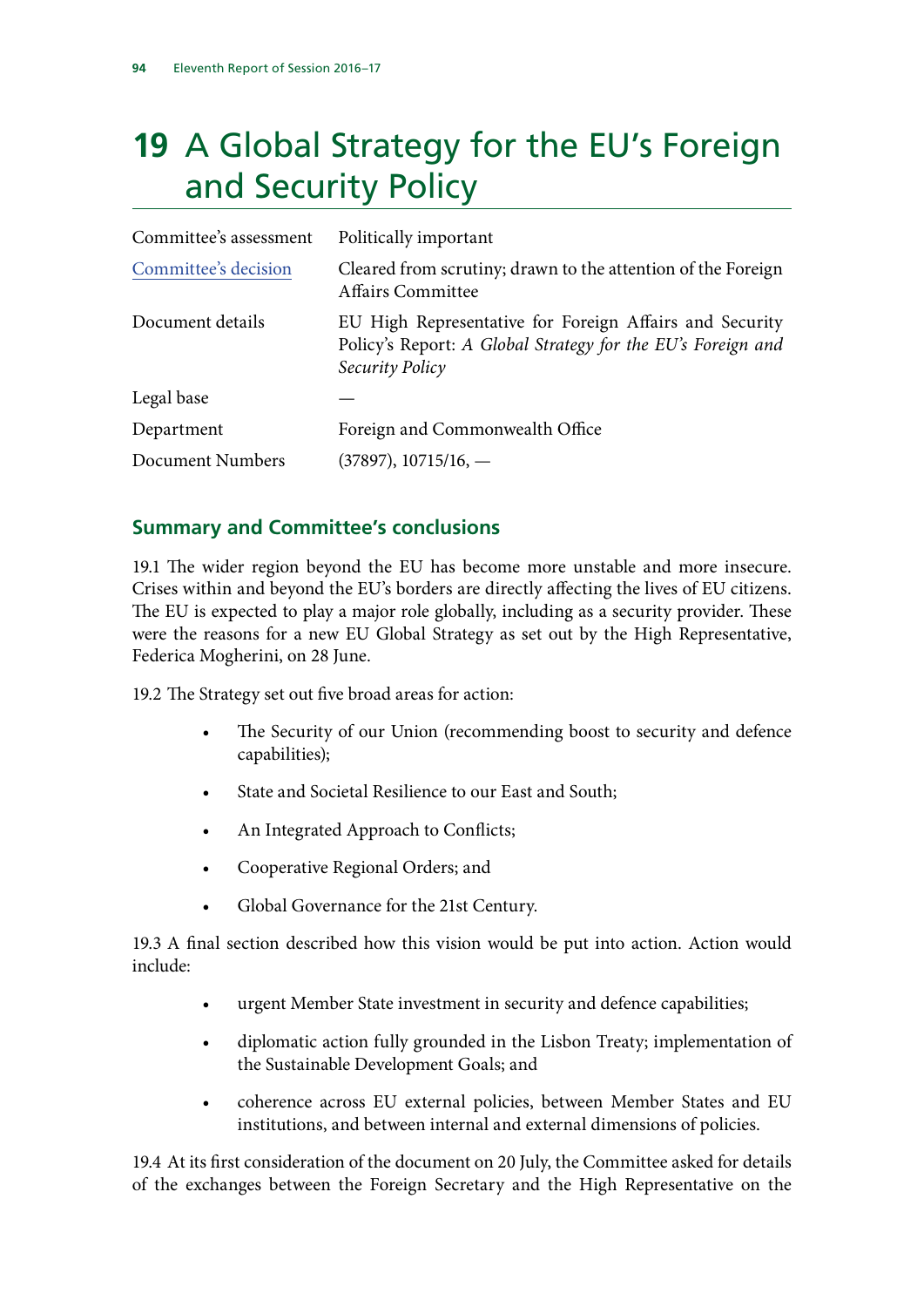follow-up to the Strategy at the 18–19 July Foreign Affairs Council, notably on plans for new, permanent EU military structures. We asked too for the Government's views on the implications of the Global Strategy for a "post-Brexit" UK foreign policy.

19.5 In response, the Minister for Europe and the Americas (Sir Alan Duncan) asserted the UK's commitment to continuing engagement with both the EU and NATO on security and defence issues. The UK will continue to resist institutional expansion and the creation of unnecessary structures. The exact nature of the long-term UK-EU security relationship will be the subject of negotiation but, according to the Minister, all Member States agree on the importance of the UK's ongoing co-operation with the EU on security and defence.

19.6 **We take note of this commitment to continued engagement with both the EU and NATO on security and defence matters. While the Minister's response does little to shed any light on the detailed nature of the UK-EU foreign policy post-Brexit, we expect this issue to be a slow-burning one to which we and our colleagues on the Foreign Affairs Committee will devote time over the coming months. We expect implementation of the Global Strategy to begin shortly and that individual initiatives will come to us separately for scrutiny. We therefore release the Strategy from scrutiny and require no further correspondence on it.**

19.7 **We draw this chapter to the attention of the Foreign Affairs Committee, particularly in view of its inquiry into the** *Implications of leaving the EU for the UK's role in the world***.**

#### **Full details of the documents**

EU High Representative for Foreign Affairs and Security Policy's Report: *A Global Strategy for the EU's Foreign and Security Policy*: (37897), [10715/16](http://data.consilium.europa.eu/doc/document/ST-10715-2016-INIT/en/pdf), —.

#### **Background**

19.8 The June 2016 European Council welcomed the presentation of the Global Strategy for the European Union's Foreign and Security Policy, which seeks to provide the EU with a high-level strategic vision over the medium term, and invited the High Representative, the Commission and the Council to take the work forward. The strategy is the culmination of a strategic reflection process launched by the December 2013 European Council, which asked the High Representative to draw up the Strategy. Further details of the Strategy and its background were set out in our Report of 20 July.

19.9 The then Minister's Explanatory Memorandum was supportive of the document. He emphasised the UK's insistence that any specific policies emanating from the Strategy must follow the normal procedure, requiring negotiation and unanimity for agreement.

19.10 In our Report of 20 July, we drew attention to media reports that the UK would support plans for new, permanent EU military structures designed to act autonomously from NATO. We asked for clarification of exchanges on this issue between the Foreign Secretary and the High Representative at the Foreign Affairs Council on 18–19 July. We also requested the Minister's views on the implications of the Global Strategy for a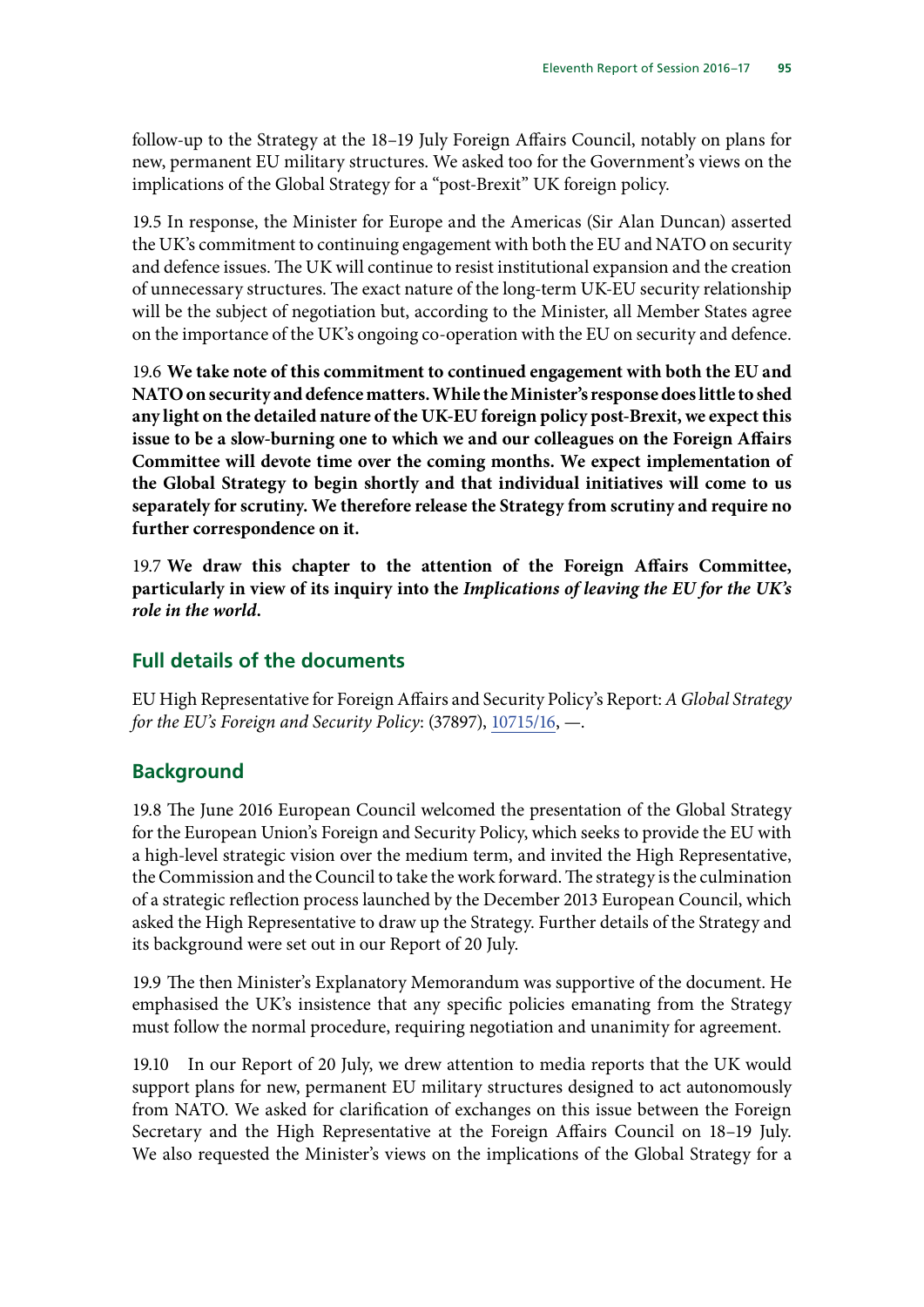"post-Brexit" UK foreign policy. We retained the document under scrutiny and drew the developments to the attention of the Foreign Affairs Committee, particularly in view of its inquiry into the *Implications of leaving the EU for the UK's role in the world*.

## **Minister's letter of 4 August 2016**

19.11 The Minister set out the Government's response in the following terms:

"The UK and EU will continue to face a number of shared threats and to share many common interests. At the Foreign Affairs Council on 18 July, the Foreign Secretary and his EU counterparts agreed that it remained important for the UK and EU to continue to cooperate on security issues, and that as the largest and most capable security provider in Europe, the UK has much to offer. As the Foreign Secretary and PM have both said, we are leaving the EU but we will not be turning our back on Europe.

"In line with this, we continue to have a stake and an interest in the EU Global Strategy and its implementation, now and in the future. While we remain a member of the EU, we will continue to engage with the Strategy and to shape its direction, including by leaving the door open to future UK participation where that would be mutually advantageous.

"Our EU partners are well aware of the UK's long standing and principled position on new defence structures. We have always pressed for the EU's CSDP to focus on practical improvements to deliver real-world impact, and have resisted institutional expansion and the creation of unnecessary structures. The Foreign Secretary said that we will continue to engage with the EU—first as a member, then as a partner—in line with this approach.

"Greater EU/NATO cooperation, and avoiding unnecessary duplication, remains an important issue both for the UK and for other EU and NATO Members. The Strategy itself highlights this as a key priority. We will continue to work with others to take this forward. The UK will continue to be a major player in European security and defence, as a leading member of NATO and a key partner of the EU. We will also continue to argue that Member States should invest more in defence, which should strengthen both the EU and NATO, and support wider European security.

"Whilst the exact nature of the long-term UK/EU security relationship will be the subject of negotiation, all EU Member States agree on the importance of the UK's ongoing cooperation with the EU on security and defence."

# **Previous Committee Reports**

Ninth Report HC 71-vii (2016–17), chapter 7 (20 July 2016).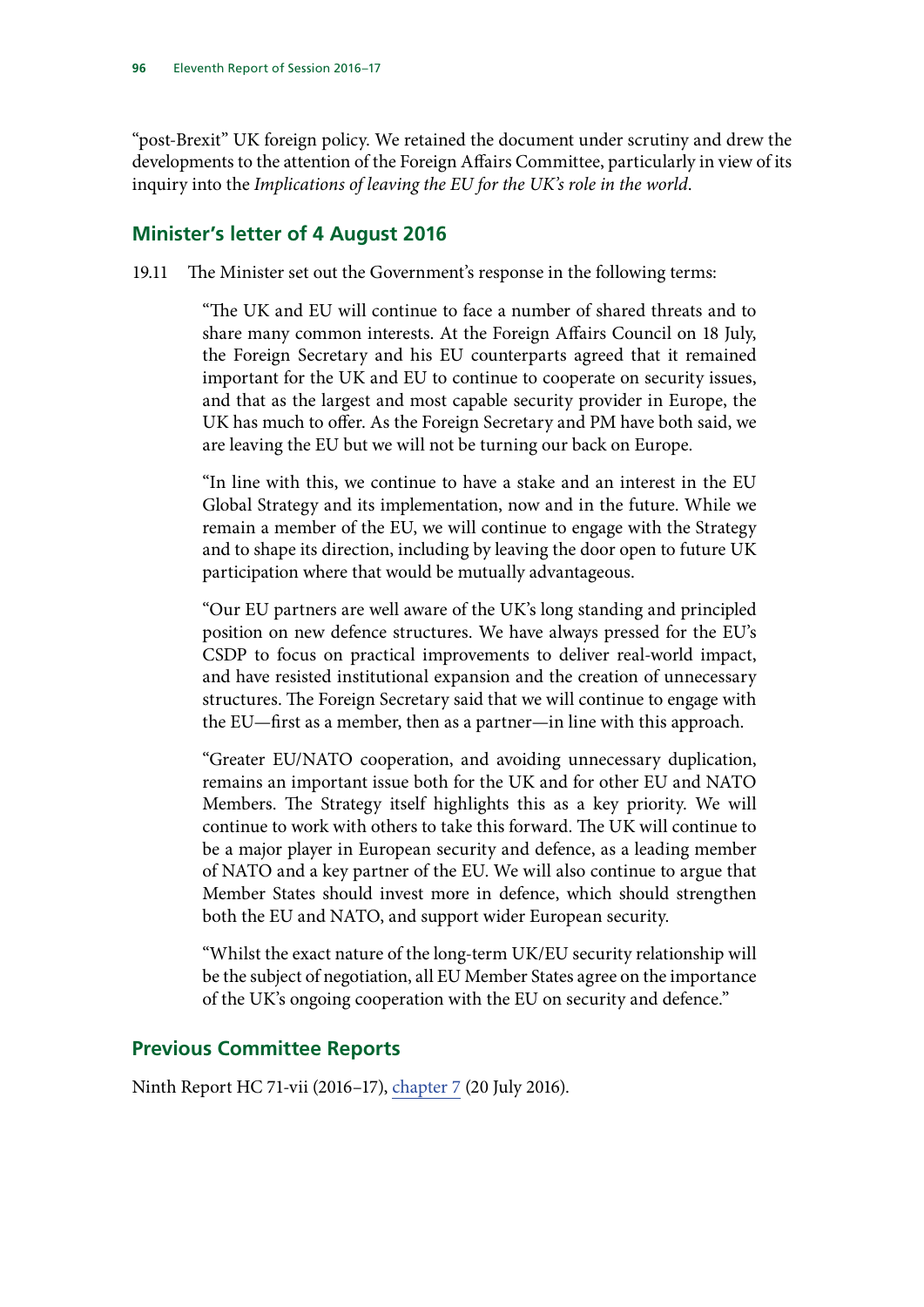# **20** Financial services: remuneration rules

| Committee's assessment | Politically important                                                              |
|------------------------|------------------------------------------------------------------------------------|
| Committee's decision   | Cleared from scrutiny                                                              |
| Document details       | Commission Report about the remuneration rules for<br>financial services personnel |
| Legal base             |                                                                                    |
| Department             | HM Treasury                                                                        |
| Document Numbers       | $(38006)$ , 11583/16 + ADDs 1–2, COM(16) 510                                       |

## **Summary and Committee's conclusions**

20.1 New capital requirements legislation in 2013 (known as CRDIV) strengthened the remuneration rules of credit institutions and investment firms, notably in relation to bonus caps. The legislation required the Commission to report an assessment of the efficiency, implementation and enforcement of the remuneration rules.

20.2 In this Report meeting that requirement the Commission's broad assessment of the remuneration rules is largely positive, finding that the rules have contributed to the overall objective of curbing excessive risk-taking and better aligning remuneration with performance, thereby contributing to enhanced financial stability. But it notes both that:

- due to the limited time the rules have been in place, there is insufficient evidence to draw conclusions about some matters, on which it will continue its monitoring; and
- some inadequacies have been revealed, for instance in relation to small investment firms, the relationship of the CRDIV legislation to that for investment undertakings outside its scope and proportionate application of the rules, for which it will assess further and consider proposals for corrective legislation.

20.3 The Government supported the requirement for a Commission assessment of the remuneration rules and notes this Report. It now supports the Commission's intentions in relation to small investment firms, investment undertakings outside the scope of CRDIV and proportionality. The Government will itself continue to monitor the implementation and effectiveness of the CRDIV remuneration rules.

20.4 **While we do not wish to retain this document under scrutiny we draw it to the attention of the House for the preliminary information it contains about the strengthened remuneration rules for credit institutions.**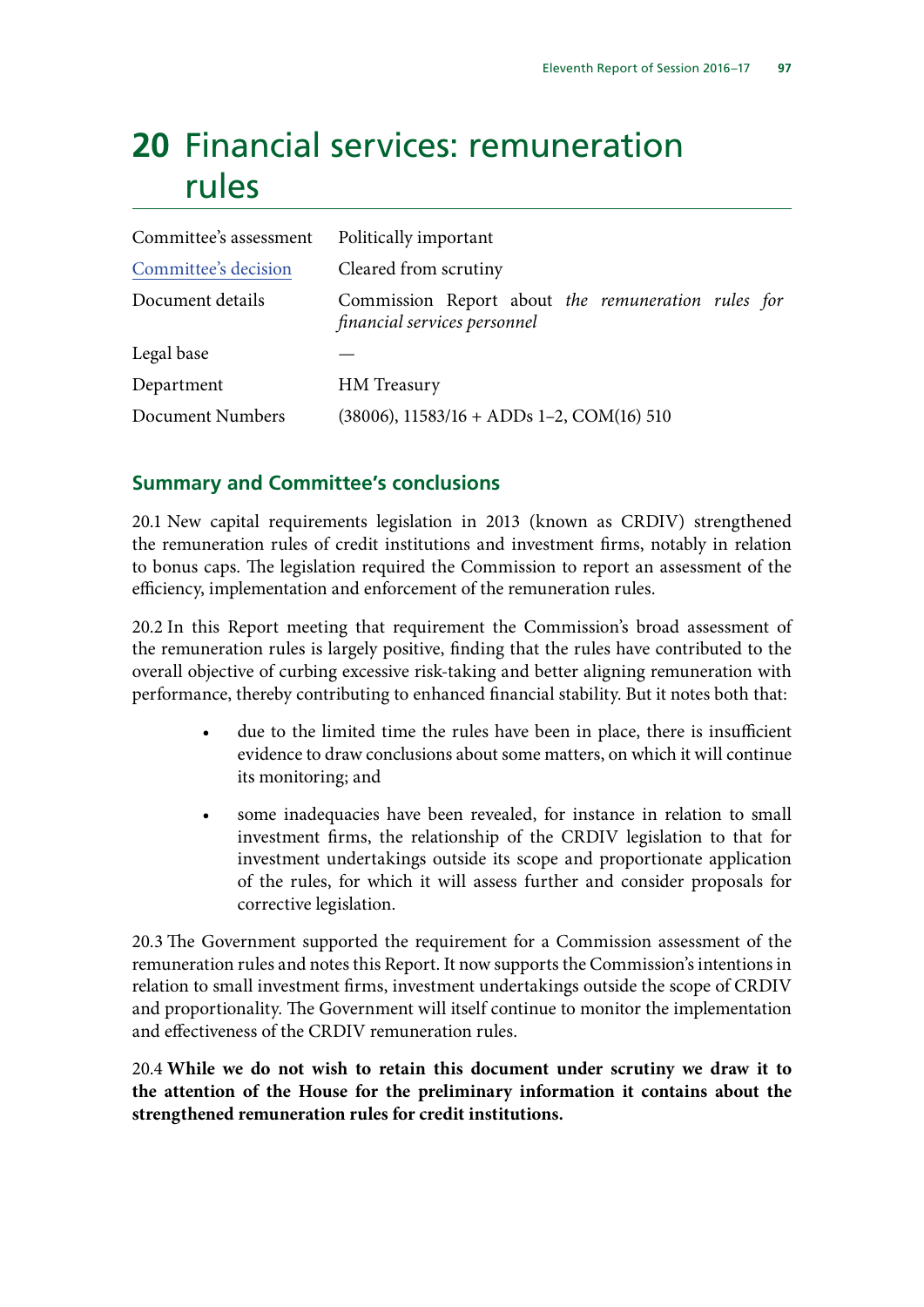# **Full details of the documents**

Commission Report: *Assessment of the remuneration rules under Directive 2013/36/EU and Regulation (EU) No. 575/2013*: (38006), [11583/16](http://data.consilium.europa.eu/doc/document/ST-11583-2016-INIT/en/pdf) + ADDs 1–2, COM(16) 510.

# **Background**

20.5 The Capital Requirements Directive IV (CRDIV) and Capital Requirements Regulation (CRR), together known as the CRDIV legislation strengthened the remuneration rules of credit institutions and investment firms. The rules apply to senior management, risk takers and other staff (for instance compliance staff). The rules include imposition of a 1:1 ratio of salary (fixed remuneration) to bonuses (variable remuneration) or, with the agreement of shareholders, a 1:2 ratio.

# **The document**

20.6 The CRDIV legislation required the Commission to report an assessment of the efficiency, implementation and enforcement of the remuneration rules, in particular the impact of the maximum ratio between variable and fixed remuneration. The Commission now meets that requirement with this Report. Its broad assessment of the remuneration rules is largely positive, finding that the rules have contributed to the overall objective of curbing excessive risk-taking and better aligning remuneration with performance, thereby contributing to enhanced financial stability. However, the Commission also finds that:

- deferral and pay-out in instruments are not efficient in the case of small and non-complex firms and investment firms, and for staff with low levels of variable remuneration; and
- due to the limited time the rules have been in place, as well as the difficulty of measuring a concrete impact of the rules on the behaviour of individuals, in some places (for example, the maximum ratio of fixed to variable remuneration) the Commission has not been able to gather sufficient evidence to draw firm conclusions.

20.7 In relation to the obligation on Member States to transpose and apply the rules by the end of 2013 the Commission says that its investigation revealed two issues:

- most Member States have interpreted the principle of proportionality in such a way as to put in place thresholds or criteria under which the certain remuneration rules need not be applied, with these criteria not being in line with the text of the Directive; and
- some institutions had incorrectly classified fixed 'role based allowances as fixed remuneration'.

20.8 The Commission discusses various aspects of application of the rules, acknowledging first that concerns have been raised over an increase in the number of identified staff (defined as those whose activities have a material impact on a firms risk profile), but says that the overall percentage is low (2.34% of all staff in 2014) and that there will be continued evaluation. The Commission also acknowledges that the rules, which were designed for banks, are not appropriate for investment firms, saying that: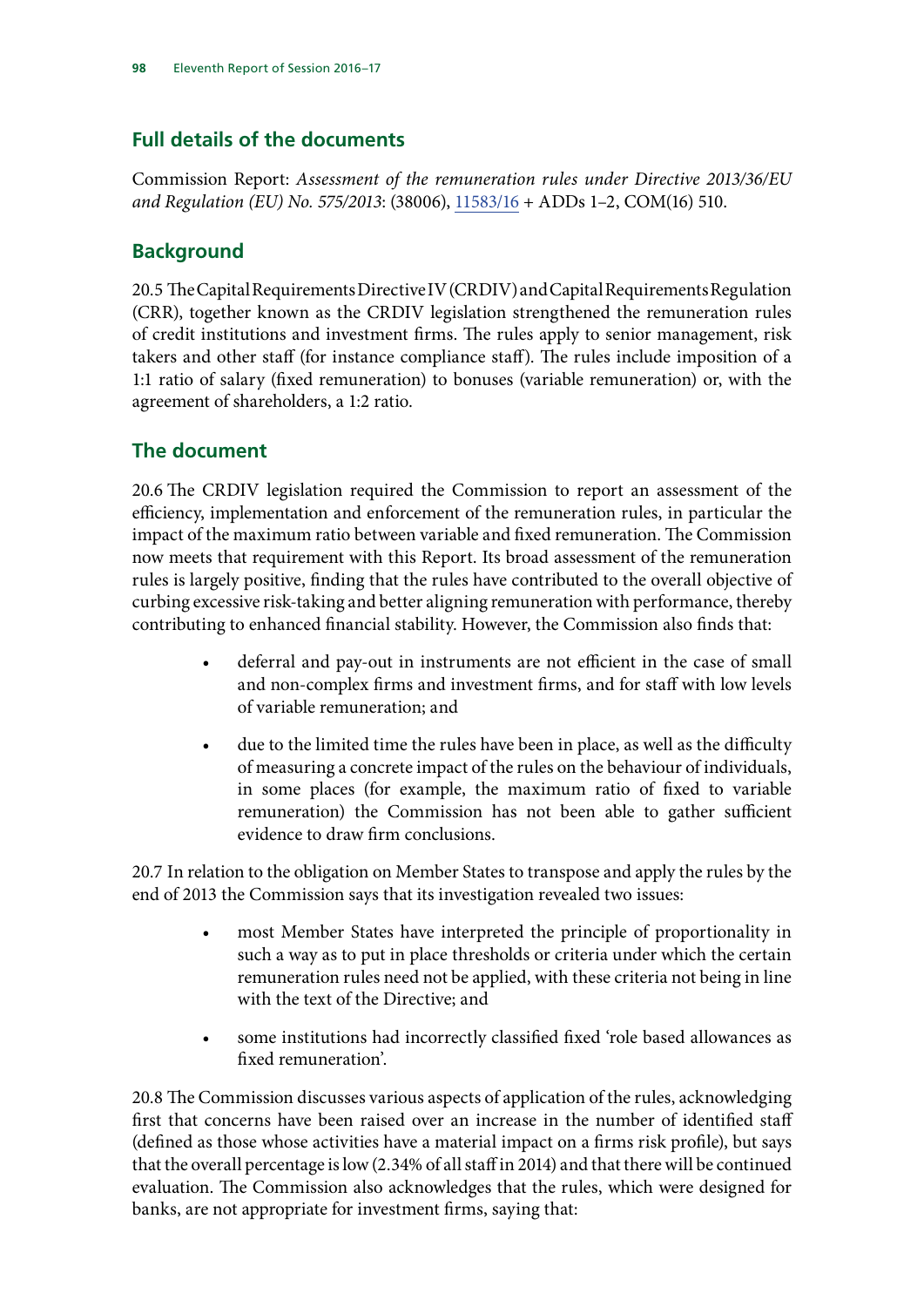- there is a lack of evidence to recommend changes at this time; and
- application of remuneration rules to investment firms may need to be revisited following its broader review of prudential rules for investment firms.

20.9 On the application of the rules at group level the Commission, notes that staff of certain types of investment funds, managers of undertakings for collective investment in transferable securities (UCITS) or of alternative investment funds (AIF), that are part of a CRD group only need to comply with CRDIV remuneration rules if these staff have a material impact on the risk profile of the CRD group to which they belong. However, the Commission acknowledges that UCITS and AIF managers that are part of CRD regulated groups expressed concerns that they would need to comply with CRD as well as sector specific legislation giving rise to an un-level playing field.

20.10 The Commission discusses the remuneration rules, as they currently stand, that have been in place since the adoption of CRD III on 1 January 2011, some of which have been strengthened by CRD IV. It gives a positive overall assessment of rules introduced by CRD III, for example, on governance related requirements, limitations on guaranteed variable remuneration and severance pay, deferral and pay out in instruments. The Commission also gives a positive assessment of malus and clawback tools, which allow firms to reduce or cancel variable remuneration, finding that they have proved a deterrent effect.<sup>55</sup> It notes that, in practice, their use remains low.

20.11 In relation to specific concerns about the need for proportionate application of the rules, the Commission finds that the application of some of the requirements, in particular on deferral and pay out in instruments, are particularly onerous on smaller and non-complex institutions and investments firms and in respect of staff with low levels of variable remuneration. It says that it will propose legislation to address this concern.

20.12 As for the maximum ratio between variable and fixed remuneration the Commission says that, due to the limited time the rules have been in place, there is insufficient evidence available to draw conclusions on the effect of the maximum ratio rule in the following areas:

- the impact on excessive risk-taking behaviour and misconduct;
- the impact on profitability and the ability of firms to manage fixed costs (although the Commission says that it is likely to have led to a shift in some individual cases);
- the impact on competitiveness;
- the impact of rules being extended to staff working for non-EEA subsidiaries; and
- whether the bonus cap has had the general impact of increasing fixed remuneration.

<sup>55</sup> *Malus* means the adjustment of an award of variable remuneration before it has vested; *clawback* means the recovery of variable remuneration which has already been paid.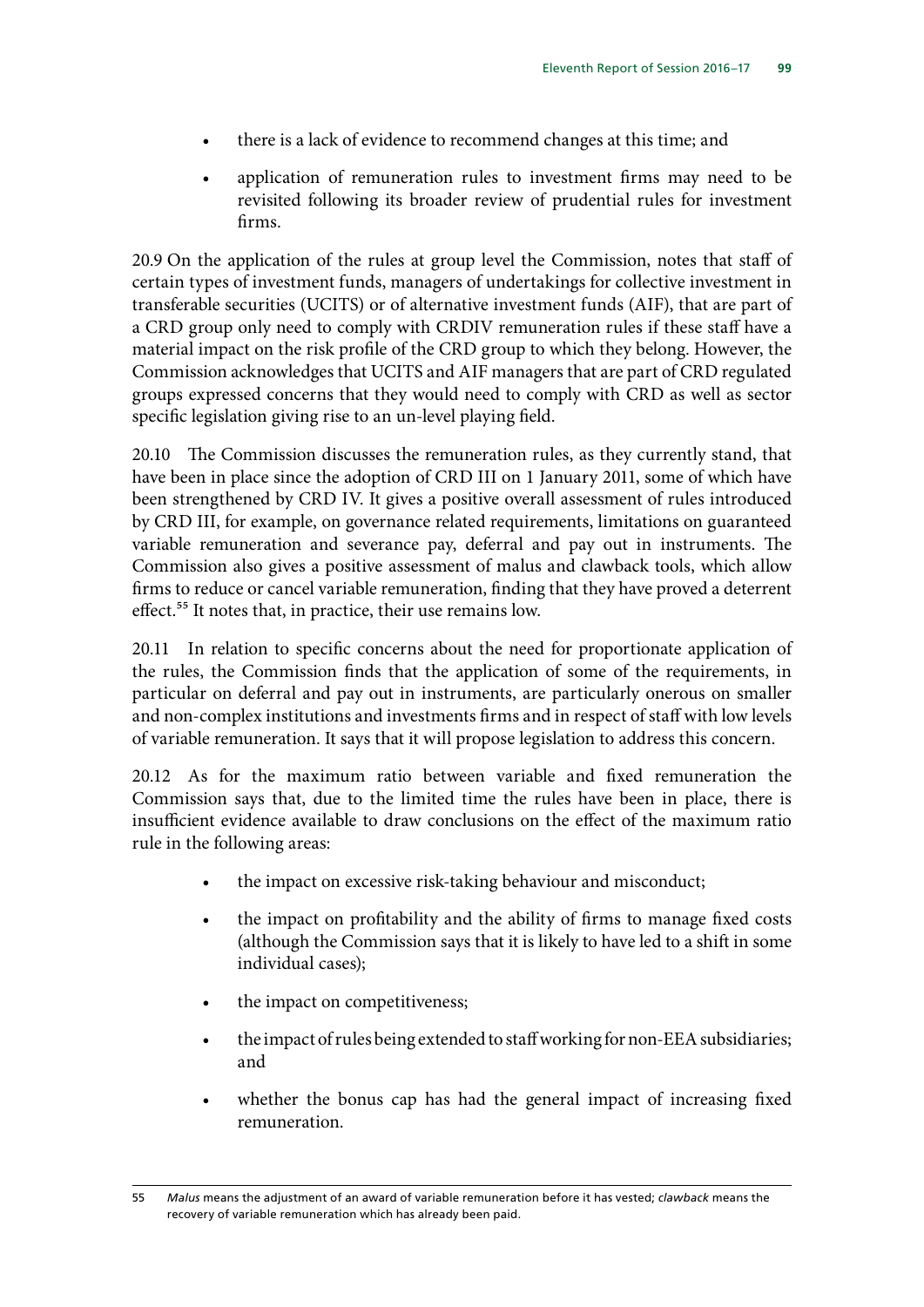- 20.13 The Commission's Report is accompanied by two Staff Working Documents:
	- a detailed assessment, which provides factual information on the impacts of the remuneration rules and covers in greater depth the arguments surrounding the rules; and
	- an evaluation of the deferral and pay-out in instruments rules in relation to their relevance, effectiveness, efficiency, coherence, acceptability and added value—it was produced in relation to previous Commission findings that revealed certain shortcomings with regard to the proportionate application of the rules.

#### **The Government's view**

20.14 In his Explanatory Memorandum of 15 August 2016 the Economic Secretary to the Committee (Simon Kirby) says first, in the context of the outcome of the EU referendum and in now familiar terms, that until the UK exits the EU the Government will continue to negotiate, implement and apply EU legislation. He then says that:

- the Government supported the inclusion of a review clause in the CRDIV legislation and notes the Commission's analysis;
- it agrees with the findings on proportionality and supports the commitment to develop proposals on proportionality as part of the wider forthcoming review of CRDIV;
- the Government also supports the Commission's commitment to taking forward further analysis of the impact on investment firms and to revisiting the broader questions when further evidence and information is made available;
- it notes that the report, and outlined legislative follow-up, will not impact the way the UK currently regulates remuneration; and
- the Government will continue to monitor the evidence about the application of the bonus cap and any further assessment carried out by the Commission.

#### **Previous Committee Reports**

None.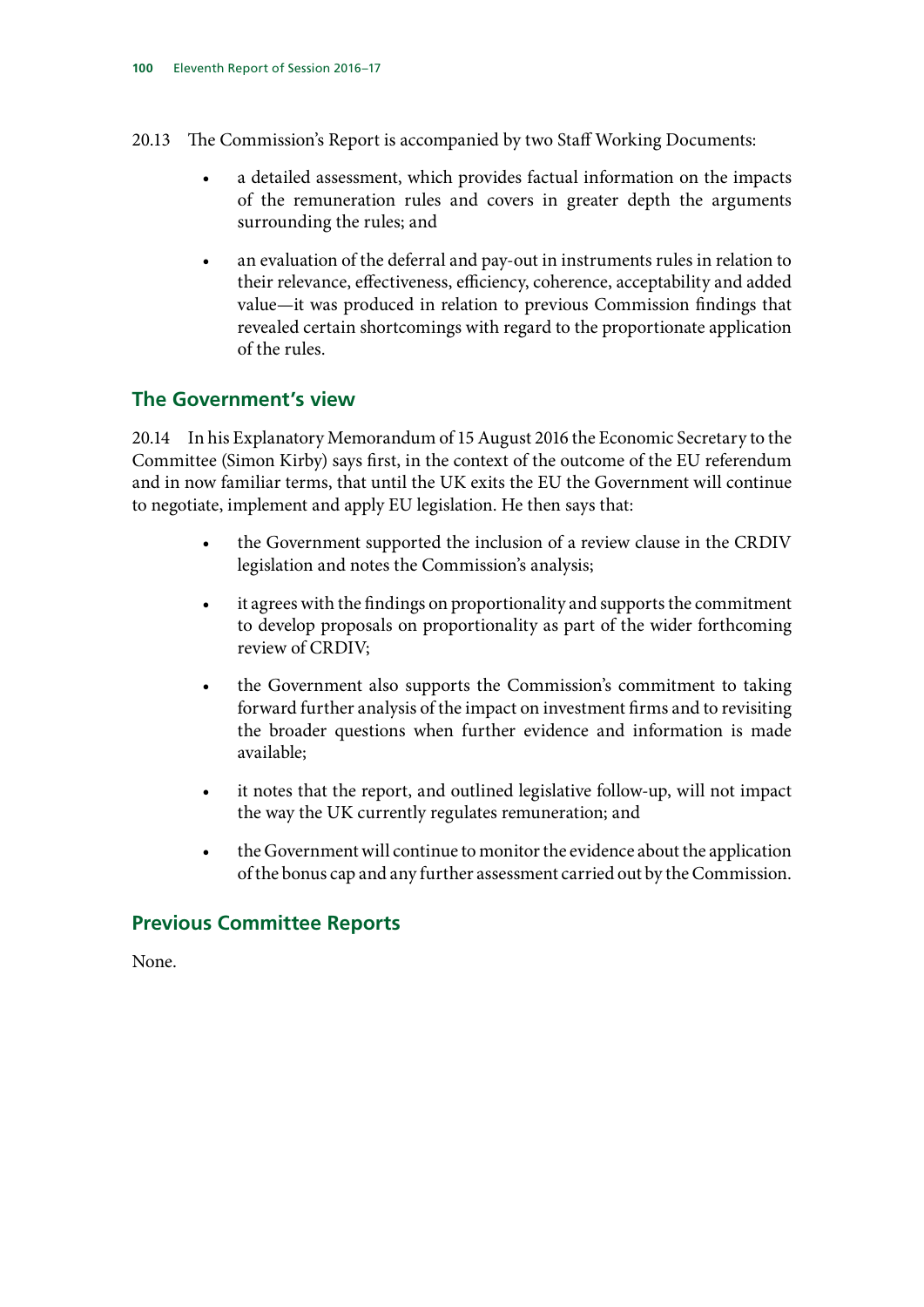# **21** Preventing radicalisation and violent extremism

| Committee's assessment | Politically important                                                                                                                                 |
|------------------------|-------------------------------------------------------------------------------------------------------------------------------------------------------|
| Committee's decision   | Cleared from scrutiny (decision reported on 13 July); further<br>information received; drawn to the attention of the Home<br><b>Affairs Committee</b> |
| Document details       | Commission Communication: supporting the prevention of<br>radicalisation leading to violent extremism                                                 |
| Legal base             |                                                                                                                                                       |
| Department             | Home Office                                                                                                                                           |
| Document Numbers       | (37883), 10466/16, COM(16)379                                                                                                                         |

## **Summary and Committee's conclusions**

21.1 Terrorist attacks across Europe have reinforced the need to tackle radicalisation and the violent extremism which it can engender. Many of those suspected of involvement in the attacks were EU citizens, born, raised and radicalised in EU Member States. Recent estimates indicate that around 4,000 EU citizens have joined terrorist organisations in Syria, Iraq and other countries of conflict.<sup>56</sup> This Commission Communication is the latest in a series of documents setting out the strategic direction for policies dealing with internal security within the EU and measures to address the terrorist threat. Whilst recognising that Member States are "in the frontline" and bear primary responsibility for developing and implementing measures to prevent and counter radicalisation, the Commission identifies a range of "key actions" to support their efforts, improve coordination, develop EU-wide networks for the sharing of information and exchange of best practice, and mobilise EU funding.

21.2 We considered the Communication and the Explanatory Memorandum provided by the Government at our meeting on 7 July. Whilst cautioning against any encroachment on national security, which remains the "sole responsibility of each Member State" under the EU Treaties, the Government raised few objections to the actions proposed in the Communication. It recognised that action at EU level could "add value" by helping Member States to work together more effectively, mitigating the risk of gaps and inconsistencies which might arise from uncoordinated unilateral action. The Government welcomed the use of EU research funding to "expand the evidence base on radicalisation and deradicalisation, and to produce concrete tools and policy analysis that are usable by Member States' practitioners and policy makers". It supported the work of the EU Internet Referral Unit (established within Europol) and efforts to strengthen young people's resilience to radicalisation through the Erasmus+ programme, as well as wider international efforts to strengthen counter-terrorism laws and practices.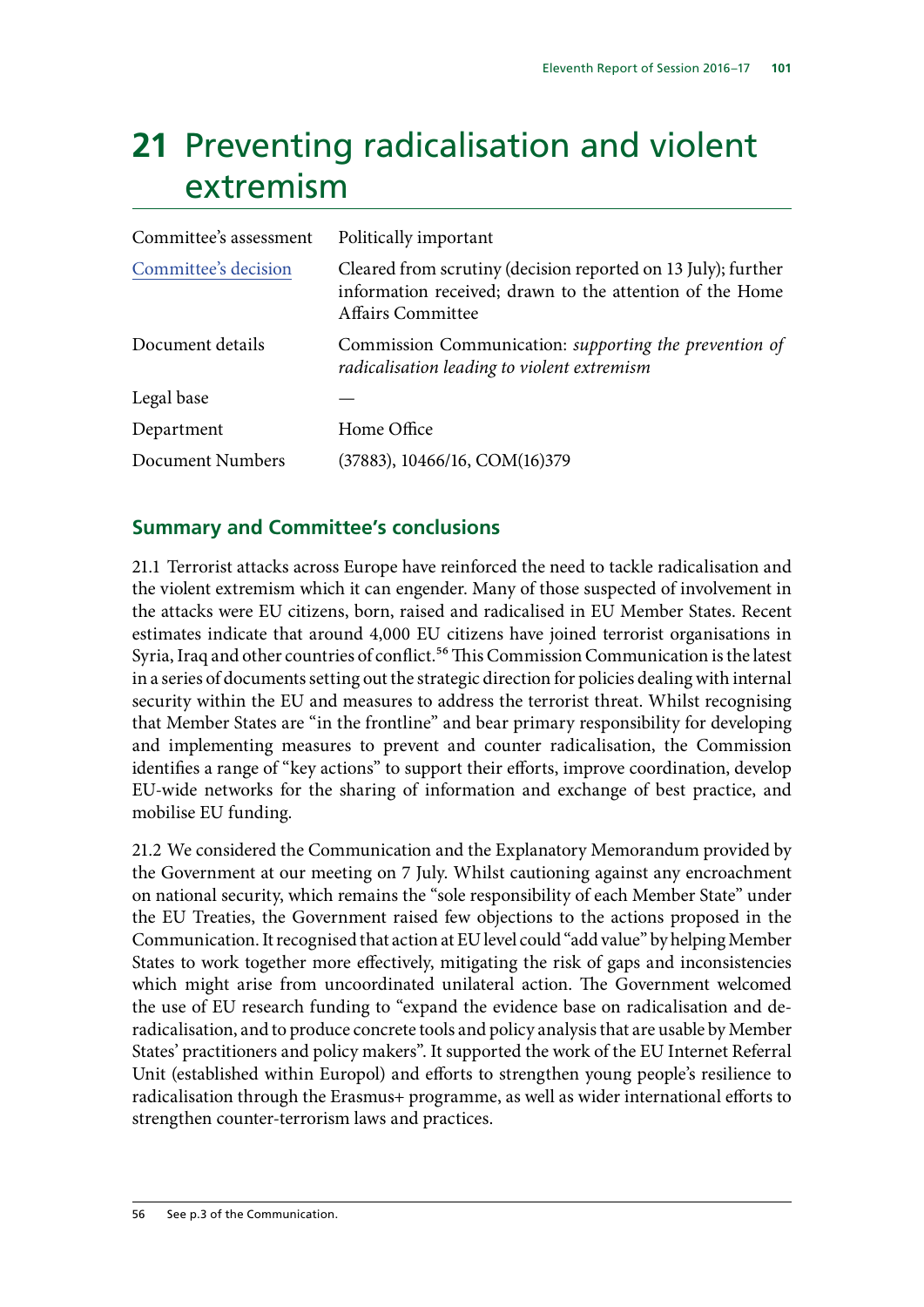21.3 We expressed our disappointment that the Government had nothing to say on the outcome of the referendum on the UK's membership of the EU and the impact that the UK's withdrawal from the EU would have on the UK's ability to share sensitive law enforcement information with other EU Member States. We noted:

21.4 "The Minister says that he supports the Commission's call for 'increased and more effective information sharing' but does not indicate how this can be achieved post-Brexit. He does not comment on the Commission's intention to revise the Schengen Information System to increase its 'added value for law enforcement and counter-terrorism purposes'. Nor does he offer any view on the role of Europol and the European Counter-terrorism Centre as 'a central information hub in the fight against terrorism in the EU', other than to caution against Europol developing into 'an intelligence agency'.

21.5 "The UK's future relationship with Europol, including the European Counterterrorism Centre and the Internet Referral Unit established within it, as well as the UK's ability to access information held in the Schengen Information System—previously described by the Minister as 'a vital tool' in tackling cross-border crime and terrorism will be an important element of the UK's Brexit negotiations. We await an update from the Minister on the UK's future participation in Europol, following the Government's decision not to opt in, during the negotiating stage, to a new Regulation determining Europol's structure, operation and tasks. We ask the Minister to indicate, at the earliest opportunity, how the Government intends to manage its future relationship with Europol following Brexit and what scope there is for the UK to conclude bilateral agreements with the EU or with Member States individually on the exchange of law enforcement information."

21.6 We cleared the Communication from scrutiny but asked the Government to respond as promptly as possible to our request for further information. In his response, the Minister for Security (Mr Ben Wallace) tells us that the Government will take a decision on whether or not to opt into the new Europol Regulation "in due course". He notes the Prime Minister's commitment to continuing law enforcement cooperation with EU partners once the UK has left the EU and says that "how the UK shares information with the EU will also be a key consideration as part of the process of leaving the EU and establishing a new relationship". He adds that it is "too early to speculate at this stage what future arrangements may look like".

21.7 **In his Statement to the House on 5 September, the Secretary of State for Exiting the European Union (Mr David Davis) made clear that security was one of the areas in which the Government would seek to "maintain or even strengthen" cooperation with EU partners. He added that the Government's aim would be to "preserve the relationship with the European Union on security matters as best we can" but declined to indicate whether the UK would remain within Europol.**

21.8 **The UK participates fully in Europol. It is unclear whether the UK will continue to be able to do so unless it opts into the new Europol Regulation which was adopted in May this year and will apply from 1 May 2017. Throughout the negotiations on the new Europol Regulation, the Government made clear that it intended to opt in once the Regulation had been adopted if it succeeded in securing its negotiating objectives. Despite requesting regular progress reports, the last update we received was last October. We remind the Minister that the new Europol Regulation remains under scrutiny. We expect the Government to provide a detailed assessment of the**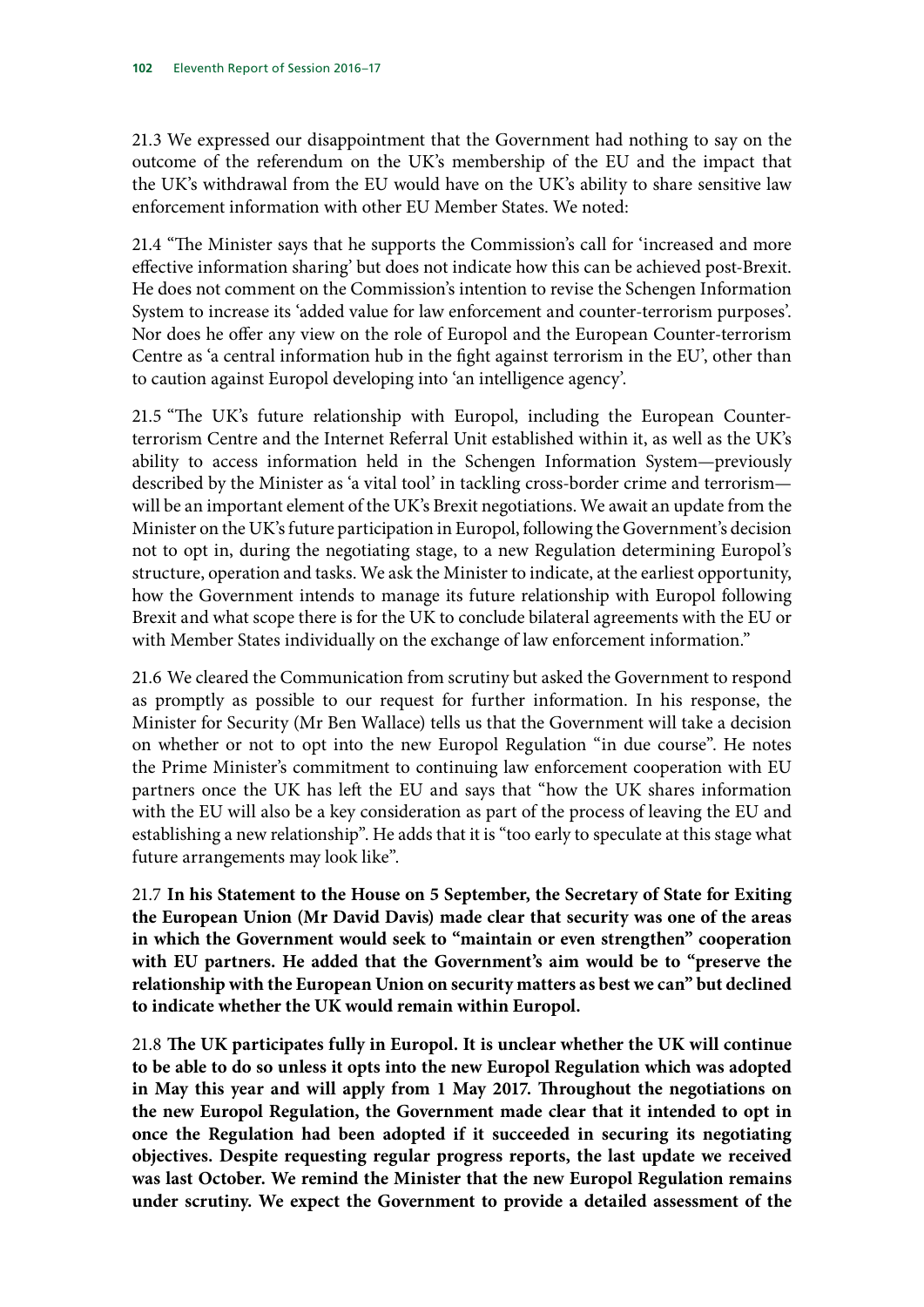**arguments for and against opting into the Regulation while the UK remains a member of the EU. This assessment should explain whether it would be possible for the UK to continue to remain a full member of Europol, even if it decides not to opt into the new Regulation, by relying on its participation in an earlier 2009 Council Decision establishing Europol. The Government must make time available for a debate on the floor of the House before the Government formally notifies the Council Presidency of the UK's opt-in decision.**

21.9 **The UK's withdrawal from the EU is likely to have significant implications for the UK's relationship with Europol and wider law enforcement cooperation with EU partners. It is one thing for the Government to assert that such cooperation will continue once the UK has left the EU; it is quite another to explain how that objective can be delivered. Whilst we appreciate that some time will be needed to work through the legal and political complexities involved in establishing a new framework for cooperation, we ask the Minister to share with us his analysis of the options available to the UK and the extent to which they are capable of ensuring a level of cooperation on internal security and counter-terrorism comparable to, or better than, that which is currently in place.**

21.10 **We draw this chapter to the attention of the Home Affairs Committee.**

#### **Full details of the documents**

Commission Communication: *supporting the prevention of radicalisation leading to violent extremism*: (37883), [10466/16,](http://data.consilium.europa.eu/doc/document/ST-10466-2016-INIT/en/pdf) COM(16) 379.

## **Background**

21.11 Our earlier Reports (listed at the end of this chapter) provide a detailed overview of this and other related Communications published by the Commission since 2015, as well as the progress of negotiations on the new Europol Regulation, and summarise the Government's position.

#### **The Minister's letter of 19 August 2016**

21.12 The Minister recognises that "terrorism is an international problem that requires an international solution". He continues:

> "We are working closely with European partners, as with other international allies, to tackle the threat from Daesh and other terrorist groups that want to cause us harm and disrupt our way of life.

> "This includes working with European partners on information sharing, tackling foreign fighter flows, law enforcement cooperation, tackling radicalisation and countering the narratives of terrorist groups."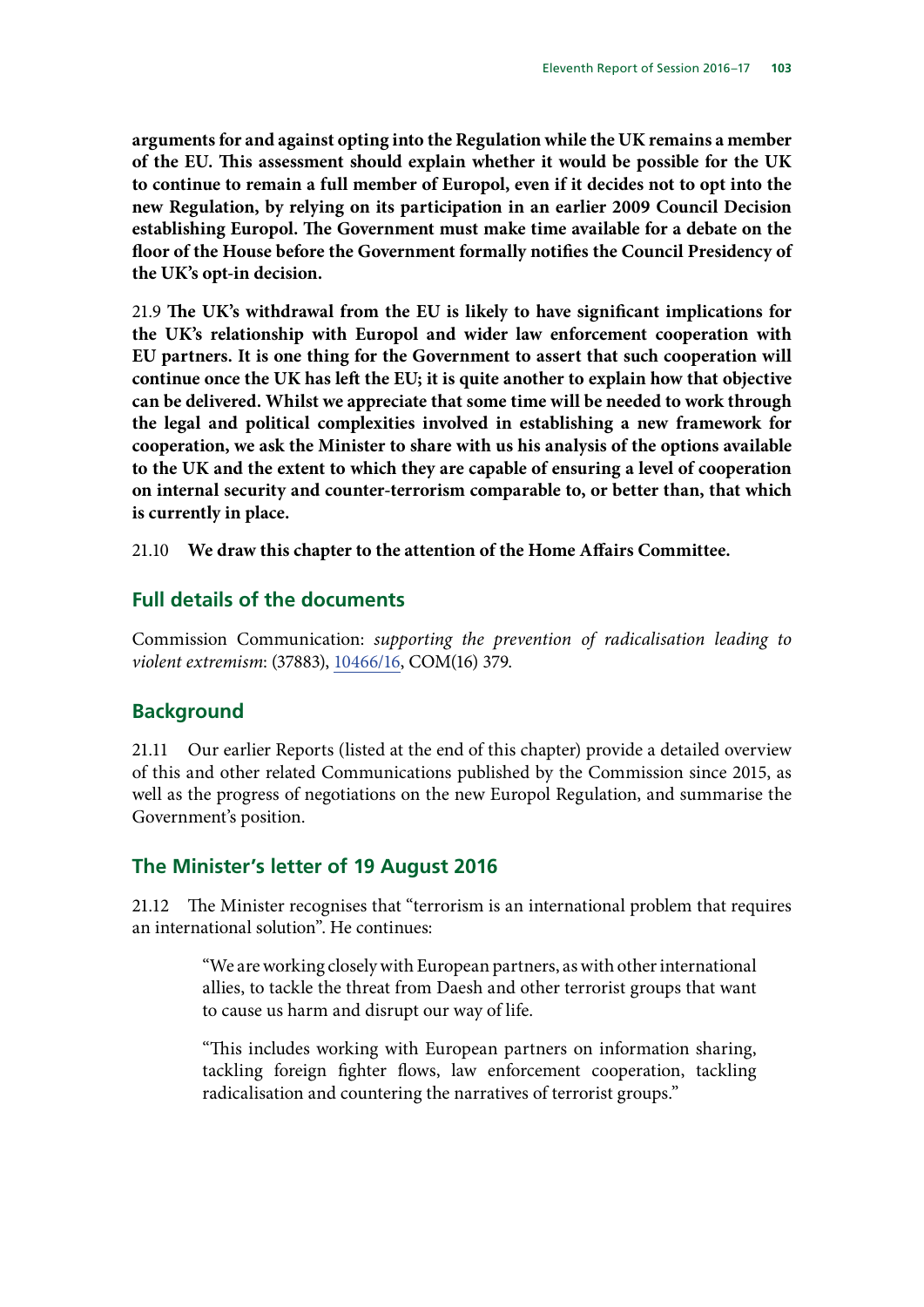21.13 He notes that "cooperation with our European partners has not ceased since the result of the referendum was announced", adding:

> "The UK remains a full member of the EU, with all the rights and obligations that brings, and UK authorities have continued to cooperate with their counterparts in other EU Member States, including through Europol. The UK remains a full member of Europol, and because of our Justice and Home Affairs opt-in, we have the option to seek to opt in to Europol's new legislative framework (commences 1 May 2017). This option remains open to us while we are a member of the EU. The Government will take a decision on whether to opt in to the new Europol Regulation in due course."

21.14 Turning to the UK's future relationship with Europol and the UK's ability to access law enforcement information once the UK has left the EU, he comments:

> "The Prime Minister has stated that law enforcement cooperation will continue when the UK is outside the EU.

> "The issue of how the UK shares information with the EU will also be a key consideration as part of the process of leaving the EU and establishing a new relationship. Effective data-sharing with international partners will remain a UK priority and an area where we continue to play a leading global role. However it is too early to speculate at this stage what future arrangements may look like."

## **Previous Committee Reports**

Eighth Report HC 71-vi (2016–17), [chapter 20](http://www.publications.parliament.uk/pa/cm201617/cmselect/cmeuleg/71-vi/7123.htm) (13 July 2016). Our earlier Reports on the Commission Communication, *The European Agenda on Security* and its follow-up Communication, *Delivering on the European Agenda on Security* are also relevant: Third Report HC 71-ii (2015–16), chapter 29 (25 May 2016), Twenty-third Report HC 342-xxii (2015–16), [chapter 2](http://www.publications.parliament.uk/pa/cm201516/cmselect/cmeuleg/342-xxii/34205.htm) (10 February 2016) and First Report HC 342-i (2015–16), [chapter 6](http://www.publications.parliament.uk/pa/cm201516/cmselect/cmeuleg/342-i/34209.htm) (21 July 2015).

Extensive background on negotiations on the new Europol Regulation can be found in the following Reports: Seventh Report HC 342-vii (2015-16), chapter 9 (28 October 2015); First Report HC 342-i (2015–16), [chapter 36](http://www.publications.parliament.uk/pa/cm201516/cmselect/cmeuleg/342-i/34239.htm) (21 July 2015); Thirty-sixth Report HC 219 xxxv (2014–15), [chapter 10](http://www.publications.parliament.uk/pa/cm201415/cmselect/cmeuleg/219-xxxv/21913.htm) (11 March 2015); Twenty-seventh Report HC 219-xxvi (2014– 15), [chapter 8](http://www.publications.parliament.uk/pa/cm201415/cmselect/cmeuleg/219-xxvi/21911.htm) (17 December 2014); Twenty-third Report HC 219-xxii (2014–15), [chapter 1](http://www.publications.parliament.uk/pa/cm201415/cmselect/cmeuleg/219-xxii/21903.htm) (26 November 2014); Ninth Report HC 219-ix (2014–15), [chapter 16](http://www.publications.parliament.uk/pa/cm201415/cmselect/cmeuleg/219-ix/21921.htm) (3 September 2014); Fifth Report HC 219-v (2014–15), [chapter 7](http://www.publications.parliament.uk/pa/cm201415/cmselect/cmeuleg/219-v/21911.htm) (2 July 2014); First Report HC 219-i (2014–15), chapter 14, (4 June 2014); Thirty-third Report HC 83-xxx (2013–14), [chapter 9](http://www.publications.parliament.uk/pa/cm201314/cmselect/cmeuleg/83-xxx/8312.htm) (29 January 2014); Twenty-ninth Report HC 83-xxvi (2013–14), [chapter 11](http://www.publications.parliament.uk/pa/cm201314/cmselect/cmeuleg/83-xxvi/8314.htm) (8 January 2014); Thirteenth Report HC 83-xiii (2013–14), [chapter 21](http://www.publications.parliament.uk/pa/cm201314/cmselect/cmeuleg/83-xiii/8326.htm) (4 September 2013); Eleventh Report [HC 83-xi](http://www.publications.parliament.uk/pa/cm201314/cmselect/cmeuleg/83-xi/8303.htm) (2013–14) (10 July 2013); Seventh Report HC 83-vii (2013–14), [chapter 1](http://www.publications.parliament.uk/pa/cm201314/cmselect/cmeuleg/83-vii/8304.htm) (26 June 2013); Third Report HC 83-iii (2013–14), [chapter 1](http://www.publications.parliament.uk/pa/cm201314/cmselect/cmeuleg/83-iii/8304.htm) (21 May 2013).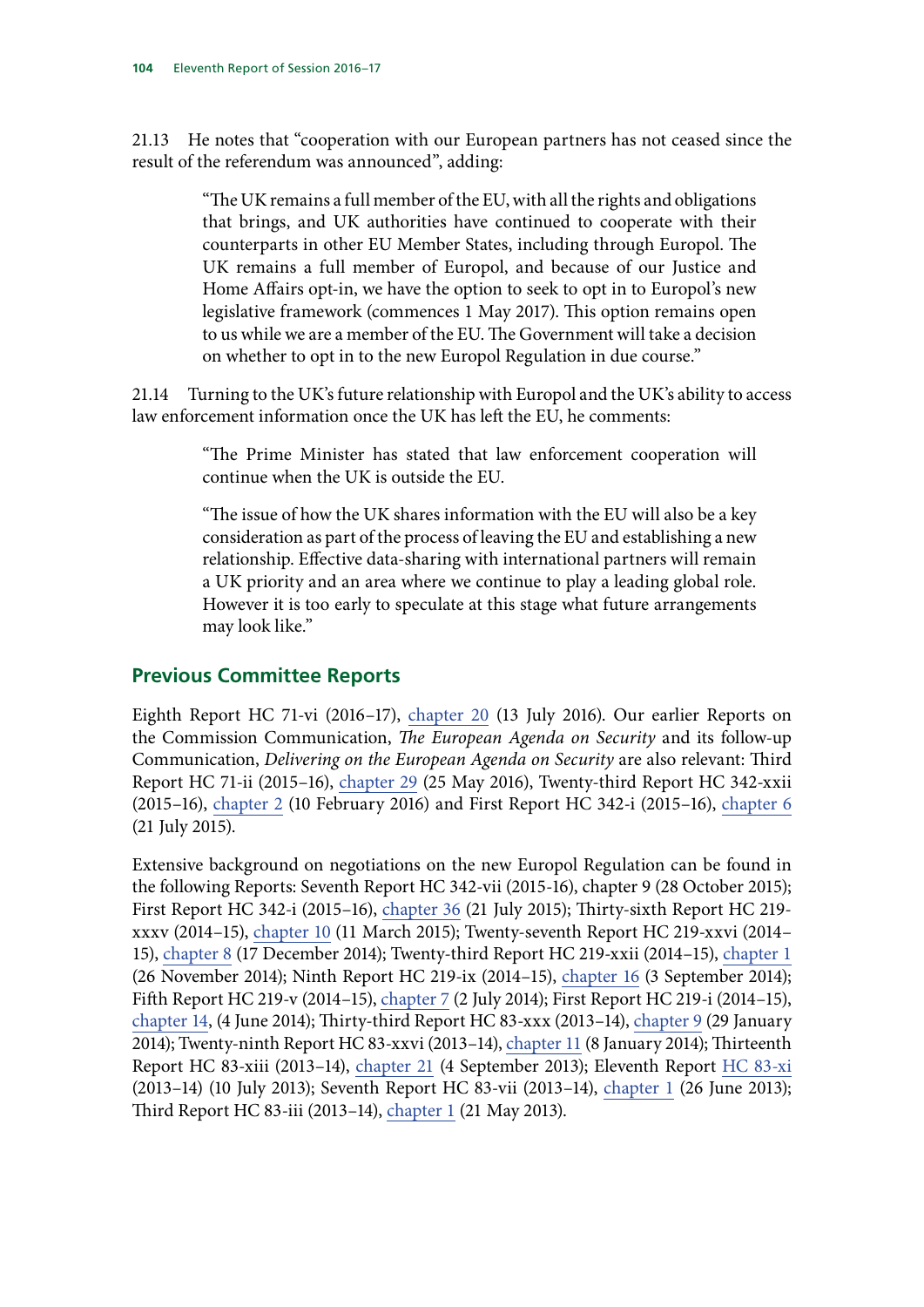## **22** Documents not raising questions of sufficient legal or political importance to warrant a substantive report to the **House**

#### **Department for Business, Energy and Industrial Strategy**

| (37912)<br>10847/16<br>$+$ ADD 1<br>COM(16) 268 | Commission Report-Annual Report on the Implementation of the EU-<br>Korea Free Trade Agreement.                                                                                                                                            |
|-------------------------------------------------|--------------------------------------------------------------------------------------------------------------------------------------------------------------------------------------------------------------------------------------------|
| (37950)                                         | European Court of Auditors' Special Report No. 16/2016-EU education<br>objectives: programmes aligned but shortcomings in performance<br>measurement (pursuant to Article 287(4), second subparagraph, TFEU.                               |
| (37951)                                         | European Court of Auditors' Special Report No. 19/2016—Implementing<br>the EU budget through financial instruments—lessons to be learnt from<br>the 2007–2013 programme period (pursuant to Article 287(4), second<br>subparagraph, TFEU). |
| (37933)<br>11046/16<br>$+$ ADD 1<br>COM(16) 438 | Commission Report on the application of the pre-packaging legal<br>framework: Directives 75/107/EEC, 76/211/EEC and 2007/45/EC.                                                                                                            |

#### **Department for Environment, Food and Rural Affairs**

| (36203)<br>11592/14<br>$+$ ADDs 1-3<br>COM(14) 398 | Commission Communication-Towards a circular economy: A zero waste<br>programme for Europe.                                                                                                             |
|----------------------------------------------------|--------------------------------------------------------------------------------------------------------------------------------------------------------------------------------------------------------|
| (38014)<br>11637/16<br>COM(16) 492                 | Commission Report-Ex-post Evaluation on the European earth<br>monitoring programme (GMES) and its Initial Operations (2011 to 2013).                                                                   |
| (38030)<br>11781/16<br>$+$ ADD 1<br>COM(16) 523    | Proposal for a Council Decision on the conclusion of an agreement<br>between the European Union and Iceland on the protection of<br>geographical indications for agricultural products and foodstuffs. |
| (38031)<br>11784/16<br>$+$ ADD 1<br>COM(16) 524    | Proposal for a Council Decision on the signing of an agreement between<br>the European Union and Iceland on the protection of geographical<br>indications for agricultural products and foodstuffs.    |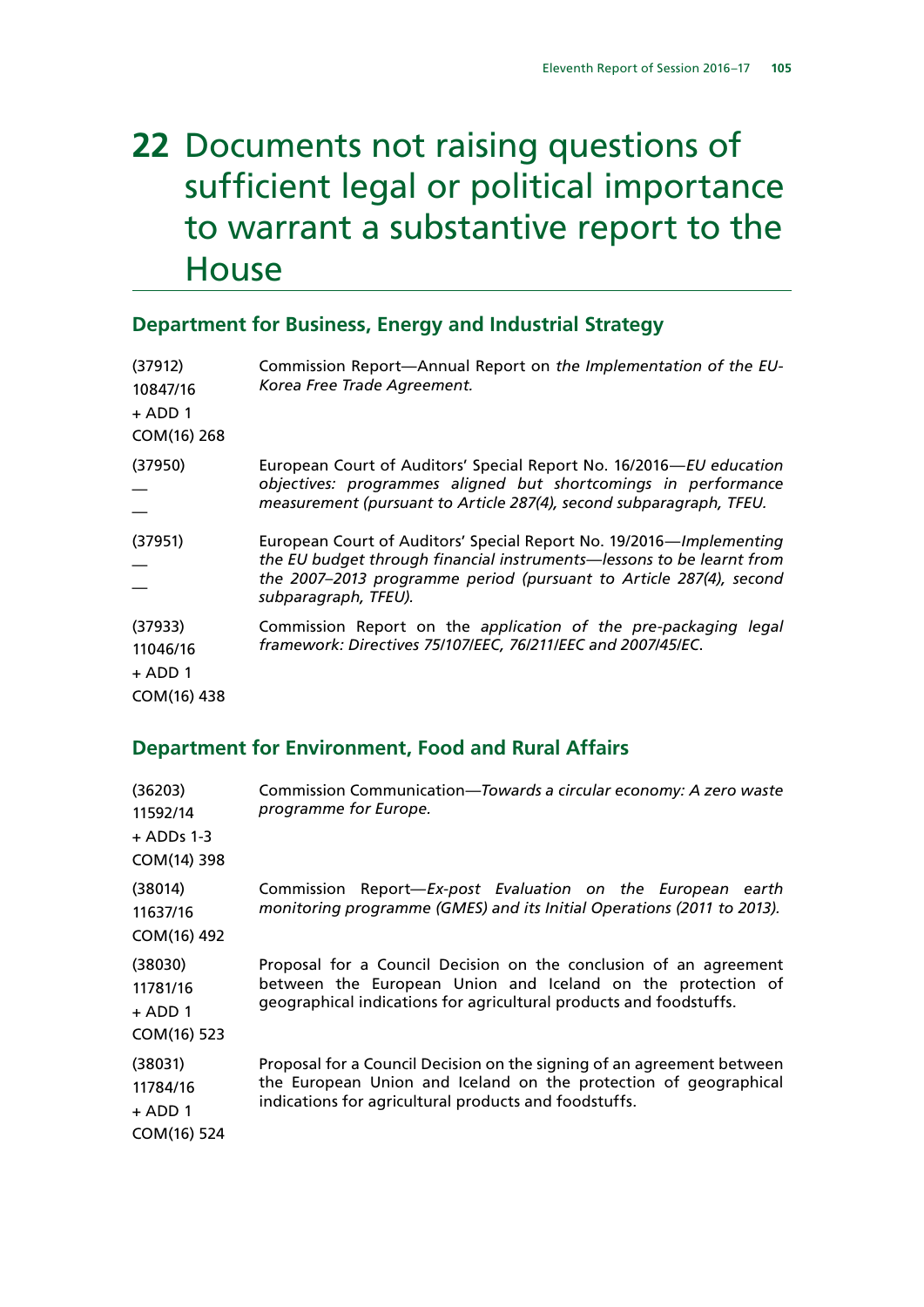### **Department for Exiting the European Union**

(38022) 11716/16 COM(16) 499 Commission Report on *the use of contract staff in 2014.*

#### **Department of Health**

| (38019)     | Commission Report-Pharmacovigilance related activities of Member |
|-------------|------------------------------------------------------------------|
| 11680/16    | States and the European Medicines Agency concerning medicinal    |
| $+$ ADD 1   | products for human use (2012-2014).                              |
| COM(16) 498 |                                                                  |

## **Department for Work and Pensions**

| (37913)     | Commission Report: Summary of the Annual Implementation Reports for |
|-------------|---------------------------------------------------------------------|
| 10859/16    | the Operational Programmes Co-financed by the Fund for European Aid |
| $+$ ADD 1   | to the Most Deprived in 2014.                                       |
| COM(16) 435 |                                                                     |

## **Foreign and Commonwealth Office**

| (35507)<br>15882/13<br>COM(13) 751              | Proposal for a Regulation adapting to Article 290 and 291 of the Treaty on<br>the Functioning of the European Union a number of legal acts providing<br>for the use of the regulatory procedure with scrutiny.                                                         |  |  |
|-------------------------------------------------|------------------------------------------------------------------------------------------------------------------------------------------------------------------------------------------------------------------------------------------------------------------------|--|--|
| (37972)<br>11382/16<br>COM(16) 460              | Proposal for a Regulation on certain procedures for applying the<br>Stabilisation and Association Agreement between the European Union<br>and the European Atomic Energy Community and Kosovo.                                                                         |  |  |
| (37974)                                         | Council Decision (CFSP) 2016/1182 of 18 July 2016 concerning the Staff<br>Regulations of the European Union Institute for Security Studies.                                                                                                                            |  |  |
| (37975)                                         | Council Decision (CFSP) 2016/1173 of 18 July 2016 amending Decision<br>2010/788/CFSP concerning restrictive measures against the Democratic<br>Republic of the Congo.                                                                                                  |  |  |
| (37976)                                         | Council Regulation (EU) 2016/1165 of 18 July 2016 amending Regulation<br>(EC) No. 1183/2005 imposing certain specific restrictive measures directed<br>against persons acting in violation of the arms embargo with regard to<br>the Democratic Republic of the Congo. |  |  |
| (37977)                                         | Council Decision (CFSP) 2016/1172 of 18 July 2016 amending Decision<br>2012/392/CFSP on the European Union CSDP mission in Niger (EUCAP<br>Sahel Niger).                                                                                                               |  |  |
| (38017)<br>11646/16<br>$+$ ADD 1<br>COM(16) 494 | Commission Report-Twelfth Report on the implementation of Council<br>Regulation (EC) No. 866/2004 of 29 April 2004 and the situation resulting<br>from its application covering the period 1 January until 31 December<br>2015.                                        |  |  |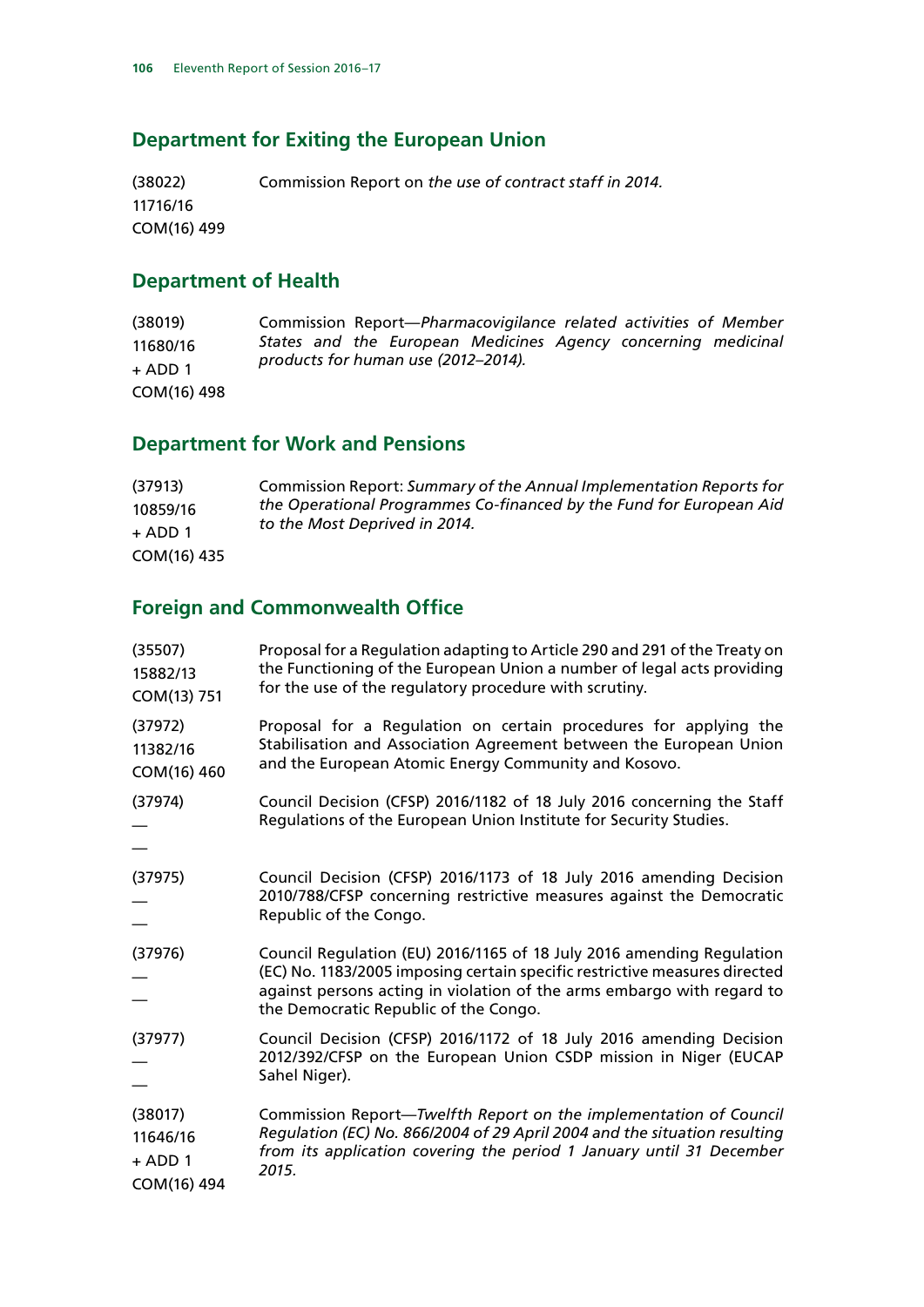#### **HM Revenue and Customs**

| (37979)<br>11415/16<br>$+$ ADD 1<br>COM(16) 476 | Commission Report-Progress Report on the implementation of the EU<br>Strategy and Action Plan for customs risk management. |
|-------------------------------------------------|----------------------------------------------------------------------------------------------------------------------------|
| (37980)                                         | Proposal for a Regulation amending Regulation (EU) No. 952/2013 laying                                                     |
| 11418/16                                        | down the Union Customs Code, as regards goods that have temporarily                                                        |
| COM(16) 477                                     | left the customs territory of the Union by sea or air.                                                                     |

## **HM Treasury**

| (36946)                            | Commission Report-Completing Europe's Economic and Monetary<br>Union.                                                                                                        |  |  |  |
|------------------------------------|------------------------------------------------------------------------------------------------------------------------------------------------------------------------------|--|--|--|
| (37012)<br>11134/15<br>COM(15) 372 | Proposal for a Council Regulation amending Council Regulation (EU) No.<br>407/2010 establishing a European financial stabilisation mechanism.                                |  |  |  |
| (37048)<br>11458/15                | Council Decision giving notice to Greece to take measures for the deficit<br>reduction judged necessary to remedy the situation of excessive deficit.                        |  |  |  |
| (37049)<br>11459/15                | Council Implementing Decision approving the macroeconomic adjustment<br>programme of Greece.                                                                                 |  |  |  |
| (37058)<br>11502/15<br>SWD(15) 162 | Commission Staff Working Document on the assessment of the Social<br>Impact of the new Stability Support Programme for Greece.                                               |  |  |  |
| (37215)<br>13348/15<br>COM(15) 601 | Recommendation for a Council Recommendation on the establishment<br>of National Competitiveness Boards within the Euro Area.                                                 |  |  |  |
| (37216)<br>13352/15<br>COM(15) 602 | Commission Communication-A roadmap for moving towards a more<br>consistent external representation of the euro area in international fora.                                   |  |  |  |
| (37217)<br>13356/15<br>COM(15) 600 | Commission Communication on steps towards Completing Economic and<br>Monetary Union.                                                                                         |  |  |  |
| (37218)<br>13358/15<br>COM(15) 603 | Proposal for a Council Decision laying down measures in view of<br>progressively establishing unified representation of the euro area in the<br>International Monetary Fund. |  |  |  |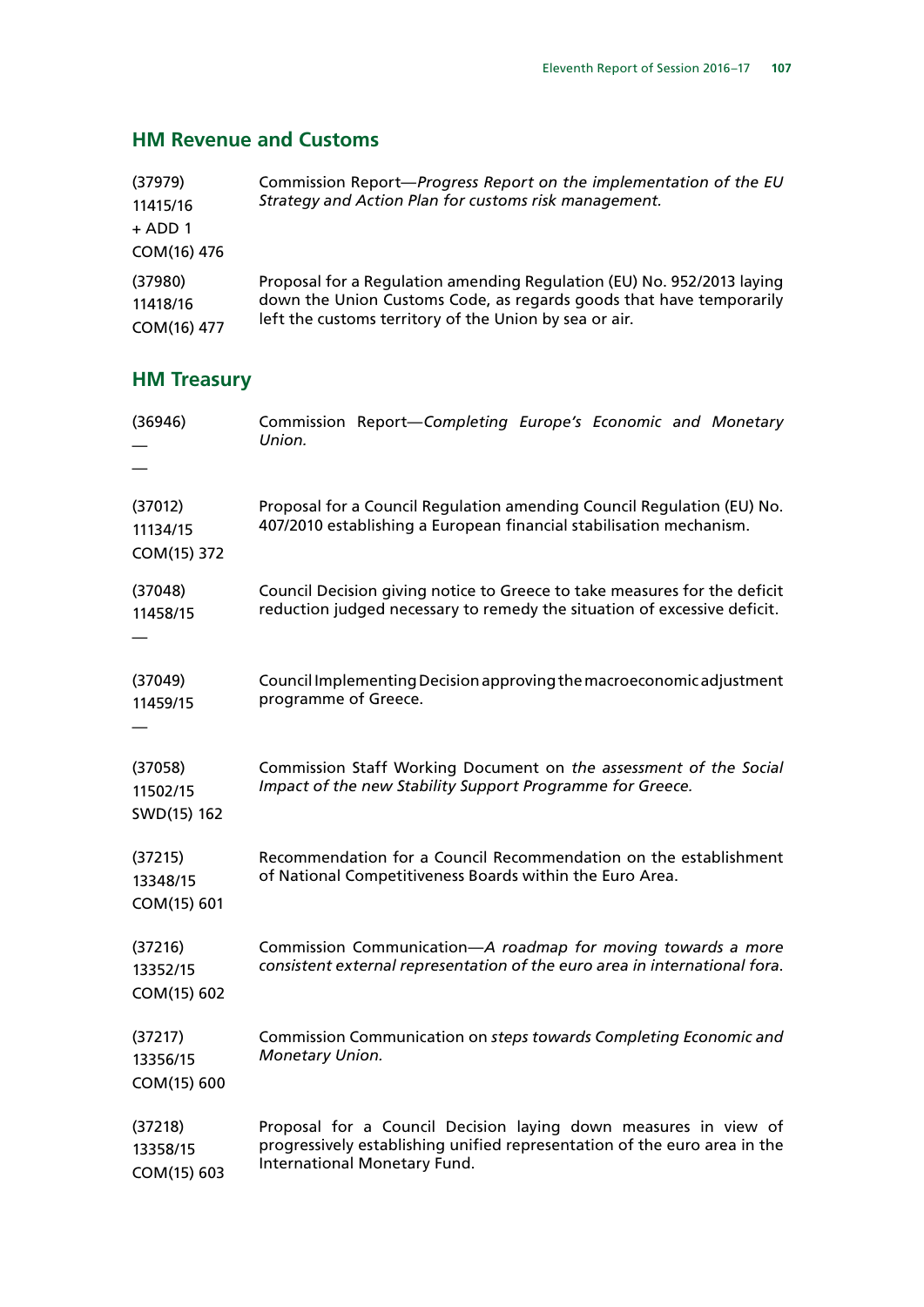| (37234)<br>13374/15<br>C 2015 8000              | Commission Decision of 21 October 2015 establishing an independent<br>advisory European Fiscal Board.                                                                                                                                                                                                                                                |  |  |  |
|-------------------------------------------------|------------------------------------------------------------------------------------------------------------------------------------------------------------------------------------------------------------------------------------------------------------------------------------------------------------------------------------------------------|--|--|--|
| (37294)<br>COM(15) 804                          | Commission Communication on the assessment of action taken by the<br>United Kingdom in response to the Council Recommendation of 19<br>June 2015 with a view to bringing an end to the situation of excessive<br>government deficit.                                                                                                                 |  |  |  |
| (37295)<br>SWD(15) 615                          | Commission Staff Working Document accompanying the Commission<br>Communication on the assessment of action taken by the United<br>Kingdom in response to the Council Recommendation of 19 June 2015<br>with a view to bringing an end to the situation of excessive government<br>deficit-Analysis of the budgetary situation in the United Kingdom. |  |  |  |
| (37313)                                         | Commission Communication on the 2016 Draft Budgetary Plans: Overall<br>Assessment.                                                                                                                                                                                                                                                                   |  |  |  |
| (37340)<br>14270/15<br>COM(15) 690              | Commission Communication on the Annual Growth Survey 2016<br>Strengthening the recovery and fostering convergence.                                                                                                                                                                                                                                   |  |  |  |
| (37341)<br>14272/15<br>COM(15) 691              | Commission Report-Alert Mechanism Report 2016 (prepared in<br>accordance with Articles 3 and 4 of Regulations (EU) No. 1176/2011 on<br>the prevention and correction of macroeconomic imbalances).                                                                                                                                                   |  |  |  |
| (37342)<br>14291/15<br>$+$ ADD 1<br>COM(15) 692 | Recommendation for a Council Recommendation on the economic policy<br>of the euro area.                                                                                                                                                                                                                                                              |  |  |  |
| (37344)<br>14694/15<br>COM(15) 700              | Proposal for a Commission Joint Employment Report accompanying the<br>Commission Communication on the Annual Growth Survey 2016.                                                                                                                                                                                                                     |  |  |  |
| (37561)<br>6587/16<br>SWD(16) 96                | Commission Staff Working Document on the 2016 United Kingdom<br>Country Report including an In-Depth Review on the prevention and<br>correction of macroeconomic imbalances.                                                                                                                                                                         |  |  |  |
| (37645)                                         | Opinion of the European Central Bank of 6 April 2016 on a proposal<br>for a Council Decision laying down measures in view of progressively<br>establishing unified representation of the euro area in the International<br>Monetary Fund.                                                                                                            |  |  |  |
| (37673)<br>COM(16) 95                           | Commission Communication<br>2016<br>the<br>European<br>on<br>Semester:<br>Assessment of progress on structural reforms, prevention and correction<br>of macroeconomic imbalances, and results of in-depth reviews under<br>Regulation (EU) No. 1176/2011.                                                                                            |  |  |  |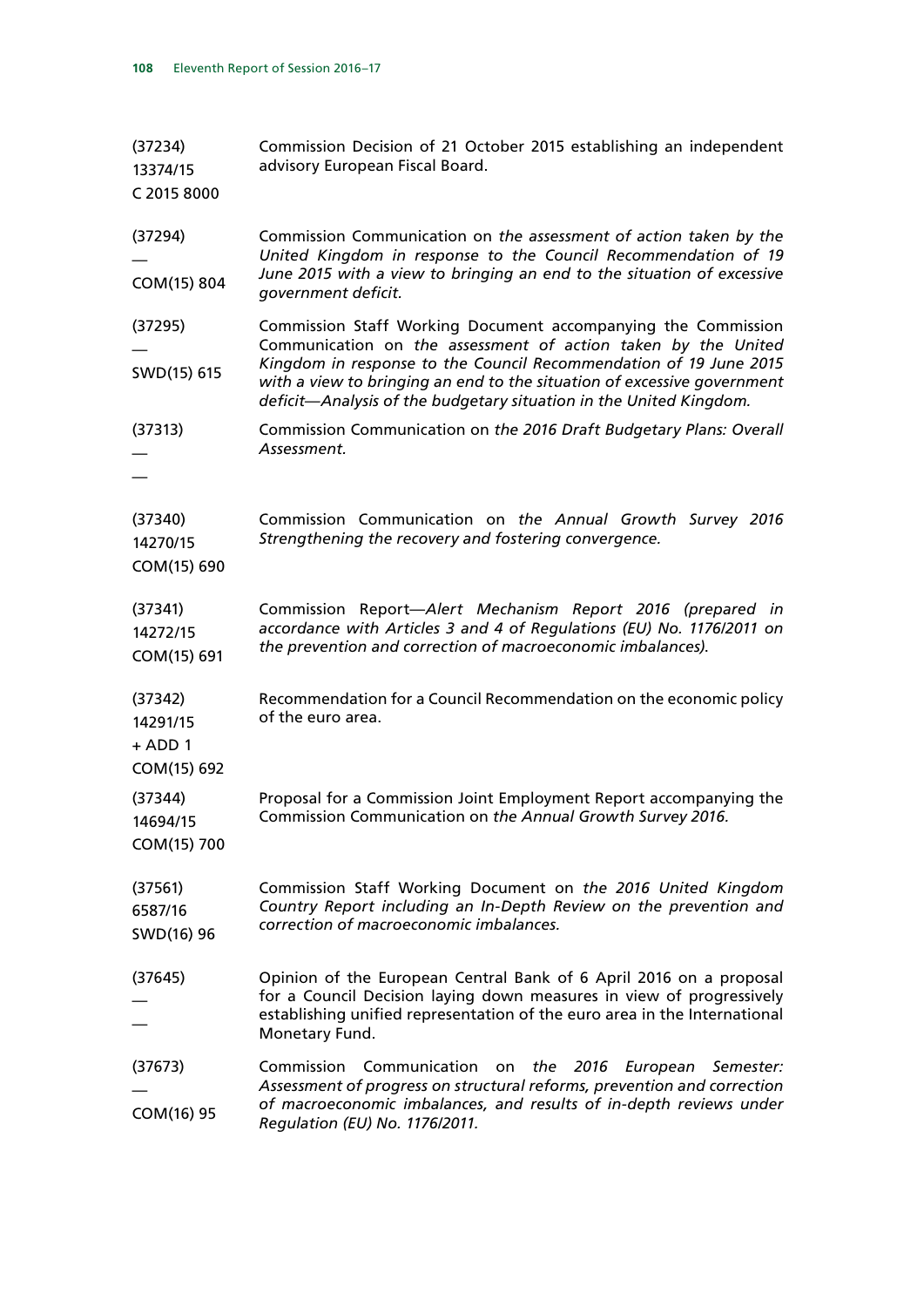| (37763)<br>9182/16<br>COM(16) 321               | Commission Communication on the 2016 European Semester: Country-<br>specific recommendations.                                                                                                                                                                                                  |  |  |  |
|-------------------------------------------------|------------------------------------------------------------------------------------------------------------------------------------------------------------------------------------------------------------------------------------------------------------------------------------------------|--|--|--|
| (37792)<br>9145/16<br>COM(16) 348               | Recommendation for a Council Recommendation on the 2016 national<br>reform programme of the United Kingdom and delivering a Council<br>opinion on the 2016 convergence programme of the United Kingdom.                                                                                        |  |  |  |
| (37885)<br>10509/16<br>$+$ ADD 1<br>COM(16) 388 | Proposal for a Regulation on establishing a Union programme to<br>support specific activities enhancing the involvement of consumers and<br>other financial services end-users in Union policy making in the field of<br>financial services for the period of 2017-2020.                       |  |  |  |
| (37996)<br>11536/16<br>COM(16) 455              | Commission Report on the use and benefits of longer-term refinancing<br>operations and similar funding support measures provided by ESCB<br>central banks to credit institutions.                                                                                                              |  |  |  |
| (37997)<br>11537/16<br>COM(16) 430              | Commission Report on the appropriateness of Article 3(1) of Directive<br>2002/47/EC on financial collateral arrangements.                                                                                                                                                                      |  |  |  |
| (38002)<br>11543/16<br>COM(16) 517              | Recommendation for a Council Implementing Decision imposing a fine<br>on Spain for failure to take effective action to address an excessive deficit.                                                                                                                                           |  |  |  |
| (38003)<br>11544/16<br>$+$ ADD 1<br>COM(16) 518 | Recommendation for a Council Decision giving notice to Spain to take<br>measures for the deficit reduction judged necessary in order to remedy<br>the situation of excessive deficit.                                                                                                          |  |  |  |
| (38004)<br>11545/16<br>COM(16) 519              | Recommendation for a Council Implementing Decision imposing a fine<br>on Portugal for failure to take effective action to address an excessive<br>deficit.                                                                                                                                     |  |  |  |
| (38005)<br>11546/16<br>$+$ ADD 1<br>COM(16) 520 | Recommendation for a Council Decision giving notice to Portugal to take<br>measures for the deficit reduction judged necessary in order to remedy<br>the situation of excessive deficit.                                                                                                       |  |  |  |
| (38018)<br>11647/16<br>COM(16) 495              | Commission Report-Tenth Annual Report 2015 on the implementation<br>of Community assistance under Council regulation (EC) No. 389/2006<br>of 27 February 2006 establishing an instrument of financial support<br>for encouraging the economic development of the Turkish Cypriot<br>community. |  |  |  |

### **Home Office**

| (37653)     | Commission Communication-Towards a reform of the Common       |  |  |  |
|-------------|---------------------------------------------------------------|--|--|--|
| 7665/16     | European Asylum System and enhancing legal avenues to Europe. |  |  |  |
| COM(16) 197 |                                                               |  |  |  |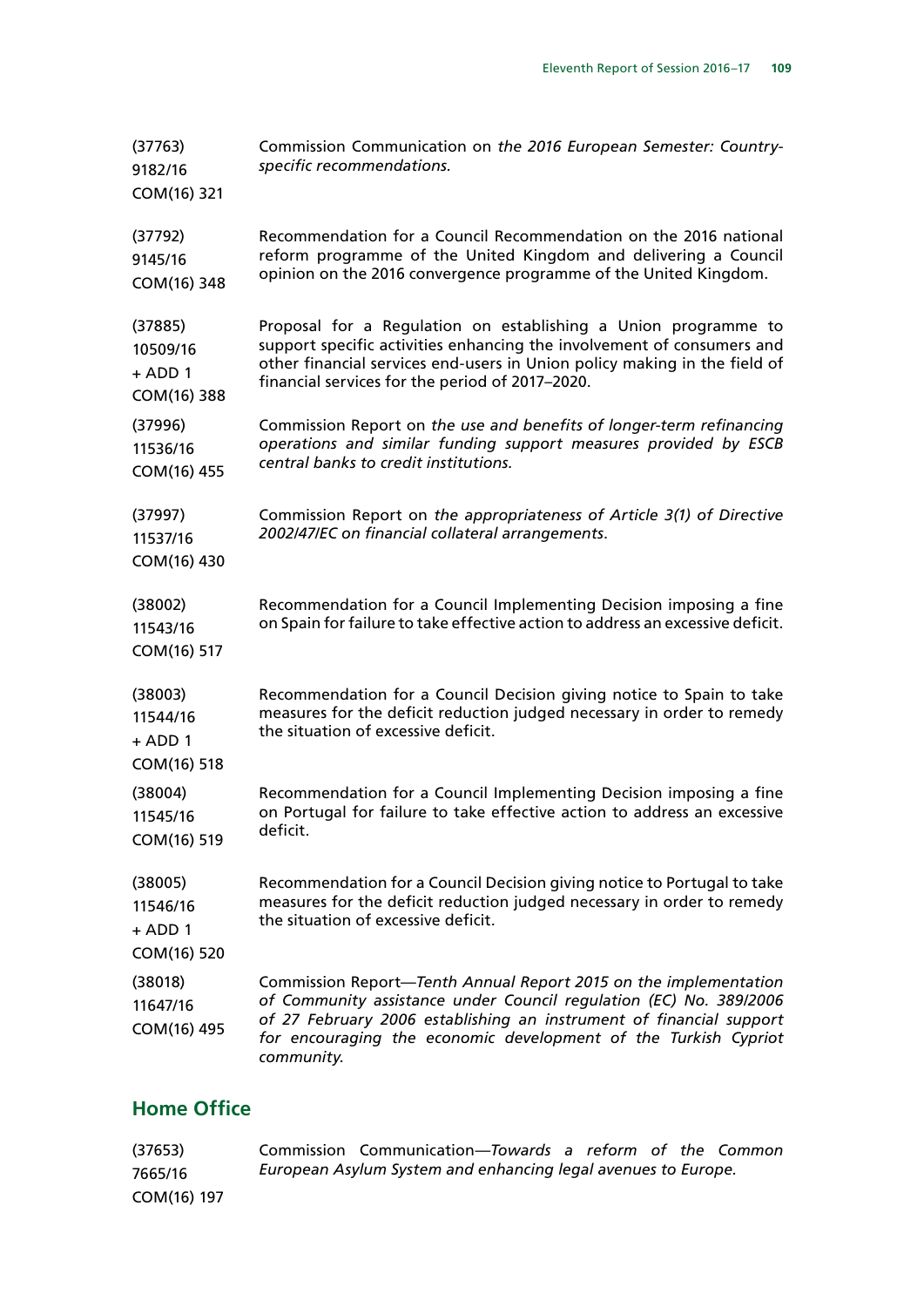| (37983)<br>11430/16<br>COM(16) 481                 | Commission Communication on the state of play and the possible ways<br>forward as regards the situation of non-reciprocity with certain third<br>countries in the area of visa policy (Follow-up of the Communication of<br>12 April). |
|----------------------------------------------------|----------------------------------------------------------------------------------------------------------------------------------------------------------------------------------------------------------------------------------------|
| (37998)<br>11541/16<br>$+$ ADDs 1–3<br>COM(16) 480 | Communication-Fifth<br>Commission<br>relocation<br>report<br>and<br>on.<br>resettlement.                                                                                                                                               |
| (37999)<br>11549/16<br>COM(16) 448                 | Commission Report based on Article 10 of Council Framework Decision<br>2008/841/JHA of 24 October 2008 on the fight against organised crime.                                                                                           |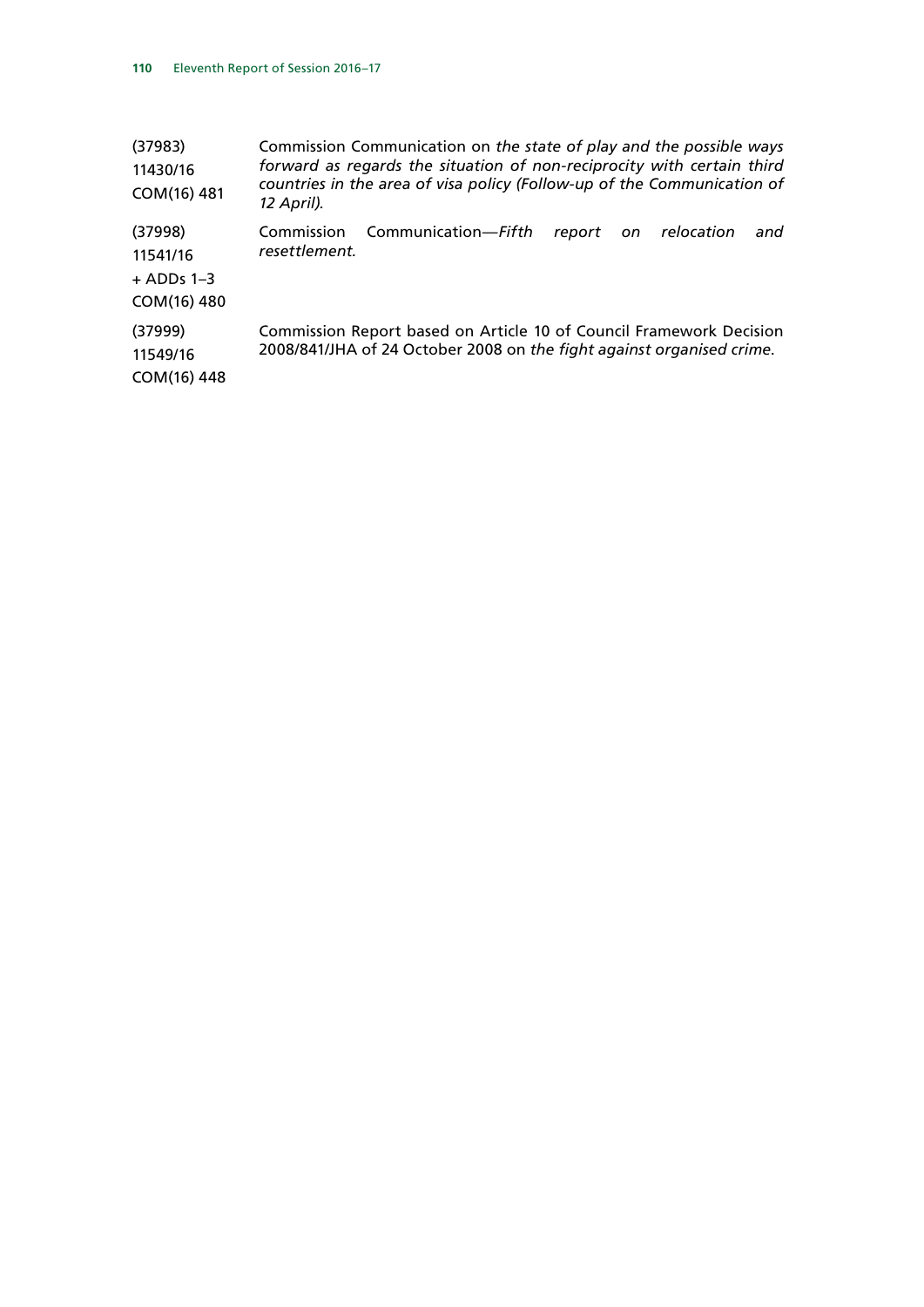## Formal Minutes

#### **Wednesday 14 September 2016**

Members present:

Sir William Cash, in the Chair

Peter Grant Kate Green Kate Hoey Craig Mackinlay Mr Jacob Rees-Mogg Graham Stringer Kelly Tolhurst

Draft Report, proposed by the Chair, brought up and read.

*Ordered,* That the draft Report be read a second time, paragraph by paragraph.

Paragraphs 1.1 to 5.5 read and agreed to.

Paragraph 5.6 read, amended and agreed to.

Paragraphs 5.7 to 22 read and agreed to.

*Resolved,* That the Report be the Eleventh Report of the Committee to the House.

*Ordered,* That the Chair make the Report to the House.

[Adjourned till Wednesday 12 October at 1.45pm.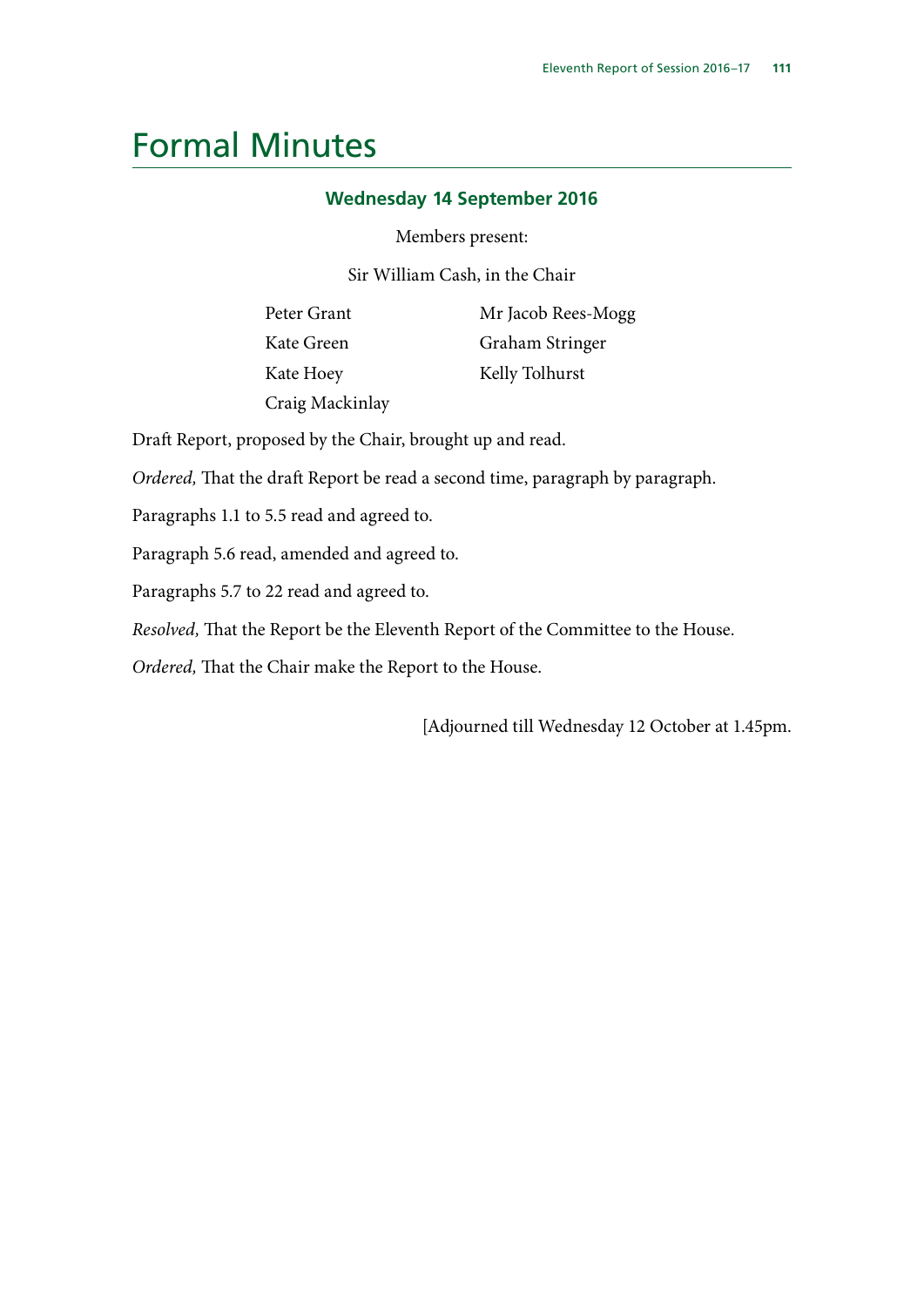# Standing Order and membership

The European Scrutiny Committee is appointed under Standing Order No.143 to examine European Union documents and—

a) to report its opinion on the legal and political importance of each such document and, where it considers appropriate, to report also on the reasons for its opinion and on any matters of principle, policy or law which may be affected;

b) to make recommendations for the further consideration of any such document pursuant to Standing Order No. 119 (European Committees); and

c) to consider any issue arising upon any such document or group of documents, or related matters.

The expression "European Union document" covers —

i) any proposal under the Community Treaties for legislation by the Council or the Council acting jointly with the European Parliament;

ii) any document which is published for submission to the European Council, the Council or the European Central Bank;

iii) any proposal for a common strategy, a joint action or a common position under Title V of the Treaty on European Union which is prepared for submission to the Council or to the European Council;

iv) any proposal for a common position, framework decision, decision or a convention under Title VI of the Treaty on European Union which is prepared for submission to the Council;

v) any document (not falling within (ii), (iii) or (iv) above) which is published by one Union institution for or with a view to submission to another Union institution and which does not relate exclusively to consideration of any proposal for legislation;

vi) any other document relating to European Union matters deposited in the House by a Minister of the Crown.

The Committee's powers are set out in Standing Order No. 143.

The scrutiny reserve resolution, passed by the House, provides that Ministers should not give agreement to EU proposals which have not been cleared by the European Scrutiny Committee, or on which, when they have been recommended by the Committee for debate, the House has not yet agreed a resolution. The scrutiny reserve resolution is printed with the House's Standing Orders, which are available at www.parliament.uk.

#### **Current membership**

[Sir William Cash MP](http://www.dodspeople.com/Page.aspx?pageid=420&id=25682&group=6) (*Conservative, Stone*) (Chair) [Geraint Davies MP](http://www.dodspeople.com/Page.aspx?pageid=420&id=25772&group=6) (*Labour/Cooperative, Swansea West*) [Richard Drax MP](http://www.dodspeople.com/Page.aspx?pageid=420&id=62850&group=6) (*Conservative, South Dorset*) [Peter Grant MP](http://www.dodspeople.com/Page.aspx?pageid=420&id=74701&group=6) (*Scottish National Party, Glenrothes*) Rt Hon [Damian Green MP](http://www.dodspeople.com/Page.aspx?pageid=420&id=25546&group=6) (*Conservative, Ashford*) [Kate Green MP](http://www.dodspeople.com/Page.aspx?pageid=420&id=84849&group=6) (*Labour, Stretford and Urmston*) [Kate Hoey MP](http://www.dodspeople.com/Page.aspx?pageid=420&id=25608&group=6) (*Labour, Vauxhall*) [Calum Kerr MP](http://www.dodspeople.com/Page.aspx?pageid=420&id=138151&group=6) (*Scottish National Party, Berwickshire, Roxburgh and Selkirk*) [Stephen Kinnock MP](http://www.dodspeople.com/Page.aspx?pageid=802&q=Kinnock&bc=current&bcname=Quick%20Search) (*Labour, Aberavon*) [Craig Mackinlay MP](http://www.dodspeople.com/Page.aspx?pageid=420&id=41654&group=6) (*Conservative, South Thanet*) [Mr Jacob Rees-Mogg MP](http://www.dodspeople.com/Page.aspx?pageid=420&id=42117&group=6) (*Conservative, North East Somerset*)